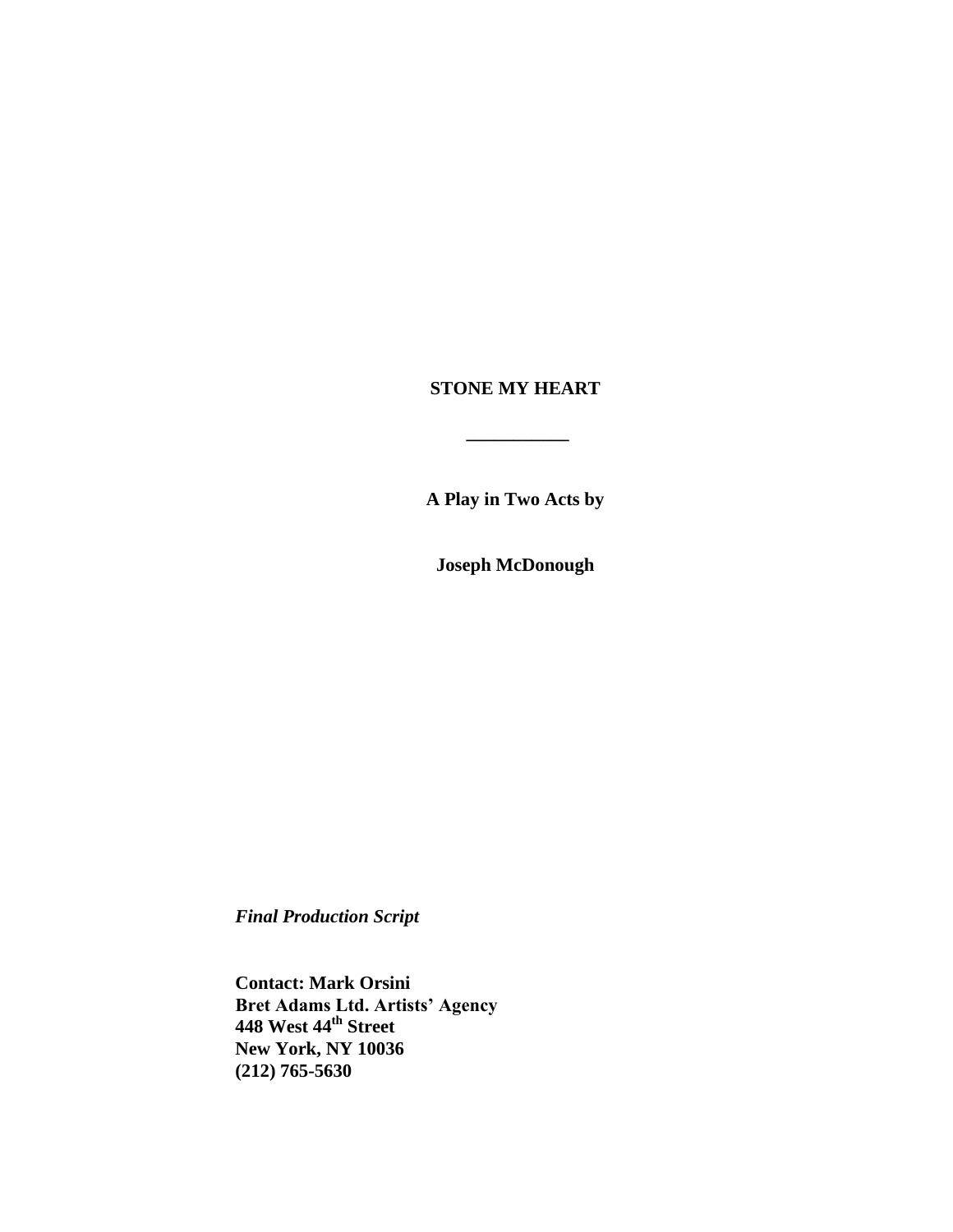# **CAST OF CHARACTERS**

ROBBY

TERRENCE

JESSICA

ZACH

MARCUS

# **SETTING**

Chicago. A Morgue and other places.

# **TIME**

Today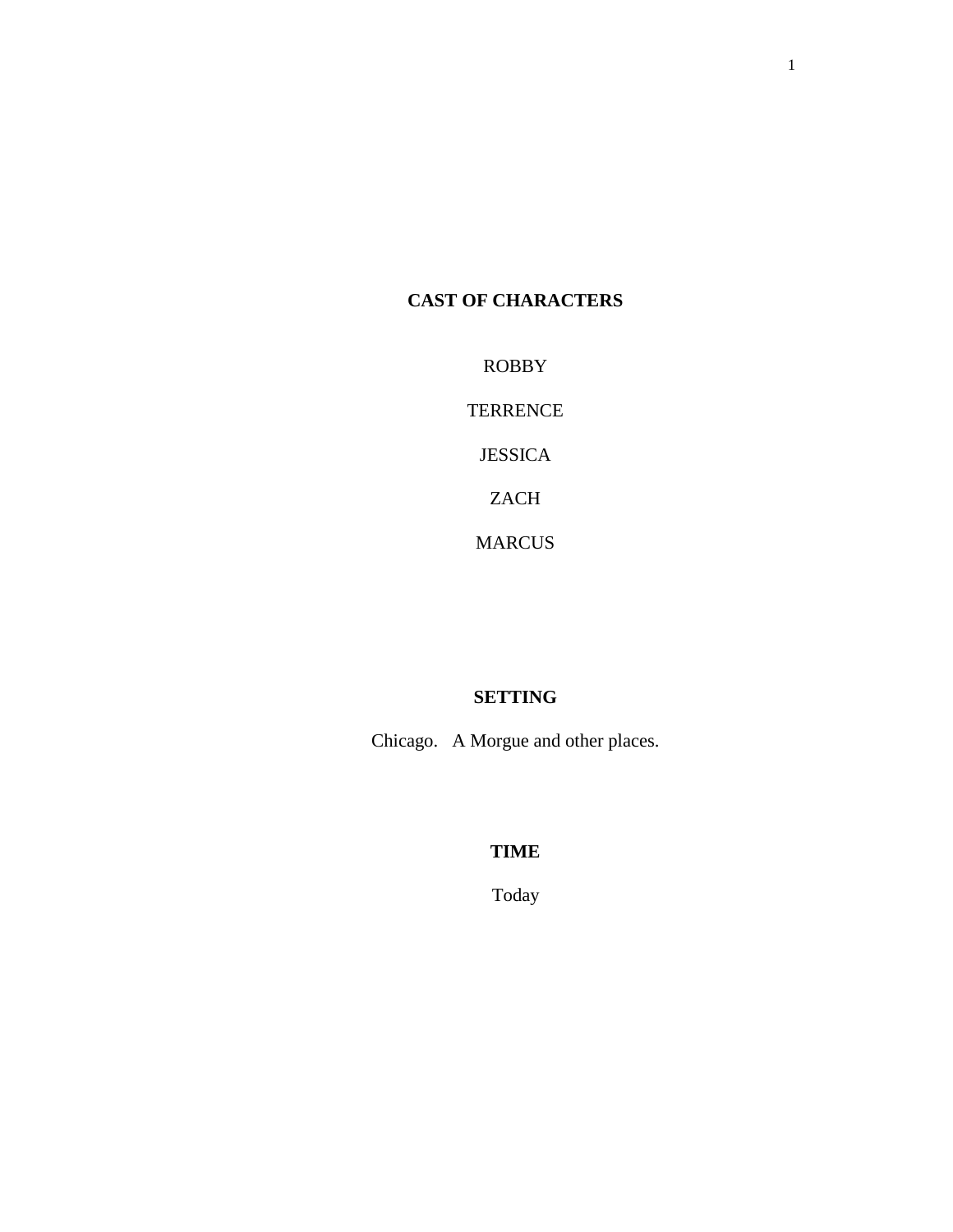# **STONE MY HEART**

# **By Joseph McDonough**

### **ACT ONE**

AT RISE: A Morgue and other places. Chicago. Today. Everything— characters, props, dead bodies, lighting effects— they all move on and off the stage quickly— as if with little effort but with a great deal of urgency and with no sense of rest. There is a wall of body drawers. At the rear are a few steps or a walkway leading up or back to some degree of elevation or depth. Light shines through this passageway into the morgue. ROBBY appears alone in the morgue. He stands beside a bloody dead body covered with a sheet on a wheeled table. The body is ready for an autopsy. The sound of a guitar playing a few sad chords is heard. A woman's humming is heard. When speaking with other characters, ROBBY has a persistent but not heavy stutter and is often uncomfortable. He has no stutter when speaking to us in the audience.

JESSICA appears in his vision.

# ROBBY

(Out to us)

I couldn't be heard . . . or didn't try hard enough . . . through the stammers ... she couldn't see me through my mumbles... maybe I should have stayed away . . . listened to my guitar. But I wanted his help . . . I needed his help . . .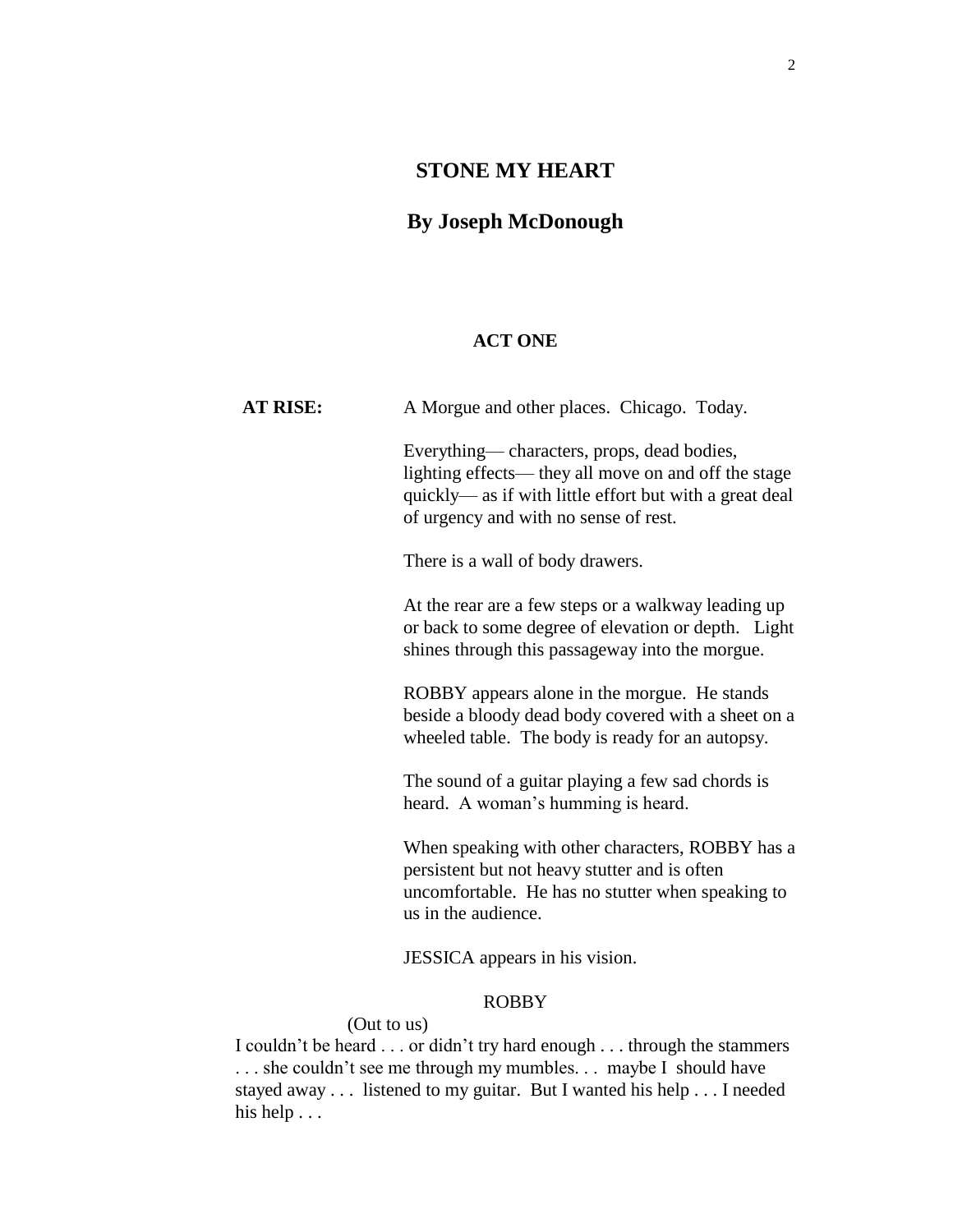(JESSICA is gone.

 TERRENCE suddenly appears. ROBBY begins to stutter.)

Maybe I should have . . .

### **TERRENCE**

# (To ROBBY)

Should have? We dream should haves at night . . . and piss should haves back out in the morning . . . the same few notes played over and over and over again, Robbo . . .

#### ROBBY

But  $I \dots I'm \dots$  in love  $\dots$ 

### **TERRENCE**

Never a bright idea.

(TERRENCE opens a body drawer. He pulls out a can of soda and drinks it.)

#### ROBBY

It's all . . . skewed. Like through a prism . . .

#### **TERRENCE**

It's all black and white to me.

#### ROBBY

I'm so tense all the time!

### **TERRENCE**

Love isn't worth crying over.

#### ROBBY

I don't cry. I just feel—

## **TERRENCE**

Feel schmeel.

#### ROBBY

She's got such bright, fluttery eyes!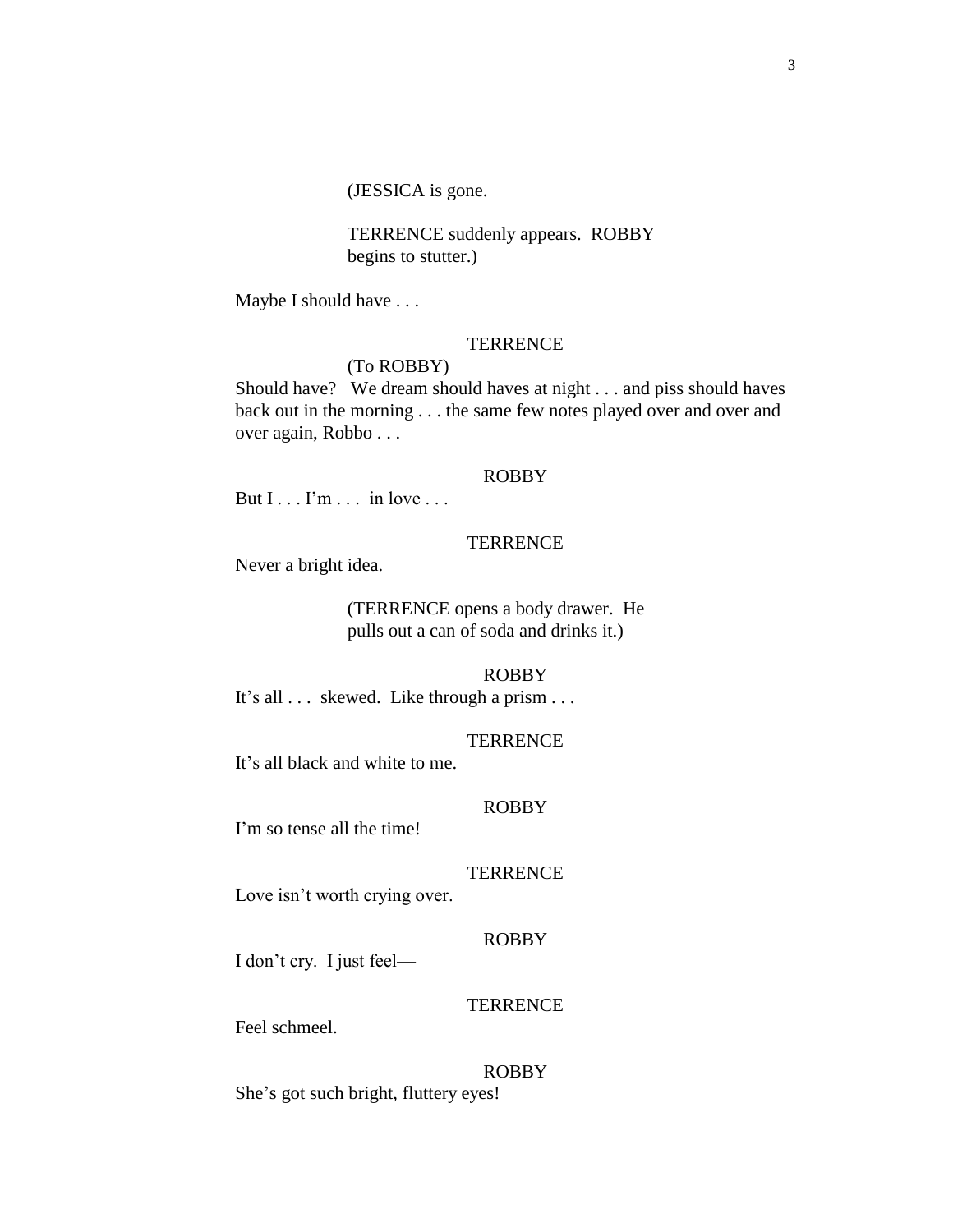Jesus Christ—

### ROBBY

She's all I want . . . Jessica . . .

# **TERRENCE**

Love is worse than useless, Robbo. Leaks into your brain. Paralyzes your thinking. It's a killer.

### ROBBY

Yeah . . . pain . . .

#### **TERRENCE**

I was in love once, or twice. Maybe a thousand times. Never again.

### ROBBY

But you'll help anyway?

#### **TERRENCE**

I guess. It's your suicide. I mean it.

#### ROBBY

Thanks!

**TERRENCE** I'll talk to her. I'm practically family.

#### ROBBY

Exactly!

#### **TERRENCE**

They've got a cabin on a lake up in Wisconsin. Nice. I spent a lot of weekends up there. Old fashioned wood burning stove to keep you toasty as you sip your cocoa. Brabo and I would watch it snow on the water in the morning. Snowflakes float for a while, then they drown. Disappear. Pretty cool. He was sort of like having my own dad. He was more of a brooder than a conversationalist.

(He looks down at the body.) Never exactly sure where you stood with him.

### ROBBY

He never said much--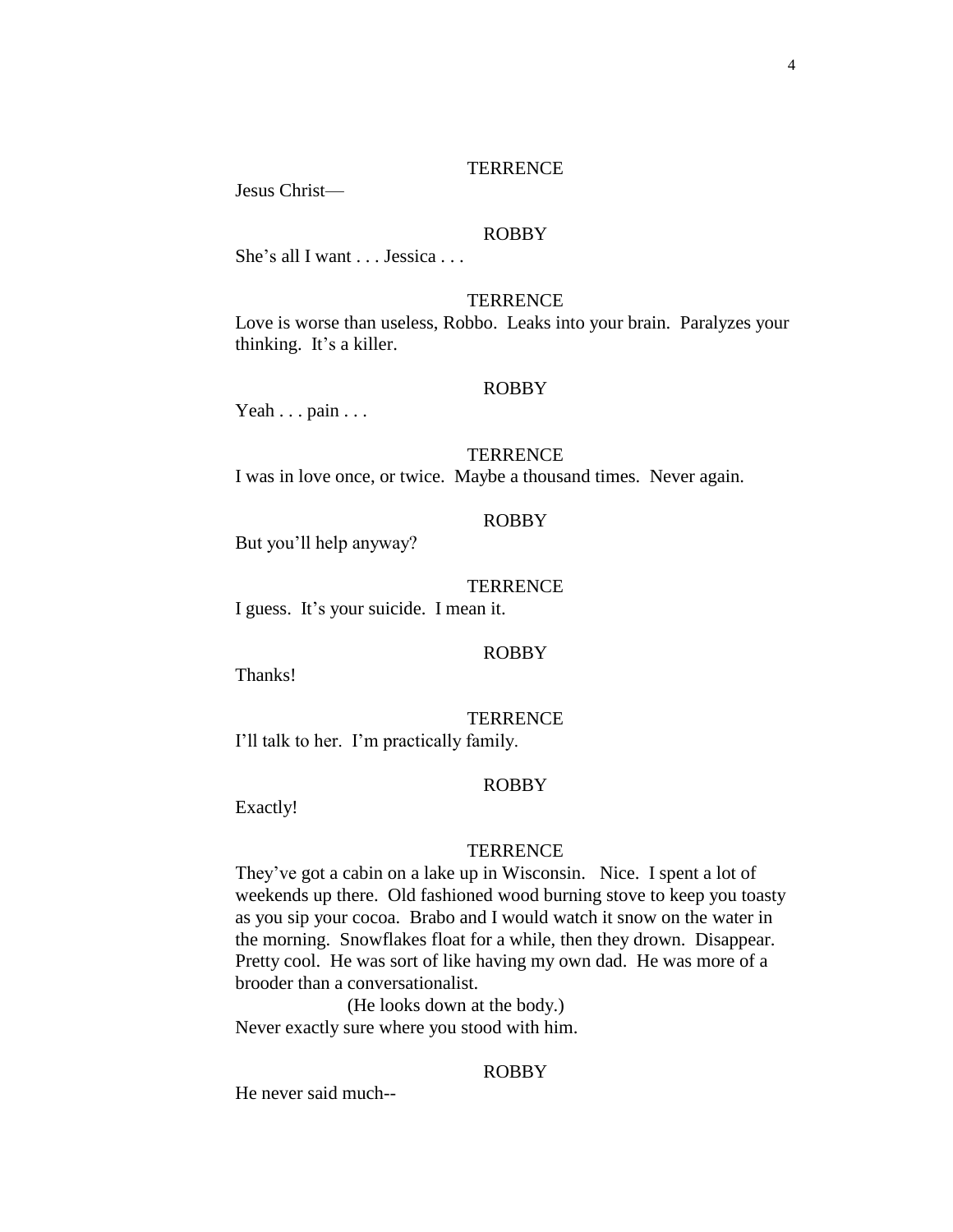Maybe they'll sell it now. Cheap. Assuming Jessie doesn't want it. She never had a good time up there. She's not . . . outdoorsy.

# ROBBY

Hmm—

#### **TERRENCE**

Allergic to fresh air. Definitely not . . . woodsy.

### ROBBY

No, not woodsy—

## **TERRENCE**

More of an interior exerciser, I hear. Indoor fun and recreation, you know?

### ROBBY

I know.

### **TERRENCE**

But watch her claim she just adores her little love nest among the trees. We'll see. I'll have to ask her.

## ROBBY

Mention me.

### **TERRENCE**

Right.

#### ROBBY

Good.

# **TERRENCE**

She's damn near a little sister to me. Watched her grow up. Fill out.

#### ROBBY

Yeah—

# **TERRENCE**

She'll listen.

#### ROBBY

Soon.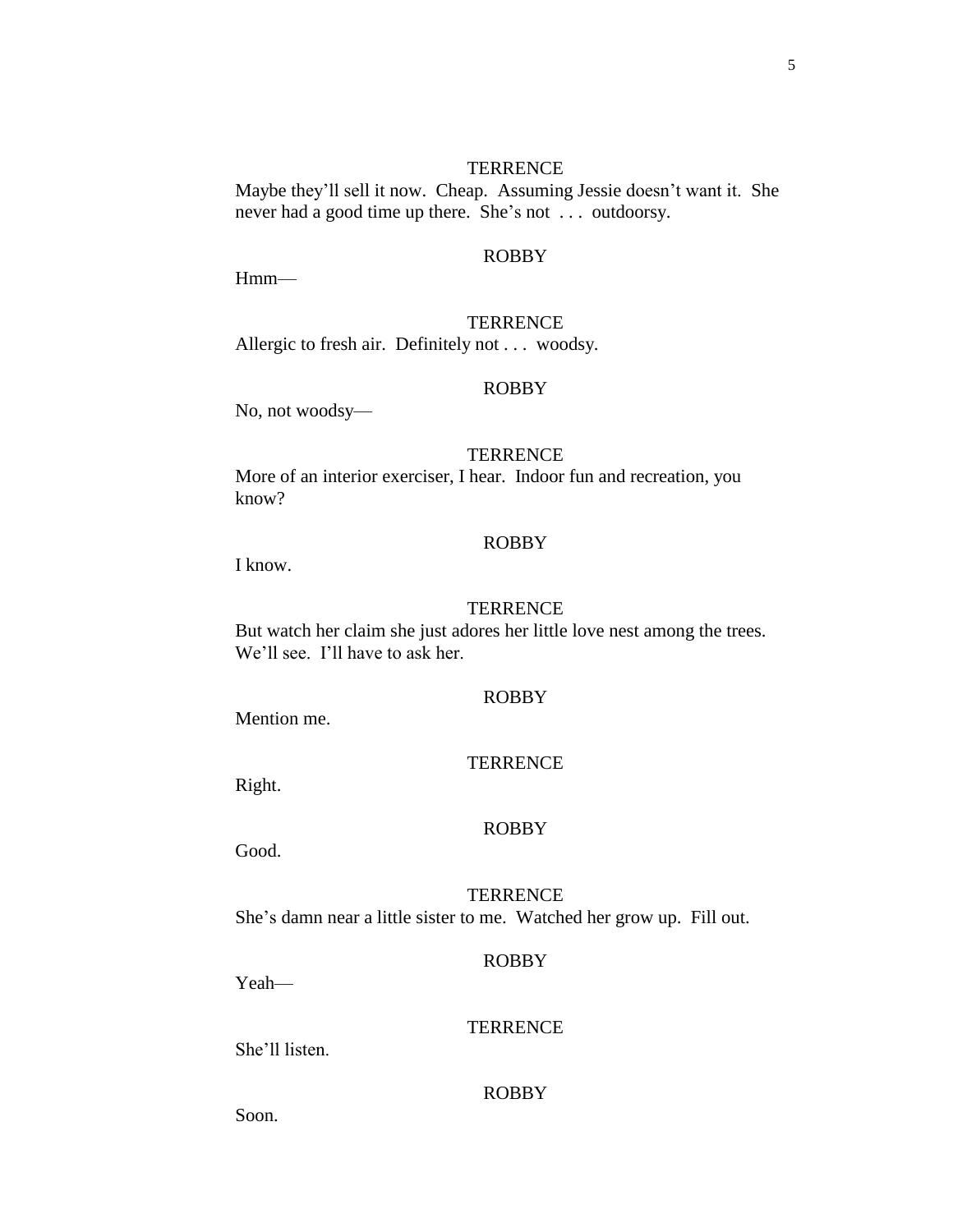# (TERRENCE stares at the body.)

**TERRENCE** God bless. Poor Brabowski. He never thought he'd be wheeled in here.

### ROBBY

No . . .

(TERRENCE lightly touches the body through the sheet.)

**TERRENCE** Old Brabo. He sure could use a drink now. So could I.

### ROBBY

Me too.

**TERRENCE** Let's get drunk after work. Completely wasted.

#### ROBBY

I don't think so.

# **TERRENCE**

C'mon, Robbo—

### ROBBY

You still owe me –

#### **TERRENCE**

Actually, I could use some more.

### ROBBY

What?

# **TERRENCE**

How 'bout two hundred?

### ROBBY

No. My father told me never to loan—

### **TERRENCE**

I'll pay you back.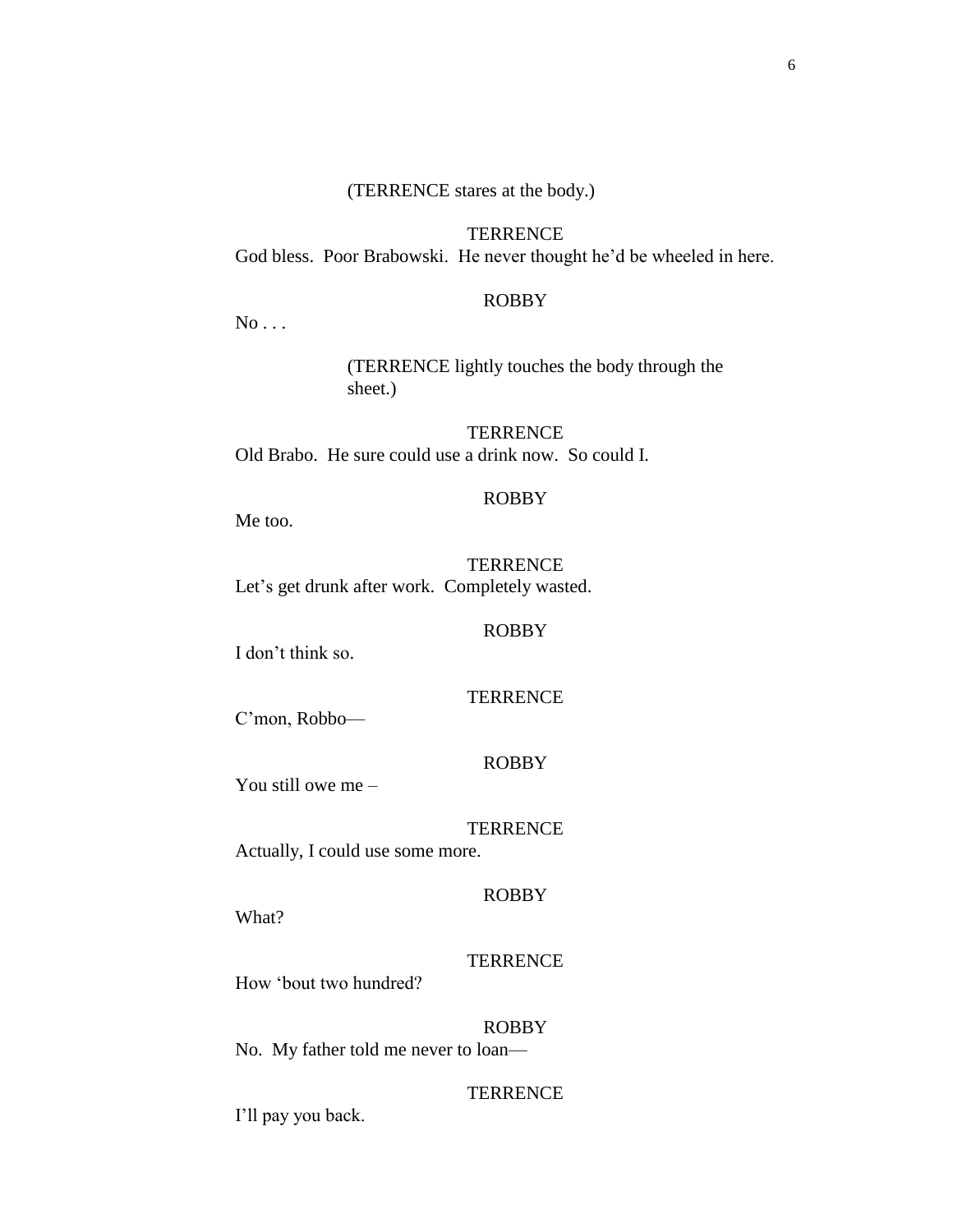### ROBBY

You still owe me . . . from the c-c-c—

**TERRENCE** Yeah, the casino! Hey! I thought we were friends.

#### ROBBY

We are . . .

**TERRENCE** I'm going to help you out, aren't I?

### ROBBY

I just shouldn't . . .

**TERRENCE** C'mon! It's a two-way street, Robbo!

(ROBBY stutters quite a bit.)

### ROBBY

I know . . . but I already . . .

## **TERRENCE**

Yeah.

# ROBBY

See?

#### **TERRENCE**

No.

ROBBY No need to waste more . . . just on drinking . . . no.

(TERRENCE does not respond.)

I'm sorry.

(TERRENCE does not respond.)

It's just smarter that way. You know?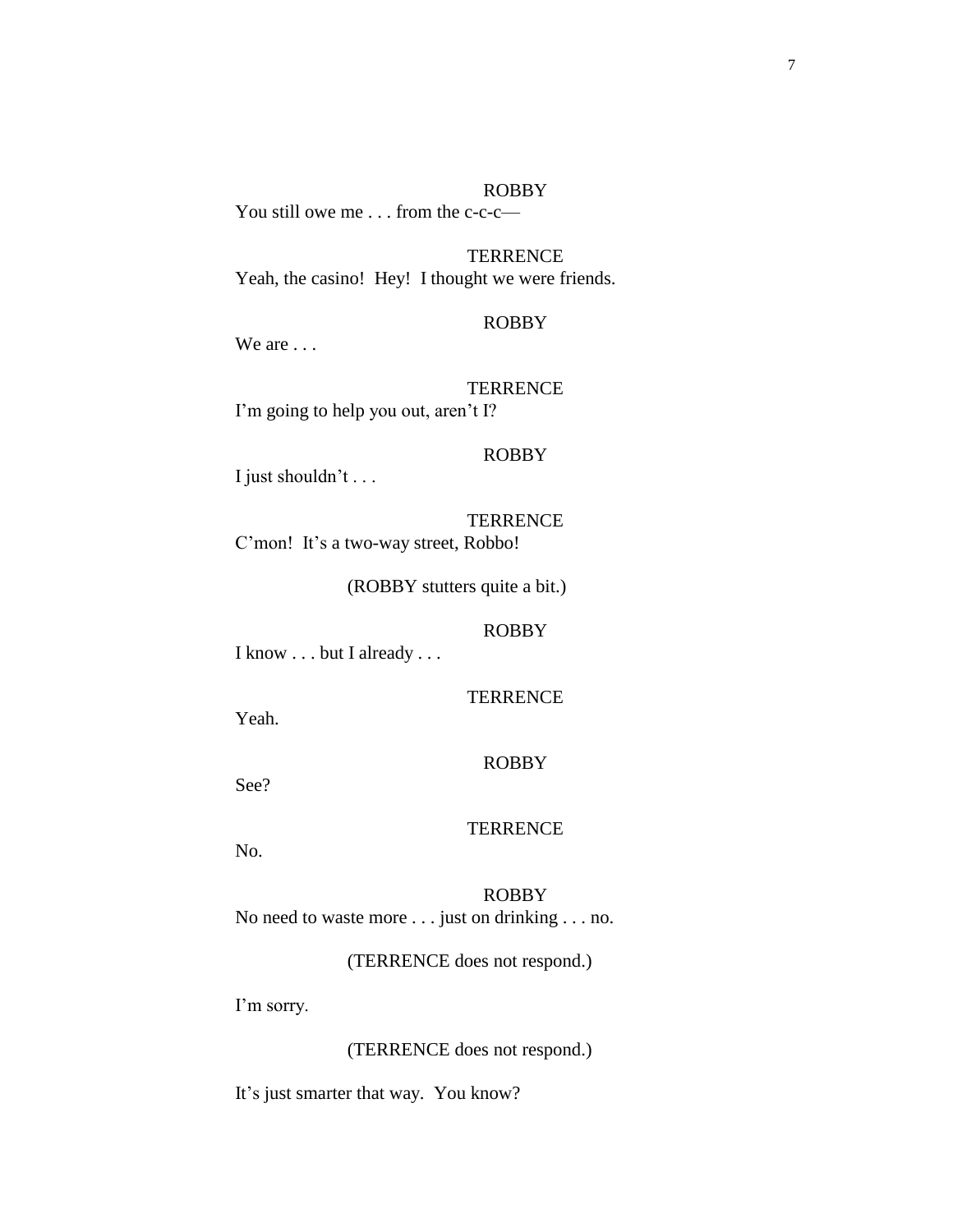(TERRENCE peeks under the sheet and looks at the body's face.)

### **TERRENCE**

Unlucky bastard.

# ROBBY

Me?

# **TERRENCE** Well, you're an unlucky bastard too.

### ROBBY

Yeah . . .

**TERRENCE** But I think 'ol Brabo's in worse shape. Look.

(TERRENCE lifts the sheet.)

#### ROBBY

(Softly) God . . . he looks scared . . .

# **TERRENCE**

Wow. Look at the head trauma. They bashed his cranium but good. They didn't mess around.

(ROBBY stares at the body.)

#### ROBBY

Brutal.

#### **TERRENCE**

Why couldn't they just grab his wallet? Just take the damn money back to the 'hood. Jesus! Now one of them's doing his job . . . not to mention doing his daughter—

### ROBBY

Wish you hadn't told me.

#### **TERRENCE**

Sorry.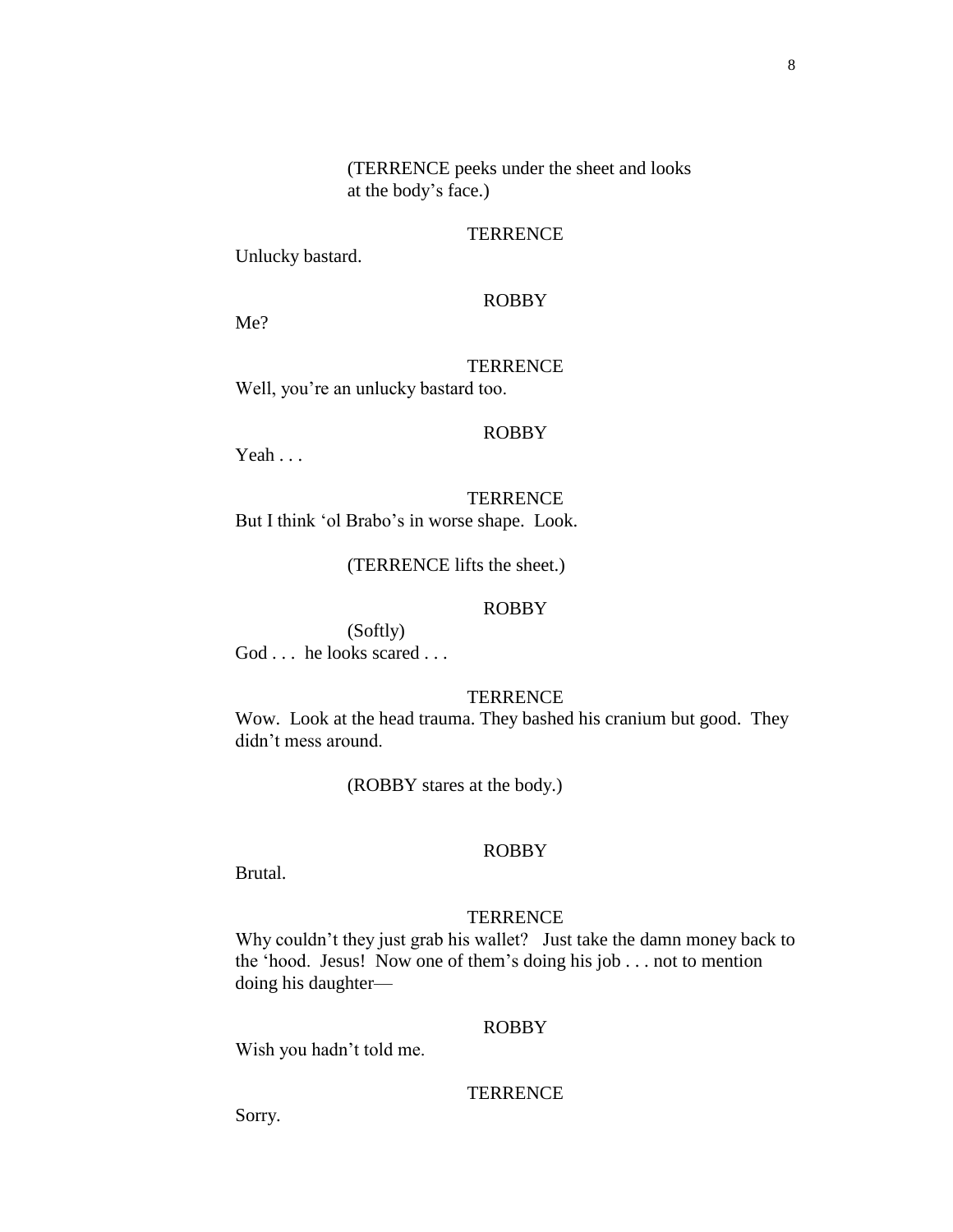#### ROBBY

That's not good.

# **TERRENCE**

I know, but it's true—

### ROBBY

Definitely not good!

### **TERRENCE**

Marcus made Jessie keep it a secret from him. Poor old Brabo. He's rolling in his grave before he's in it.

#### ROBBY

Cover him up.

(TERRENCE looks at the body carefully.)

#### **TERRENCE**

Hey. Heeeey! Did you know Brabo wore dentures?

#### ROBBY

C'mon, cover him up.

(TERRENCE pulls out some bloody dentures.)

**TERRENCE** Well I'll be damned. He never said a word. Full set. Niiiice.

#### ROBBY

Put 'em back, Terrence—

### **TERRENCE**

You just never know with anybody.

### ROBBY

You're dripping—

### **TERRENCE**

He was always sneaky. Never moved his lips. You notice? Yeah, you slave for a guy for fifteen years. Even go up to the cabin. Watch him eat, listen to him chew nice and quiet to himself, and the son of a bitch never lets on he doesn't have a real tooth in there.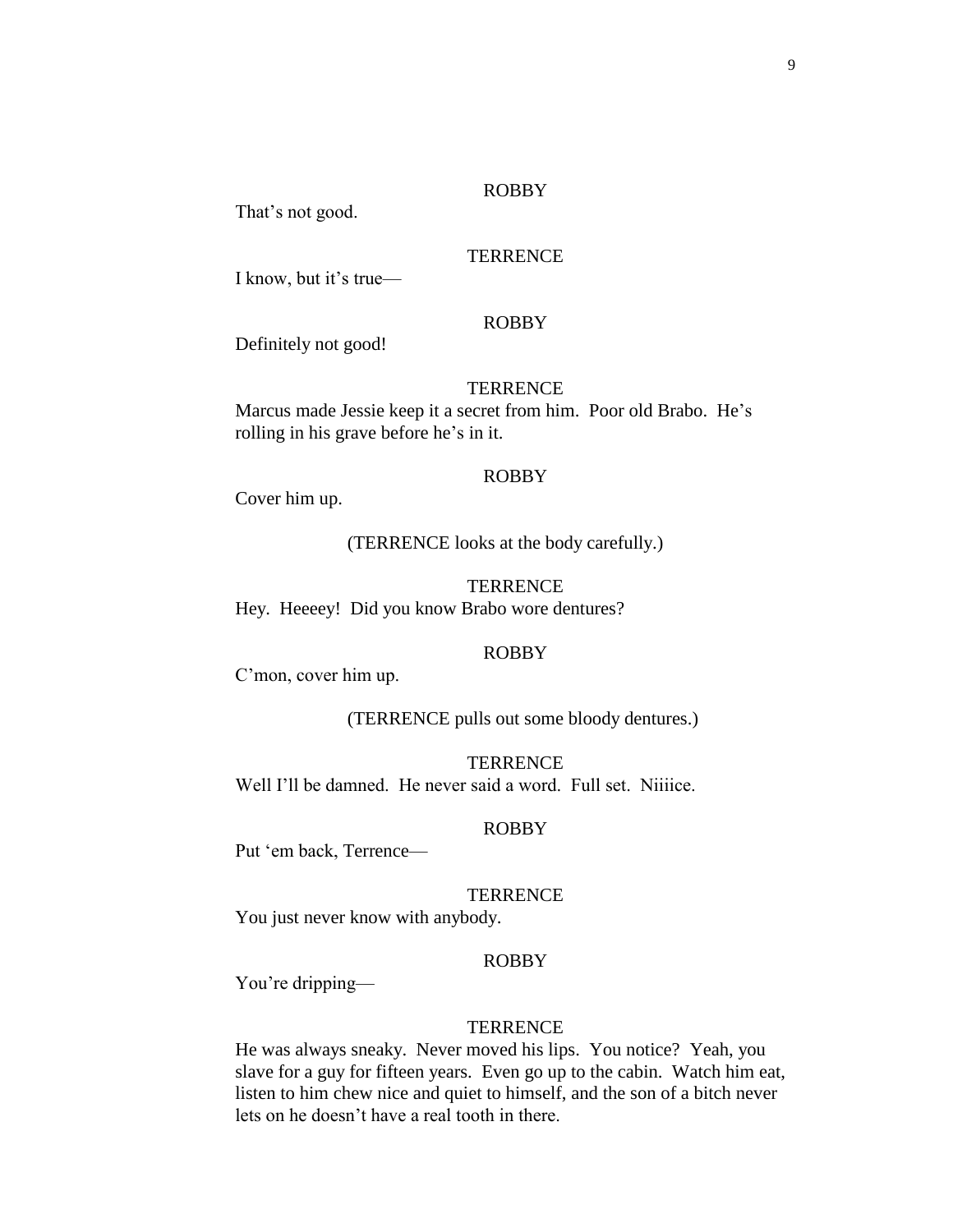# ROBBY

Terrence—

# **TERRENCE**

Like he can't trust you to know. Wonder what else he was holding back on me.

> (TERRENCE "talks" quite loudly as Brabowski with the bloody dentures as a puppet of sorts.)

#### **TERRENCE**

Nothing, Terrence! I'm your best friend!

(ROBBY quickly looks around to make sure nobody sees them.)

## ROBBY

That's against procedure . . . !

# **TERRENCE**

(Talking with the dentures.) You'll be Cook County Coroner some day! Coroner Numero Uno! After I'm gone!

### ROBBY

Put them . . . back!

#### **TERRENCE**

(Talking with the dentures) Wait till I retire, Terrence! I'll retire some day! Some day!

# ROBBY

We'll get in trouble!

(ROBBY looks around some more.)

#### **TERRENCE**

Trouble from who? Zach? Party boy will puke and pass out if he ever comes down here.

# ROBBY

Well—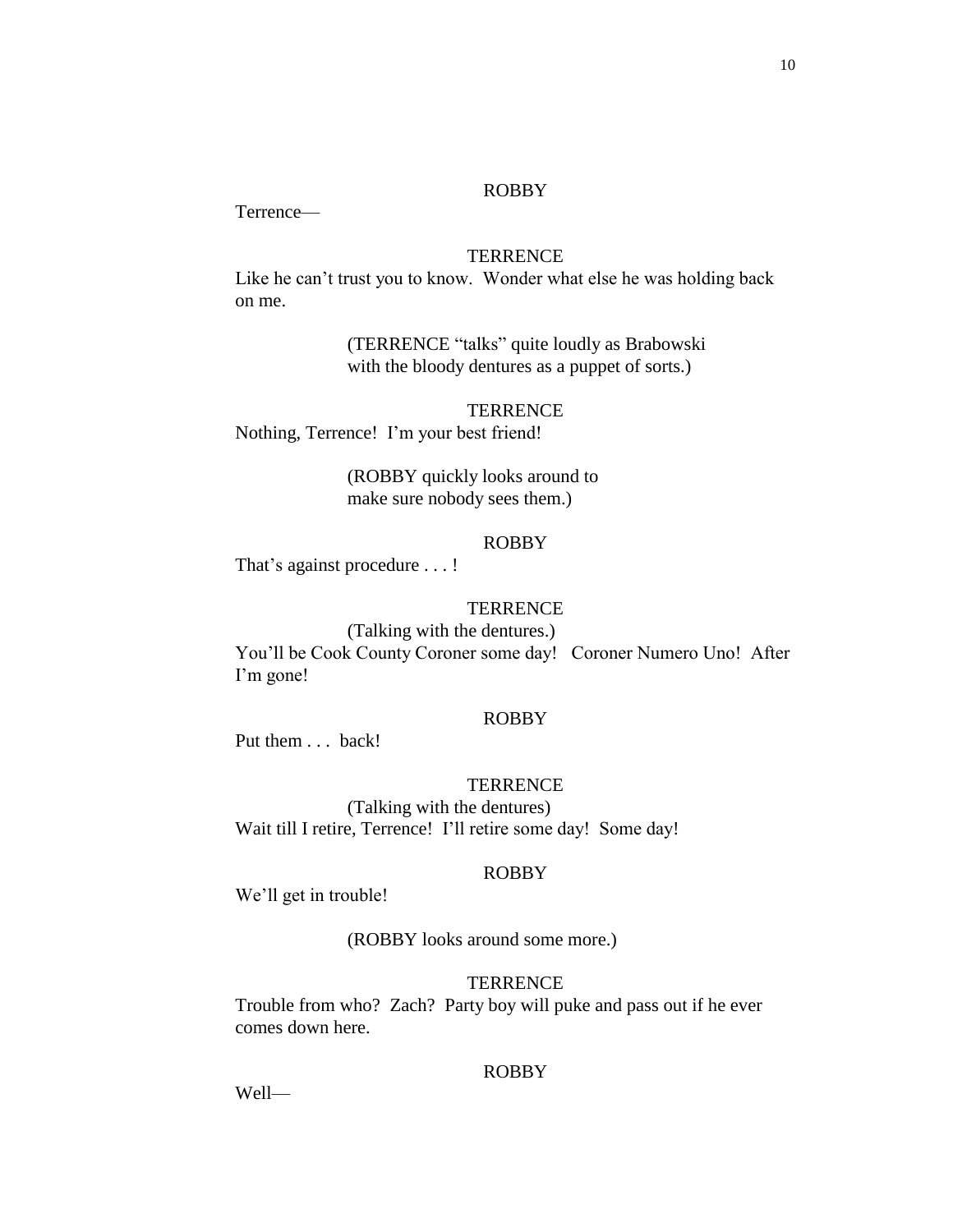Marcus?

# ROBBY

Maybe Marcus.

### **TERRENCE**

Marcus is too busy banging Jessie.

(TERRENCE puts Brabowski's dentures back.)

### ROBBY

Shut-up—

#### **TERRENCE**

Every which way he can. And then some. Started drooling first time he saw the ol' boss's daughter. What did you expect?

(Pause.

ROBBY looks into the passageway toward Marcus's office to check if anybody is listening.)

# ROBBY

So, you're absolutely sure?

# **TERRENCE**

Well, I haven't actually seen them fucking if that's what you mean—

### ROBBY

I know that—

#### **TERRENCE**

They didn't invite me to watch, though that might be interesting—

#### ROBBY

Please—

### **TERRENCE**

They've been going at it quietly for two or three months now. Haven't you seen them? Shamelessly groping each other.

# ROBBY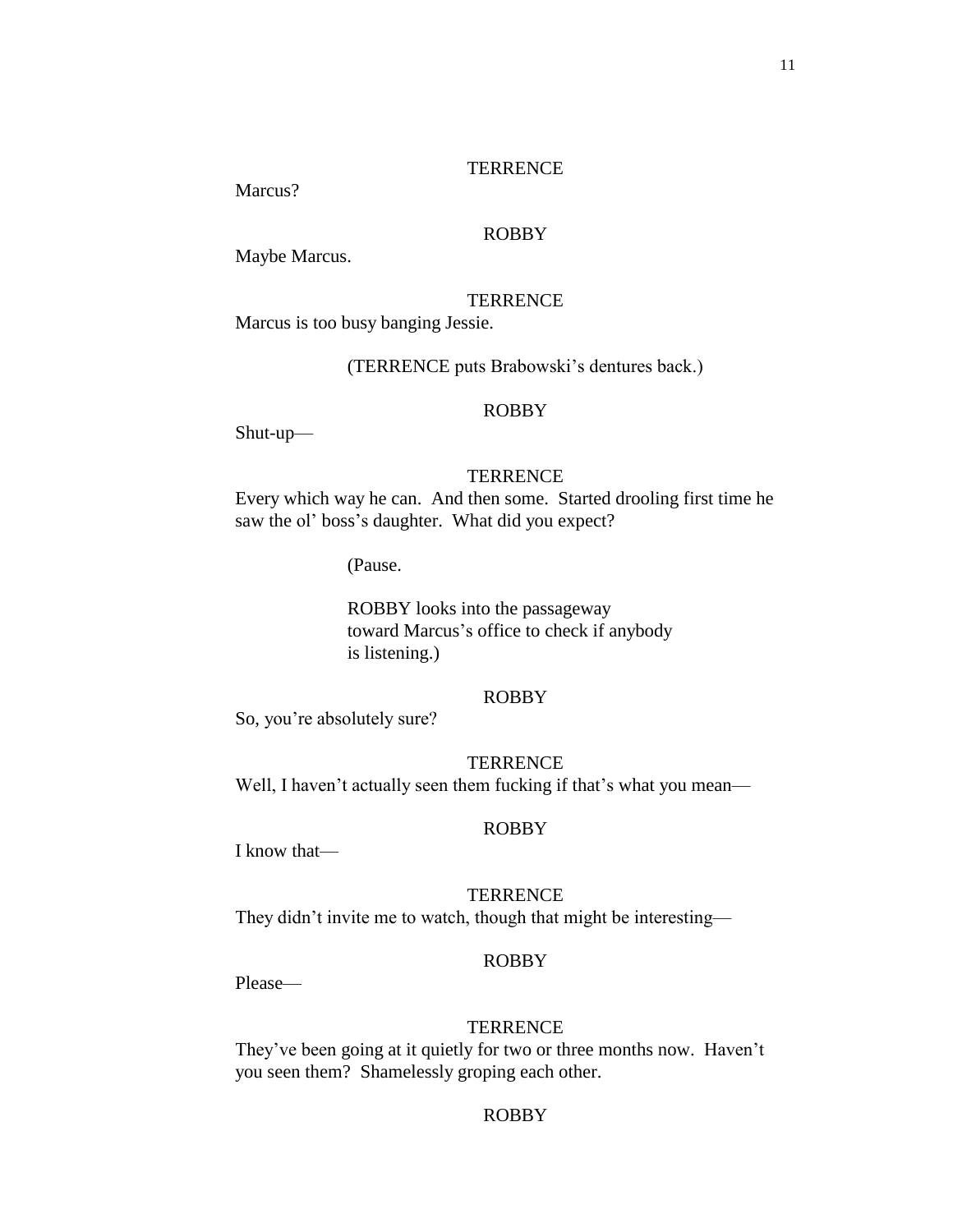No.

### **TERRENCE**

Like dogs in the road. She always falls hard for the jerks, you know. God, she's had some real winners— now him.

## ROBBY

Is it just . . . is it serious?

### **TERRENCE**

You know how they are.

# ROBBY

Who?

# **TERRENCE**

Black guys.

# ROBBY

Black guys?

(Pause)

### **TERRENCE**

C'mon. Oh, come on. You know . . . you know . . .

# ROBBY

To be honest . . . I don't really know many . . . any black guys.

#### **TERRENCE**

Go figure.

# ROBBY

I mean I've met them—

#### **TERRENCE**

Listen to you—

## ROBBY

Lots and lots of black guys—

# **TERRENCE**

Right.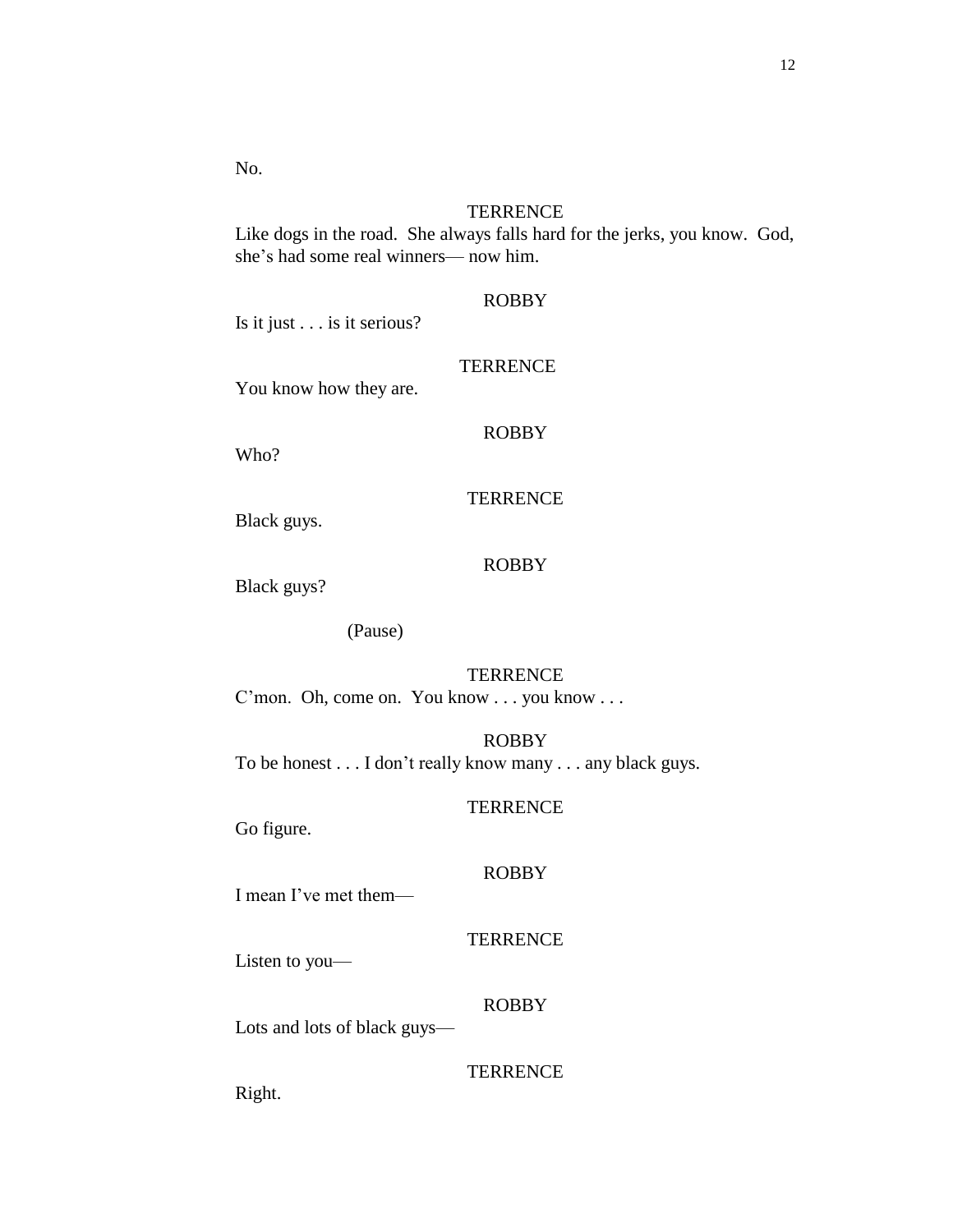It's unavoidable.

## ROBBY

Say "hi." Smile. But know them . . .

**TERRENCE** Well, we all say we know them, but we really don't.

ROBBY But I don't know many people at all. Any type.

### **TERRENCE**

You're a classic loner.

# ROBBY

Yeah.

#### **TERRENCE**

Well, they're sexual geniuses. Naturally gifted.

# ROBBY

Terrence—

# **TERRENCE**

Hey, it's a compliment. I should be so lucky. I guess that's what she likes.

#### ROBBY

You're stereotyping.

#### **TERRENCE**

Stereotypes are rooted in fact.

#### ROBBY

Well . . . I could be . . . a sexual genius too . . .

### (TERRENCE laughs.)

. . . if that's what she likes . . .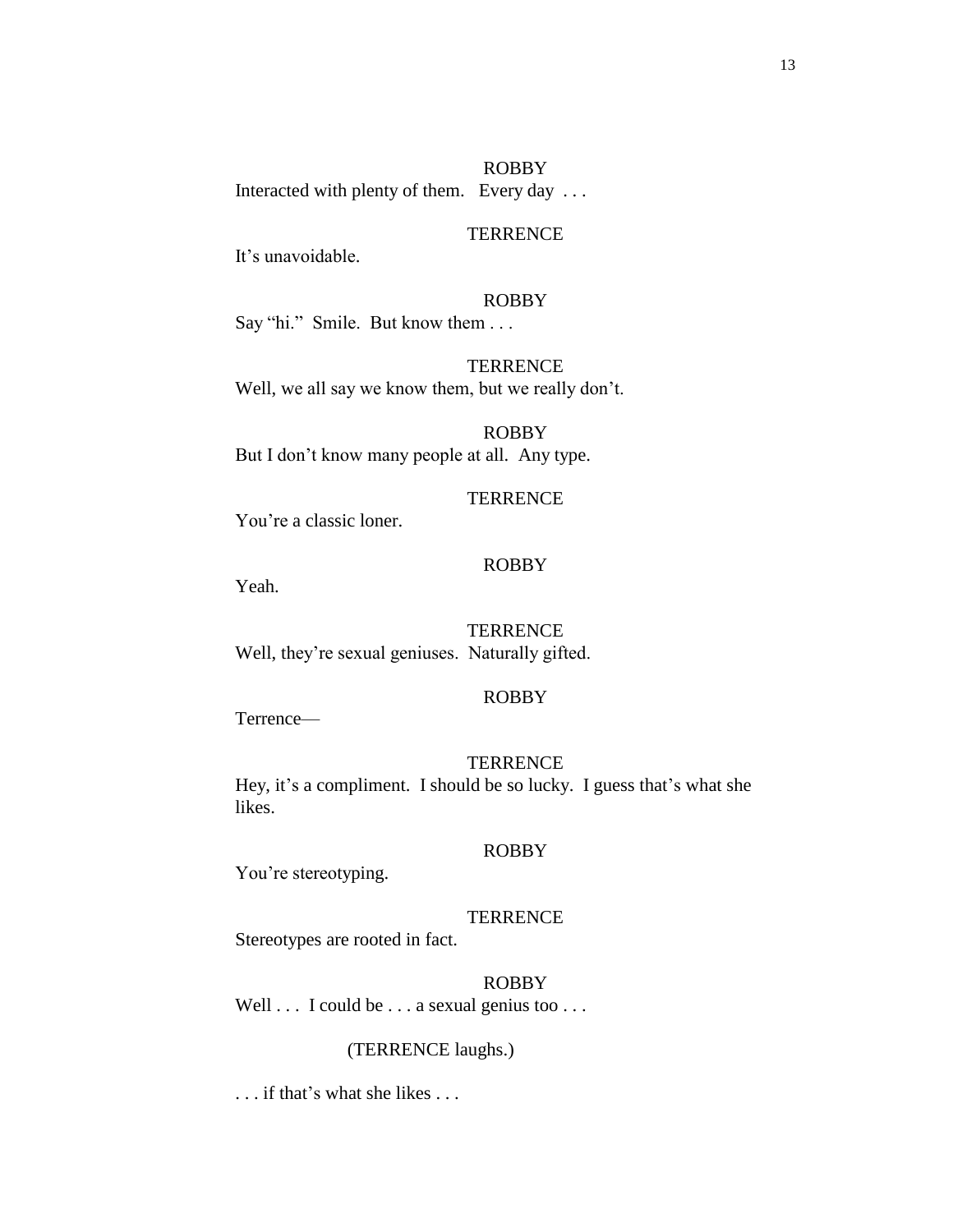Stop laughing, Brabo.

### ROBBY

I could! I've got . . . you don't know . . . I could please her. Not just sexually ... make her happy.

#### **TERRENCE**

He won't really miss her. He'll throw her away when he's done anyway. She's just extra pussy to him.

### ROBBY

Shut-up!

#### **TERRENCE**

I'm just telling you the truth.

# ROBBY

Talk to her!

### **TERRENCE**

He's got a hell of a temper though . . .

#### ROBBY

Tell her . . . quietly . . . Marcus . . . tell her Marcus is . . . a mistake! Suggest me . . . I . . . love her!

| TERRENCE |  |
|----------|--|
|----------|--|

Down boy. Down!

#### ROBBY

She'll get hurt!

### **TERRENCE**

She will get hurt.

# ROBBY

**TERRENCE** 

I don't want that.

No. Neither do I.

#### ROBBY

Good.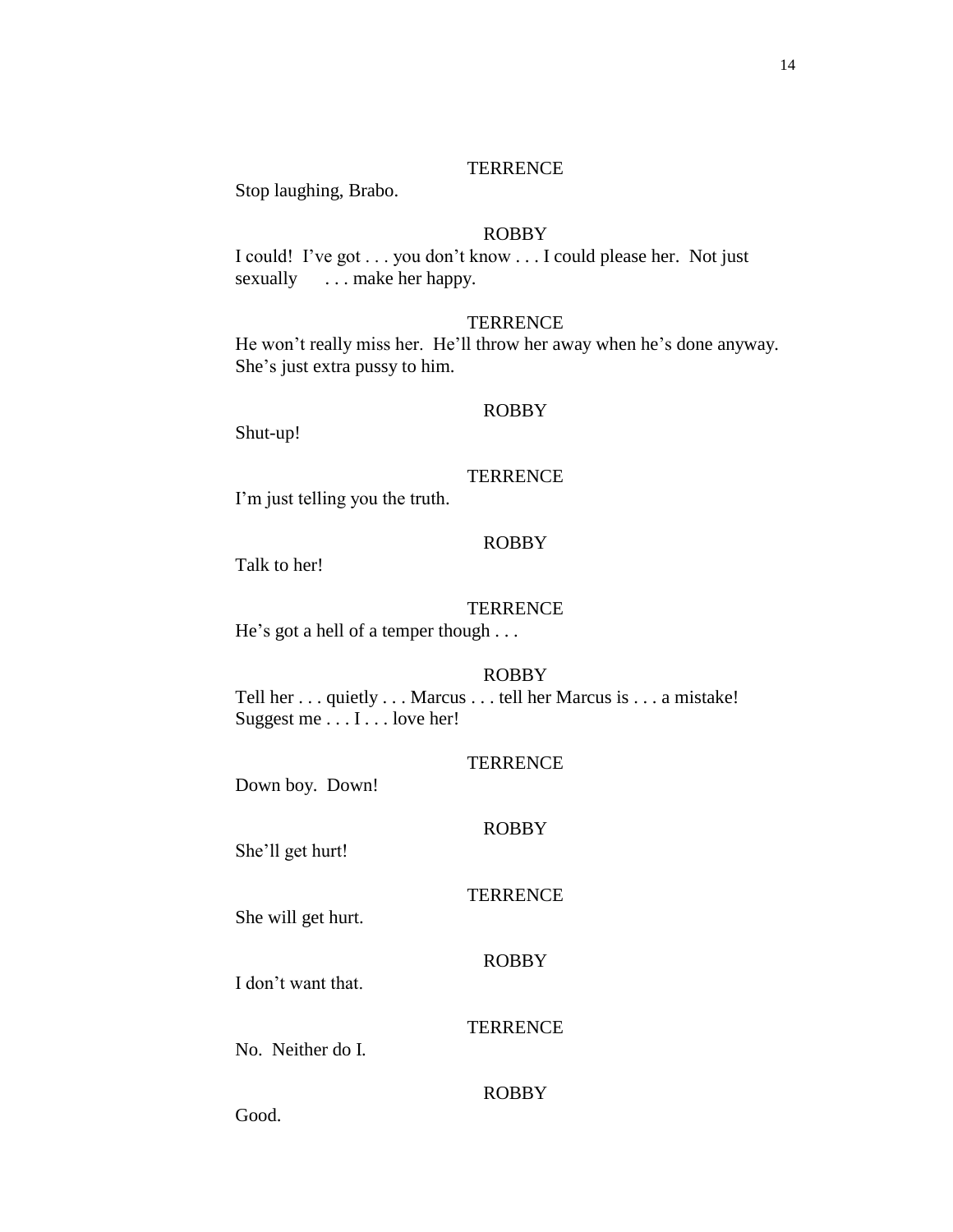**TERRENCE** Most men, you know— they just look at her . . . fantasize . . .

### ROBBY

I know—

# **TERRENCE**

Her friendly boobs . . . her welcoming tush . . .

#### ROBBY

They degrade her.

### **TERRENCE**

It's gonna take a little cash.

# ROBBY

Cash?

# **TERRENCE**

Not a lot.

### ROBBY

What for?

# **TERRENCE**

For starters, we ought to send her some flowers. Condolences crap from the guys down at the morgue. We're sorry her old man got whacked, etcetera, etcetera.

### ROBBY

Oh.

### **TERRENCE**

Right now Marcus is the only one giving her any sympathy around here. Am I right? You sign the card real big. I'll say it was your thoughtfulness and concern. Completely your idea.

(ROBBY reluctantly gives TERRENCE some money.)

### ROBBY

O.K. Flowers. Nothing too—

### **TERRENCE**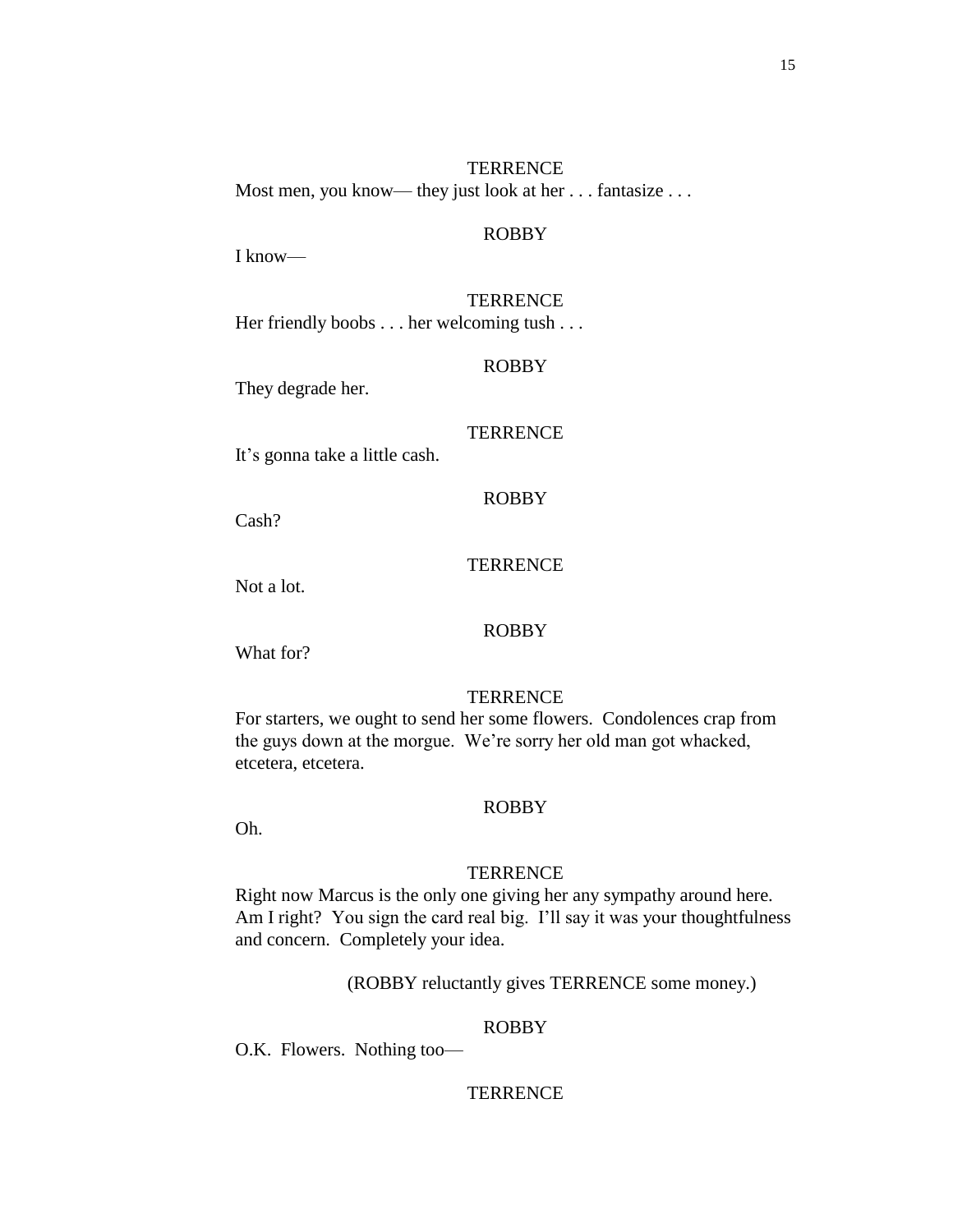### (ROBBY slowly gives some more money.)

ROBBY Mention me. But not too much. It's a fine line.

#### **TERRENCE**

You think I'm stupid?

# ROBBY

Just get her— thinking of me.

#### **TERRENCE**

ROBBY

**TERRENCE** 

Then you make your move.

Get me the receipts.

Receipts?

#### ROBBY

**TERRENCE** 

And the change. All of it.

What do you think I am?

ROBBY It's financial discipline. You could use some.

**TERRENCE** If I wanted discipline I'd call a dominatrix.

#### ROBBY

And you owe me half.

# **TERRENCE**

What for?

### ROBBY

For the flowers and stuff.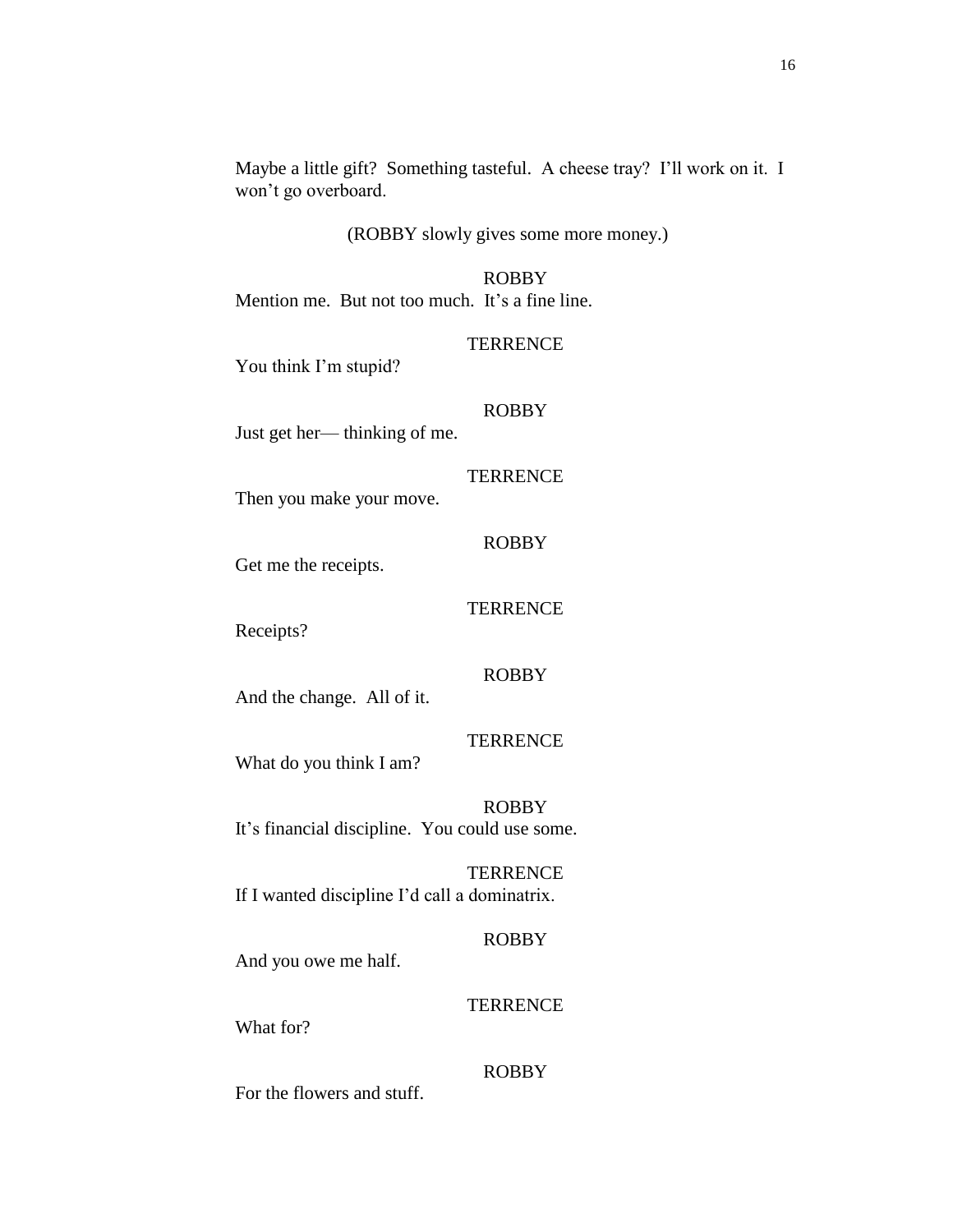Next paycheck.

# ROBBY

And you still owe me from the c-c-c—

**TERRENCE** 

The casino. No shit!

#### ROBBY

Five hundred— five hundred and seventy five—

#### **TERRENCE**

Hey, I'm good for it! Next paycheck or two. Goddamn Brabo here hasn't given me raises like I was owed . . . thanks, Brabo!

(He smacks the body.)

# ROBBY

Jesus, Terrence!

#### **TERRENCE**

Well they crown Marcus when he's only been here four fucking months! And he anoints Zach that political puke as Chief Deputy!

### ROBBY

(Glances toward Marcus's office.)

Shhhh!

#### **TERRENCE**

I've got the seniority— and the brains! Brabo never liked Marcus either. They forced Marcus on him, you know.

#### ROBBY

It's just politics—

### **TERRENCE**

It's personal! You need a tan these days. A dark one. They'll look all over, they'll look a thousand different places— till they find a stupid son of a bitch with the correct pigmentation. Right? Right?

### ROBBY

(Quietly) He's kind of a know-it-all, but—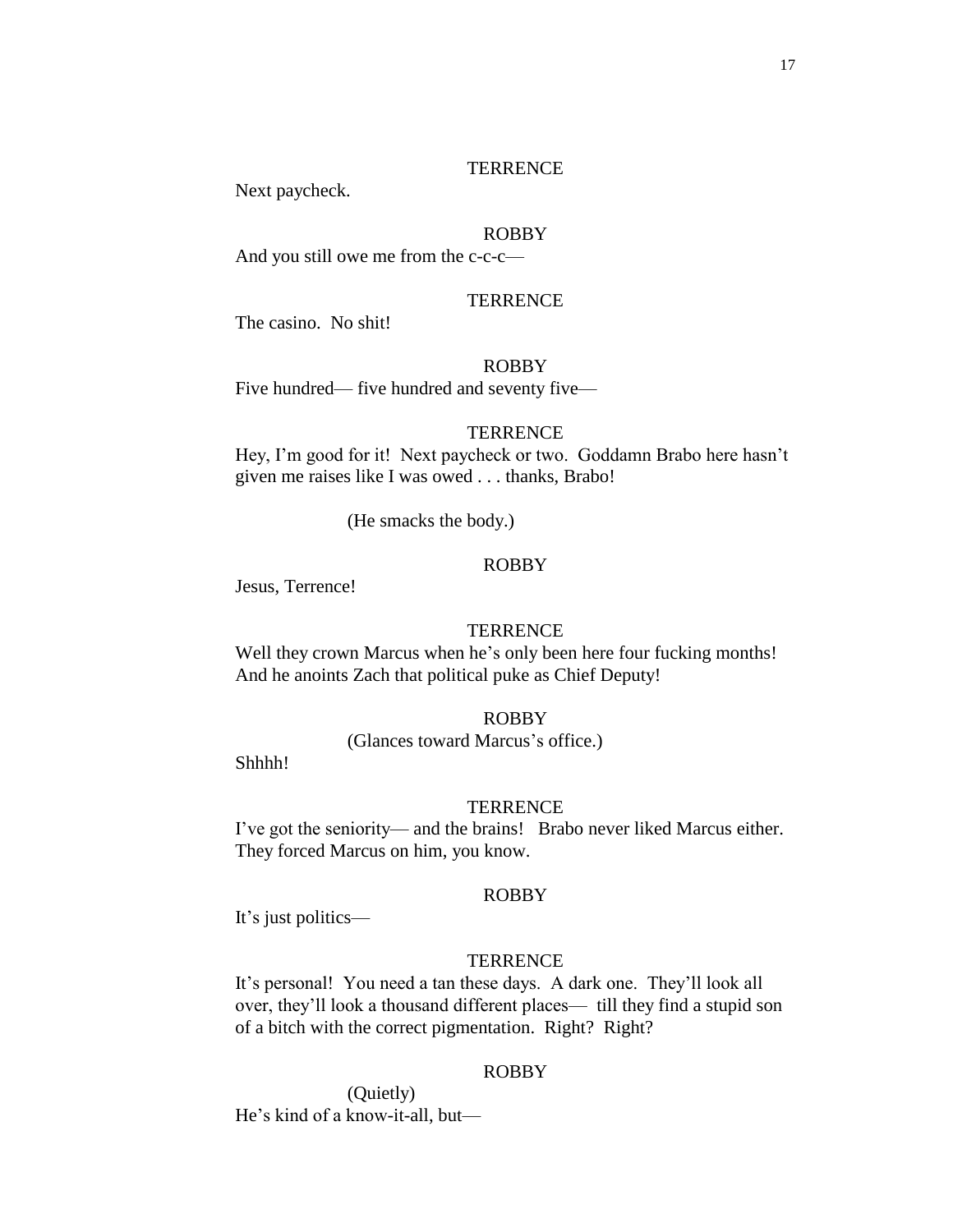And wound up too goddamn tight. But did they ask my opinion? Or yours? Robby, you and I are too pale to win this game . . .

# ROBBY

Don't bring me into that.

#### **TERRENCE**

We're screwed. Unless we do something about it.

(Pause)

We've got to get Marcus the hell out of here. Soon, Robbo! Huh?

#### ROBBY

(Quietly)

Away from her.

# **TERRENCE**

I say we need to fuck with Marcus.

#### ROBBY

Wait—

## **TERRENCE**

We can make him quit! If we play the right notes, he'll never be back. Maybe he'll split to some other city where they've got more lucrative quotas to fill.

### ROBBY

I don't want to get in trouble!

### **TERRENCE**

It's worth the gamble. Let's just make him completely miserable, huh?

#### ROBBY

I don't want him mad at me . . .

#### **TERRENCE**

(Shouts) Let's be bold! Make Marcus's life a living hell!

> (ROBBY looks into the passageway toward Marcus's office.)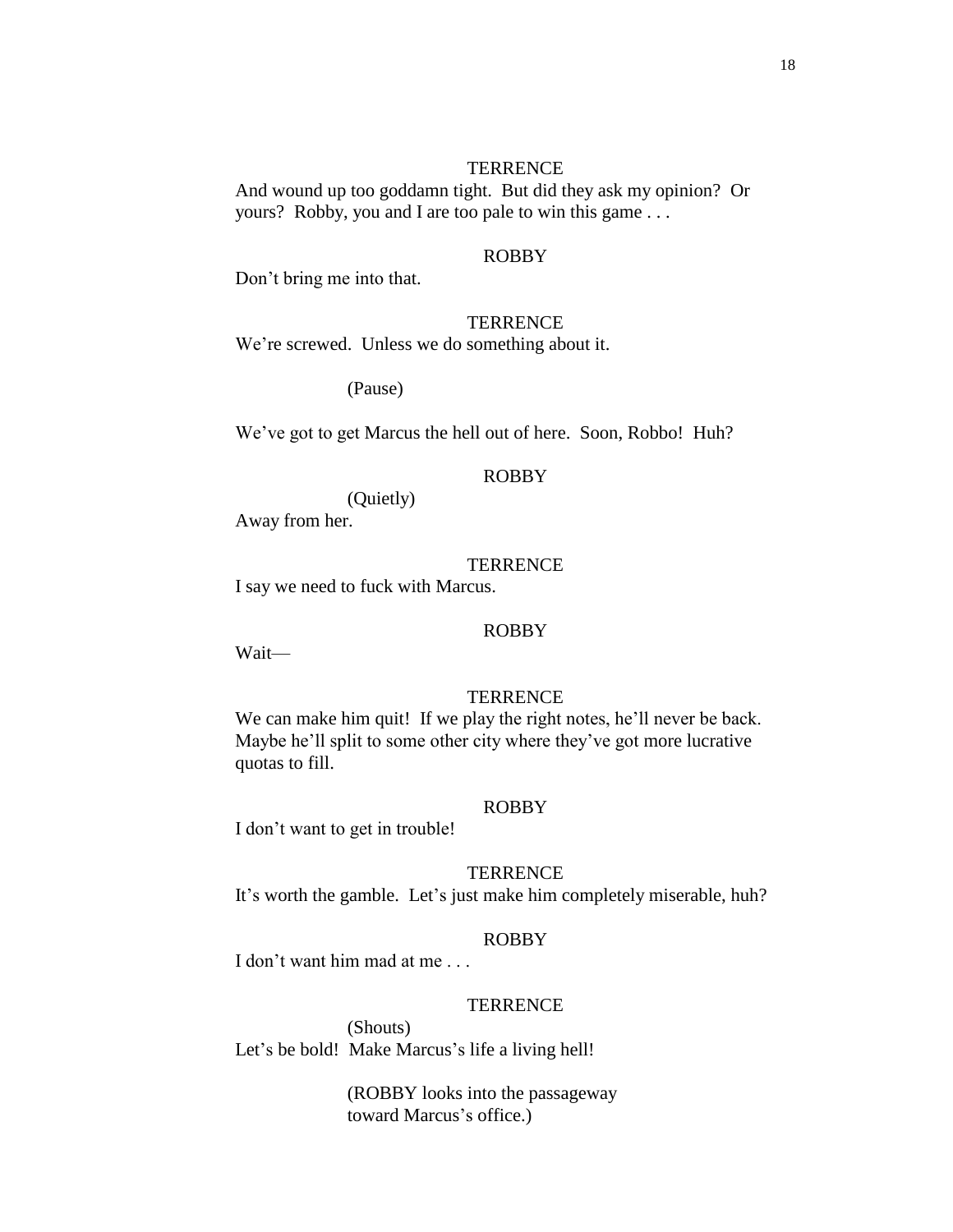### ROBBY

Shhhhh!

# **TERRENCE**

Help me out! We'll both win. Let's embrace a little hate, huh?

(ROBBY doesn't answer. TERRENCE laughs.)

I'm kidding. Kidding! Sort of.

# ROBBY

(Whispers) It's not because he's black! I like Afric-c-c-can-Americ-c-c-can people. When I see them. I understand their struggles—

# **TERRENCE**

Christ—

# ROBBY

I'm a minority too.

#### **TERRENCE**

You?

ROBBY

A stutterer.

### **TERRENCE**

Oh p-p-please!

#### ROBBY

I am! I have an unusual Cauc-cauc— white viewpoint. In fact, I respect Afric-c-black people more than I respect self-centered white people like us.

#### **TERRENCE**

I'm not self-centered.

ROBBY It makes no difference if he's black or white.

### **TERRENCE**

No, it does.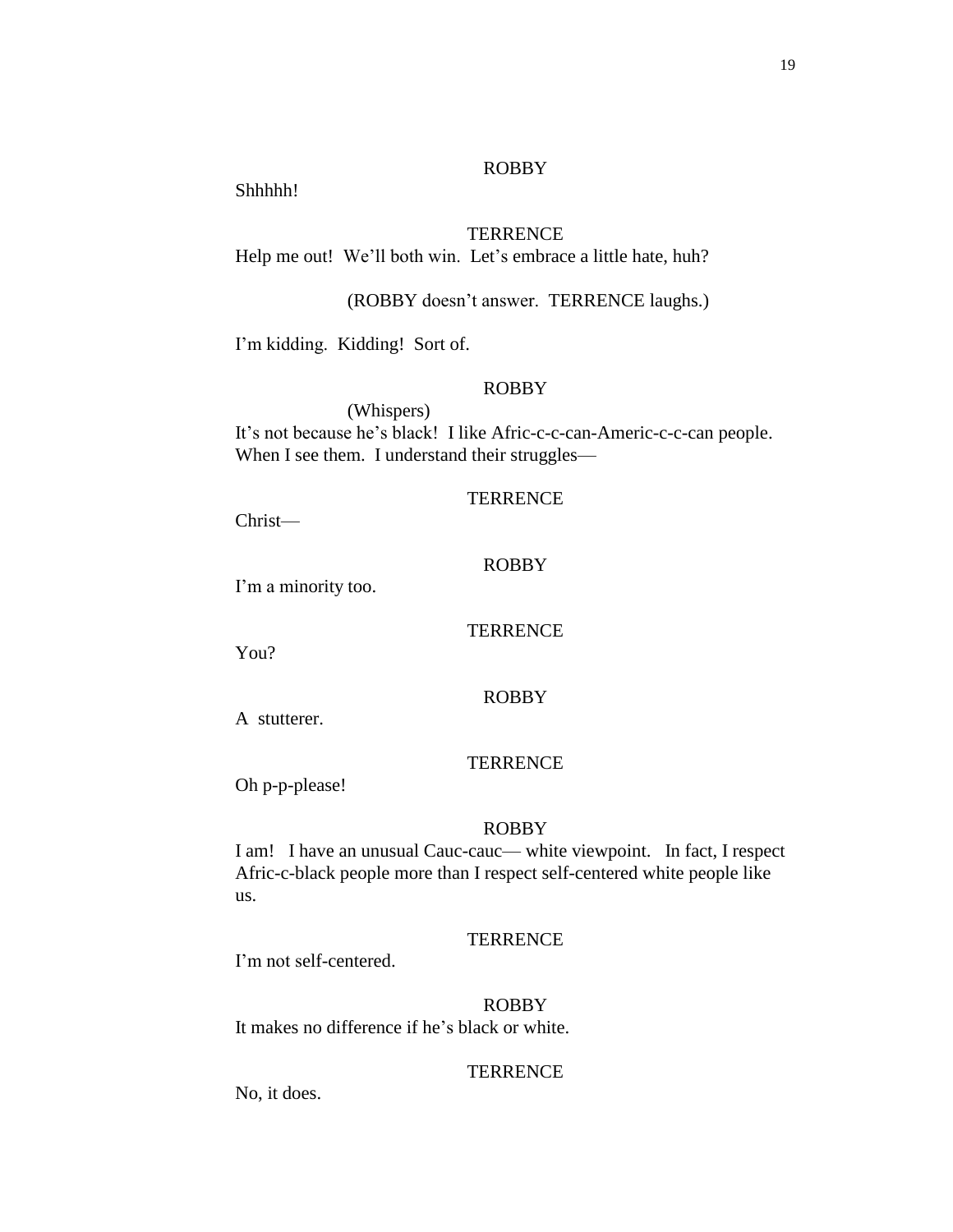### ROBBY

Not to me.

# **TERRENCE**

Our society says it does!

# ROBBY

Just talk to her for me.

**TERRENCE** Are you gonna help me mess with Marcus? I've got a few ideas.

# ROBBY

**TERRENCE** 

I don't want to do that.

Oh, come on!

No.

# **TERRENCE**

ROBBY

Take a risk!

# ROBBY

No!

(Brighter light shines in from the passageway at rear.

MARCUS'S VOICE is heard.)

MARCUS'S VOICE Terrence? Where are you? Are you down there?

(TERRENCE and ROBBY look at each other.)

MARCUS'S VOICE

TERRENCE?

# **TERRENCE**

(Calls pleasantly)

Yeah?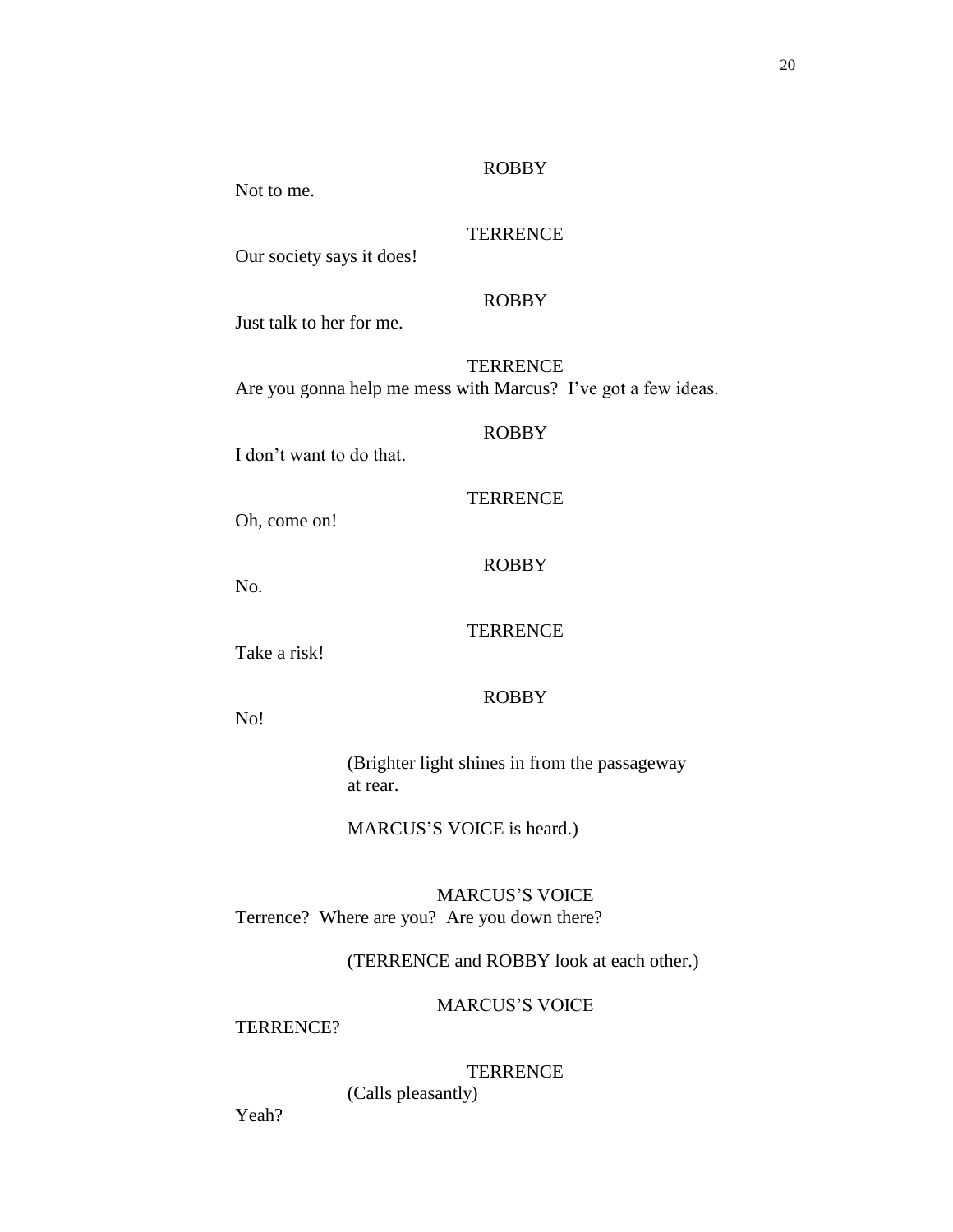#### MARCUS'S VOICE

Is that autopsy completed?

# **TERRENCE**

I'm taking the body to the lab, Marcus.

### MARCUS'S VOICE

Come here.

**TERRENCE** We're trying to be as thorough as possible! Given the importance—

### MARCUS'S VOICE

Now!

(TERRENCE pauses. He takes a deep breath, then slowly walks away toward Marcus's office.)

#### ROBBY

(Whispers to TERRENCE as he goes) I think he needs Brabowski's report . . . he's got a press conference . . .

(TERRENCE walks into the light and is gone.

The light diminishes.

ROBBY shifts around, then takes another peek at Brabowski.

JESSICA appears in his vision, humming, then is gone.

After several beats, TERRENCE slowly walks back in.

ROBBY watches him.

Silence.)

# ROBBY

What did he say?

(Pause)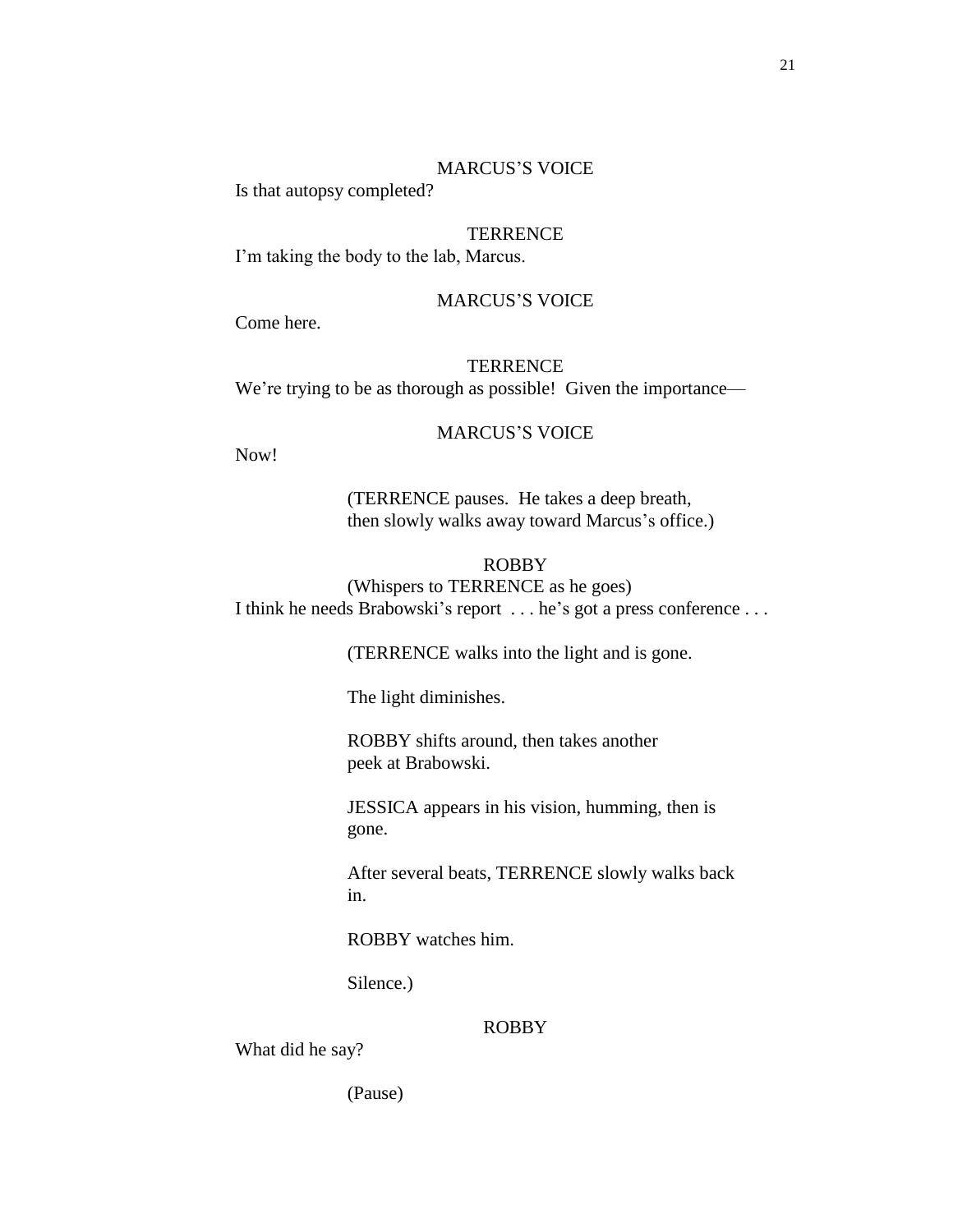Apparently, I have work to do.

(Pause)

ROBBY Will you . . . will you still talk to Jessica for me?

### **TERRENCE**

Apparently I have work to do!

(TERRENCE begins to wheel the gurney off.)

### ROBBY

 $Oh \ldots$ 

(Pause)

### **TERRENCE**

It's a two-way street, Robbo.

(ROBBY doesn't answer.)

Chickenshit.

#### ROBBY

I'm sorry. I can't.

(ROBBY runs off.)

### **TERRENCE**

Right.

(TERRENCE speaks now out to us.)

We've banished shame from our veins. Evasiveness, delusion and deceit pump through where our hearts used to be. What's left are half-truths, if that. And only a little blood. I see the future, but it doesn't see us. Singularity is a handicap. Perspective a felony. Brilliance a desecration.

(The lights shift)

I am alone . . . sinking . . . struggling to breathe in a sea of stunning incompetence . . . dangerous inequity . . . and casual betrayal. Everybody's a liar. Nobody cares. Why should I? This godless world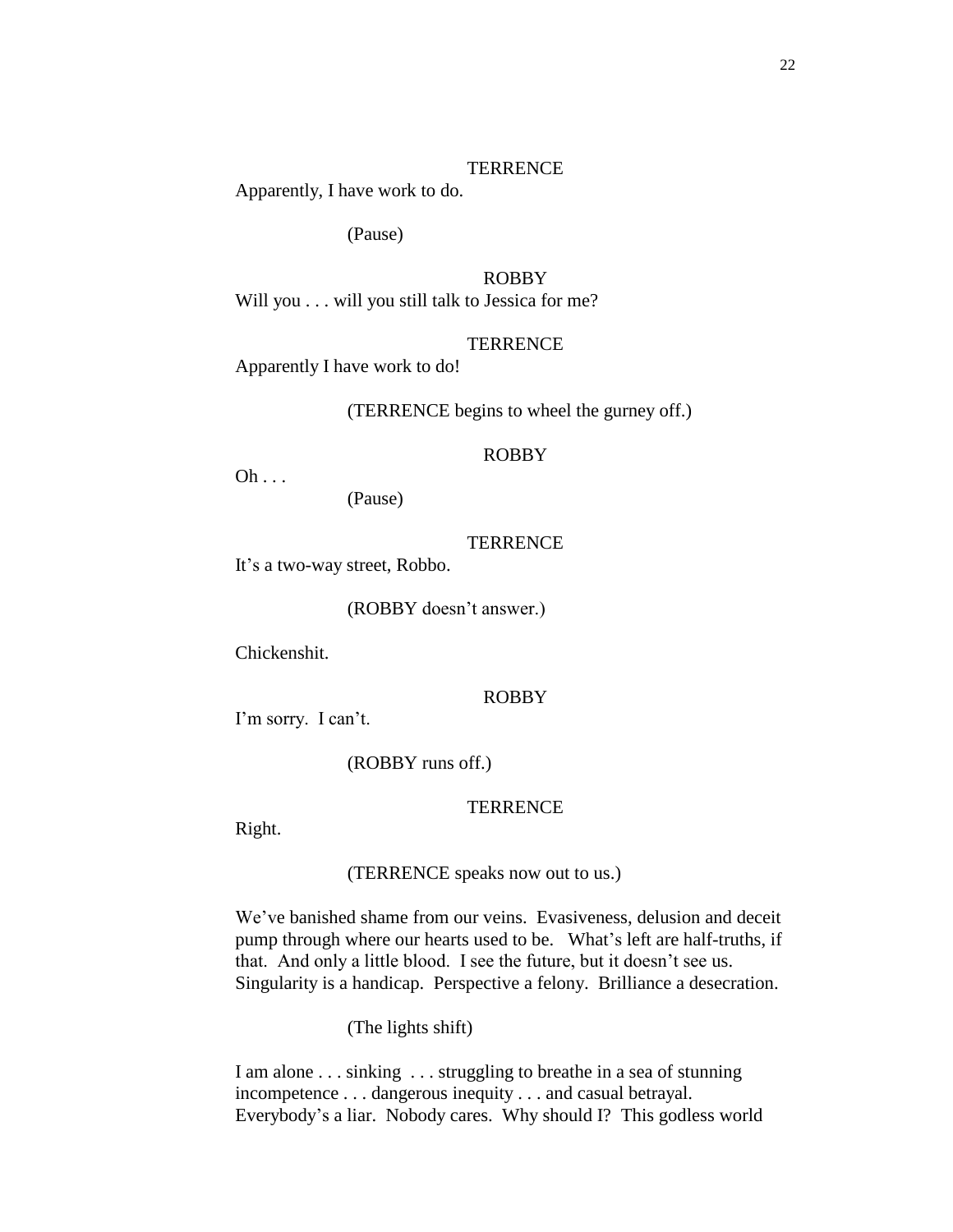changes on me every day. Who among you has earned the right to criticize me?

> (A single piano note is heard, then heard again.

TERRENCE wheels the body off and is gone.

The lights shift and JESSICA appears.

She smiles and sings softly and happily hums to herself.

TERRENCE walks on and carefully steps over to JESSICA.)

**TERRENCE** 

Muddy out. Can't avoid it.

#### **JESSICA**

Terrence! Hi. You startled me—

### **TERRENCE**

Oh, I'm sorry—

# **JESSICA**

(Laughs) No, no, you're fine. I was just daydreaming. Thinking how relieved I am— happy even— that this is the end of it. I really don't like cemeteries.

### **TERRENCE**

Who does?

### **JESSICA**

Yeah. Now Marcus and I can drive up to our cabin . . . God, I can't wait to get up there . . . we can just relax.

#### **TERRENCE**

(Laughs)

Well, I'm sorry I snuck up on you. I was just warning you not to get any of that mud on your shoes, Jessie . . . I was watching you . . .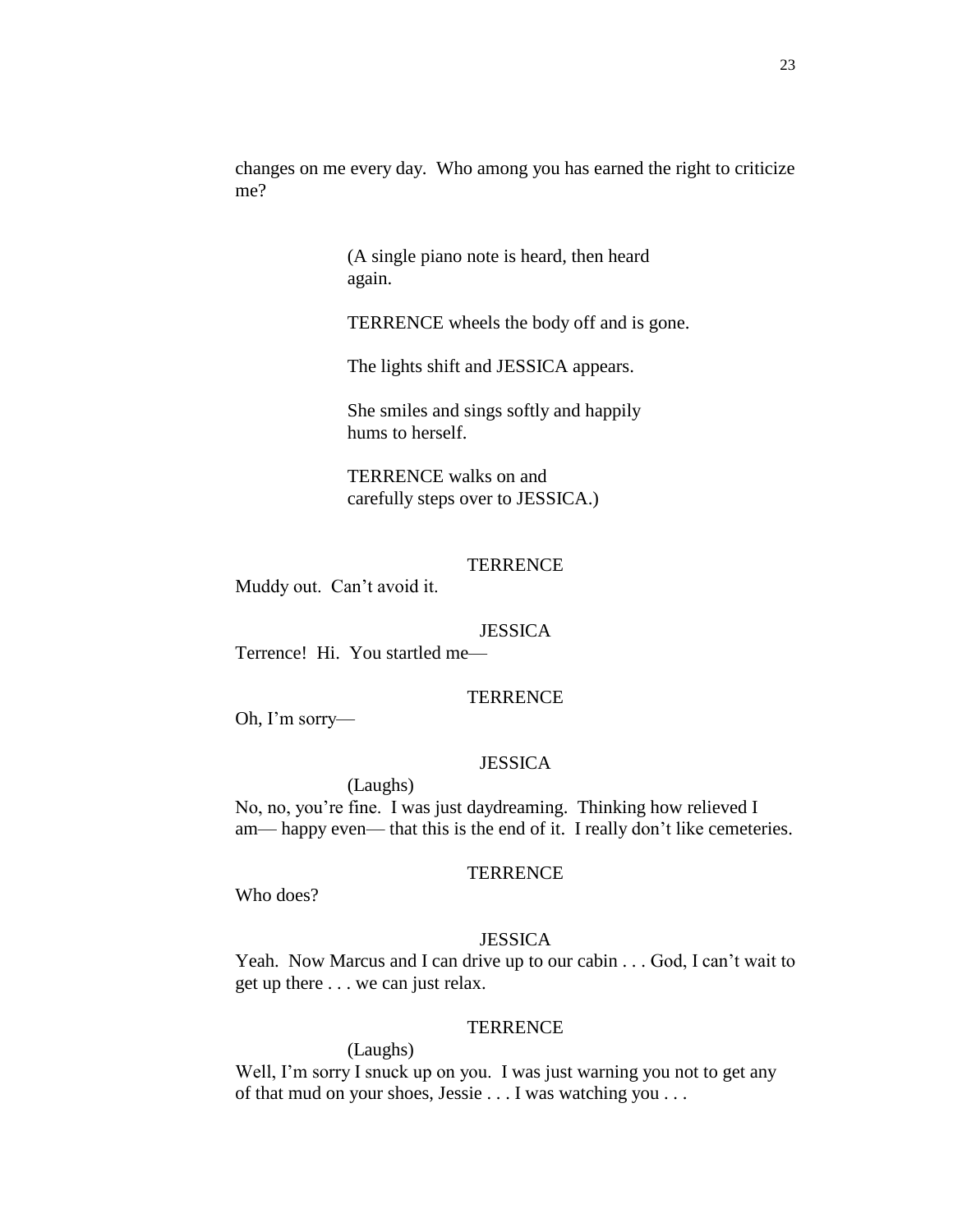### **JESSICA**

Thanks for looking out for me, Terrence.

### (She hugs him.)

Zach just stopped by too. It's good to see old friends again.

#### **TERRENCE**

Yeah.

# **JESSICA**

Thanks for your phone calls. Sorry I haven't gotten back to you. I've been a little—

#### **TERRENCE**

Preoccupied?

# **JESSICA**

You understand.

### **TERRENCE**

I try.

## (Pause)

**JESSICA** It's hard to believe that Dad's down there, you know? It's kind of creepy.

#### **JESSICA**

But I guess he's in heaven now anyway . . .

#### **TERRENCE**

That's what they say.

### **JESSICA**

With God . . .

### **TERRENCE**

They say that too.

**JESSICA** Yeah. That's what he believed. Good for him. He needed that.

# **TERRENCE**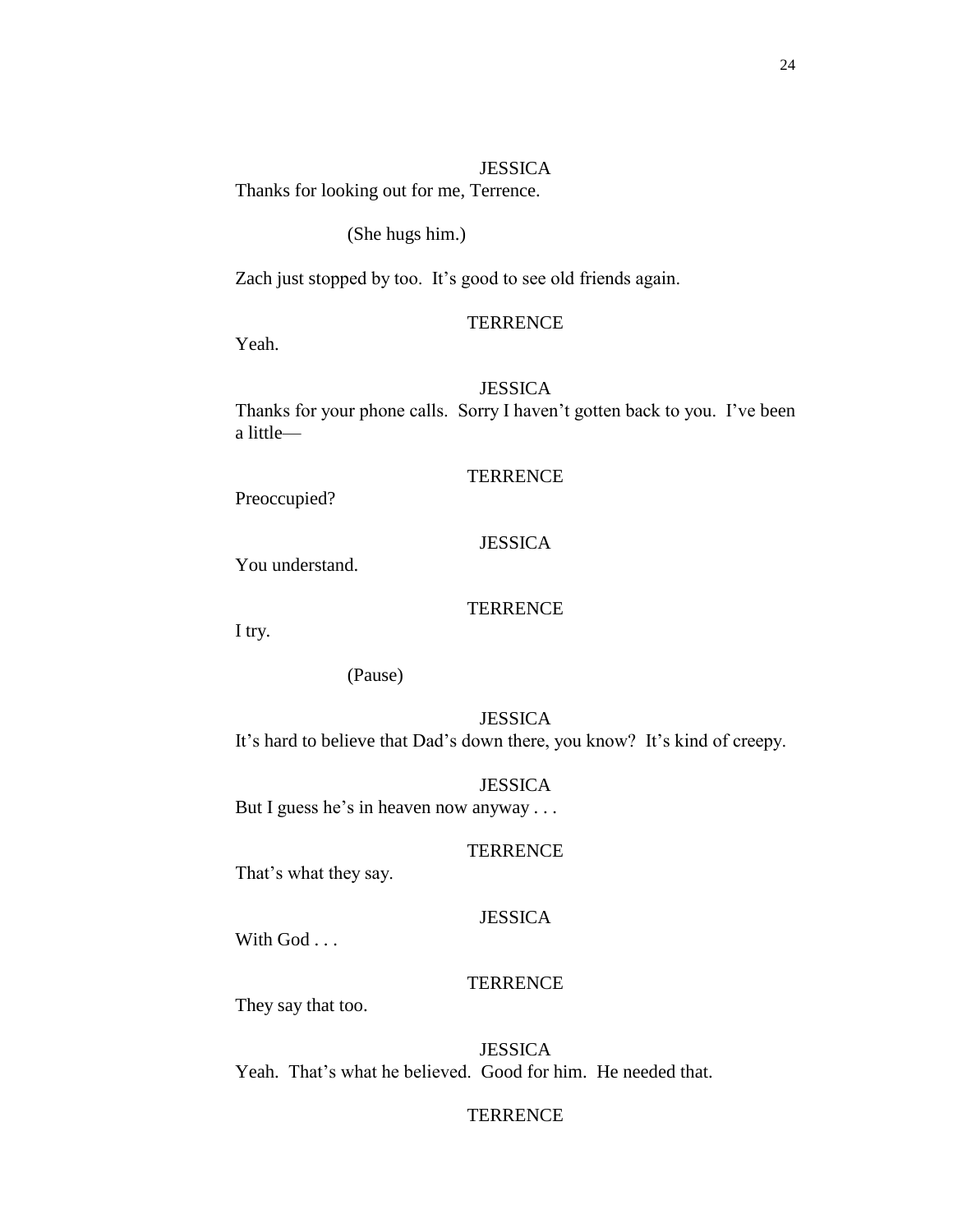If there's anything you need—

### **JESSICA**

I'm doing fine. Thanks, Terrence.

**TERRENCE** Call me. We'll go see a movie some night. Something funny.

**JESSICA** That would be so wonderful. Let's do it!

(She hugs him again. He holds her tight again.)

### JESSICA

Soon.

#### **TERRENCE**

Perfect.

### **JESSICA**

(Excited) Marcus is a big film buff! He'd love it!

(TERRENCE pulls away. Pause.)

### **TERRENCE**

Marcus. Yeah. Yeah.

(JESSICA looks in the distance and smiles.)

### **TERRENCE**

Where is Marcus?

# **JESSICA**

Oh— pulling the car around— so I don't have to walk. God, he's so sweet.

(Pause)

#### **TERRENCE**

He was like a father to me, Jessie.

# **JESSICA**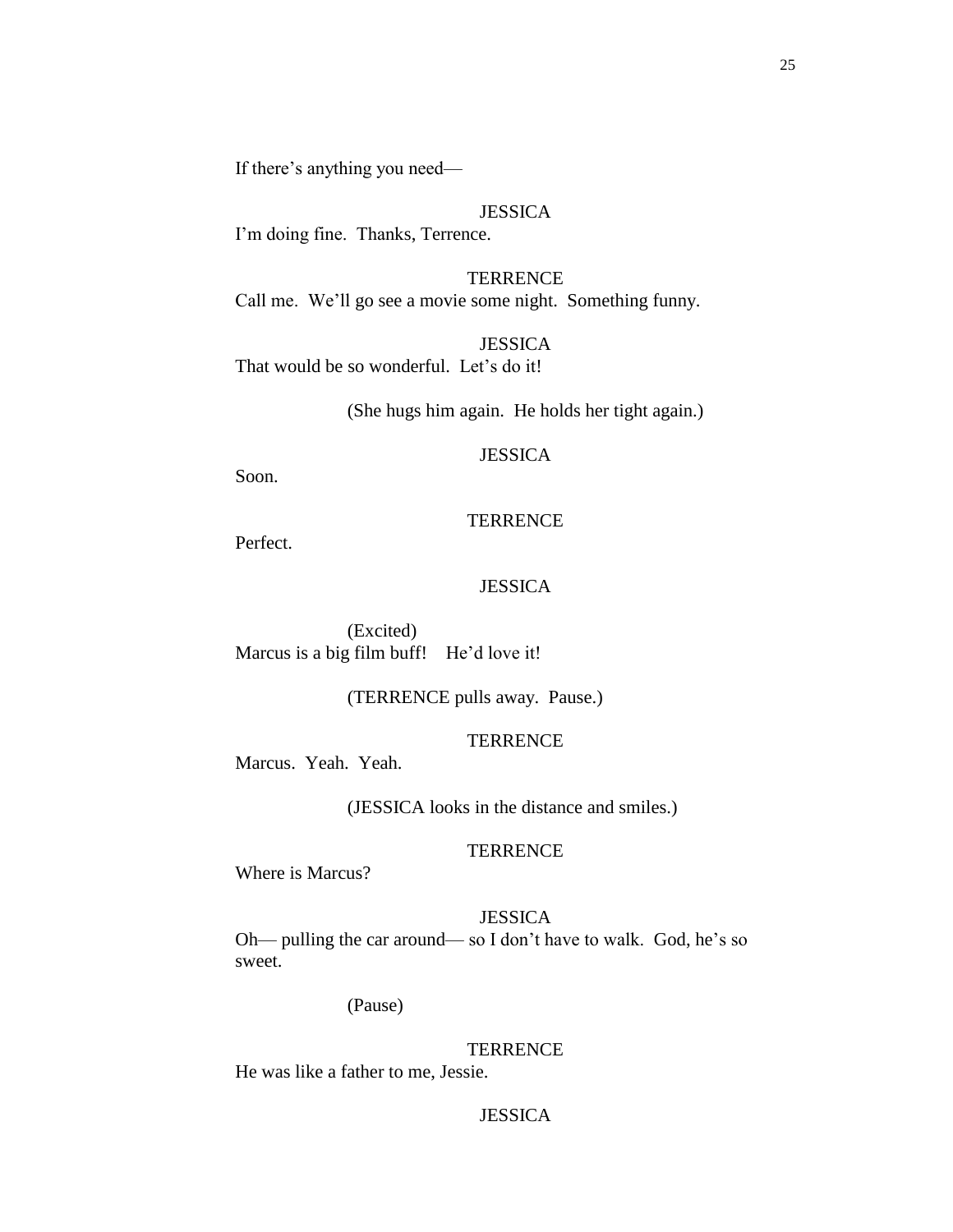Marcus?

# **TERRENCE**

No. Your old man.

**JESSICA** 

Oh.

### **TERRENCE**

A father. In a way.

# **JESSICA**

A father?

#### **TERRENCE**

But not a real one. I should have been so lucky. It's not like he took me up to your cabin or anything.

# **JESSICA**

No, he wasn't that type.

#### **TERRENCE**

A loner.

**JESSICA** People who knew him . . . loved him . . . I guess . . .

### **TERRENCE**

Can't really say I knew him.

### **JESSICA**

Yeah. Right. He did keep to himself too much. He didn't enjoy people . . . intimacy. Not like me.

### **TERRENCE**

Yeah.

#### **JESSICA**

But he enjoyed things . . . Dad used to give me these goofy little reminders. He'd leave me messages to make sure to pack my lunch. As if I wasn't going to eat if he didn't call. Or, "don't stay out so late you forget to do your lesson plans, princess! Your car asked me to remind you to get your oil changed, pumpkin. It was like he almost had a sense of humor.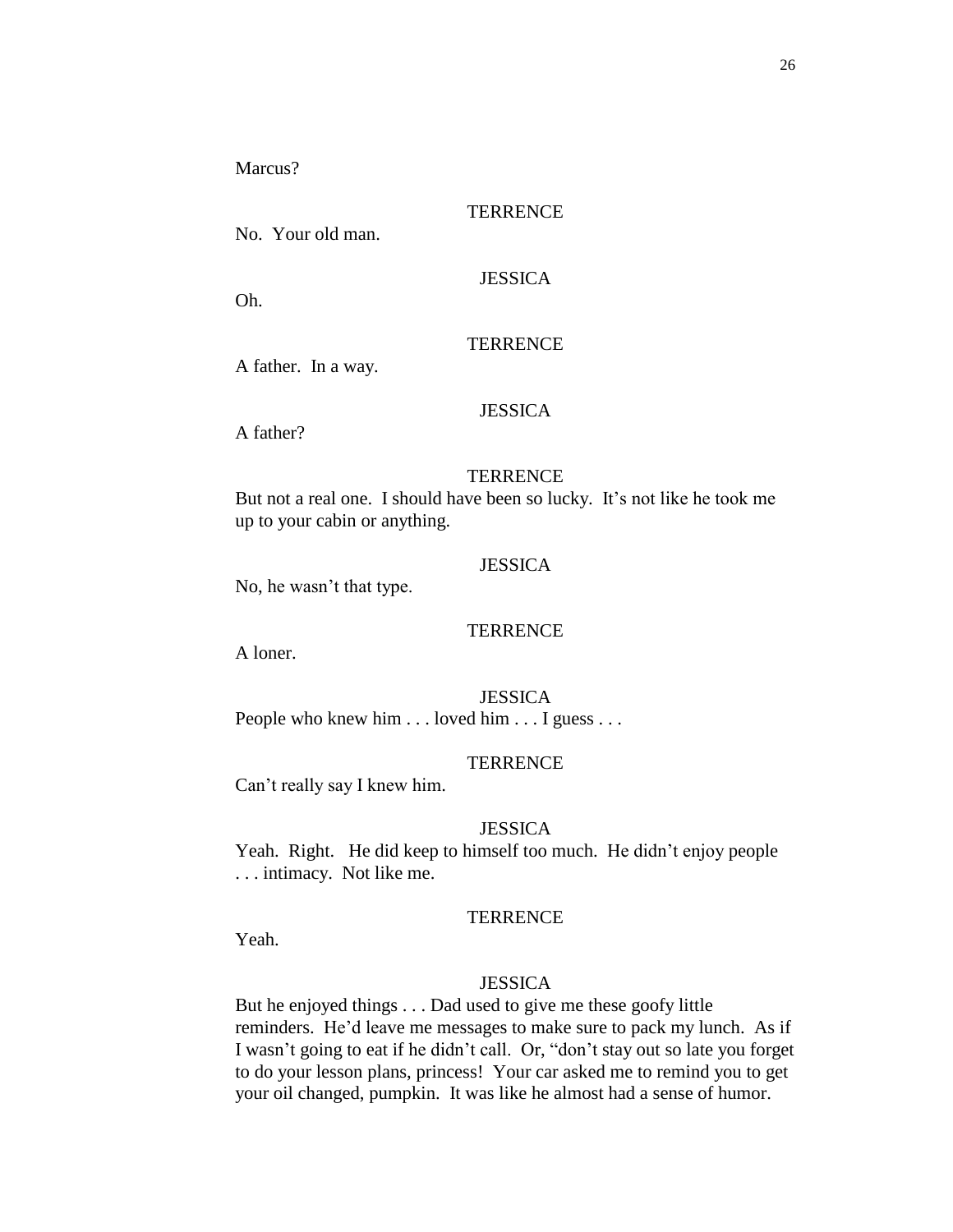The same kind of teasing and nagging since I was a little . . . I don't think I ever grew up for him.

### **TERRENCE**

Time is a disgusting thing, Jessie. Never get old.

### **JESSICA**

I was still a girl. Ponytail. And braces. Just a kid . . .

#### **TERRENCE**

Now you're all grown up.

#### **JESSICA**

He'd mail me newspaper clippings. Some current event I could teach to my class. But he and I never discussed those clippings. We didn't talk really. We just checked off details. Health, home, work. Fine, fine, fine. I should have called more. Should have . . . I wish more people could have known him better . . . me included . . . shouldn't I be a lot more . . . devastated? I feel . . . a little guilty.

(She laughs.)

Marcus was teasing me about that this morning. Giving me grief. He makes me laugh, Terrence. He just makes me . . . happy. I can't help it.

#### **TERRENCE**

Marcus likes to talk. He's a yakker.

# **JESSICA**

I guess so.

#### **TERRENCE**

He tells stories. Great stories. Vivid. Powerful.

#### **JESSICA**

You're right. He really does. God, I just love his voice— when he laughs— it booms, fills up the whole room. And when he starts describing things, gets himself really, really into it—

#### **TERRENCE**

He's amazing.

#### **JESSICA**

He had some scary times growing up.

### **TERRENCE**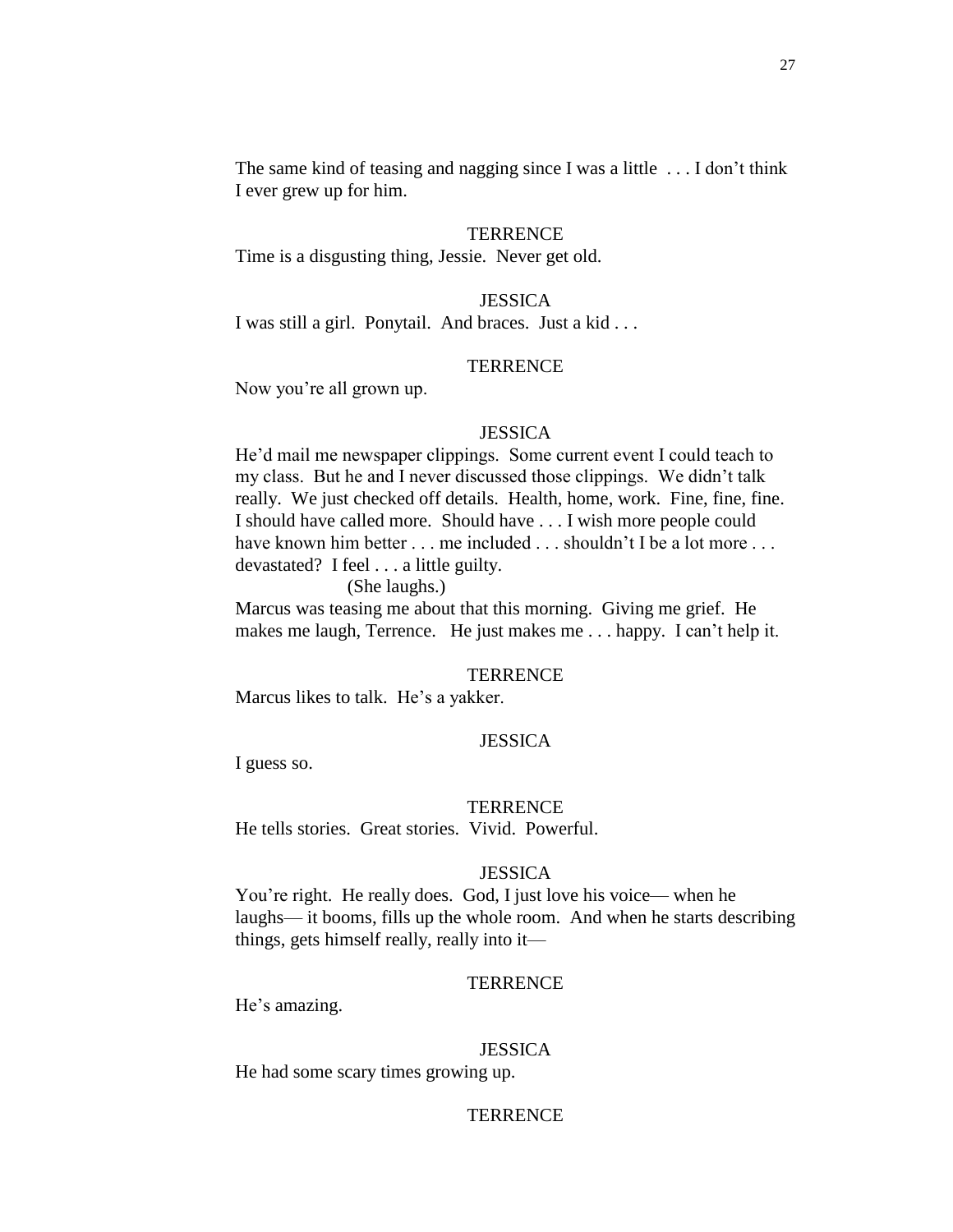I'd be scared.

### **JESSICA**

But he never flinched from anything.

### **TERRENCE**

That's what he says.

### **JESSICA**

He ever tell you about the crazy butcher— the time Marcus had to repossess— in the middle of the night— this old car his dad had loaned—

#### **TERRENCE**

Dead cow in the back seat.

### **JESSICA**

Yeah . . .

# **TERRENCE**

Another cow jammed in the trunk. A pig up front on the passenger side with the seat belt on.

#### **JESSICA**

That would have completely freaked me out. I would've jumped out of my skin.

#### **TERRENCE**

But Marcus drove away, no problem. Black market meat seller. Heard it.

#### **JESSICA**

Or the time he and his cousins walked down the wrong street by mistake—

### **TERRENCE**

Saved them all from a knife fight—

### **JESSICA**

Yeah, he—

### **TERRENCE**

Just stared them down. Nice and slow. Never sped up, never broke a sweat, and never once took my eyes off the dudes, till me and my boys were safe down the block.

# **JESSICA**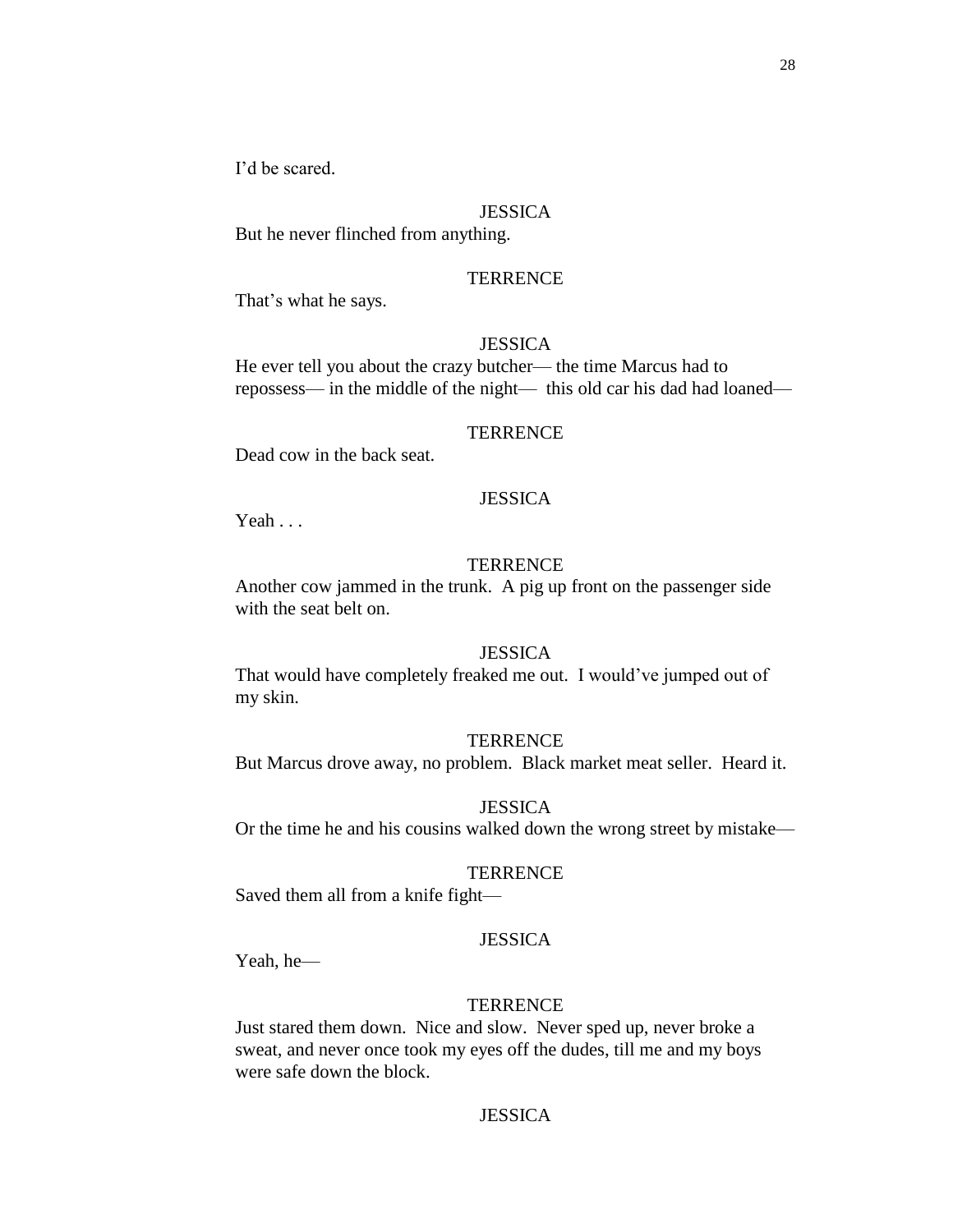You heard it.

### **TERRENCE**

Heard them all.

# **JESSICA**

Me too. He does have a way of monopolizing the conversation. Like he's performing— but in a good way.

#### **TERRENCE**

But does he listen?

#### **JESSICA**

Listen?

# **TERRENCE**

To you?

**JESSICA** Sure. He's a listener. He pays attention. He likes to know.

#### **TERRENCE**

Know?

**JESSICA** All about me. Know what's been going on with me. He's curious.

### **TERRENCE**

Every intimate detail.

#### **JESSICA**

(Laughing)

You're bad!

### **TERRENCE**

No, it's good that he's interested. That's special.

### **JESSICA**

It really is. Marcus is so different . . . Just the way he holds me at night, Terrence. And I feel him breathing against my cheek . . . so peaceful and warm till we're both asleep . . .

### **TERRENCE**

(Kidding her)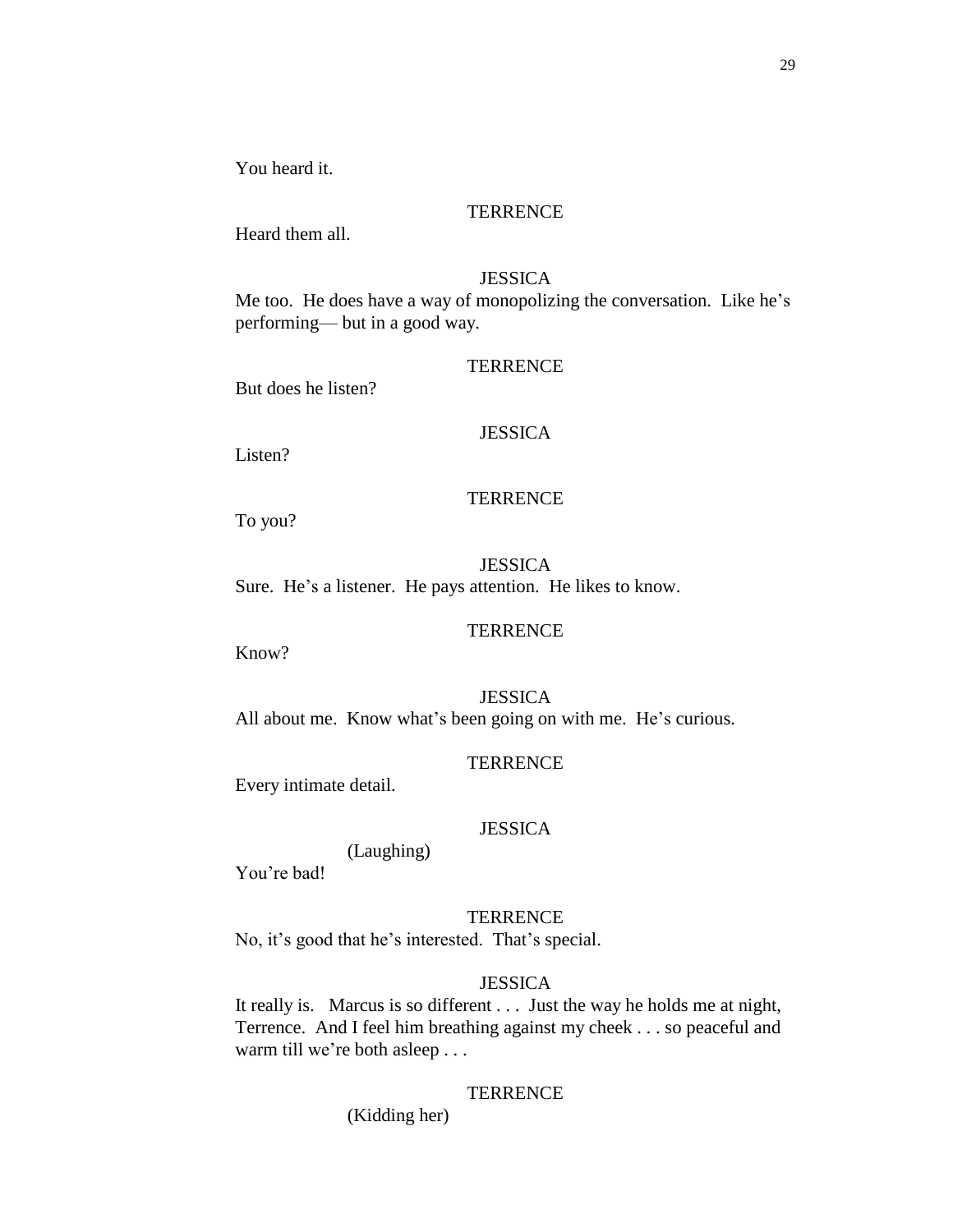Wow.

# (She playfully smacks him.)

# JESSICA

I was beginning to think every guy out there is messed up.

### **TERRENCE**

(Laughs)

Not all of us.

# **JESSICA**

When I was young and naive . . . a lot of the guys out there seemed so hot . . . but they weren't ready . . . neither was I . . .

### (TERRENCE chuckles.)

# **TERRENCE**

Hump her and dump her. Right?

### JESSICA

A couple of times I dumped them.

### **TERRENCE**

Sweet Jessie.

# **JESSICA**

I knew what I was doing.

**TERRENCE** I swear, I would've killed one for you if I'd known—

# JESSICA

Don't say that.

#### **TERRENCE**

I mean it.

# **JESSICA**

(Laughs)

Stop it!

**TERRENCE** Call me if anybody gives you trouble. Anybody.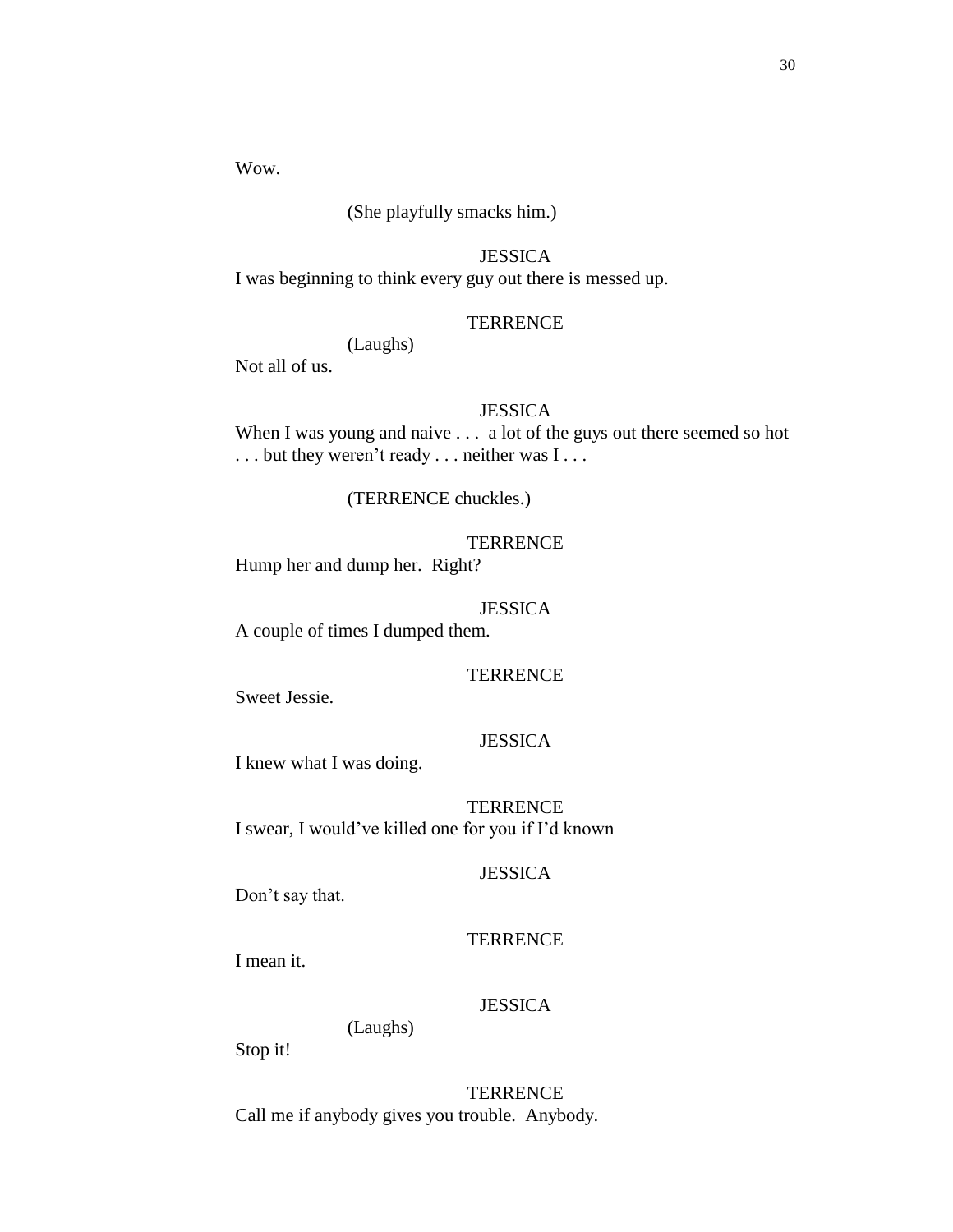### (She smiles.)

# **JESSICA**

Don't worry. I'm safe with Marcus. It's not that I'm helpless, Terrence, but who doesn't like to feel loved? God, he practically worships me. Is it wrong to enjoy being the center of attention?

### **TERRENCE**

Not when you deserve it.

(She laughs.)

# **JESSICA**

Get this. Marcus says he has to hold himself back from picking up the phone and calling me twenty times a day. It's kind of cute, isn't it?

### **TERRENCE**

Cute? Psycho maybe.

### **JESSICA**

Stop it, it's sweet! It is.

## (TERRENCE looks up.)

**TERRENCE** 

Well, at least the rain stopped. But they say there's more coming.

### (TERRENCE helps JESSICA with her raincoat.)

You take care, Jessie. I'll call you. Soon.

### (TERRENCE starts to go.)

### **JESSICA**

Terrence?

#### **TERRENCE**

Yeah?

### **JESSICA**

Does it bother you?

# **TERRENCE**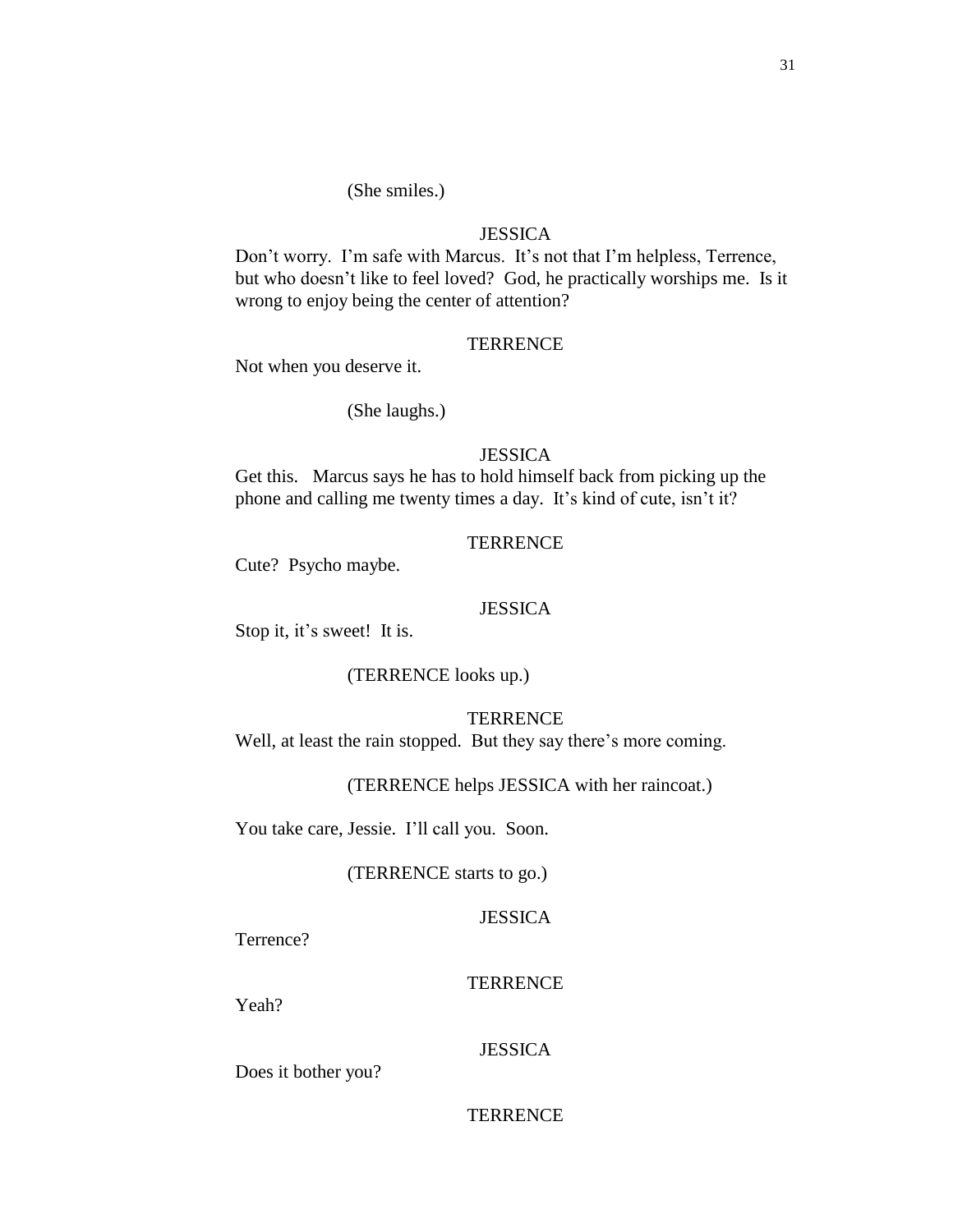Does what . . . ?

Marcus?

**TERRENCE** 

Marcus?

# JESSICA

That he got dad's job?

(Pause)

# **TERRENCE**

No.

(Pause)

A little . . . at first . . . you know . . .

# JESSICA

Yeah.

**TERRENCE** But it's O.K. He's a good guy. He'll . . . do well.

JESSICA Yeah. Just don't let it bother you. It's not healthy.

# **TERRENCE**

I won't.

(Pause)

# **JESSICA**

Promise?

**TERRENCE** 

Promise.

# JESSICA

Cross—

# **TERRENCE**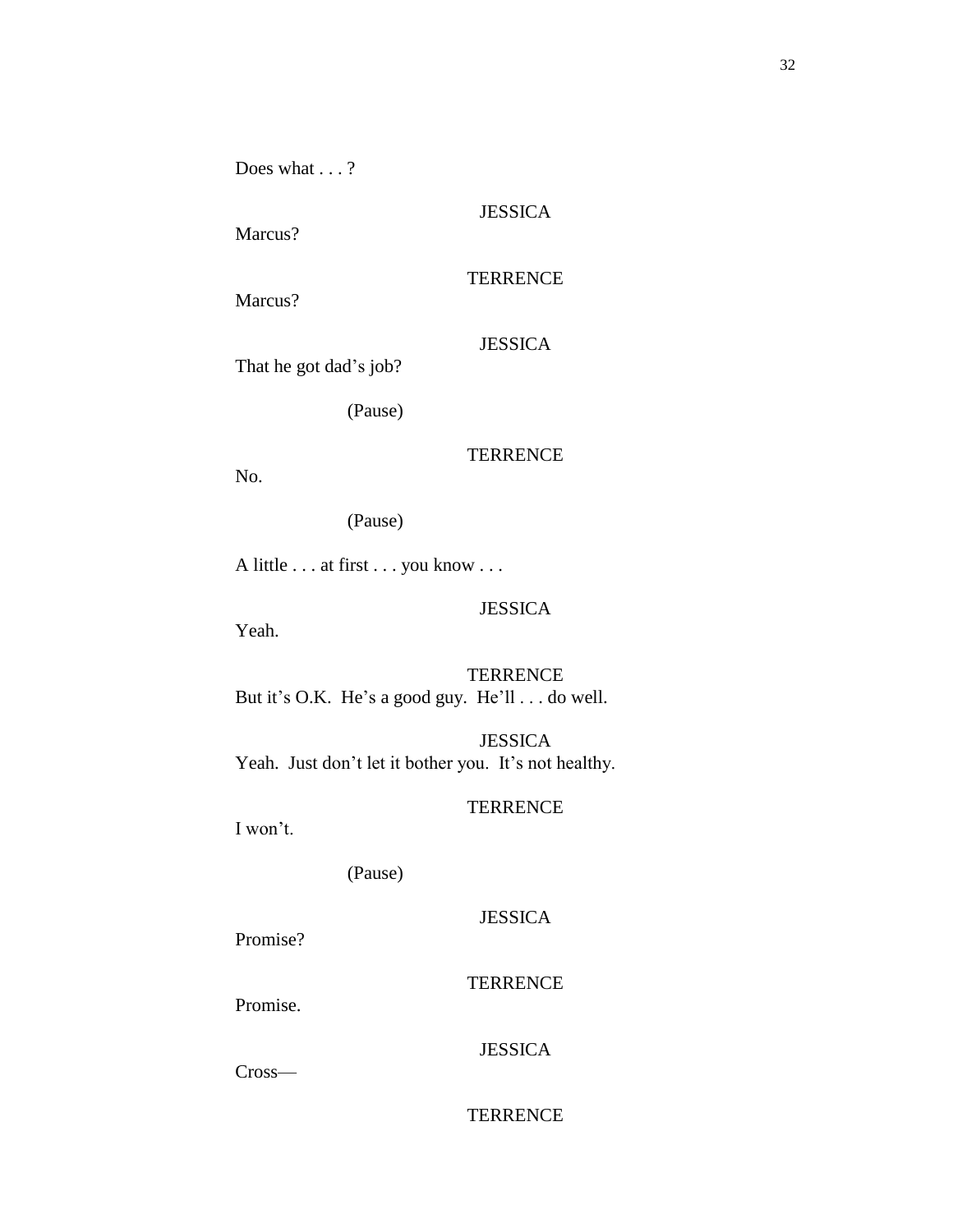### (Smiles)

My heart.

### (She hugs him.)

# **JESSICA**

Thanks. It's good to have an older guy— some kind of a big brother I can be honest with.

#### **TERRENCE**

Yeah. That's great. But don't you worry about me. You take care of yourself, Jessie.

# **JESSICA**

I will.

### **TERRENCE**

(Chuckles) Mud, mud, everywhere . . .

### **JESSICA**

What? Oh, mud . . . right.

#### **TERRENCE**

(Playfully) You can get covered in it, Jessie.

### **JESSICA**

(Smiles) I'll make sure I don't.

### (TERRENCE starts off.

ROBBY has appeared at the edge of the cemetery.

TERRENCE looks over at ROBBY and glares at him in silence.)

#### **TERRENCE**

(softly) It never stops . . .

### (TERRENCE is gone.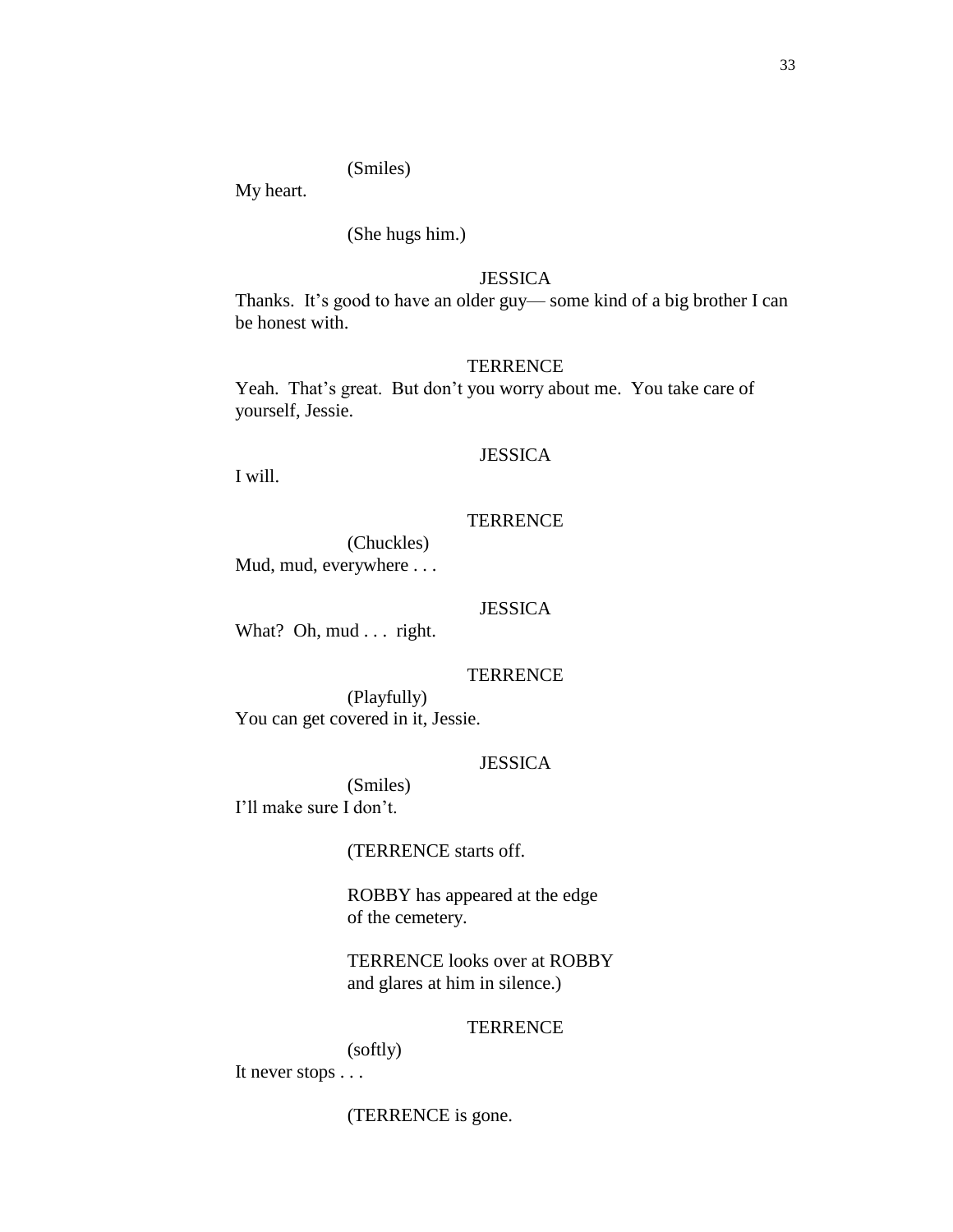JESSICA looks around for Marcus's car, then the light goes down on her but not out.

Full light on ROBBY.

ROBBY watches her from across the stage but doesn't move.)

### ROBBY

(To us) She looked so alone at that cemetery . . . so beautiful to me . . .

(Pause)

To be honest, we'd only spoken a few times . . . seven, actually . . . when she stopped by to see her dad. The holiday party two years ago. The company picnic. When she dropped off a card for her dad's birthday. And four times when she left with Marcus. But I knew which Lakeview apartment window was hers. Where she parked her bright yellow Volkswagen at school. And the gym where she worked out Monday Wednesday and Friday nights. I had this little stalking problem, I guess.

(Lights up full again on JESSICA.

She is still looking around for Marcus' car. )

#### ROBBY

Jessica?

# **JESSICA**

(Not recognizing him at first)

Oh, hi . . .

#### ROBBY

 $Hi, I'm...$ 

#### **JESSICA**

Rob . . . Rob! Good to see you! I guess it's been, what, since the morgue picnic back in June?

### ROBBY

July.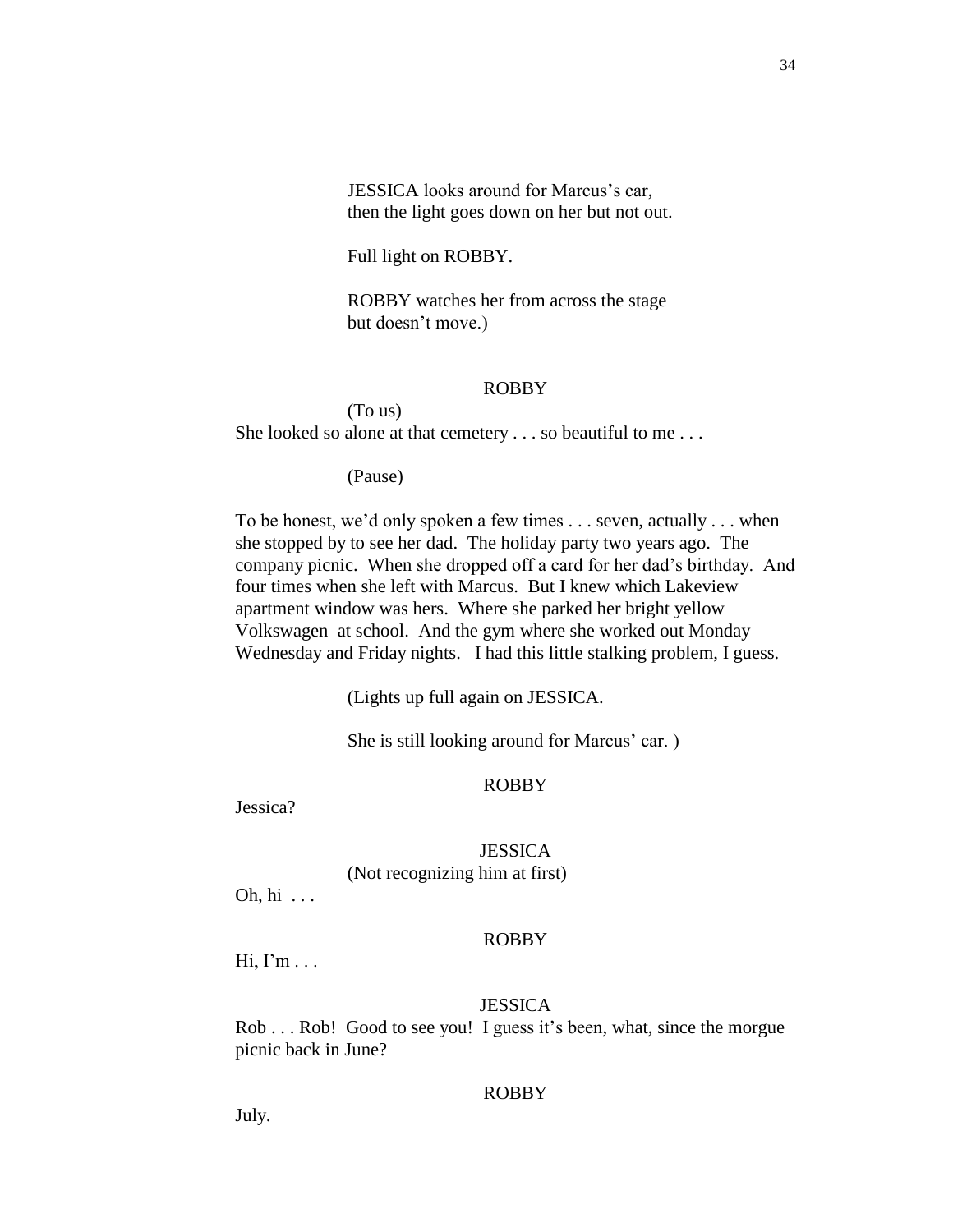#### **JESSICA**

You were my partner. When we won the water balloon toss!

# ROBBY

(Smiles) Yeah! You've got good hands.

**JESSICA** Well, we both must. We're a pretty good team, aren't we?

#### ROBBY

We are!

### JESSICA

Thanks for coming all the way for the burial, Rob.

(He is nervous and speaks with a great deal of difficulty. She listens calmly and is not at all uncomfortable with his stuttering.)

#### ROBBY

I . . . really wanted to . . . Jessica.

### JESSICA

It means a lot, Rob. Really.

#### ROBBY

It meant . . . a lot . . . to me.

**JESSICA** I never knew Dad had so many . . . people he worked with . . .

# ROBBY

They gave us the morning off—

#### JESSICA

That was nice.

#### ROBBY

 $I \ldots I \ldots I^m \ldots$  very  $\ldots$  sor  $\ldots$  ry—

# **JESSICA**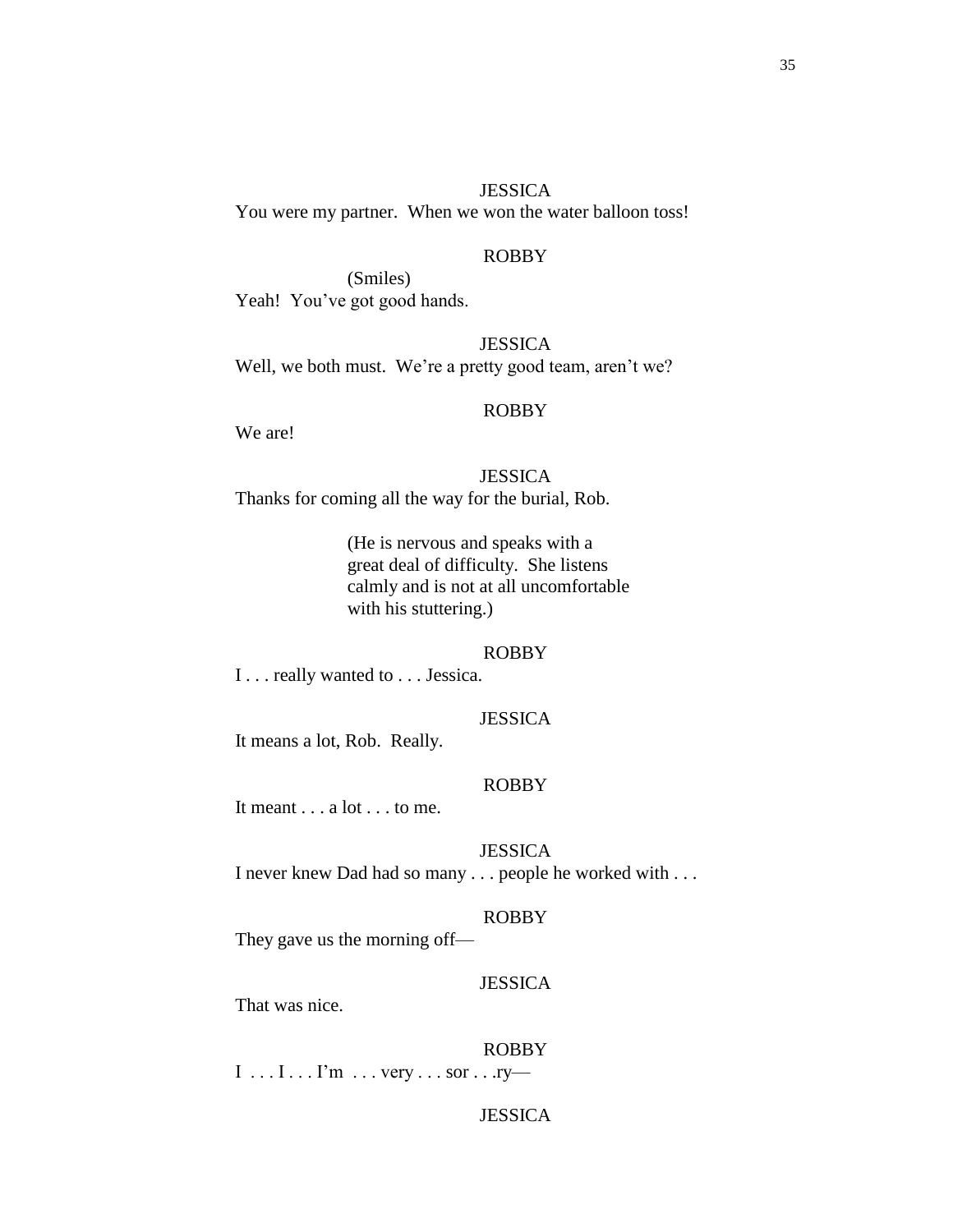Thank you so much.

(A car horn honks. JESSICA turns in the direction of the car.)

#### ROBBY

I've . . . been thinking . . . about . . .

(JESSICA turns back to him. and smiles.)

### JESSICA

I'll look for you at the next picnic.

#### ROBBY

. . . you . . . thinking about . . .

# **JESSICA**

You're a very considerate guy, Rob. Not many are. I mean that.

(She smiles at him again.

He moves closer to her as if to hug her, but . . .

The horn honks again.

JESSICA runs off in the direction of the car.

She is gone.)

### ROBBY

... thinking about you ... I... love ...

(The lights shift and ROBBY is quickly back in the morgue.

ZACH is in the morgue, deeply lost in thought.

A few drumbeats are heard.)

# ZACH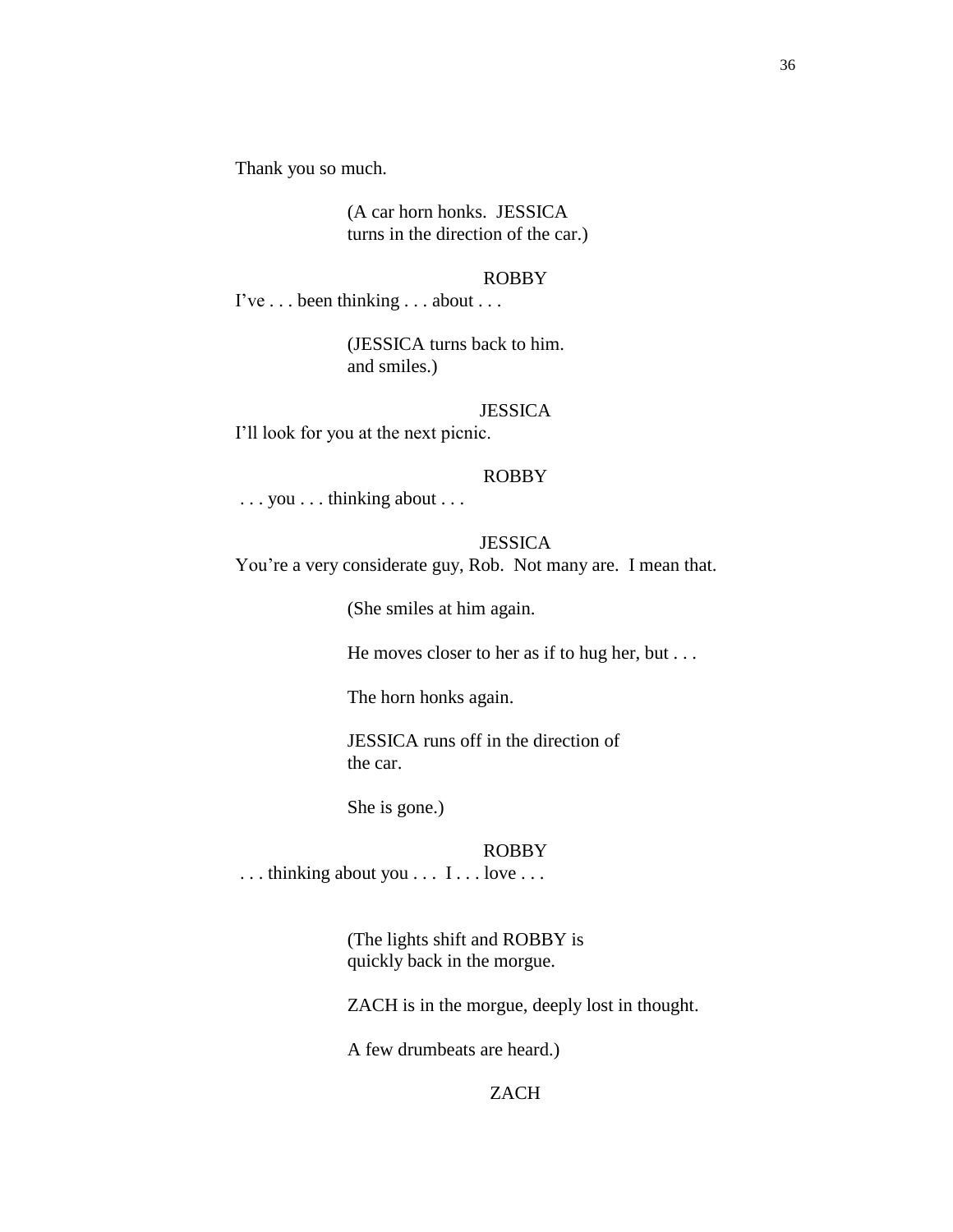God . . . you should've seen it last night. The fireflies were out of control. Spectacular. They were beautiful, man. Everywhere. No lack of will. Thousands of them— millions of them— blinking on and off, off and on, all around me on the sidewalk. Their tiny insect tails flashing together in this strange symmetry . . . this defiant harmony in the dusk. Yeah . . . they kept on trying, fighting back from the encroaching night—a wall of firefly light! Then dark stillness. Or still darkness, I don't know— A blinding blink of brilliance! Then . . . exhaustion. Energy! Surrender. Faith! Despair. Hope! Death. Love! Life. Dreams . . . me. God, I wanted to blink, to breathe with those tough little fireflies. To feel that electric pulse, that charge! But I couldn't. I can't. I tried Tanya on my cell phone. But she was out somewhere. Probably adding more crap to our bridal registry. So, I go inside. There are some guys in there throwing darts. Lots of hot women. But I hate them. Because they aren't fireflies. Nobody is. None of us have any light to give off. Right? Robby?

#### ROBBY

Huh?

#### ZACH

Are you listening? C'mon, man--

#### ROBBY

Uh, I'm lis—

### ZACH

So after last call, I stumble back outside. And I'm still thinking about the fireflies—lightning bugs some people call them—what'd you call them?—

#### ROBBY

F-f-fireflies.

#### ZACH

Lightning bugs might be easier to say. No f's. So I'm puking on the sidewalk, assuming the lightning bugs would all be long gone—when whoa  $\dots$  I see up ahead of me— just one— a straggler, one poor firefly all by his lonesome. It was last call for the both of us. I stared at him. He stared at me. He wouldn't stop blinking . . . though night had conquered and would soon give birth to day. He blinked in all his glory just beyond my reach, all the way home. I ran along and I tried to jump up and grab him. I wasn't gonna hurt the little guy. I just wanted to hold him—his majesty— his sadness— in my hand. But I couldn't catch him. He disappeared. I cried, Robby. I'm not ashamed to say that. And next thing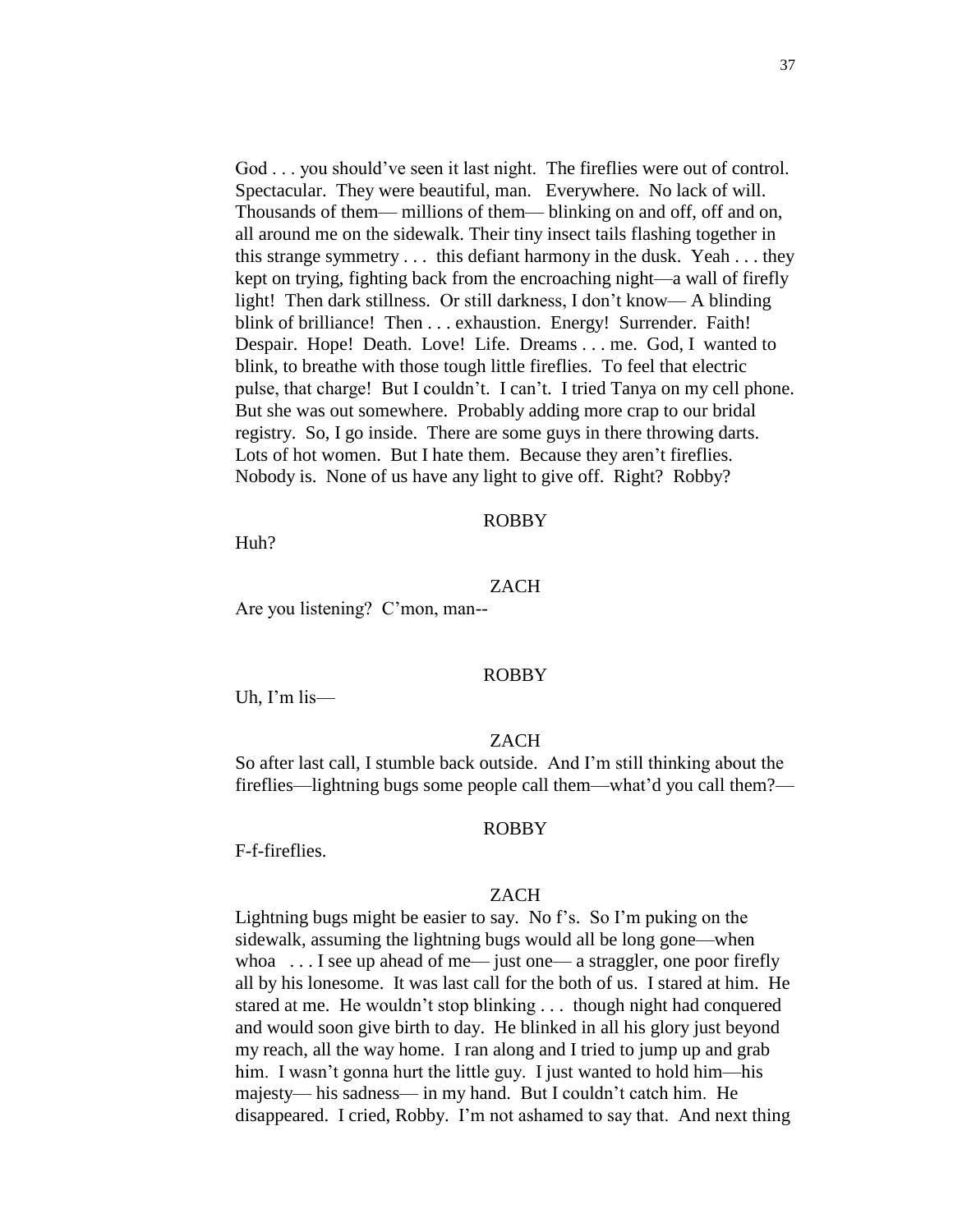I knew, it was time to get up. Time to go to work. Again. Another day. God, I hate the days.

# (ZACH looks at ROBBY.)

What's the matter with you?

| Nothing.             | <b>ROBBY</b>                                                 |
|----------------------|--------------------------------------------------------------|
| You look--           | <b>ZACH</b>                                                  |
| I was just thinking. | <b>ROBBY</b>                                                 |
|                      | <b>ZACH</b><br>Is my anguish boring you or something? Christ |
| $No-$                | <b>ROBBY</b>                                                 |
|                      | ZACH                                                         |

I'm fucking sharing here—opening up—

I'm—

Lately, it seems like you've—

# ROBBY

I'm fine.

# ZACH

ROBBY

ZACH

Good. 'Cause, dude, I like you. I do.

(He takes some papers out of his pocket and hands them to ROBBY.)

Oh, look this over.

#### ROBBY

What is it?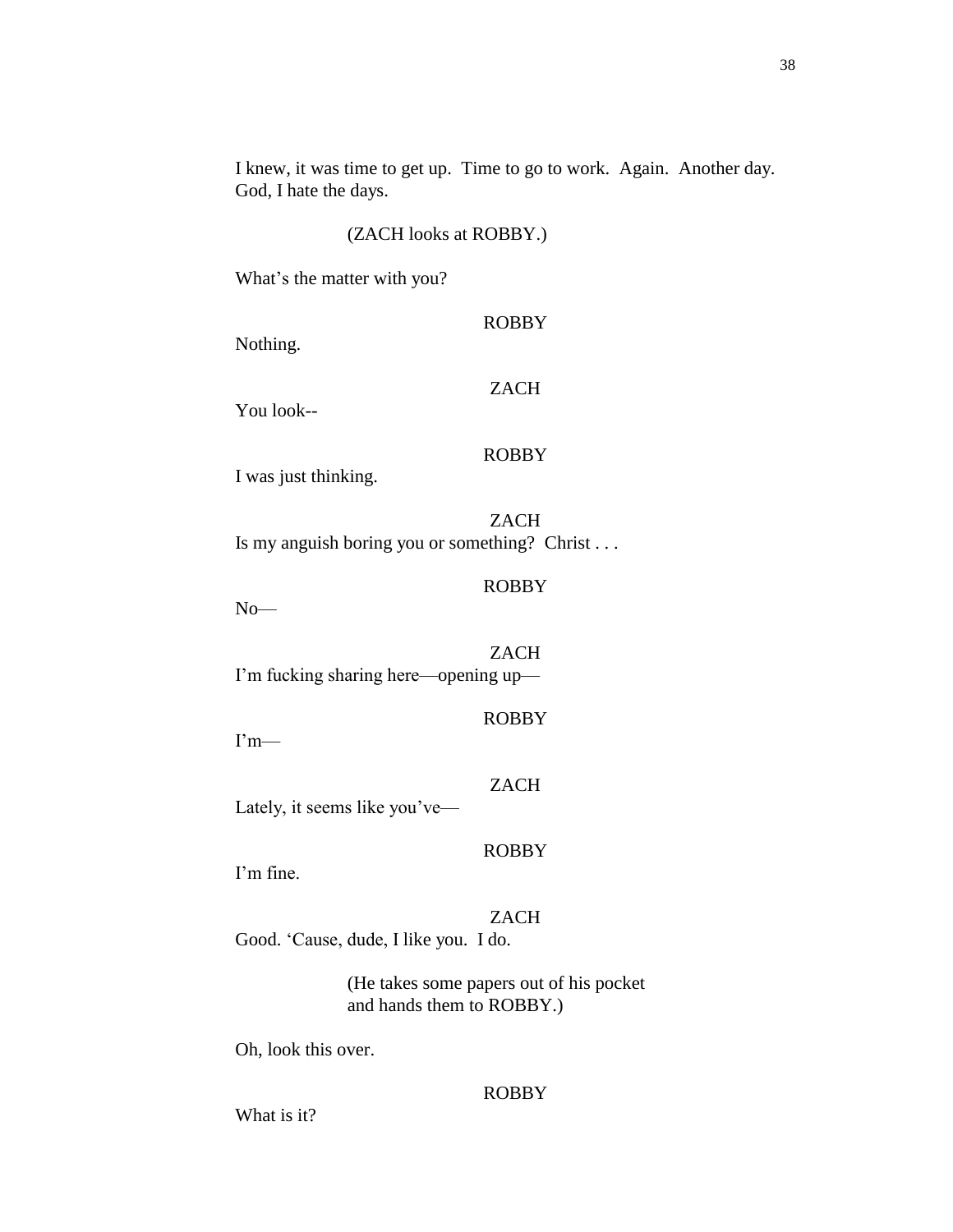# ZACH

Marcus's new report template.

# (ROBBY looks it over.)

You know, you're perfect to have a conversation with. Because—well, with your condition and everything, the other person gets to do most the talking. That's a quality thing about you.

### ROBBY

What's this—

## ZACH

It's for improving record-keeping. Marcus put me in charge of administrative implementation. Hell yeah, it's a challenge. But shit, he's got faith, you know? That says a lot. In . . . in kind of a professional drifter like me. I gotta try to make it work somehow. I'm outta here.

### ROBBY

Zach? Why do we need—

# **ZACH**

Because he's not happy with the old handwritten scribbles you guys have been jerking off with down here. Or words to that effect.

## ROBBY

Oh.

#### ZACH

C'mon. You have to admit documentation has been sloppy.

#### ROBBY

Well—

# ZACH

I know, believe me, this job sucks. The morgue is where incompetent doctors practice medicine. How bad can you fuck up when your patient's already dead? But look, Marcus wants you guys to start off with better facts, dude. Critical analysis of the substances in the system. Signs of previous violence? Does the police report support or contradict the facts? Why, or why the hell not?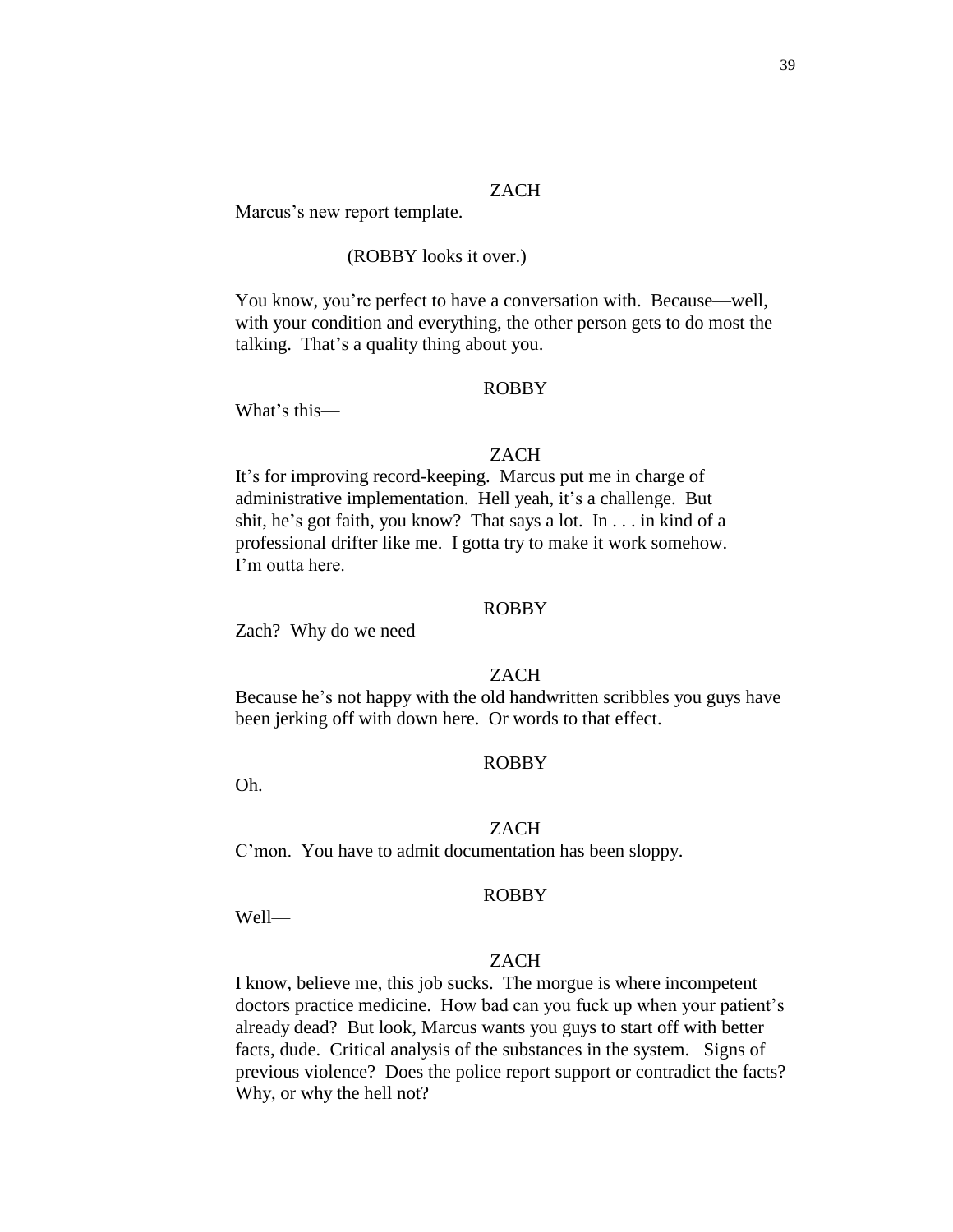O.K.

## ZACH

Then you add a little narrative there on the back pages. Not a bad idea really. Are there trends we should learn about? Who in the community is at risk? He wants to see if we autopsy blacks and whites the same. Spend the same amount of time? The same thought process? It's going to take up more of your time, but . . . don't fight it . . . you'll do fine, Robby . . . you're good . . .

### ROBBY

It looks—

## ZACH

Marcus said he wants to see the heartbreak in every report. Like it was a human being you guys cut open.

## (TERRENCE'S VOICE is heard.)

#### TERRENCE'S VOICE

Hey, Robbo! You hungry?

#### ZACH

Terrence? You've got a new report template to look over. It's not too bad. I actually like it a lot . . . you'll get used to it . . . all right? . . . You guys really don't have a choice . . . O.K.?

#### (Pause)

Terrence? Got it?

#### TERRENCE'S VOICE

Got it.

#### ZACH

Marcus doesn't want any complaining . . .

(A covered body with feet sticking out quickly appears. Lots of blood soaks through the sheet.

TERRENCE sits beside the body on the gurney as it rolls on. He is eating Chinese food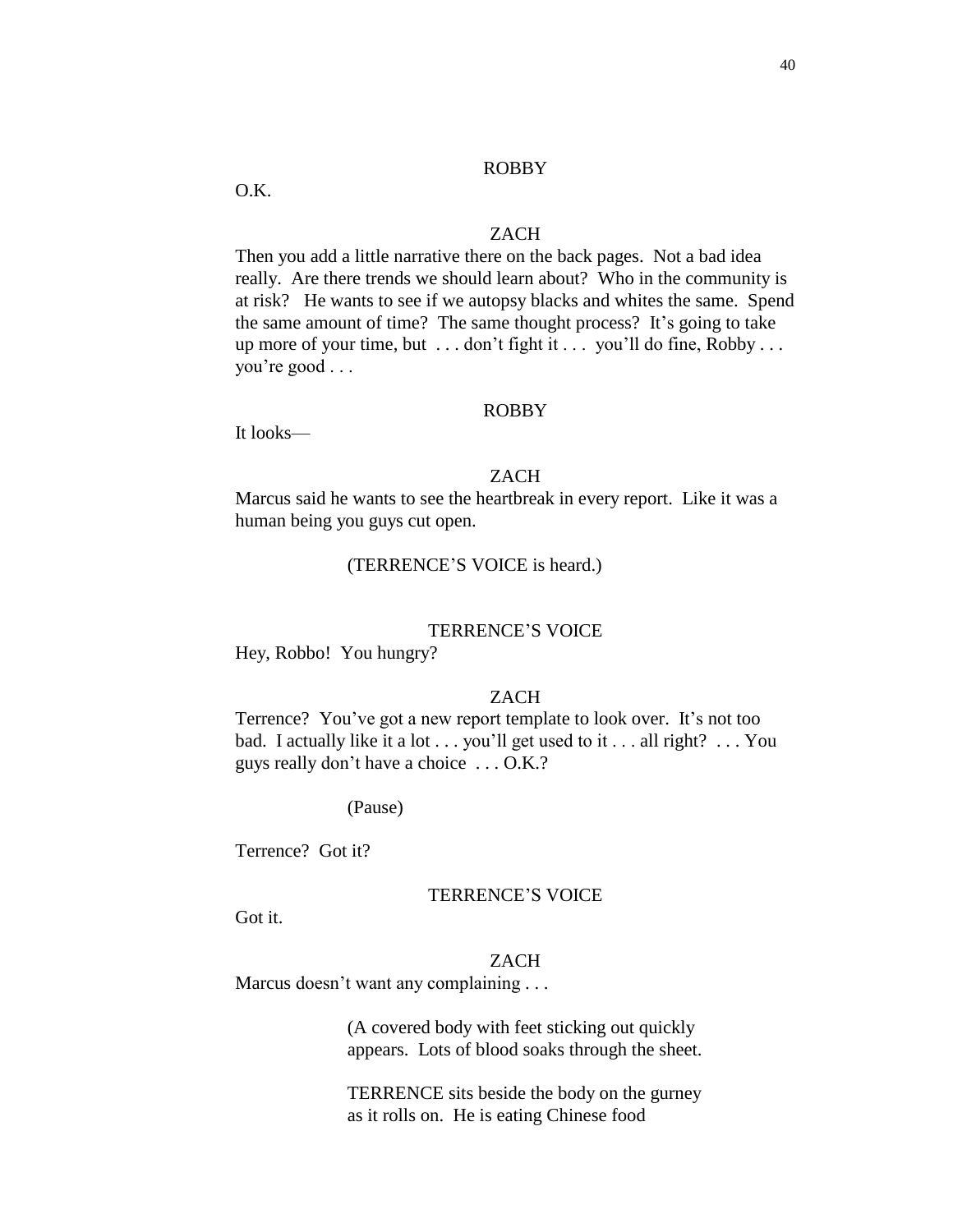from a take-out container. There are several other open take-out containers all around the body.

The gurney blocks ZACH's way back to the office.

ZACH is very uncomfortable around the body.)

#### **TERRENCE**

You'll hear no complaints out of me.

# ZACH

 $Oh$  . . .

#### **TERRENCE**

Mmmmm. Zach, you have got to try this sweet and sour shrimp.

# ZACH

Oh, god . . .

(ZACH looks away.

### TERRENCE hops off the gurney.)

# **TERRENCE**

Hey, I brought lunch. My treat. The usual overpriced stuff. I go in that stiff's dive over on Wabash all the time. The lying bastard overcharged everybody. Got me more than once. Poor guy. That's chow mein up there by the head wound. And egg rolls down by the feet. Make sure you don't grab a toe.

#### ZACH

I'm gonna--

(ZACH composes himself.)

# ROBBY

(quietly)

I'll have an egg roll.

(TERRENCE hands ROBBY an egg roll.

ZACH tries to go back to the office.)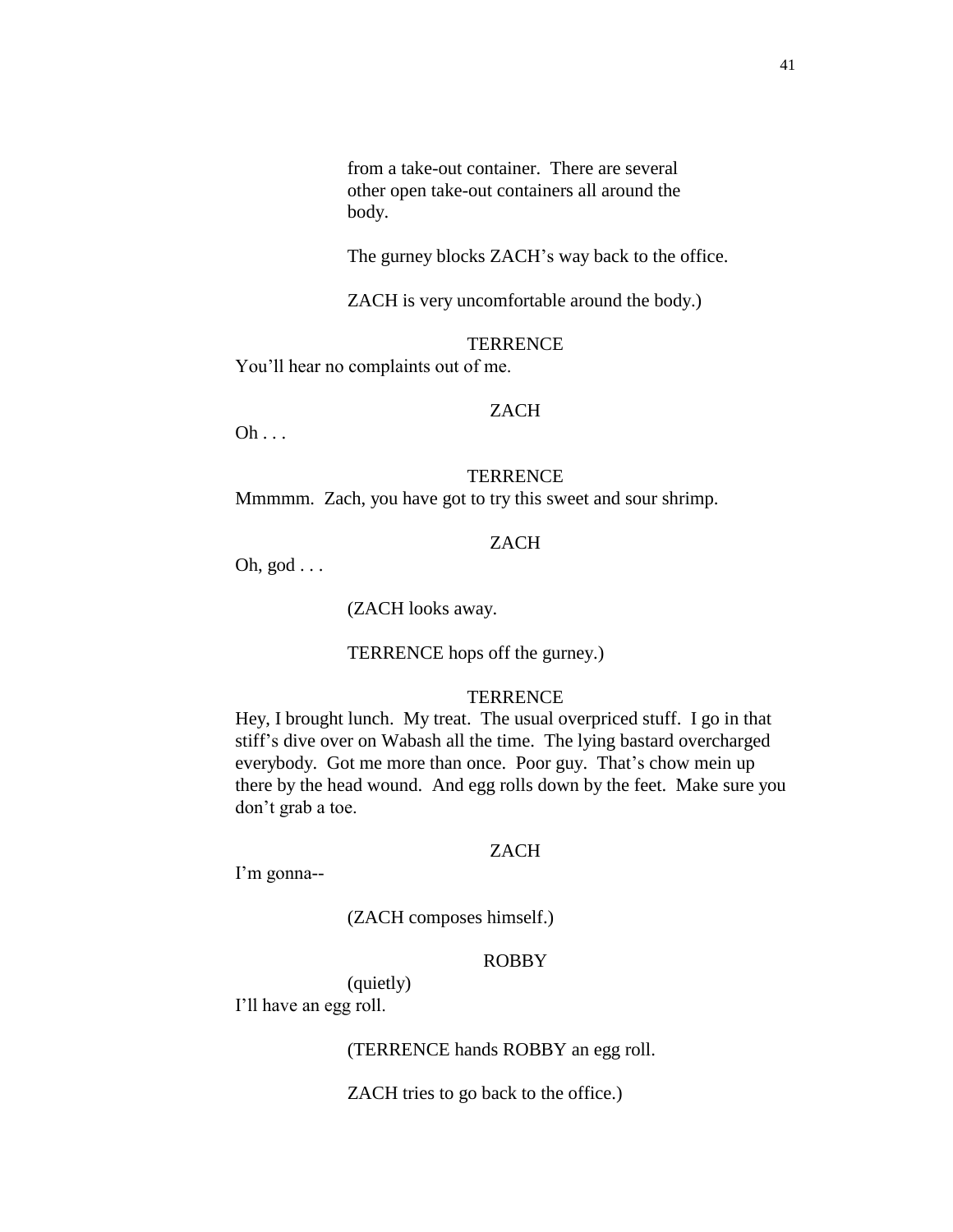#### **TERRENCE**

Somebody broke into his joint.

# ZACH

How can you freaks eat down here?

#### **TERRENCE**

Either you're a coroner or you're not. You'll get used to it.

## ZACH

Look, read over the template. I'll work with you guys. But it goes into effect next Monday . . .

> (ZACH is still trying to go away. But before he can, TERRENCE takes the sheet off the extremely bloody body.

ZACH gets what is obviously his first close look at a murdered body.)

Oh—

#### ROBBY

Any mustard?

ZACH

OHHHH! GOD! . . . I CAN'T . . . !

### **TERRENCE**

Oh, the inhumanity.

(ZACH runs back to the office and is gone.)

Somebody needs to get rid of that guy.

#### ROBBY

Yeah—

#### **TERRENCE**

Zach's a whack. A real psycho. If his daddy didn't have political connections for Marcus to suck up to—hey, did you know that Zach knew Jessie at Northwestern?

## ROBBY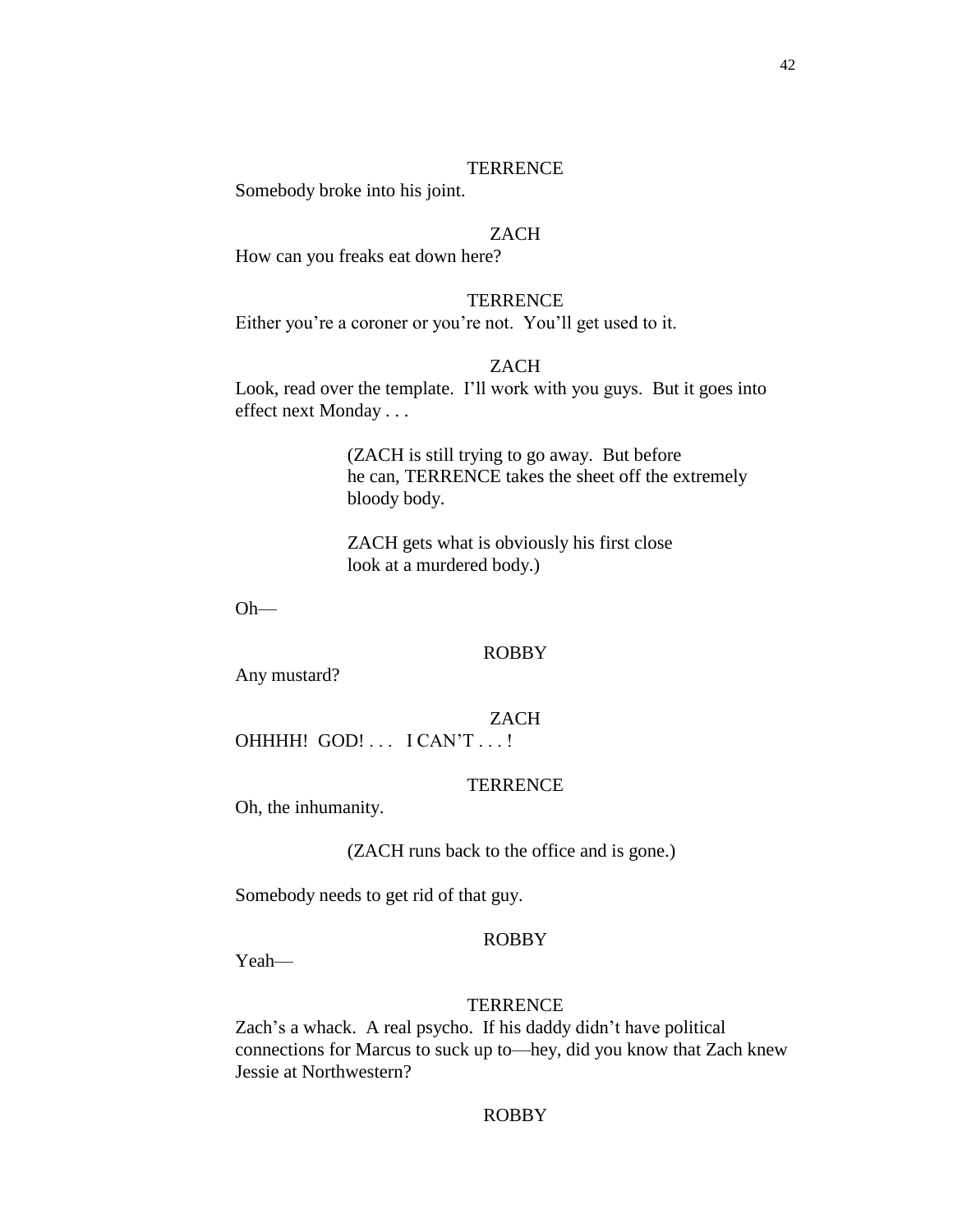Really?

# **TERRENCE**

She sure could party. Oh, here's an interesting tidbit. She— why am I telling you?

> (TERRENCE puts the left over Chinese food away in one of the body drawers.)

#### ROBBY

You still mad at me?

# (TERRENCE doesn't respond.)

I just don't want—

#### **TERRENCE**

Forget it.

### ROBBY

I've been thinking . . . a lot . . . all the time . . . do you think you could still mention me to her?

### **TERRENCE**

Mention you . . .

#### ROBBY

Just tell her we'd make a good couple.

# **TERRENCE**

You and me?

# ROBBY

No!

### **TERRENCE**

Right—

ROBBY Break the ice. I clam up. You smooth it. Then I can relax—

## **TERRENCE**

I don't think I can.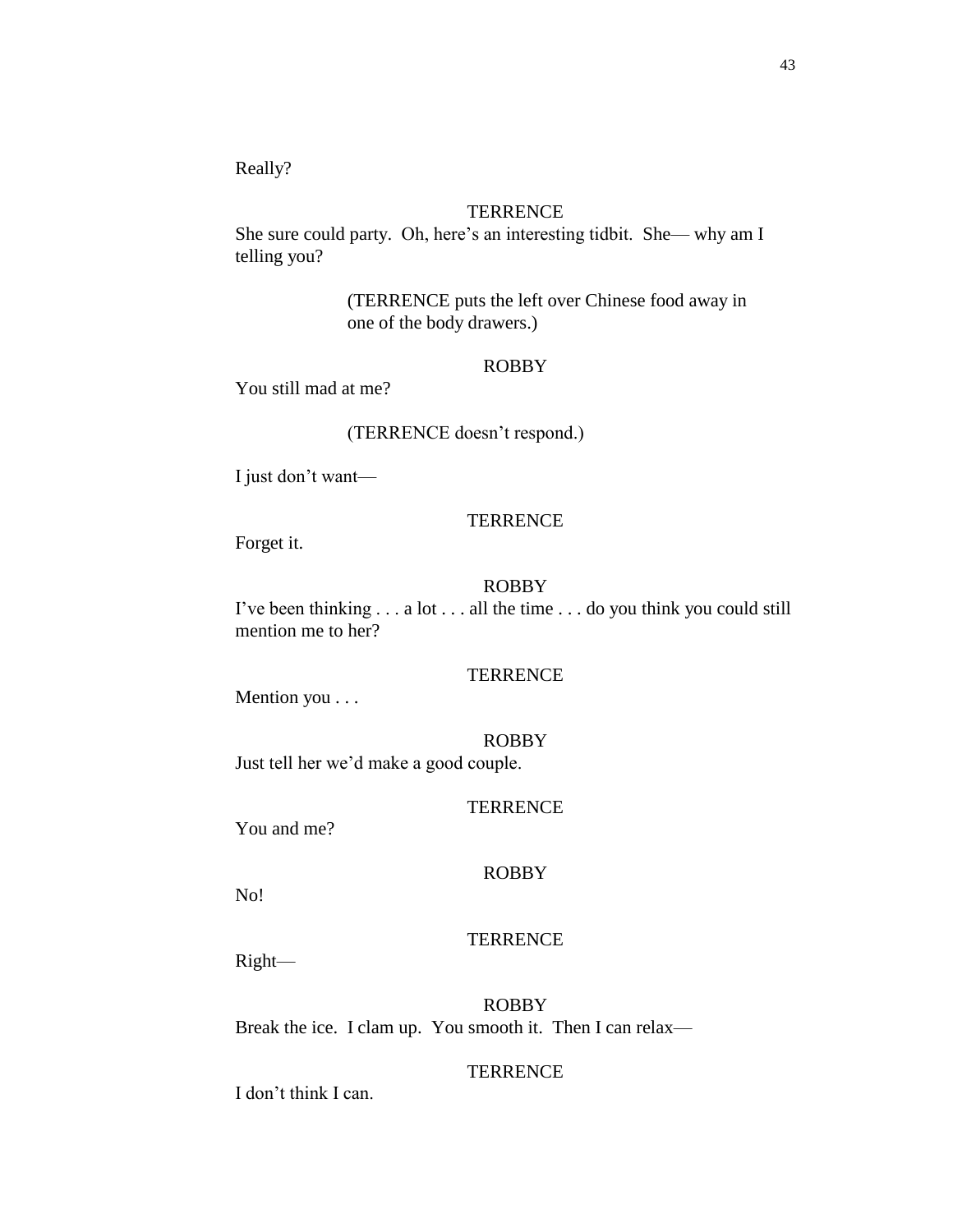| What?                             | <b>ROBBY</b>    |
|-----------------------------------|-----------------|
| You're right. Marcus is the boss. | <b>TERRENCE</b> |
| C <sub>mon</sub>                  | <b>ROBBY</b>    |
| I don't want to get in trouble.   | <b>TERRENCE</b> |
| You won't— not for this.          | <b>ROBBY</b>    |
| It's unavoidable.                 | <b>TERRENCE</b> |
| If you do it smart.               | <b>ROBBY</b>    |
| No.                               | <b>TERRENCE</b> |
| $But$ —                           | <b>ROBBY</b>    |
| No.                               | <b>TERRENCE</b> |
|                                   | <b>ROBBY</b>    |

(Stuttering quite a bit) Just do it! I love her! I can't sleep. I'm losing weight—

(TERRENCE pats him on the back.)

**TERRENCE** Hey, slowly now— one word at a time—

# ROBBY

Shut–up!

## TERRENCE

Don't get pissy.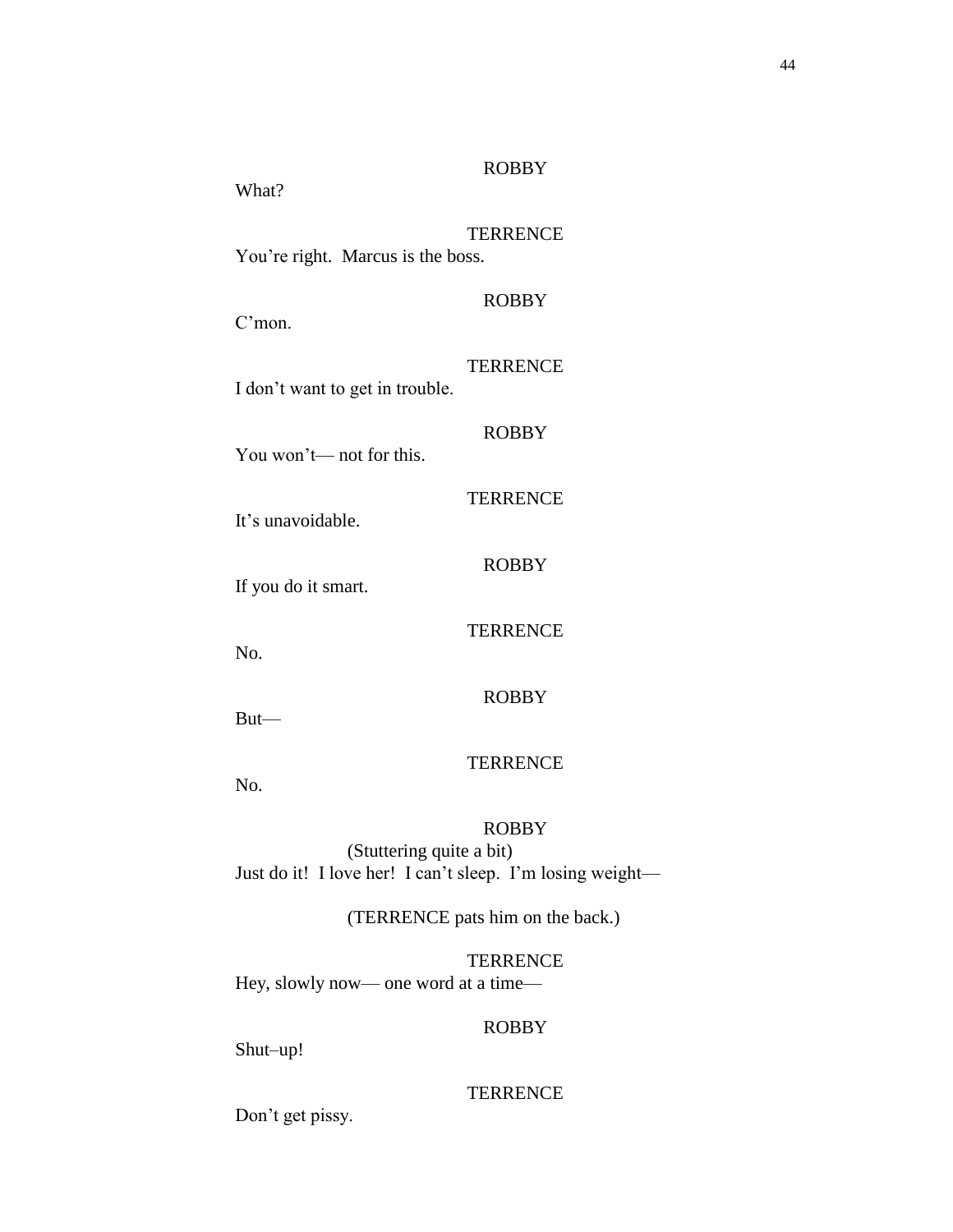I'm not!

# **TERRENCE**

Get over her.

ROBBY No! If I can't have — I've considered—

**TERRENCE** 

Considered what?

# ROBBY

Killing myself.

### **TERRENCE**

Oh.

### ROBBY

I've thought about it.

# **TERRENCE**

Great. Another goddamn autopsy I'll get stuck with. Before you go, help me out with Ying So Dead over there.

# ROBBY

I'm serious! I'll overdose. I'll order painkillers or—

**TERRENCE** Since when do coroners get to write prescriptions? I've been missing out.

# ROBBY

Shut-up!

### **TERRENCE**

It's more complicated now! Much more!

# ROBBY

Why?

**TERRENCE** They moved in together. They bought a downtown condo. It's too late!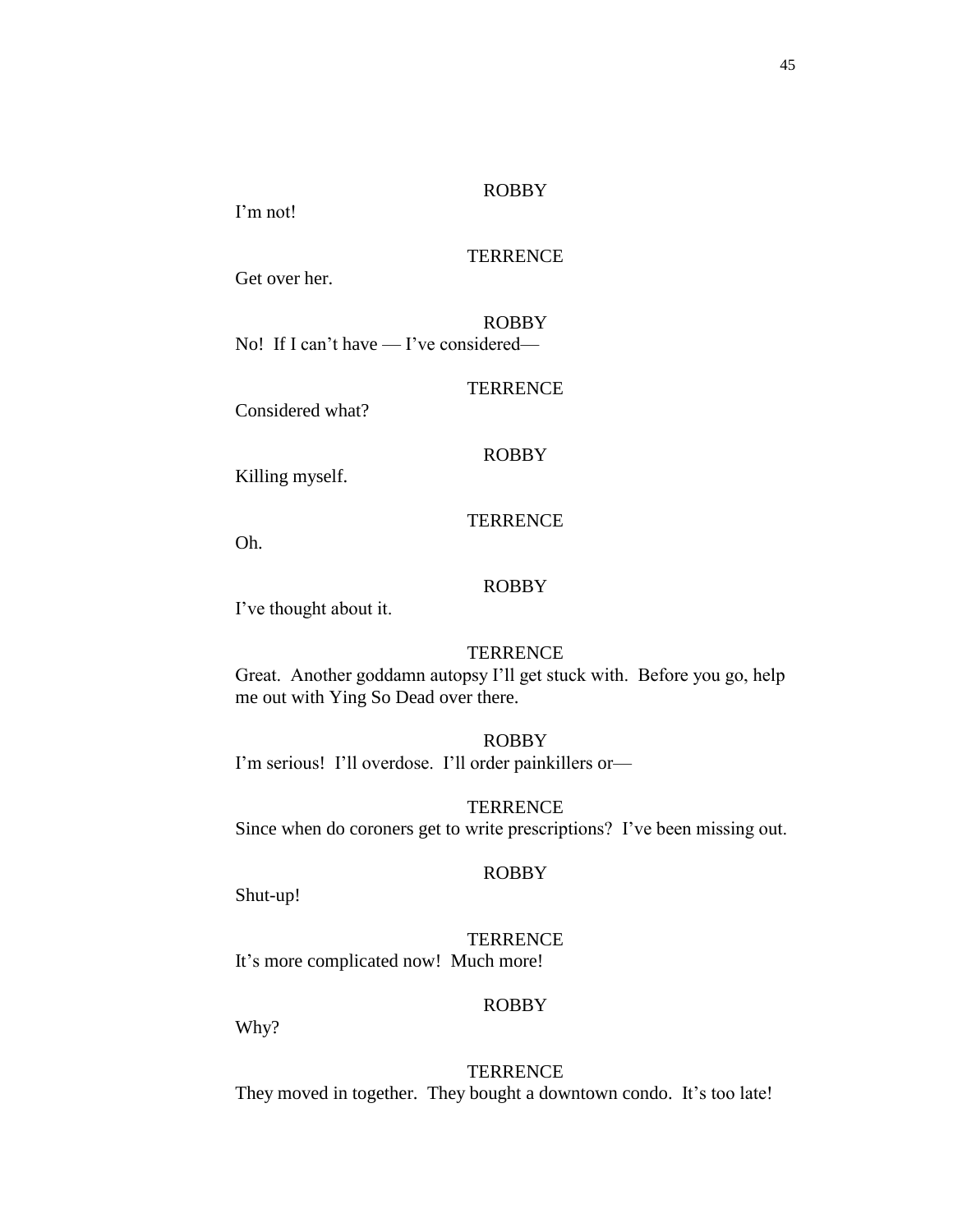$Oh \ldots$ 

#### **TERRENCE**

I've been dutifully putting in face time with him. Smiling and listening as he goes on and on and on. Marcus talks too much. Reveals too much. That's a mistake. And he loves to blabber about Jess. Marcus is emotionally attached.

#### ROBBY

So am I.

#### **TERRENCE**

You see it all the time when they date white girls. It's an ego thing with him now. We can't get involved. He's not gonna just walk away because she's gone back to white meat.

## ROBBY

Stop it!

### **TERRENCE**

He'll get pissed. Am I right?

(Pause)

Well, am I?

(Pause)

See, this is getting dangerous, Robbo. Believe it. There's a lot of built up anger in him. I want, therefore I am.

# ROBBY

Terrence—

#### **TERRENCE**

I've been thinking about—worrying about — Jessie too. I probably shouldn't tell you this . . .

#### ROBBY

No, tell me—

#### **TERRENCE**

It'll upset you . . .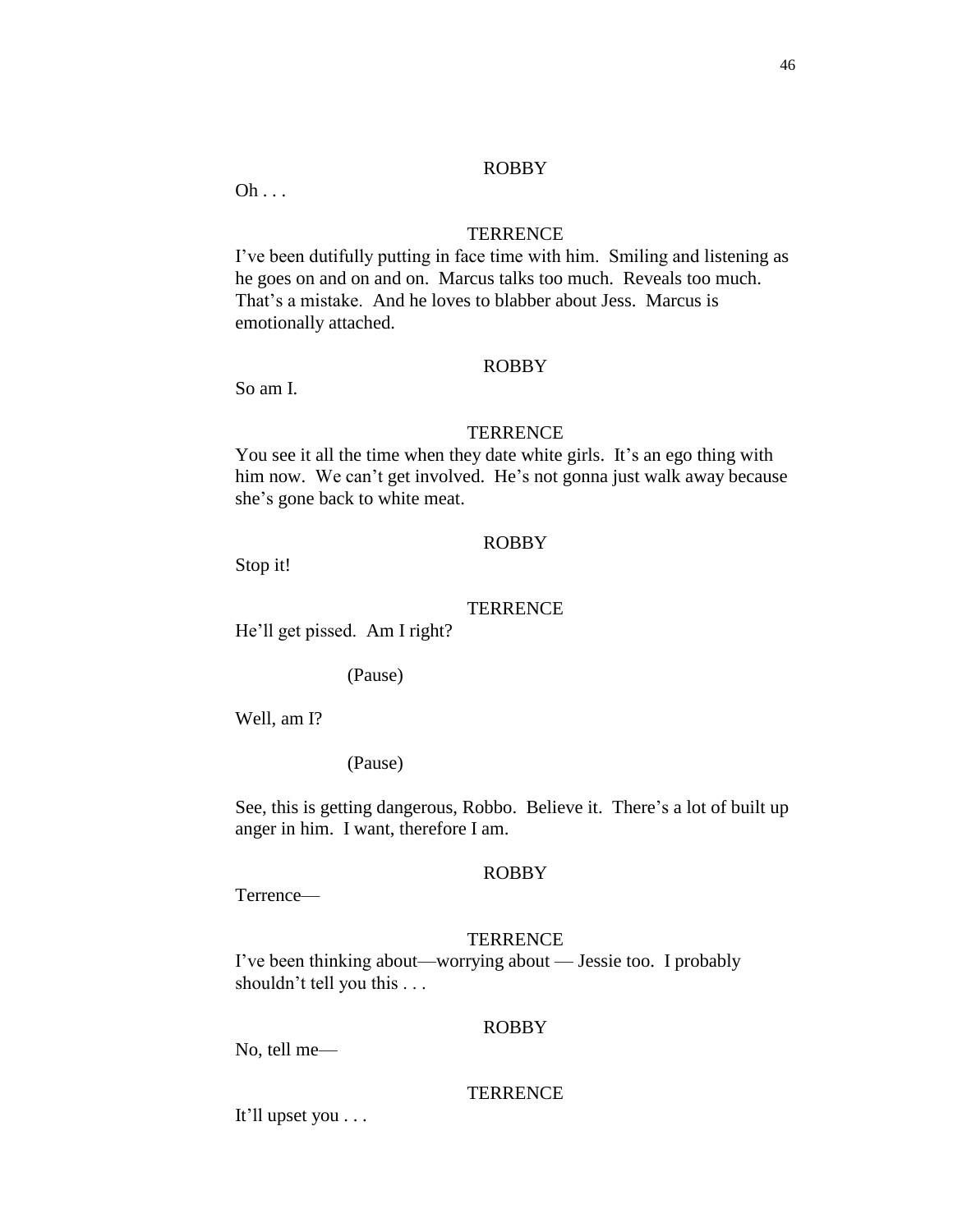I need to know—

# **TERRENCE**

(Whispers)

Marcus beat the hell out of his last girlfriend. Damn near killed her. But they didn't press charges. She wouldn't testify.

### ROBBY

What? Where'd you hear—

#### **TERRENCE**

A cop told me. He helped clean the blood off her face. I don't want that to happen to Jessie.

## ROBBY

No!

#### **TERRENCE**

She was a white girl too.

## (ROBBY thinks it over.)

We're going to have to break some rules, Robbo.

(Pause)

**TERRENCE** We're probably going to have to kill him first.

#### ROBBY

What?

**TERRENCE** Or maybe kill Zach first, and then Marcus. What do you think?

### ROBBY

What? Zach?

#### **TERRENCE**

Zach . . . he's seriously fucked up, Robbo. And he's got a hard-on for Jessie. You didn't know? Maybe it's an old thing from college. Babes think he's cute. It's those sad eyes, that lost soul crap. I don't trust either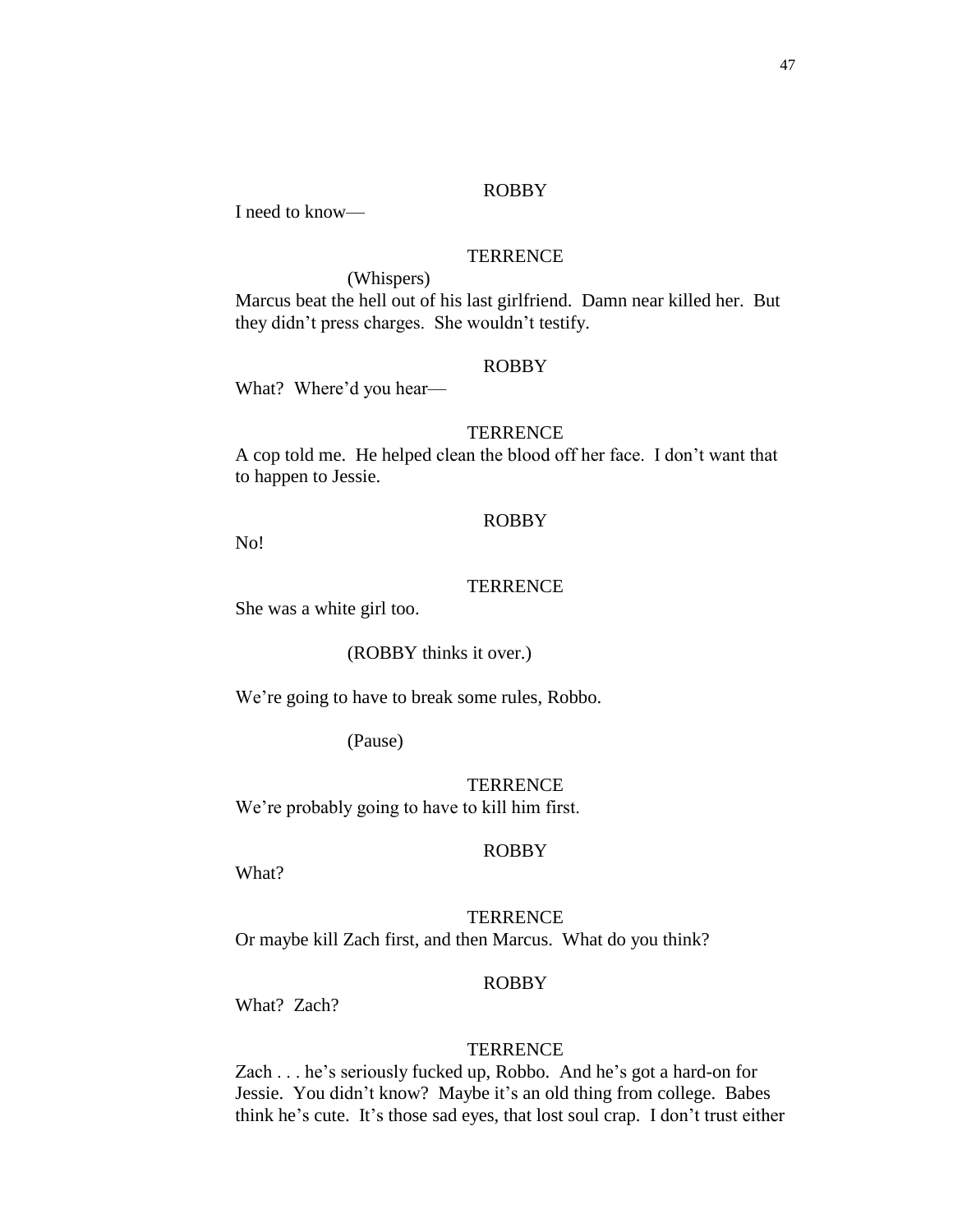one of them groping with Jessie. They're dangerous. Sick, quivering bastards. They might . . . well . . .

#### ROBBY

Wait! Terrence—

# **TERRENCE**

We don't have a choice, Robbo.

#### ROBBY

We can't do that!

### **TERRENCE**

Why not?

# ROBBY

Because . . . because . . . we can't!

# **TERRENCE**

Says who?

# ROBBY

Terrence! No!

# **TERRENCE**

How else can we protect her? From herself? From them? She's fucking naive with guys. She doesn't understand the way things really are.

(Pause)

Are you serious?

# **TERRENCE**

ROBBY

Oh yeah.

### ROBBY

I mean . . .

# **TERRENCE**

Both of them.

(Pause)

# ROBBY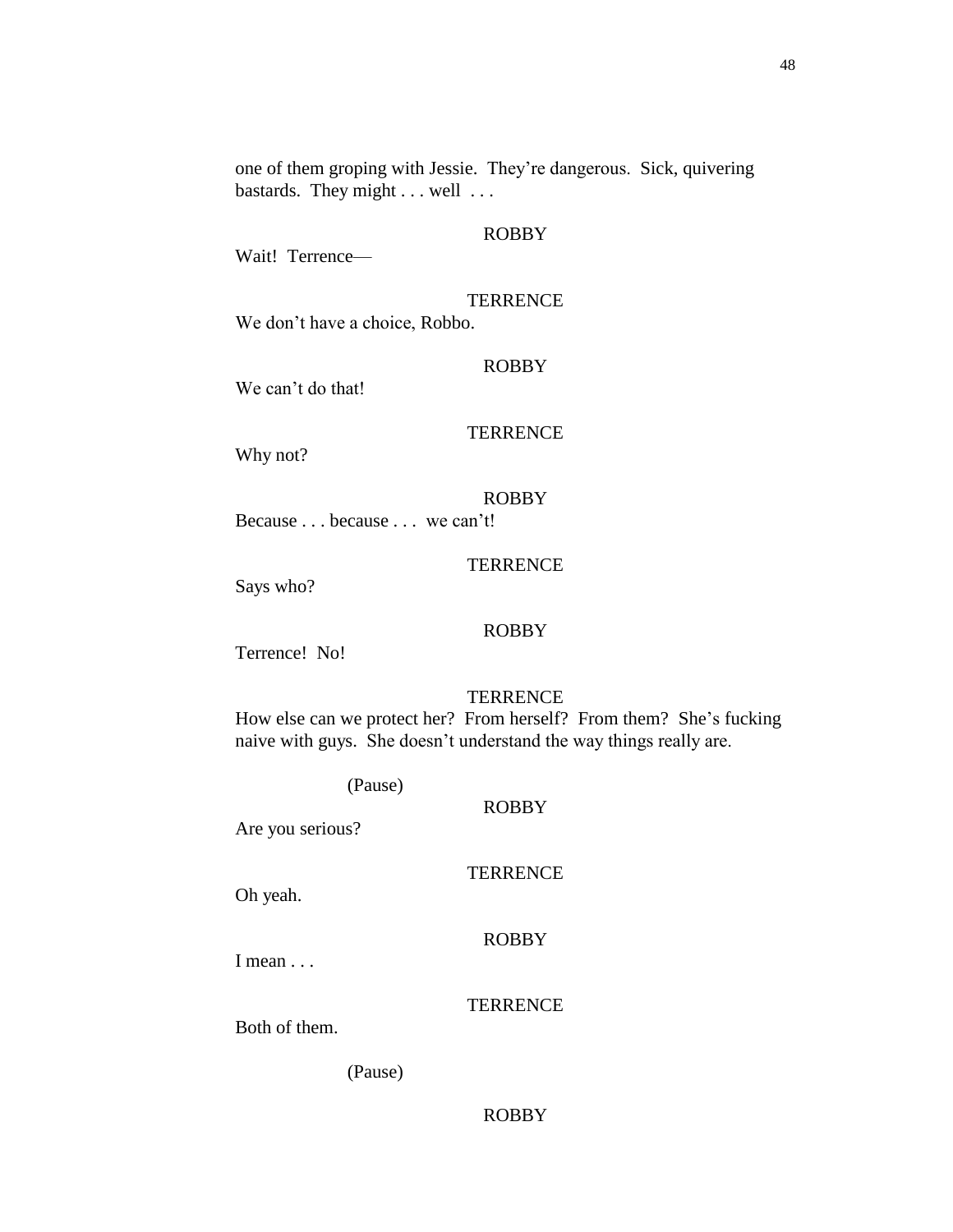Kill?

#### **TERRENCE**

Yeah.

(Pause)

#### ROBBY

Kill?

# **TERRENCE**

Let's not wait for the cops to find her. And call over here for a body bag. Is that what you want? We need to save her life. While we can. You don't own a gun, do you?

## ROBBY

 $\,$  No $\,$ 

# **TERRENCE**

I've got an extra.

### ROBBY

But Terrence . . .

# **TERRENCE**

You got a better idea?

(Long silence.)

I thought you loved her.

#### ROBBY

I do.

## **TERRENCE**

I don't believe you!

(ROBBY begins stuttering profusely.)

### ROBBY

I do love her! I—I—I...

**TERRENCE** Yeah, right. Prove it, liar! I have work to do. Stories to tell.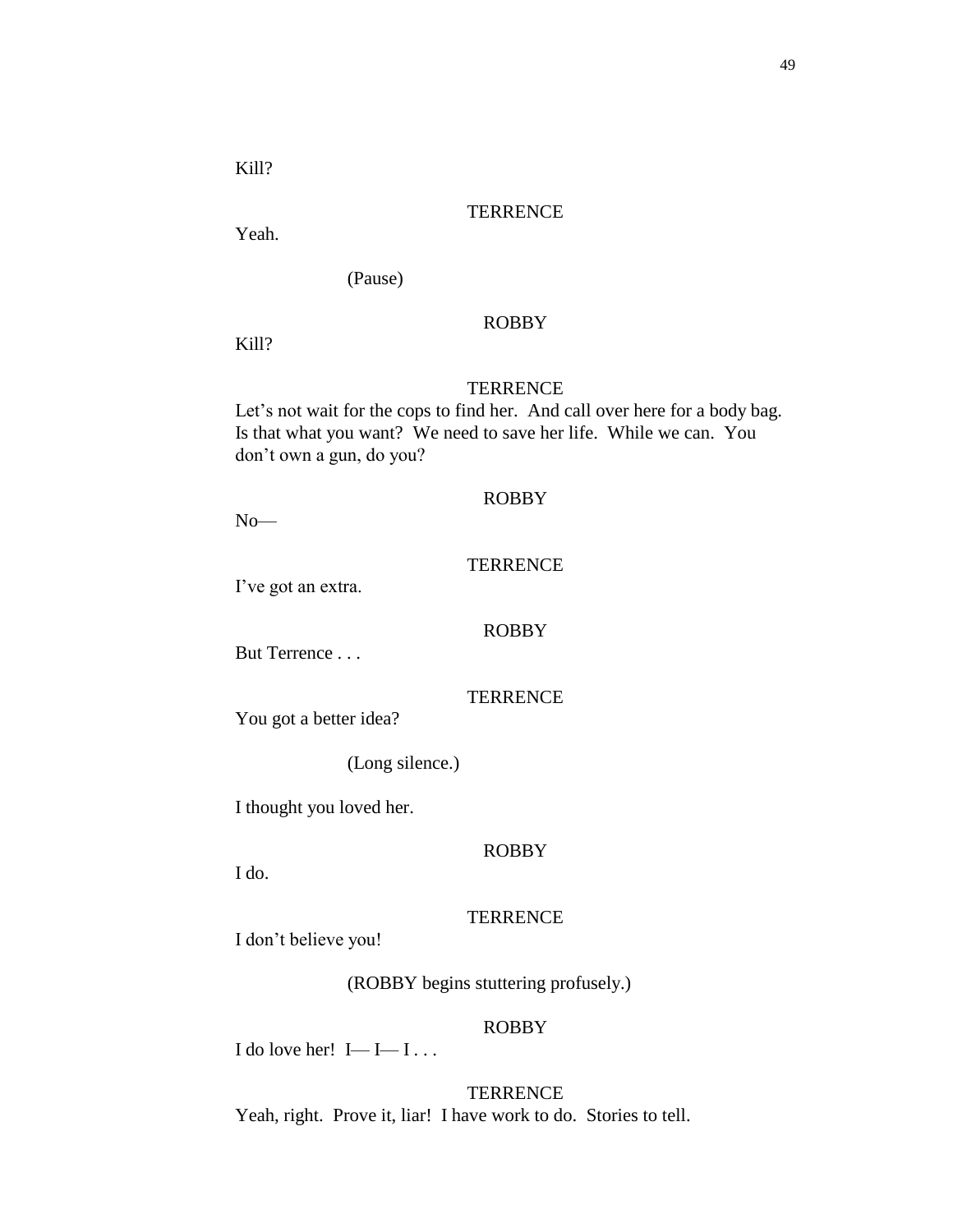(ROBBY runs off.

The gurney with the body is gone.

A solitary, repetitive piano note is heard.

TERRENCE speaks out to us as he makes his way toward Marcus's office.)

#### **TERRENCE**

Don't know where my days go . . . don't know where my nights go, but they do. And I still feel a rumbling inside—no, a screeching— it burns, it burns, it burns . . . I was handed nothing . . . nothing . . . I am owed, and I will be paid . . . I just can't stop myself. And I don't care to.

(MARCUS appears from his office in dim light.)

# **MARCUS**

Terrence? You wanted to see me?

#### **TERRENCE**

Yeah, I love the new report template, Marcus. It'll make a difference down here. Night and day.

### MARCUS

(Laughing)

Excellent. I'm trying to be realistic. I'm not trying to change the world. Just the part I live in. The part we live in. Right?

### **TERRENCE**

Absolutely. Hey, I would like to talk if you've got some time.

#### MARCUS

Today's pretty full . . . tomorrow's out— how about Monday?

#### **TERRENCE**

It won't take long. It— well, it concerns Jess.

# (Silence.)

I'm sure it's nothing. I wouldn't worry about it or anything. I just thought you should know . . .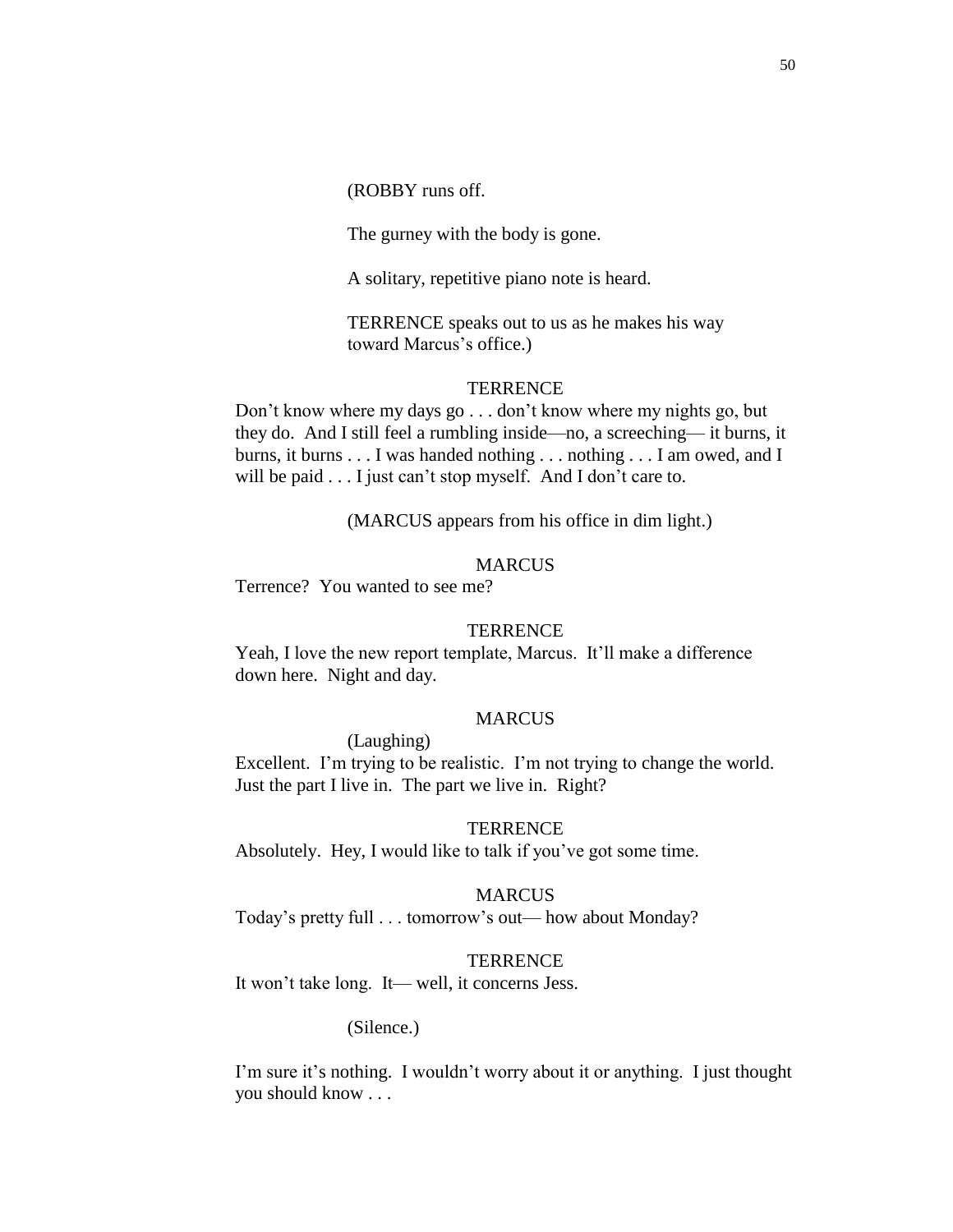#### **MARCUS**

Come on in.

### (MARCUS is gone.

#### TERRENCE speaks out to us again.)

#### **TERRENCE**

I am, therefore I want.

(TERRENCE goes off into Marcus's office.

ROBBY appears with a guitar and strums a few chords.

JESSICA appears in his vision.

He speaks to us.)

#### ROBBY

If I could've been anything in the world-- beside's a Level I Medical Examiner-- I would've been a guitarist. Jazz guitar. Some classical, maybe. I'd let the music help me understand what I see. I'd let the guitar find words for me. Sing the chords that shout in my head but get bottled up in my mouth. The chords would take me away somewhere new. I'd climb on the back of the music and we'd run, we'd sprint, we'd roar . . . ! I practiced when I could. In the dark at home.

(Guitar chords are heard all around him.)

And I still played the chords in my head -- played on and on-- when I was cutting open the bodies during the day. We all have our tricks. To speed through our time as fast as we can. Taking my mind off the severed lives I was dissecting. Slicing human flesh with my hands, I heard a beautiful C chord, then a striking G7 as I measured the entrance and exit wounds, extracted fragments of bullets, recorded which organs had stopped functioning first. Statistically summing up the snuffing out of life. D minor, G minor, A7. The music I heard kept my warm blood pumping ... A blues riff pierced through me and carried me off. Far away. Nowhere. Everywhere. I was a damn good coroner. I never knew I was there. I was safe in the music. The minutes ran by . . . and they couldn't touch me . . .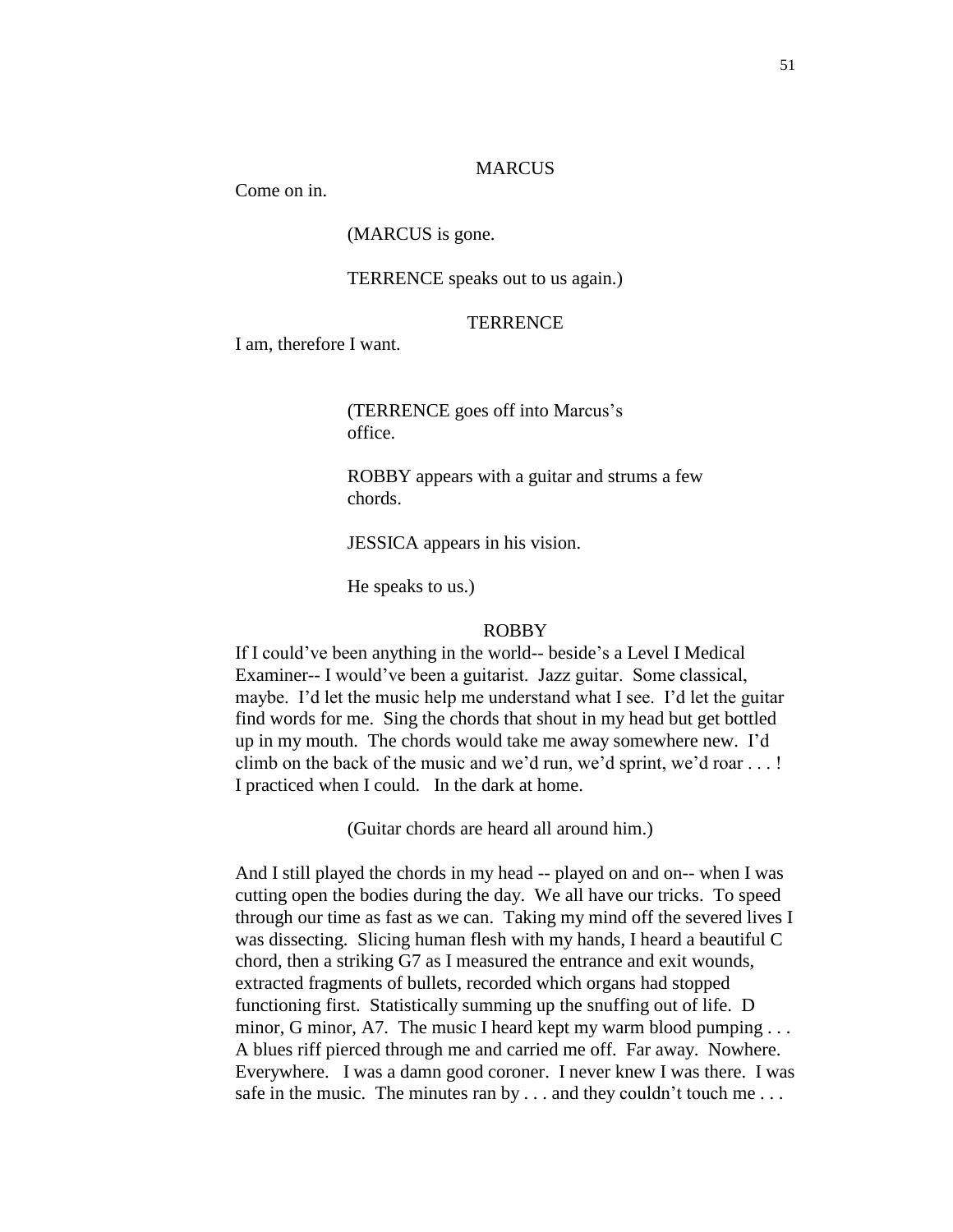the hours raced on . . . and I kept running . . . but as the days and the nights gained on me . . . I knew in my heart they were faster . . .

(ZACH appears beside ROBBY.

ZACH is drunk and very weepy.)

# ZACH

Robby?

# ROBBY

(Startled) Huh— Zach? What are you doing--

# ZACH

It's raining out here—

# ROBBY

It's after midnight—

#### ZACH

Terrence gave me your address. I waited . . .

# ROBBY

ROBBY

ZACH

I went to a gym—

# ZACH Terrence said you were always home. God, my head . . . !

What do you want?

Well let me in.

ROBBY

It's late.

# **ZACH**

Let me in! Jesus Christ—

(ZACH pushes his way in.)

Thanks.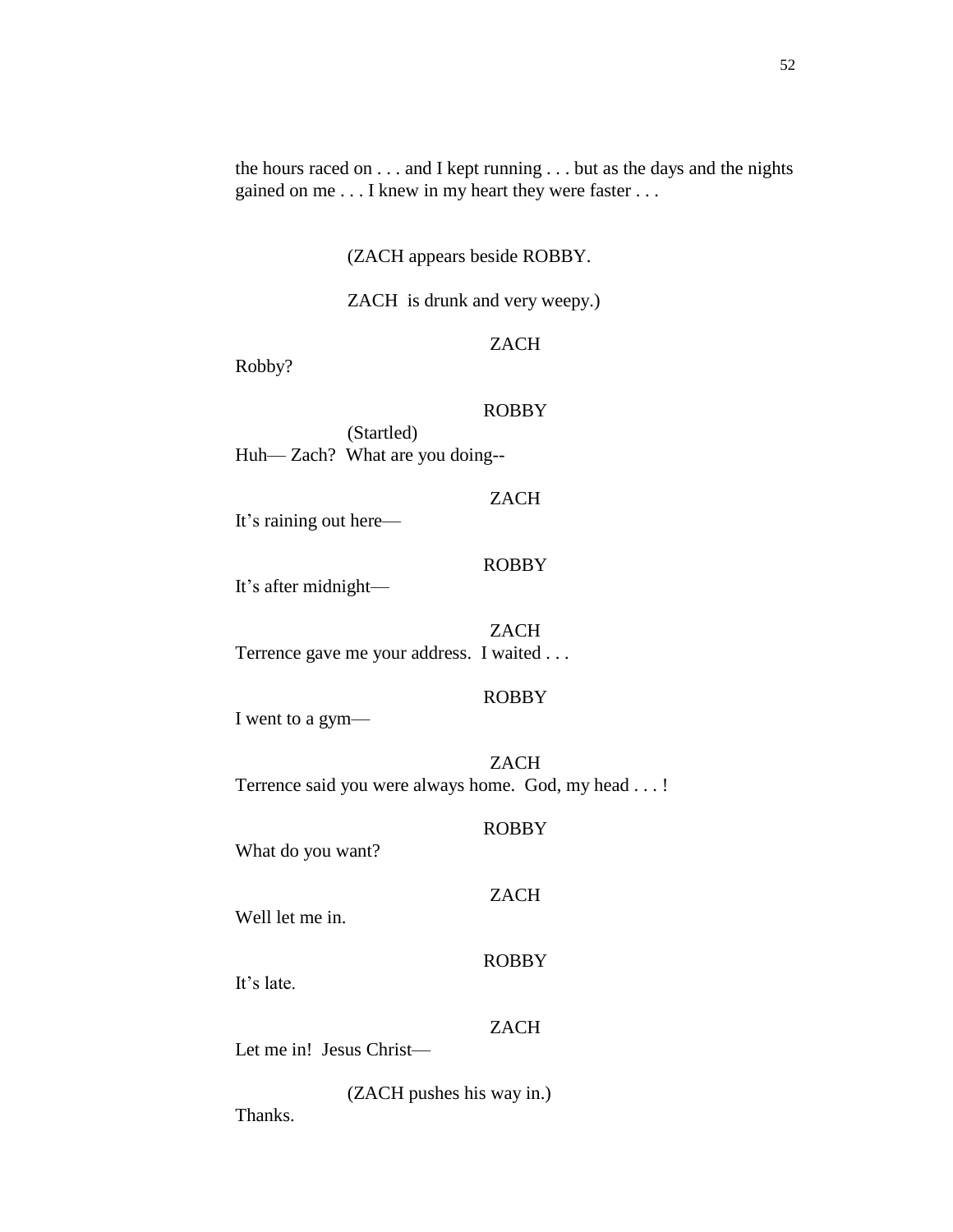You're soaked.

# ZACH

God, did I have too much to drink tonight. Ohhhhh, man. Don't mix tequila with whiskey and gin. It'll mess you up . . .

> (ZACH walks around nervously and can't stand still.

He taps compulsively with two pens from his pocket.)

#### ROBBY

You want to sit down?

ZACH

ROBBY

No!

What's the matter?

ZACH

Nothing.

You're crying—

(ZACH turns away)

# ZACH

ROBBY

Am not! It's the goddamn rain.

#### ROBBY

Is there something—

ZACH Hate it when it rains all night— Chicago's so desolate and cold and wet in the rain ...

# ROBBY

Maybe I should call—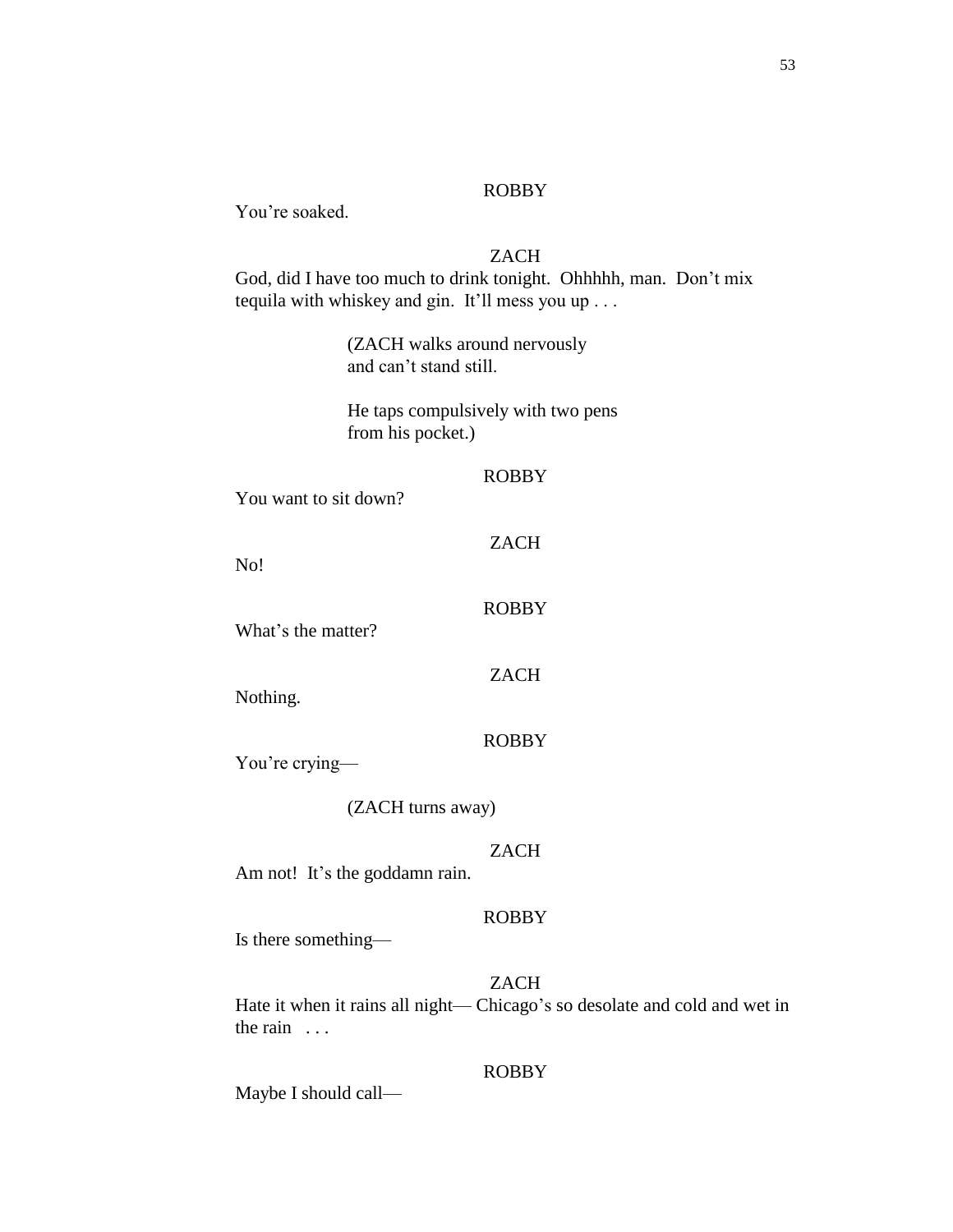|                        | (Sees the guitar)                | ZACH         |
|------------------------|----------------------------------|--------------|
| You play?              |                                  |              |
| No.                    |                                  | <b>ROBBY</b> |
| Dude, nice six-string— |                                  | <b>ZACH</b>  |
| Just for fun—          |                                  | <b>ROBBY</b> |
| Let me try!            |                                  | <b>ZACH</b>  |
|                        | (ZACH grabs the guitar.)         |              |
| Hey!                   |                                  | <b>ROBBY</b> |
|                        | $(7\Delta$ CH plays some had che |              |

(ZACH plays some bad chords.)

ZACH

Out of tune.

ROBBY

Don't drip on it—

# ZACH

I won't.

(ZACH tries a few more bad chords.)

I played in a garage band. Guitarists were cool. Girls all wanted to fuck the guitarist. I was a drummer.

# ROBBY

Well . . . drummers are cool too—

# ZACH

Drummers got hand-jobs.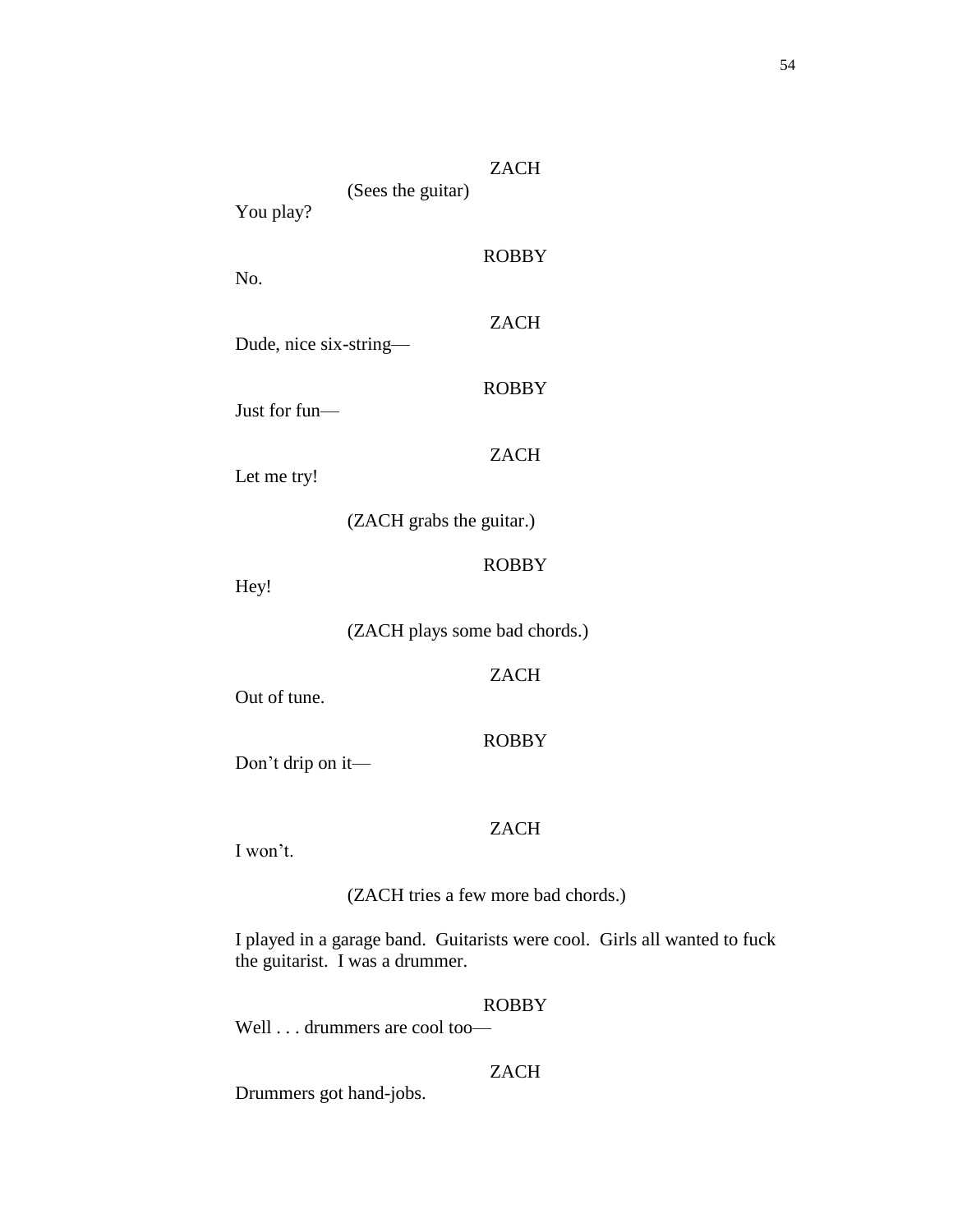Oh.

# (ZACH starts to cry.)

# ZACH

He fired me! Humiliating. You heard?

### ROBBY

No.

# **ZACH**

Shit. Went to lunch today with Terrence. God, my head hurts! We started drinking— I was trashed over at the commissioner's meeting at 3:00. I was supposed to lay out Marcus's new record keeping concept thing. I could hardly stand up. I didn't make any goddamn sense. Stupid! The commissioners laughed in our faces. But Marcus smiles and gives them this incredible speech. So they approve his plan anyway, despite me. God, Marcus was so pissed at me afterwards. I didn't think I had that much! Two shots tops, I thought. I don't know . . .

#### ROBBY

So you're fired? For sure?

### ZACH

Tanya went nuts when I told her. She wants stability. We're supposed to get married next month. That'll be heaven. If I don't kill her first. She emasculates me, man! She picked out a tux for me. I'm supposed to match the tablecloths at the reception. Bitch, bitch, whine, whine! Her father already thinks I've got an alcohol problem. Now I'm out of a fucking job. But does that make me unstable?

#### ROBBY

Yes.

#### ZACH

You gotta put in a good word for me!

# ROBBY

Like what?

# ZACH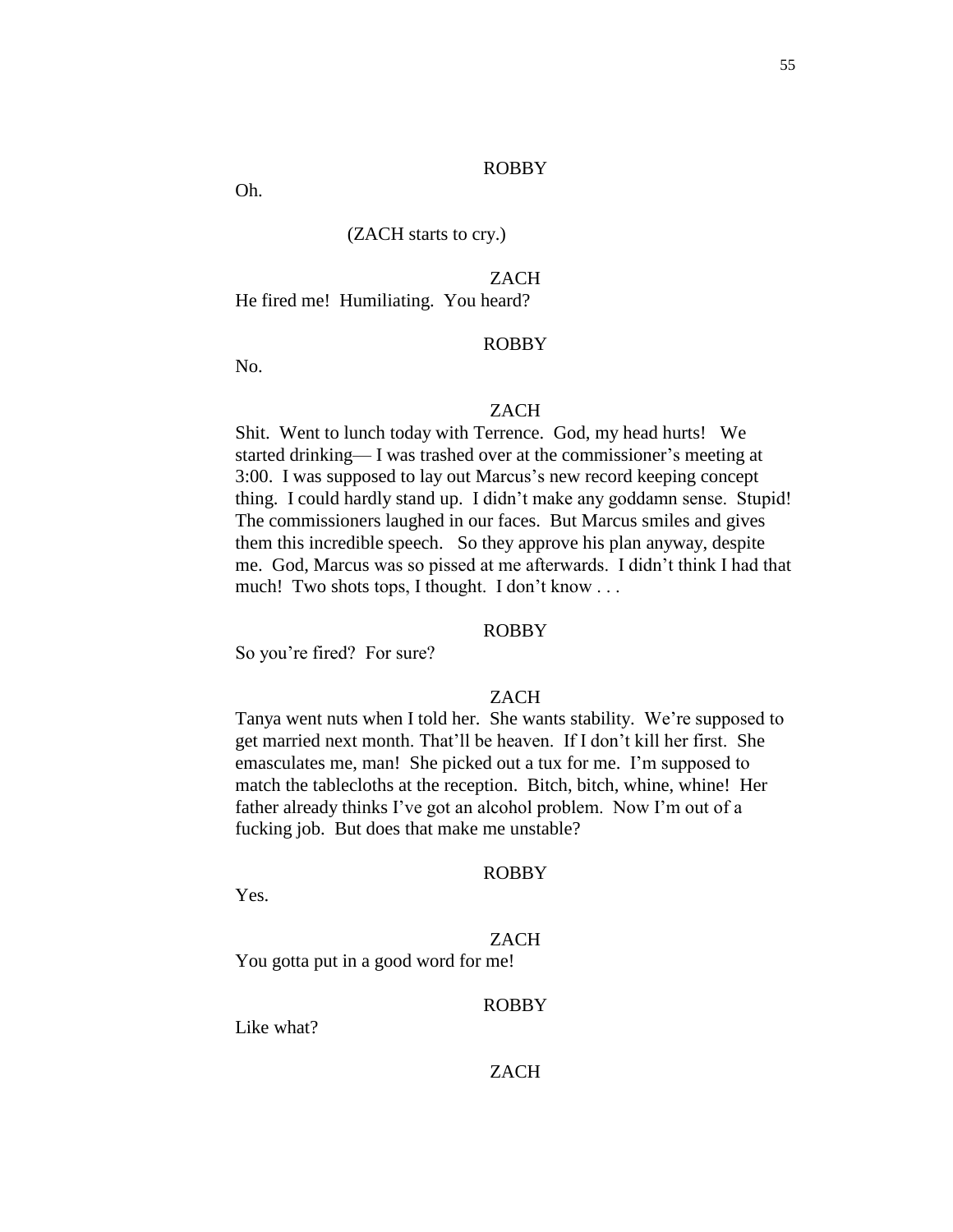I know, I know. I'm just a political hack. I am. My old man got me the job. I'm a medical embarrassment. Underneath my lab coat, I'm bareassed naked. Wanna know something?

### ROBBY

I'm not sure—

#### ZACH

Between you and me, I was most likely to succeed in high school, man . . . but in med school . . . I graduated last, Robby.

### ROBBY

At least you passed—

### ZACH

And there was a like a big fucking gap between me and second last. I was everybody's study break. Hey, Zach, you got a joint? Sure! Why read about brain cells when you can kill a few? God, I remember almost nothing. The major organs . . . one heart, two lungs . . . basic gynecology. I have no doubt I'm the worst board certified doctor in Chicago. If I had a real medical practice— with real patients— you'd be so goddamn busy at the morgue— they'd open up a fucking drive-thru!

#### ROBBY

I'll call you a cab. You're drunk.

#### ZACH

No! Please, man. Help me! It's not goddamn fair! He doesn't understand me. I'm liberal. I'm cool with blacks. Cool with gays. Really cool with lesbians. Hispanics, Hindus, handicapped. Cool, cool, cool. It's the beautiful American story, Robby. I need some help, man. I just want him to see me—take another look at me. You've earned respect. Everybody knows you do the best job down there. With the stiffs.

### ROBBY

Either you're a coroner or you're not.

#### ZACH

Your professional opinion means something. Tell Marcus I'm at least a decent guy. Good for morale anyway. We're pretty good friends, aren't we?

### ROBBY

Not really.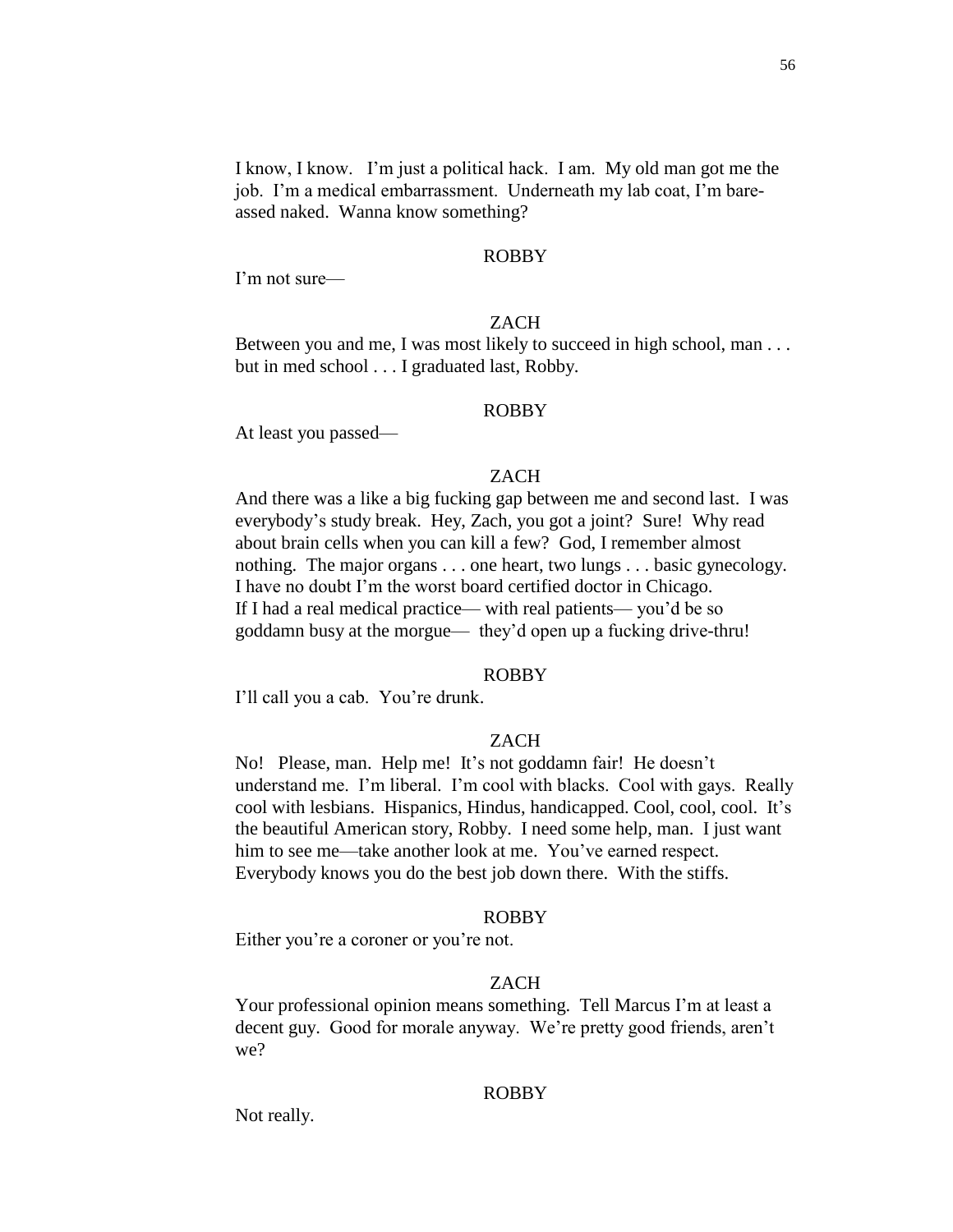## **ZACH**

Well . . . you're hard to talk to with that stuttering thing! There's only so much time in the day. But I like you anyway, man. You stutter your words, I slur mine. Don't ever start drinking or you'll be fucking hopeless.

# ROBBY

I want my guitar back.

#### ZACH

Just giving a word of advice.

(ROBBY tries to grab the guitar.)

#### ROBBY

Give it back!

# (ZACH holds the guitar away from ROBBY.)

# ZACH

You gotta say something for me. Tomorrow. First thing before he hires somebody.

(Pause)

# ROBBY

I don't think so.

# ZACH

Shit!

#### (ZACH tosses the guitar back to ROBBY.)

Shit! Thanks a lot! I'm supposed to take Tanya on a three week cruise to Alaska. How the hell am I going to pay for a cruise?

### ROBBY

Well . . . maybe you can do something for me.

# ZACH

What?

# ROBBY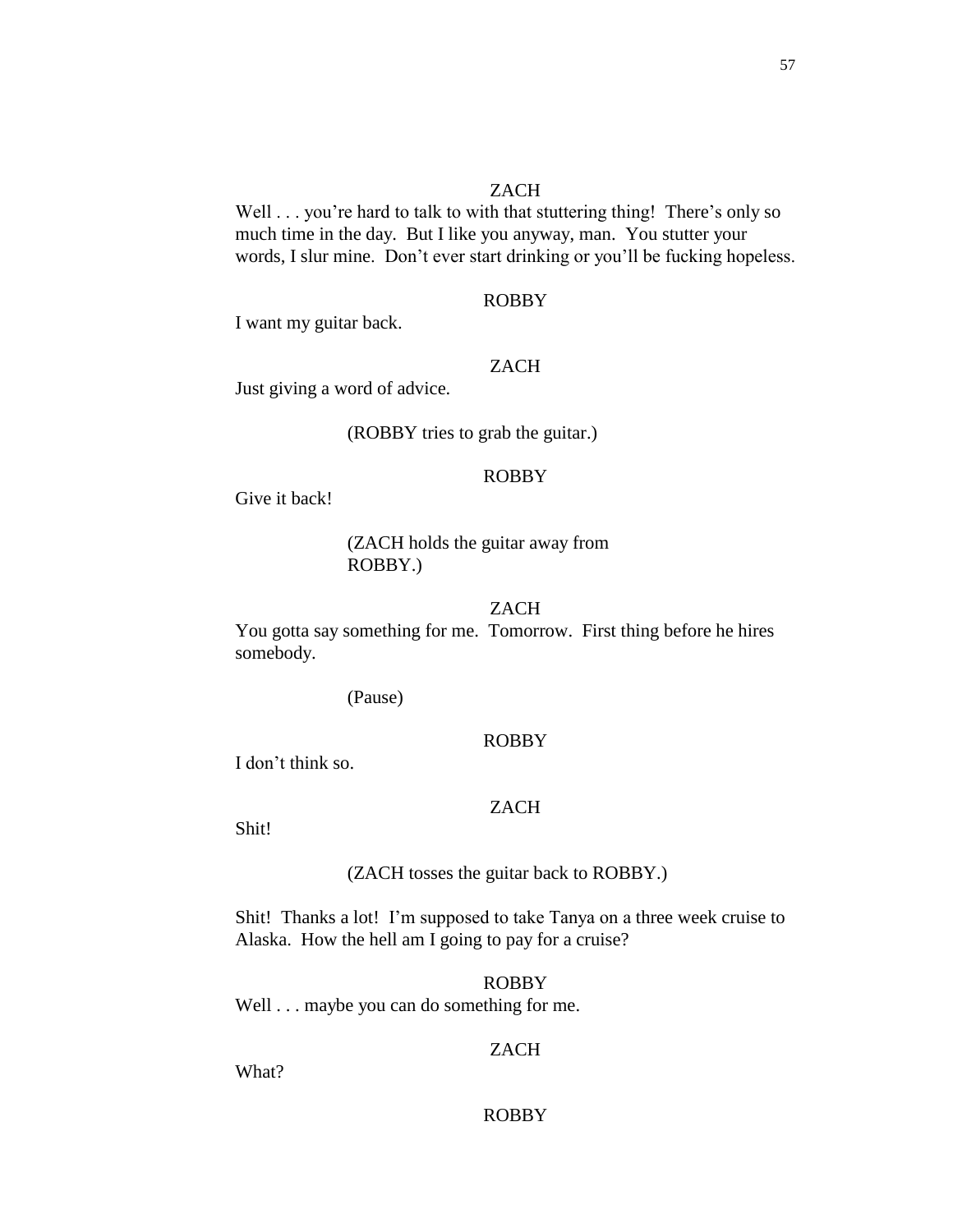It's about Jessica.

ZACH

ROBBY

Promise me—

ZACH

Yeah! Anything!

# ROBBY

Stay away . . . don't talk to her . . .

ZACH Talk to her . . . that's a great idea . . . hey, it's perfect . . .

## ROBBY

No—

# ZACH

Marcus will do anything for her— Yeah, yeah, Terrence said that too, I think. I can't remember . . .

# ROBBY

You're not listening—

# **ZACH**

If a cute babe like Jessie B asks him—

#### ROBBY

That's not it! Leave her alone!

(Pause)

### ZACH

Hey-- why are you so fired up?

(ZACH laughs.)

ROBBY Stupid idiot! I won't help you . . . unless . . .

# ZACH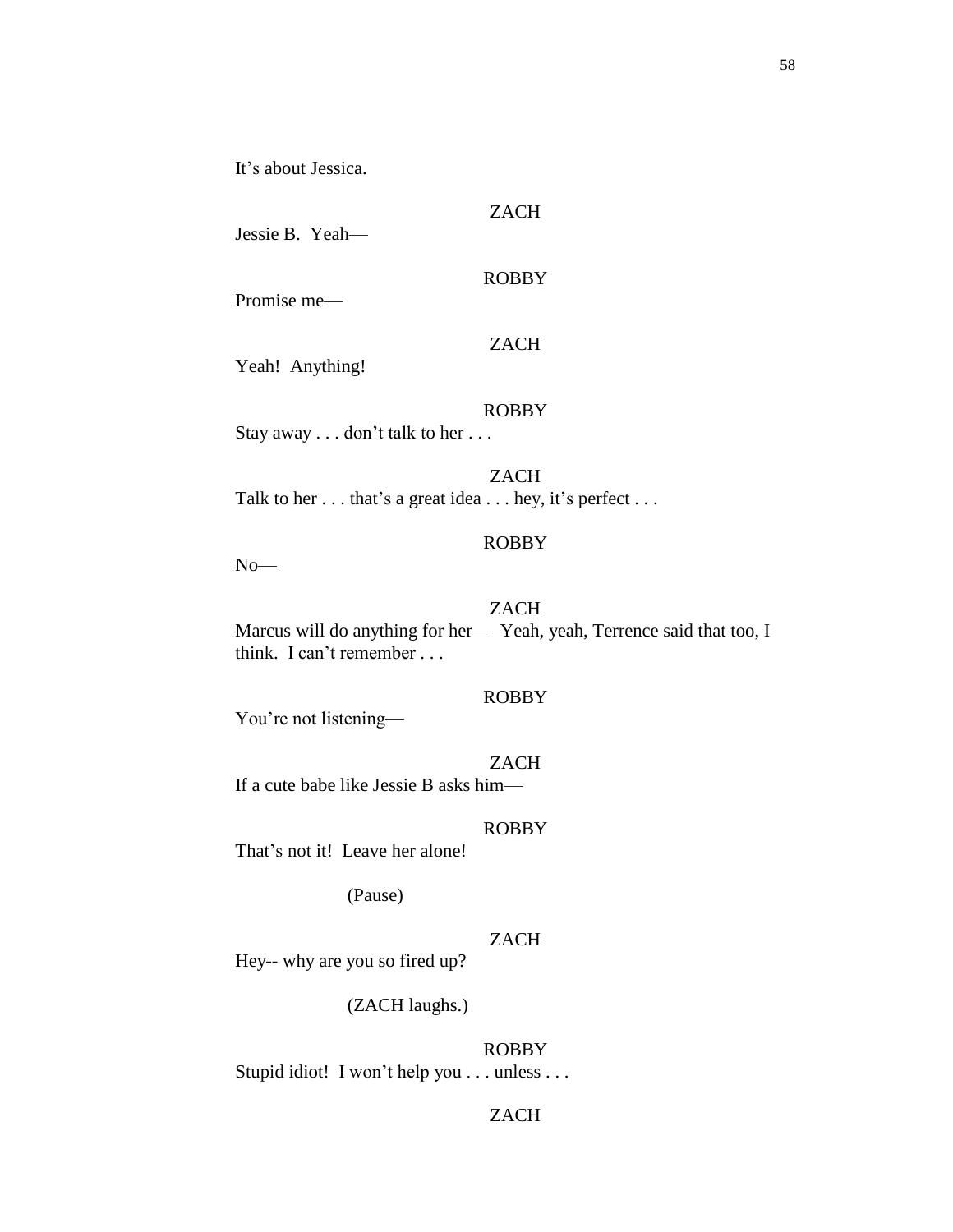59

If you don't want to, f--f--f— fine.

# ROBBY

Shut-up!

# ZACH

She still likes me. She'll talk for me, won't she? She's cool. Warm when you hug her. Her hair smells so good. Damn, you know, she's so . . . strong . . . and honest . . . all lit up when she grins . . . her eyes so funny and smart . . .

# ROBBY

No—

# ZACH

(Not listening) Jessie B owes me . . . if she doesn't . . .

# ROBBY

No, Zach!

# ZACH

(Fumbles through his pockets) Where's my cell phone? Gotta call Jessie B . . .

# ROBBY

Don't!

# ZACH

Have f-f-f-f-fun.

# ROBBY

Ass . . . hole!

# ZACH

Screw you! You don't know what it's like. Inside my head. The fucking view from this side . . . you'd be crying too!

# ROBBY

I don't cry.

(He turns away.)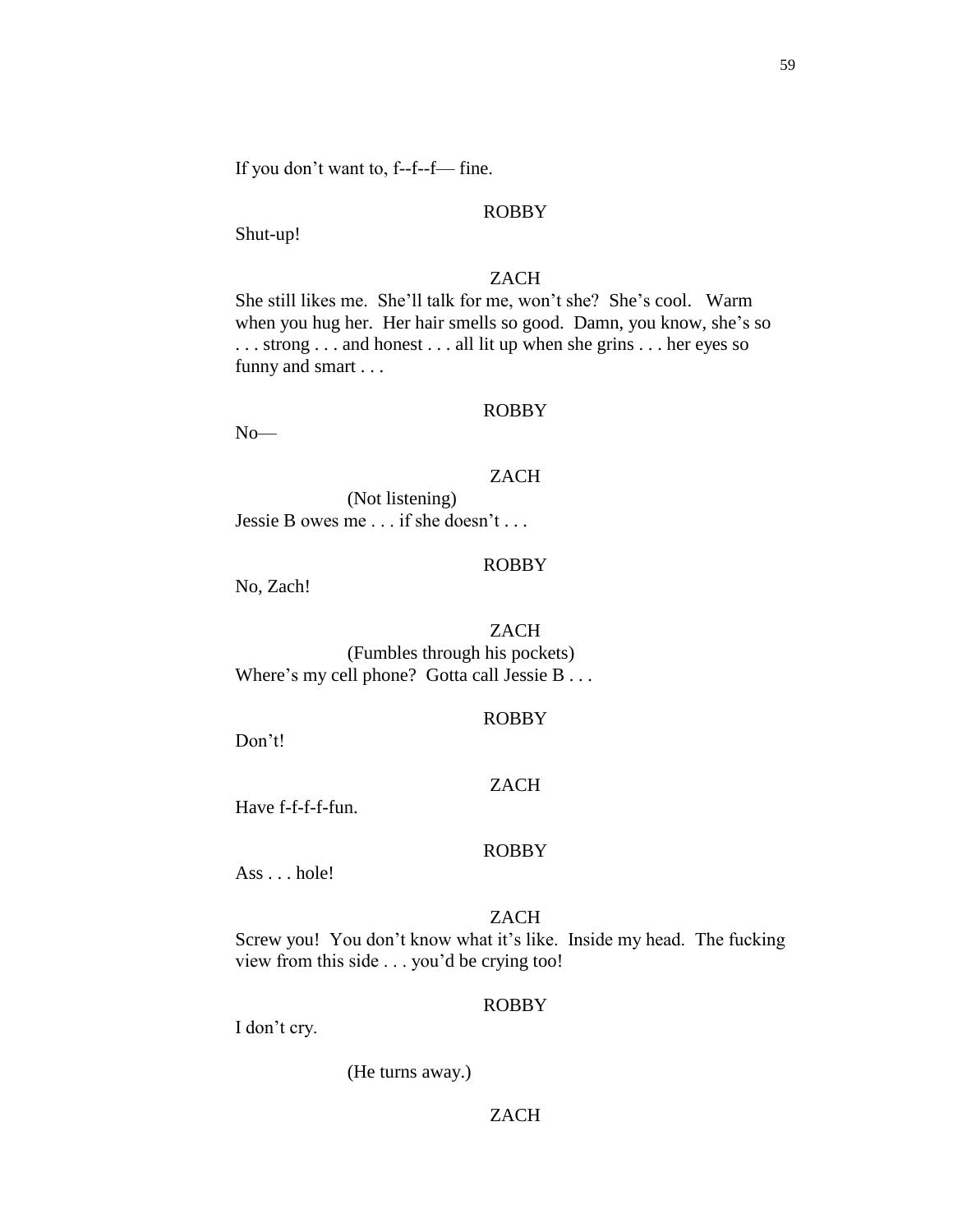Goddamn it! She better fucking help me! She has to! She better!

(ZACH runs and is gone.)

# ROBBY

Stay away from her . . .

(The lights shift.

JESSICA appears out of the dark and walks into the bright light.

She is deeply lost in thought and singing, almost mumbling, to herself.

She has been crying and wipes tears from her face.

ROBBY sees her.

She bumps into ROBBY.)

# JESSICA

Oh!

#### ROBBY

I'm sorry—

#### **JESSICA**

No, I wasn't . . . Rob?

## ROBBY

Jessica? I didn't recognize—

(She tries to hide the fact that she's wiping away tears.)

# **JESSICA**

So sunny out . . .

# ROBBY

Yeah . . . Jessica?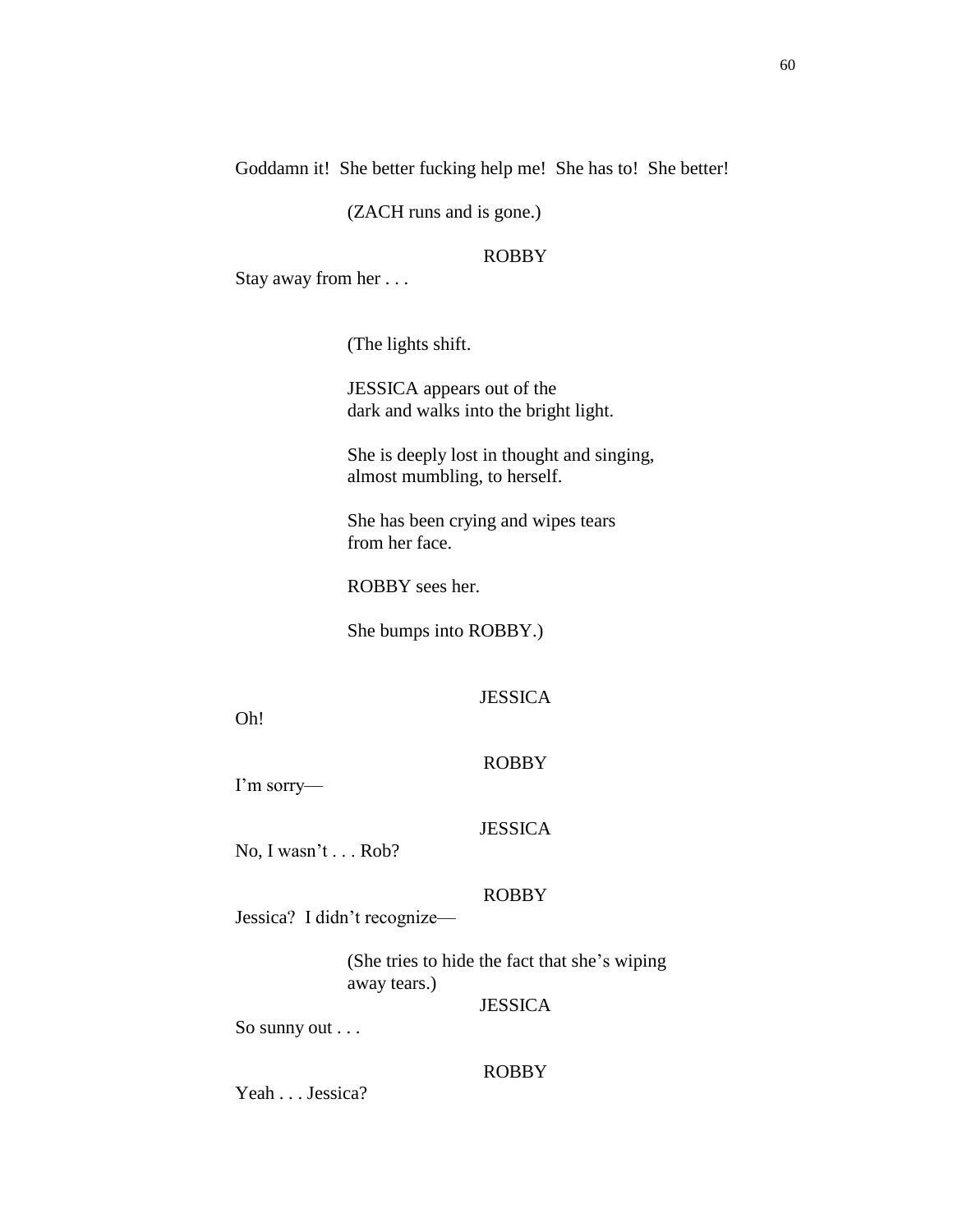Is something—?

Do you live around here?

No . . . I was . . . you?

# JESSICA

**JESSICA** 

ROBBY

JESSICA

ROBBY

Yeah. We're right upstairs there.

(Pause)

# ROBBY

Something the matter?

JESSICA No, I was going out for a walk . . . I like walking . . .

# ROBBY

Me too . . .

(Pause.)

Beautiful out. Huh?

## **JESSICA**

Yeah . . . The scent in the air makes me feel like I'm up in Wisconsin. We've got this, well, this little old cabin out by a lake in the middle of nowhere . . .

# ROBBY

Sounds like fun.

# **JESSICA**

I can literally walk for hours on the pine needles around that lake . . .

# ROBBY

Good exercise.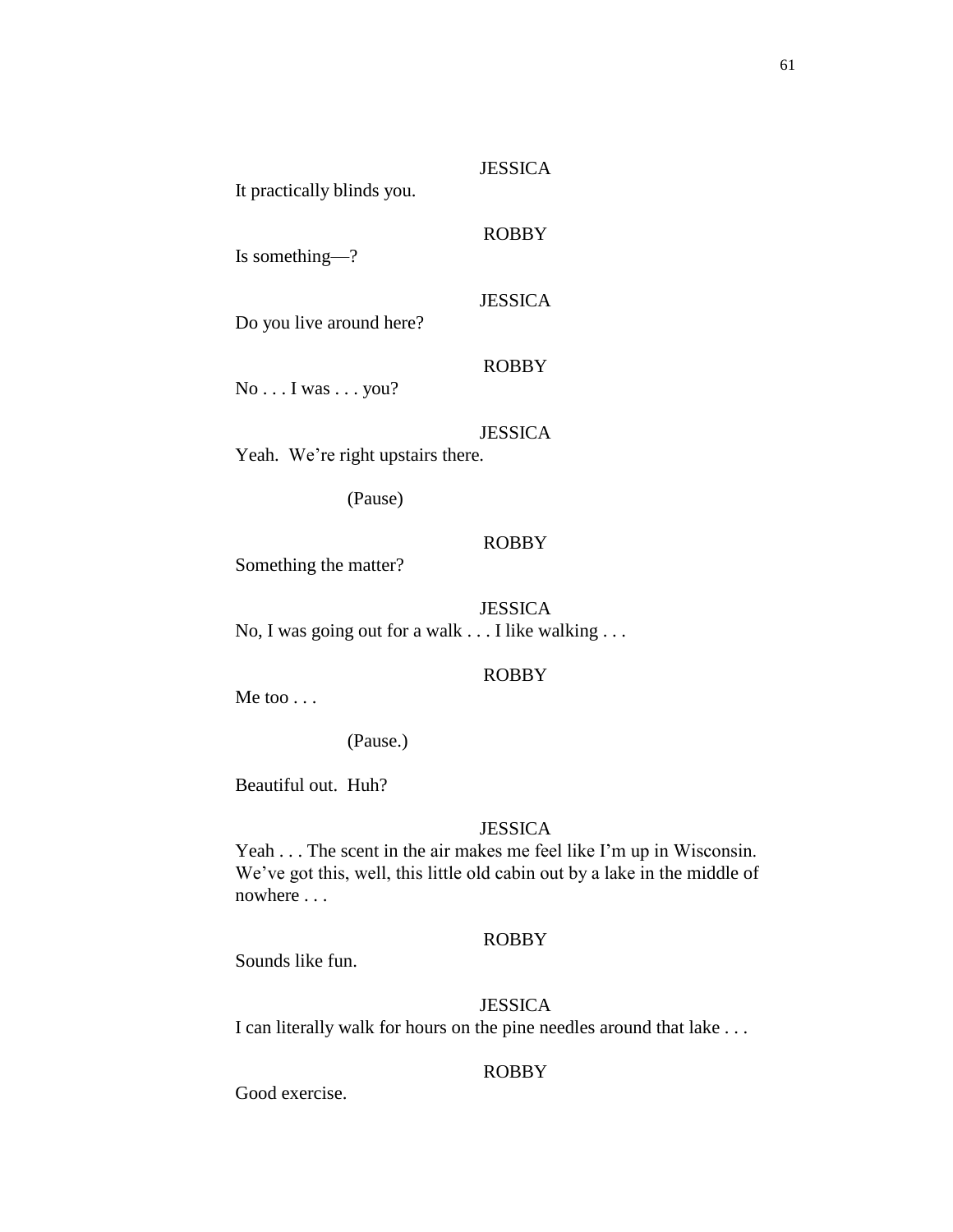#### **JESSICA**

Never enough time though . . . I've got my own problems, now I've got Zach too.

# ROBBY

Zach?

#### JESSICA

Yeah. I was just over at his place again.

## ROBBY

Oh.

# **JESSICA**

Zach is so messed up. I'm really worried about him. I've been trying to talk to him.

## ROBBY

I think he does drugs.

### **JESSICA**

It's so sad. He's a decent guy.

### ROBBY

He's not—

# **JESSICA**

You should have known him when he was younger. He was really something . . . something wild and brilliant then. We go way back. We've got a little history, Zach and me . . . nothing bad, Rob.

#### ROBBY

Good.

**JESSICA** Did you hear? Zach's fiancé? She dumped him, the poor guy.

# ROBBY

She did?

#### **JESSICA**

After he lost his job. And she'd already had three bridal showers.

# ROBBY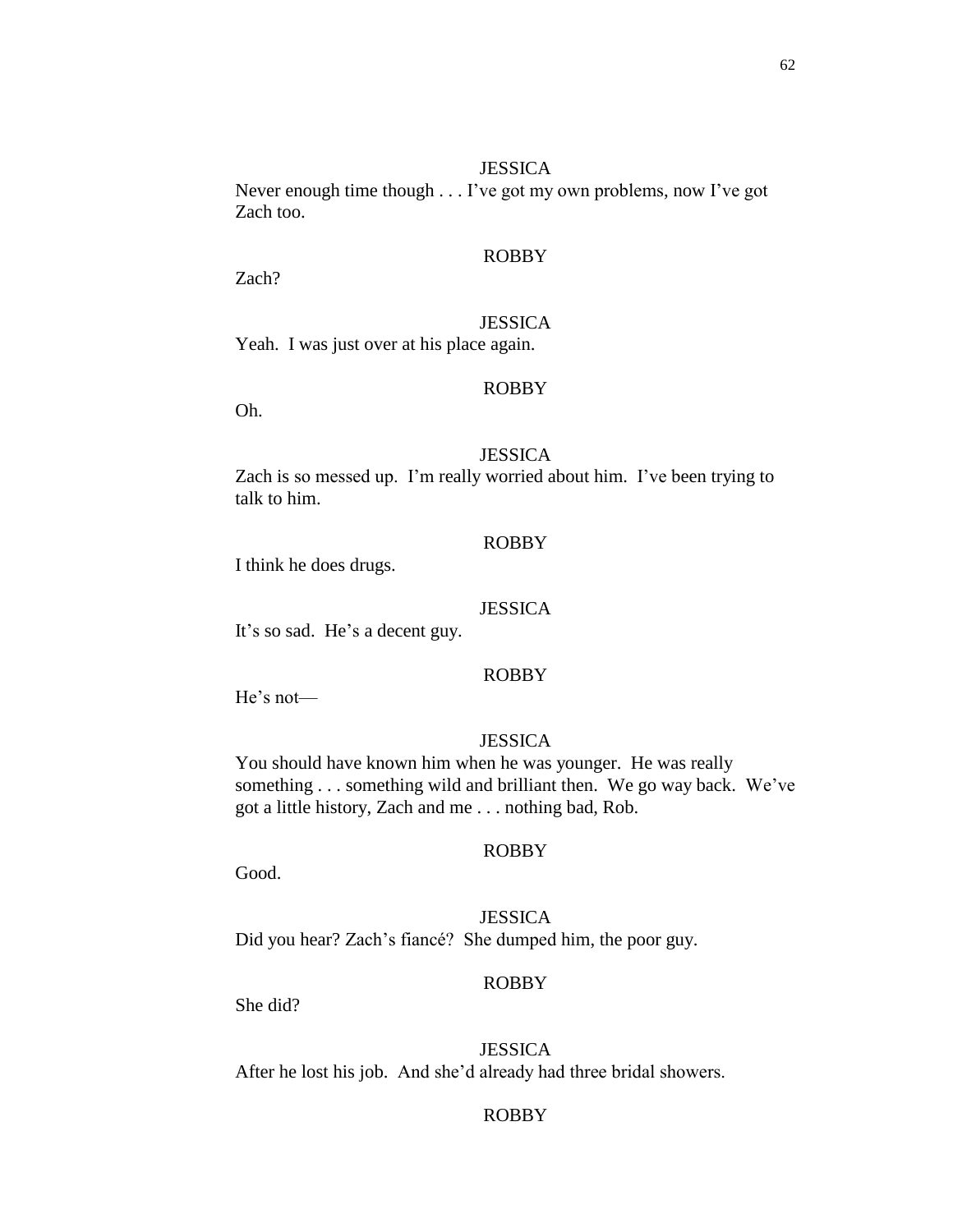Zach is trouble.

## **JESSICA**

Zach needs help. I think he's a danger to himself. Somebody needs to be checking on him.

# ROBBY

Did you get Zach his job—

### **JESSICA**

Well, I tried to get him his job back. But Marcus was mad at me. Marcus wouldn't listen.

(Pause)

Rob, do you know why Marcus is mad at me?

# ROBBY

No.

# **JESSICA**

He hasn't said anything?

### ROBBY

Nothing.

#### **JESSICA**

I don't understand when guys . . . something's wrong with him . . .

## (JESSICA begins to cry.)

Marcus wouldn't call me back today . . . Last night, when he came home. He was different. He wouldn't listen and he wouldn't talk. He started acting very, very weird.

#### ROBBY

H<sub>ow</sub>?

### **JESSICA**

He wouldn't take his eyes off me. Wouldn't stop staring. Just kept watching me . . . calculating, like he's planning out what he wants to tell me. But he doesn't say a word. He just glares and glares at me . . . he's angry . . . furious . . . his eyes . . . there are tears . . . . he looks so hurt . . . like he's terrified inside . . . and I'm scared of him too. A little. Maybe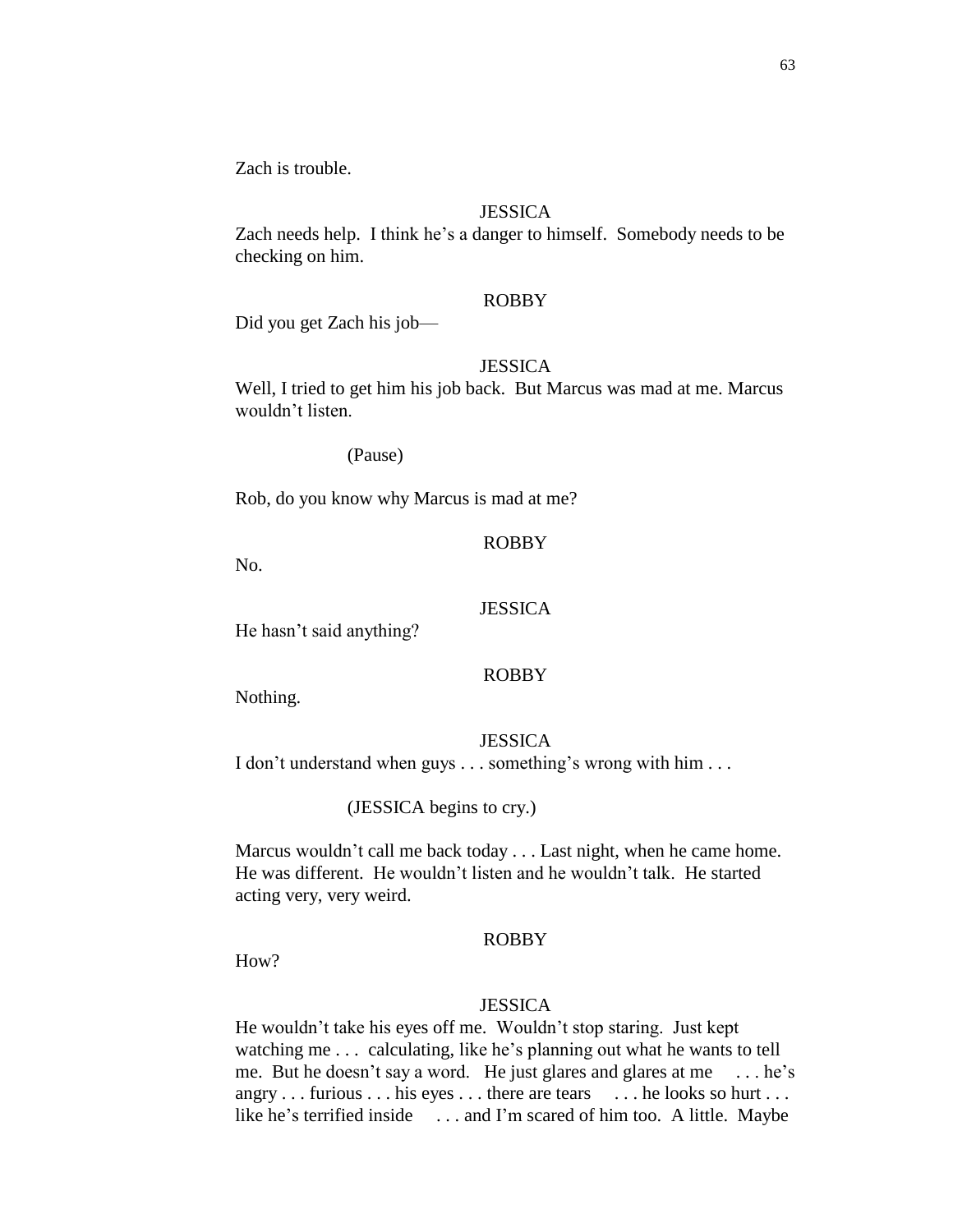more than a little. And I'm thinking, am I more scared because he's black? I don't want to think that. But I'm scared.

(Pause)

### ROBBY

Let me help you. Please, Jessica. Please . . .

**JESSICA** 

Well . . . could you do something for me, Rob?

#### ROBBY

Anything.

#### **JESSICA**

Would you talk to him for me? Please? Say you ran into me. And you noticed . . . just ask him what's wrong. Why he's mad at me. Ask him if I did something. Will you do that for me, Rob?

### ROBBY

O.K. I will.

### (JESSICA starts to leave then stops.)

### **JESSICA**

All he said, he told me . . . he said . . . he needed to leave so he didn't kill me.

#### ROBBY

Kill you?

#### **JESSICA**

The words just flew out . . . then he said them again. He shouted them. And he ran.

#### ROBBY

(Firmly) That won't happen.

### **JESSICA**

It was just the anger talking. The confusion talking . . . right?

(ROBBY doesn't answer.)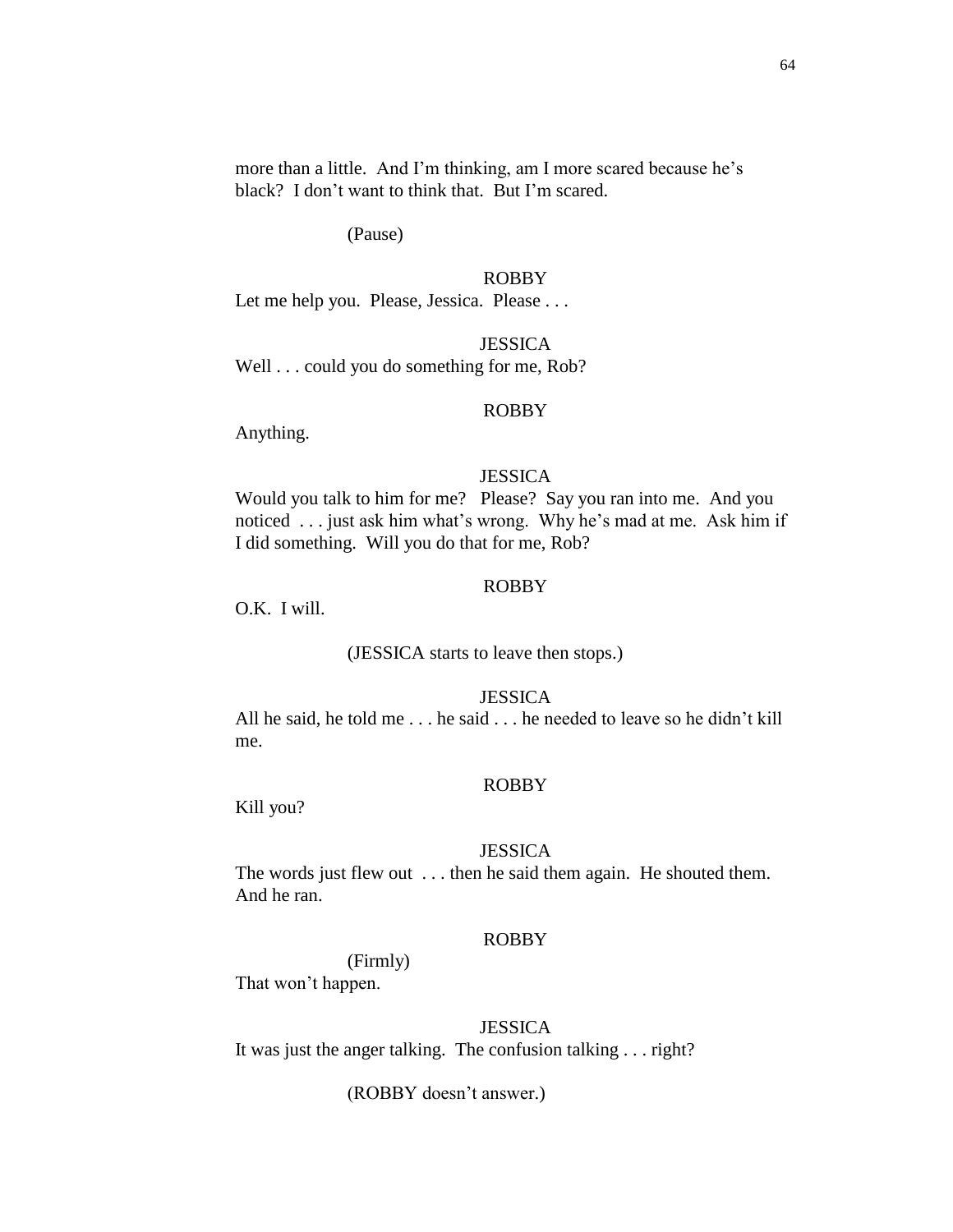That's how guys are. Isn't it? Guys talk like that.

## (ROBBY doesn't answer.)

Just ask him to call me. We'll get past this. I want us to. Tell him I still ... tell him I'm all right ... I'm fine ... fine ... fine ... O.K.?

#### ROBBY

O.K. I will.

(She hugs ROBBY.

The lights shift and JESSICA is gone.

ROBBY is back in the morgue.

He stands still.

TERRENCE appears.

ROBBY hears TERRENCE but stares straight ahead and does not look at TERRENCE.)

# ROBBY

O.K. I will.

### **TERRENCE**

I'm proud of you, Robbo.

(ROBBY continues to stare straight ahead, oblivious.

Several piano notes are heard.

MARCUS enters from his office and stands in half light.)

## MARCUS

Terrence?

# **TERRENCE**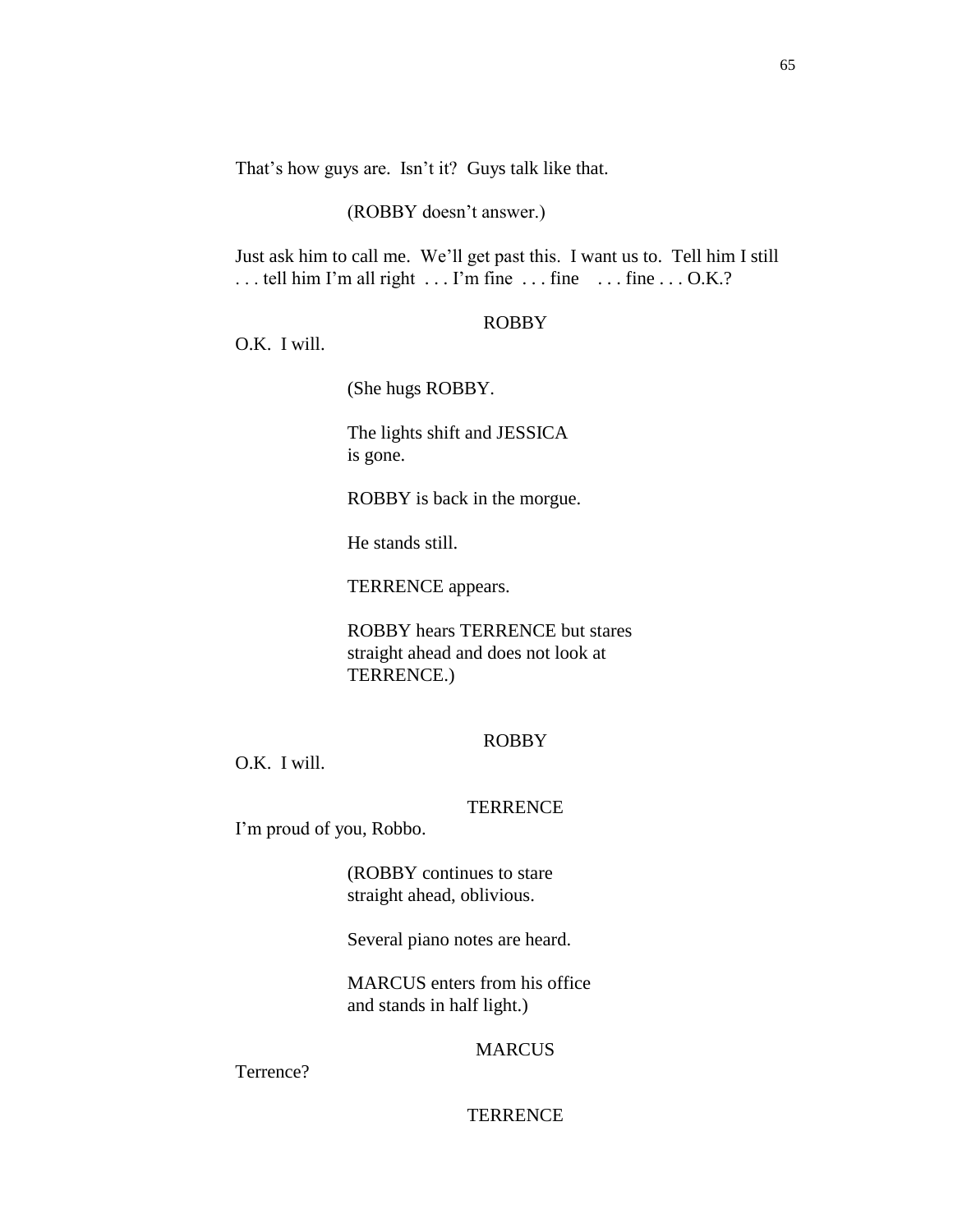Marcus. It's my fault . . . I shouldn't have said anything—

#### MARCUS

No, you might be right about her . . . you are.

#### **TERRENCE**

I hope I'm not. God, I hope I'm not.

#### **MARCUS**

Terrence? I saw her leave Zach's apartment! Just like you said. They hugged at the door . . . and she touched Zach's face . . . lovingly . . . you could see it . . .

## **TERRENCE**

I know.

#### MARCUS

This is so difficult . . . I don't want to . . . I'm trying . . .

### **TERRENCE**

I know.

### **MARCUS**

I thought she . . . I thought Jess . . . loved me! I thought we both . . . she told me!

#### **TERRENCE**

I hope she does, Marcus. I really hope so. You just have to ask yourself . . . would she tell you the truth.

#### MARCUS

We need to talk some more. Can't stop thinking... can't stop ...!

#### (MARCUS is gone.)

#### **TERRENCE**

I'm proud of you, Robbo.

#### (Silence.)

Love is the most enviable gift I could ever imagine.

(ROBBY speaks quietly and without stuttering.)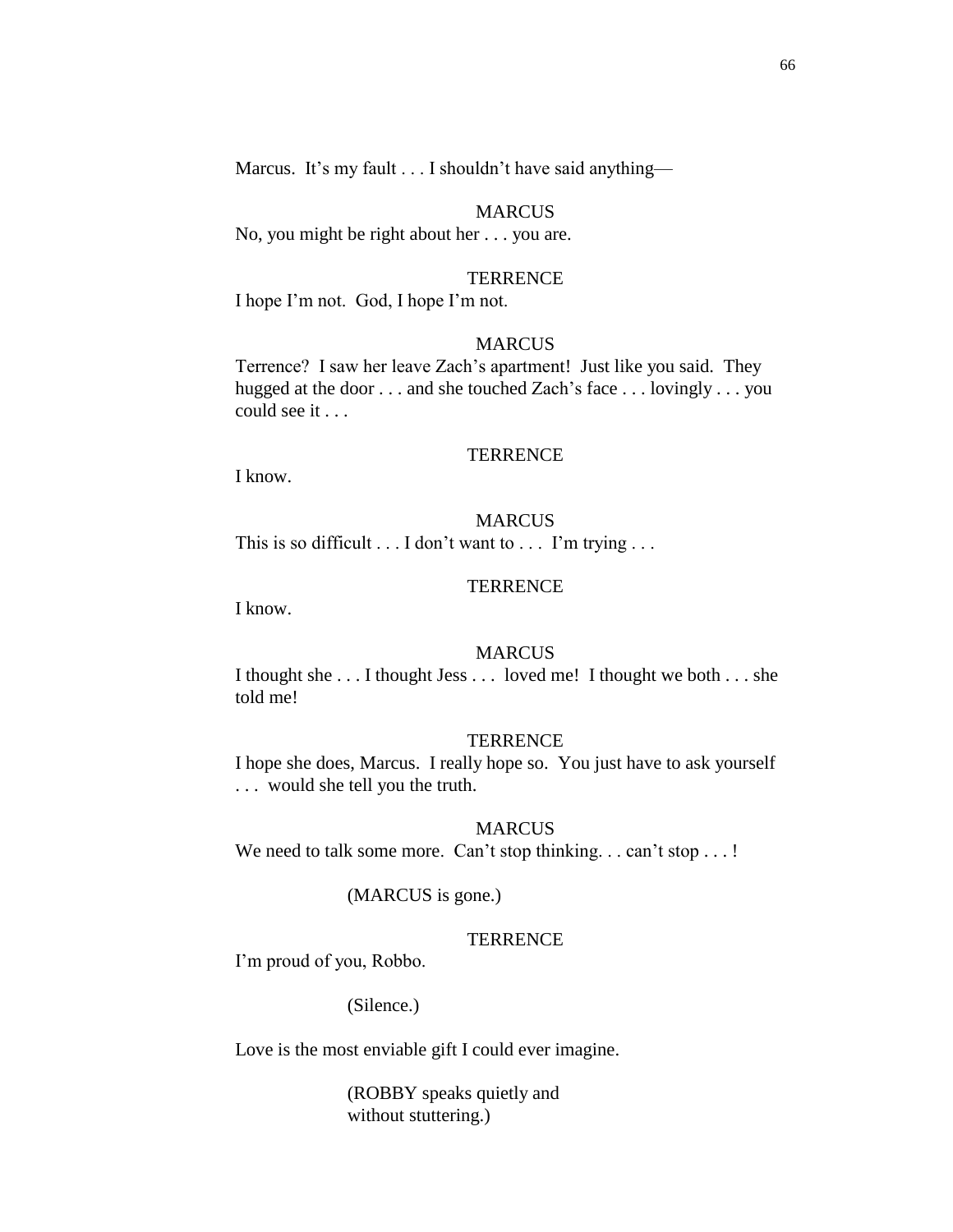Shut-up. I want her safe. Even if I can't . . . I just want her safe. What do you want me to do? Tell me.

**TERRENCE** Wait for me. The heavens are opening.

(TERRENCE speaks out to us.)

I've decided to become God. Since the position is open.

# **BLACKOUT**

# **END OF ACT ONE**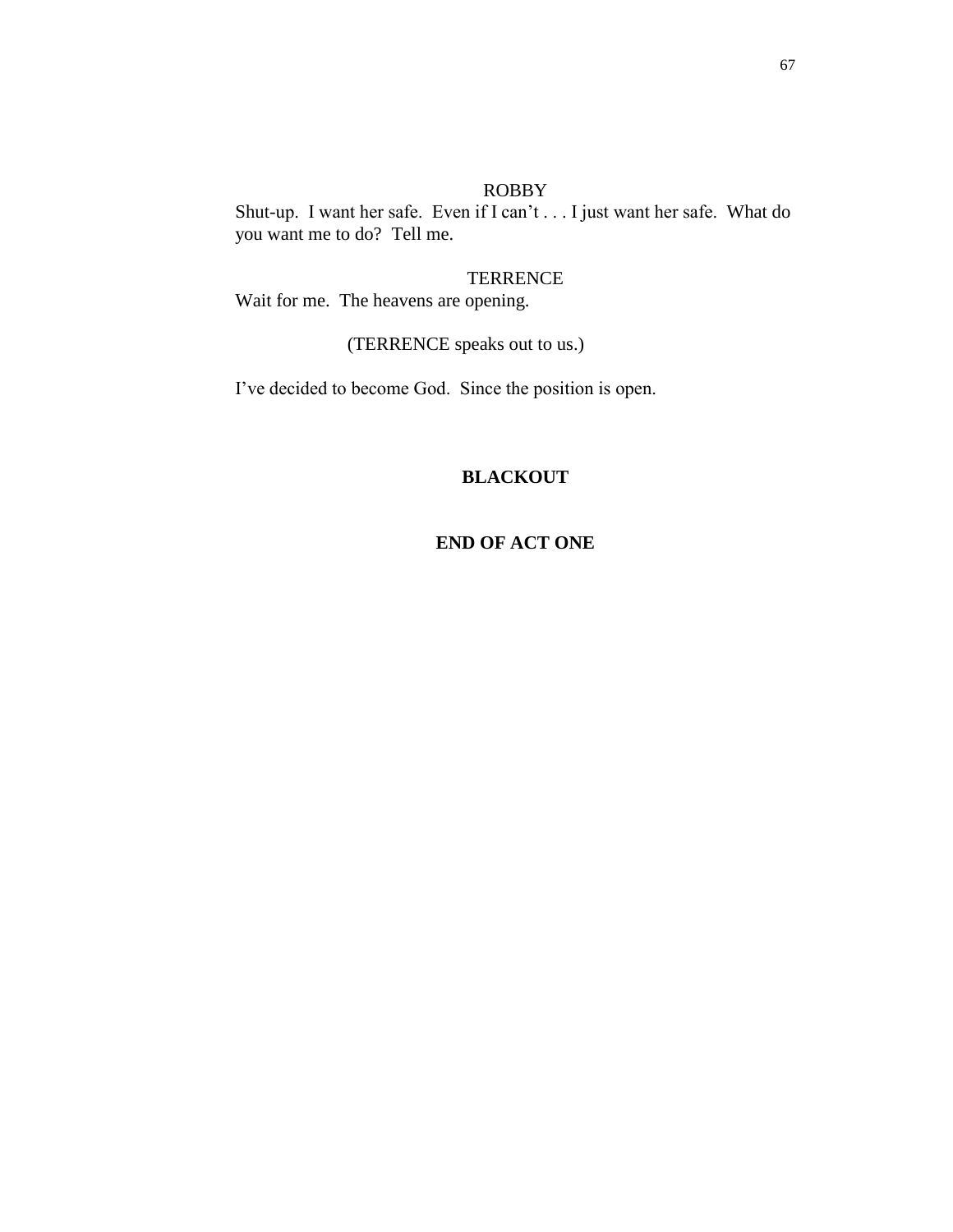# **STONE MY HEART**

## **ACT TWO**

**AT RISE:** ROBBY stands alone in a pool of light.

#### ROBBY

(To us)

I waited for Terrence . . . and waited . . . I remembered waiting as a boy, being dragged to doctors and clinics, speech pathologists and therapists. Teachers. Psychiatrists. Vocal exercise. Medication. Surgery. Antidepressants. And still I stuttered. And waited for a cure. I was in such a hurry to speak correctly. I couldn't wait any longer to hear words glide out of my mouth— freely, smoothly, effortlessly— so people could understand me without wincing. So kids would listen without giggling. I needed to cure myself. I read of ancient Demosthenes who overcame stuttering by speaking with pebbles in his mouth. I decided to try it. Early one morning I snuck outside and found several small stones along the fence in our backyard. I cleaned the dirt off the stones, washed them over and over till they were all shiny and smooth. Then I shoved as many as I could into my mouth . . . and started mumbling, first softly, then boldly, shouting out consonants and vowels, as proudly and courageously as I could! Then I swallowed a stone . . . and ended up in the emergency room. Later, I would read that Demosthenes committed suicide. But that day, I got to skip school. No kids laughed at me that day. And when I spoke, I could tell my stutter was just a tiny bit better. I was a little smoother, a little bit closer to normal. It would last for a while . . . and then . . . I swallowed quite a few stones growing up . . .

(The lights shift.

Morning.

TERRENCE'S VOICE is heard.)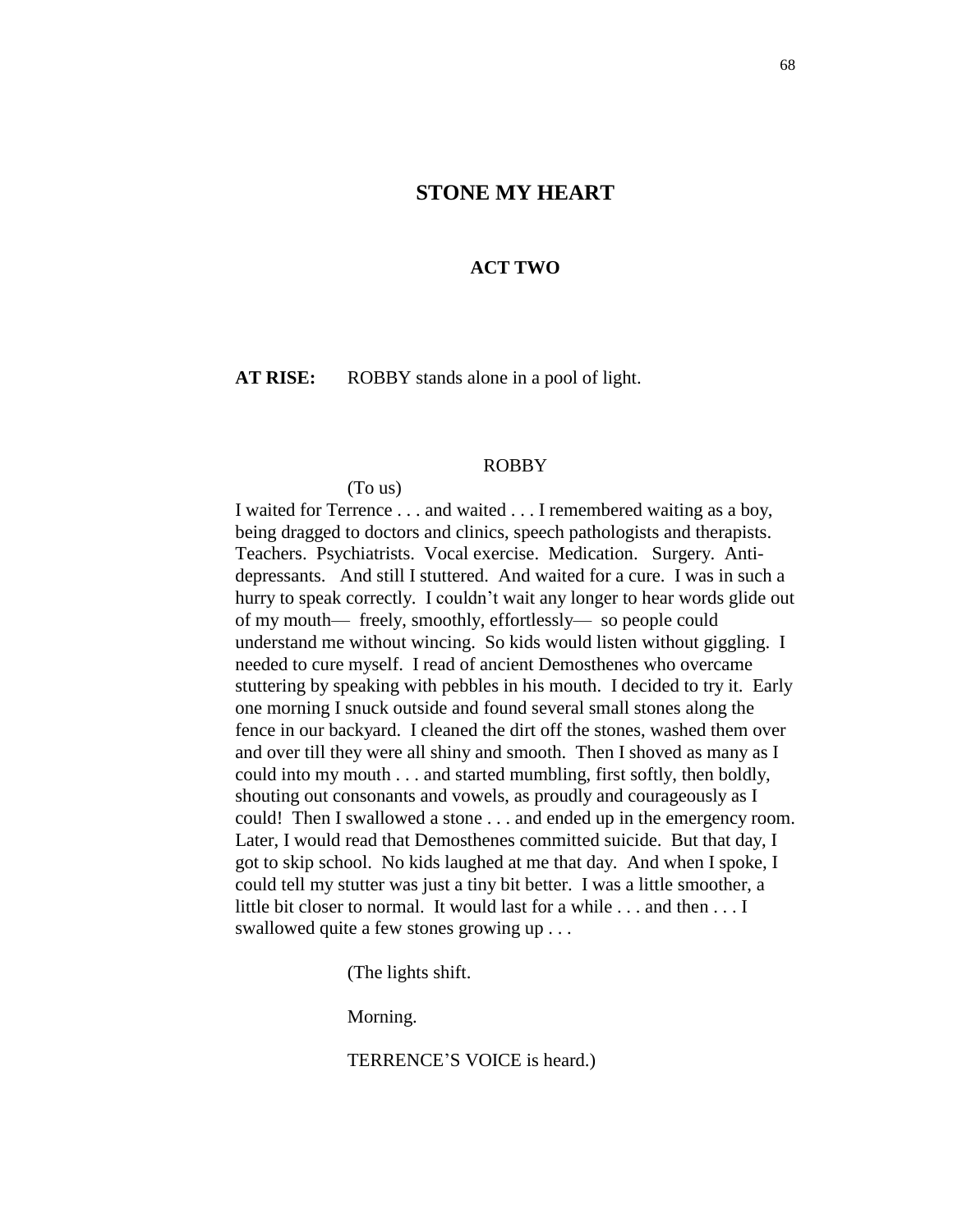# TERRENCE'S VOICE

What the hell?

# ROBBY

(Looking around)

Terrence?

# TERRENCE'S VOICE

Who's there?

(ROBBY runs to the body drawers.

ROBBY pulls open a body drawer and lifts the sheet.

TERRENCE is under the sheet, on top of a naked dead body. TERRENCE is quite disheveled.

ROBBY is stuttering again.)

# ROBBY

Terrence!

**TERRENCE** Jesus Christ! You scared me to death!

# ROBBY

What -- what are you doing?

#### **TERRENCE**

Must've dozed off.

# ROBBY

You're not supposed—

**TERRENCE** If Zach could drink on the job, I can sleep—

# ROBBY

Get off of ...

### **TERRENCE**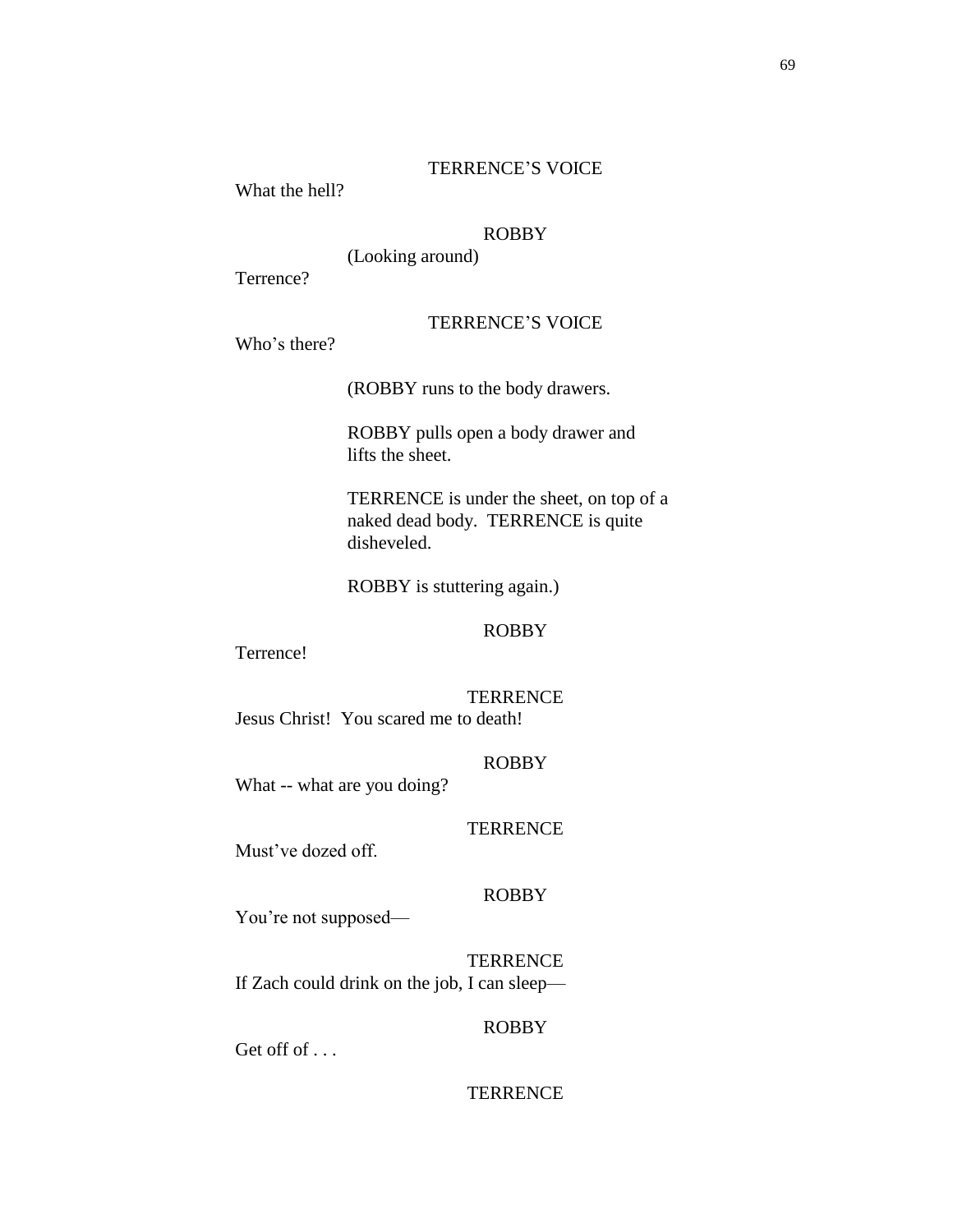God, these things aren't made for comfort! Well, I guess when you're dead . . .

#### ROBBY

Why are you—

**TERRENCE** They're not designed for two— Owwww, my back!

> (ROBBY helps TERRENCE out of the body drawer.)

Easy does it. Where'd my shoes go? My socks?

# ROBBY Why were you sleeping? I waited all night—

**TERRENCE** 

(Stretching)

Ahhh $\ldots$ 

Where've you been?

**TERRENCE** 

ROBBY

Ohhhhhhh . . .

ROBBY

Has Jessica called?

**TERRENCE** 

I'm alive . . . alive!

# ROBBY

You said you'd come get me!

# **TERRENCE**

Sorry. I got distracted.

(TERRENCE tucks in his shirt and puts on his shoes and socks.

ROBBY looks down at the body in the drawer.)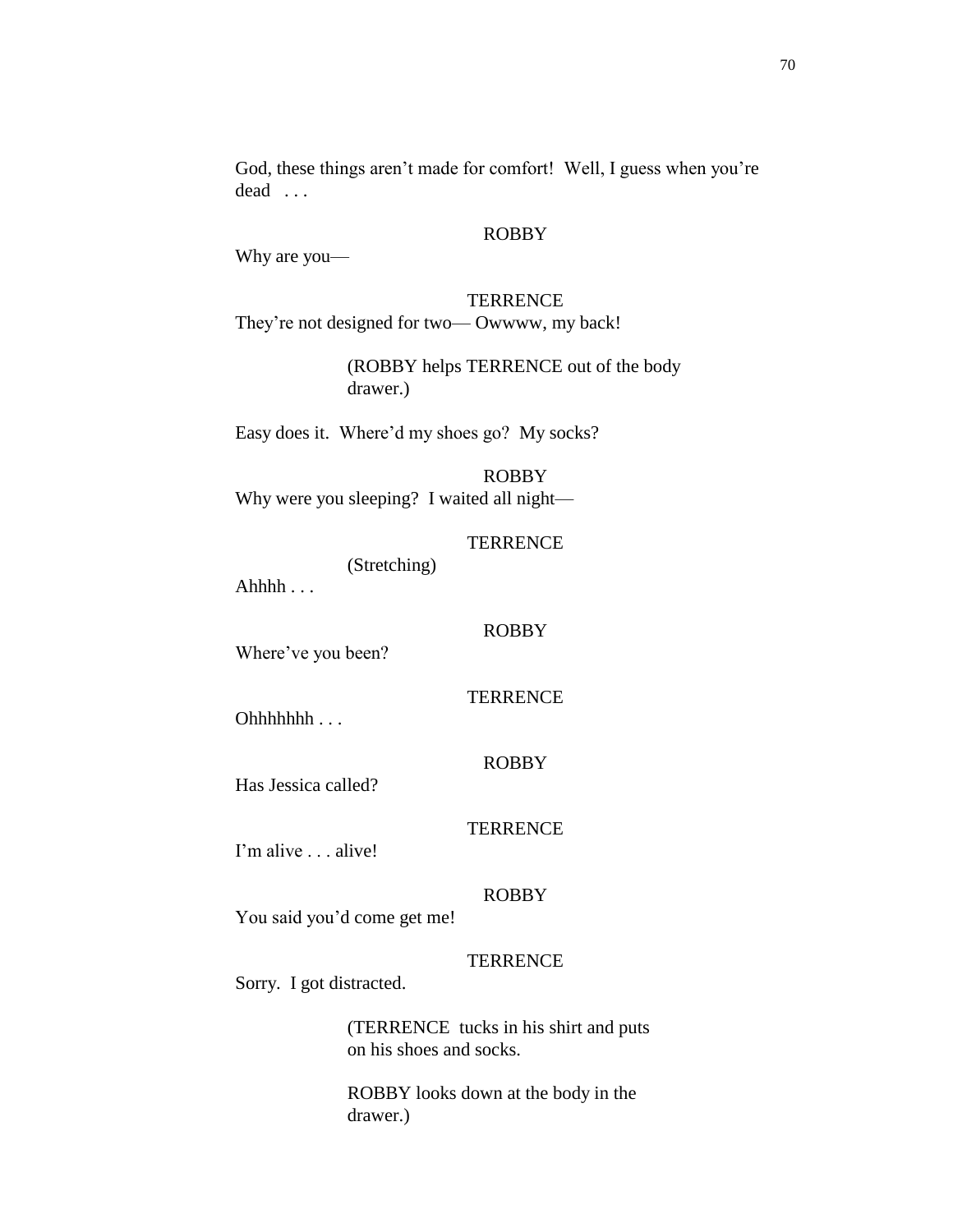# **TERRENCE**

ROBBY

A fresh one.

Who's this?

Who is she?

### **TERRENCE**

Zach's hottie.

# ROBBY

What?

# **TERRENCE**

Well, ex hottie. Late hottie.

# ROBBY

Terrence!

# **TERRENCE**

Late ex hottie. Cold late ex hottie.

# ROBBY

Tanya? That's her?

# **TERRENCE**

That's what the toe-tag said. She didn't say much.

### ROBBY

God . . . she was pretty.

# **TERRENCE**

Yeah. I hear she was pretty easy. Though challenged by taste. I actually hit on her myself once. But she wasn't that easy. Poor Tanya. I should have been so lucky.

# ROBBY

What happened to her?

# **TERRENCE**

She died.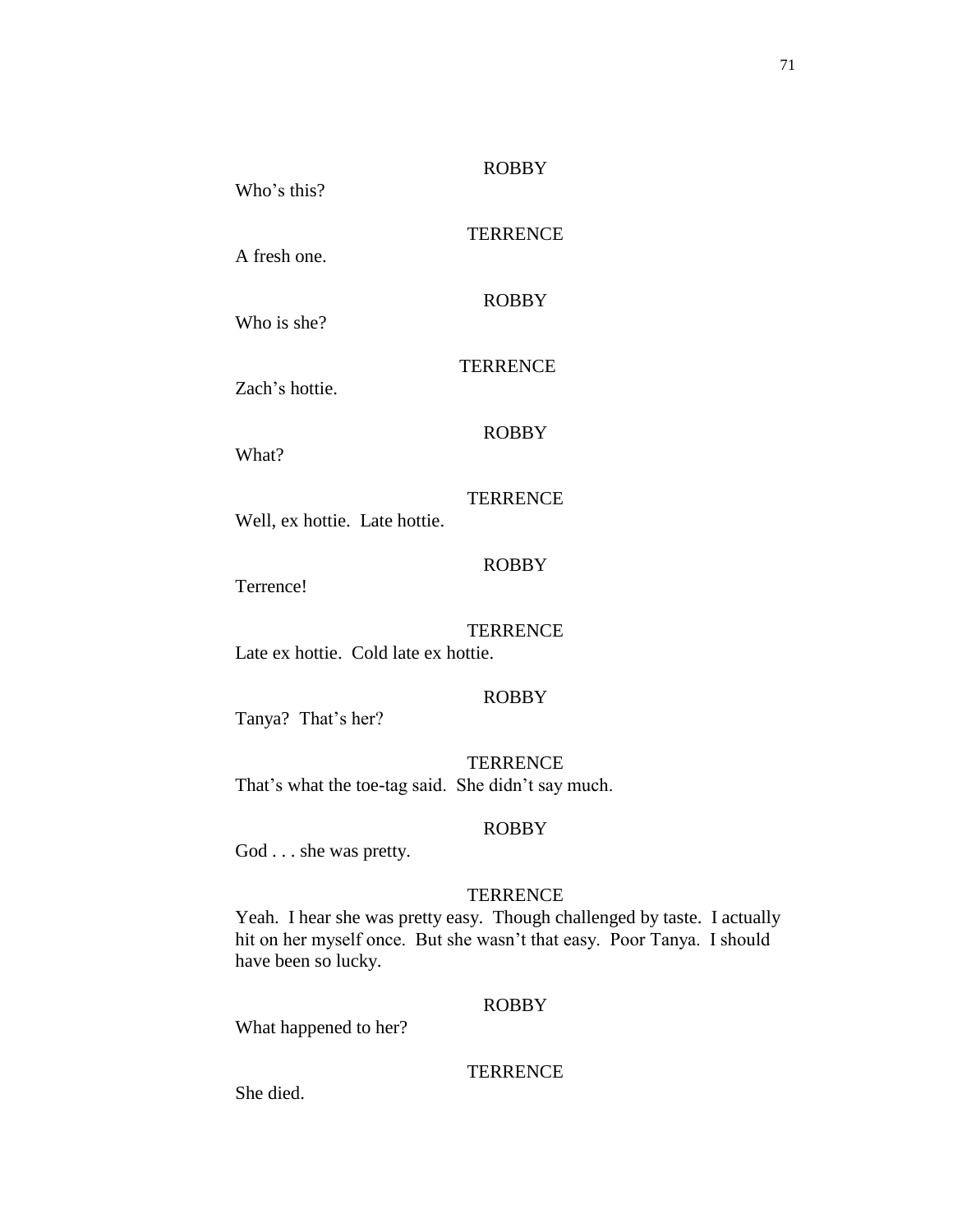I know that! How?

## **TERRENCE**

Not sure. No visible wounds that I could find. I looked and looked all over.

### (ROBBY gives TERRENCE a look.)

#### ROBBY

You— what were you—?

#### **TERRENCE**

Excuse me, but it's my job!

(Finishes tightening the belt on his pants.)

Either you're a coroner or you're not. You look her over. Real suspicious. Broken neck? Suffocation? She's all yours, Robbo. You'll figure it out. You're better than me.

#### ROBBY

Homicide? You sure?

#### **TERRENCE**

Hate to say it, but probably Zach . . .

#### ROBBY

Zach!

#### **TERRENCE**

The Whack. A fucking nutcase.

#### ROBBY

Yeah—

(TERRENCE closes the body drawer.)

**TERRENCE** Zach wasted everything. Spent his life spinning gold into piss.

ROBBY But-- God, I never thought he'd— you were right!

#### **TERRENCE**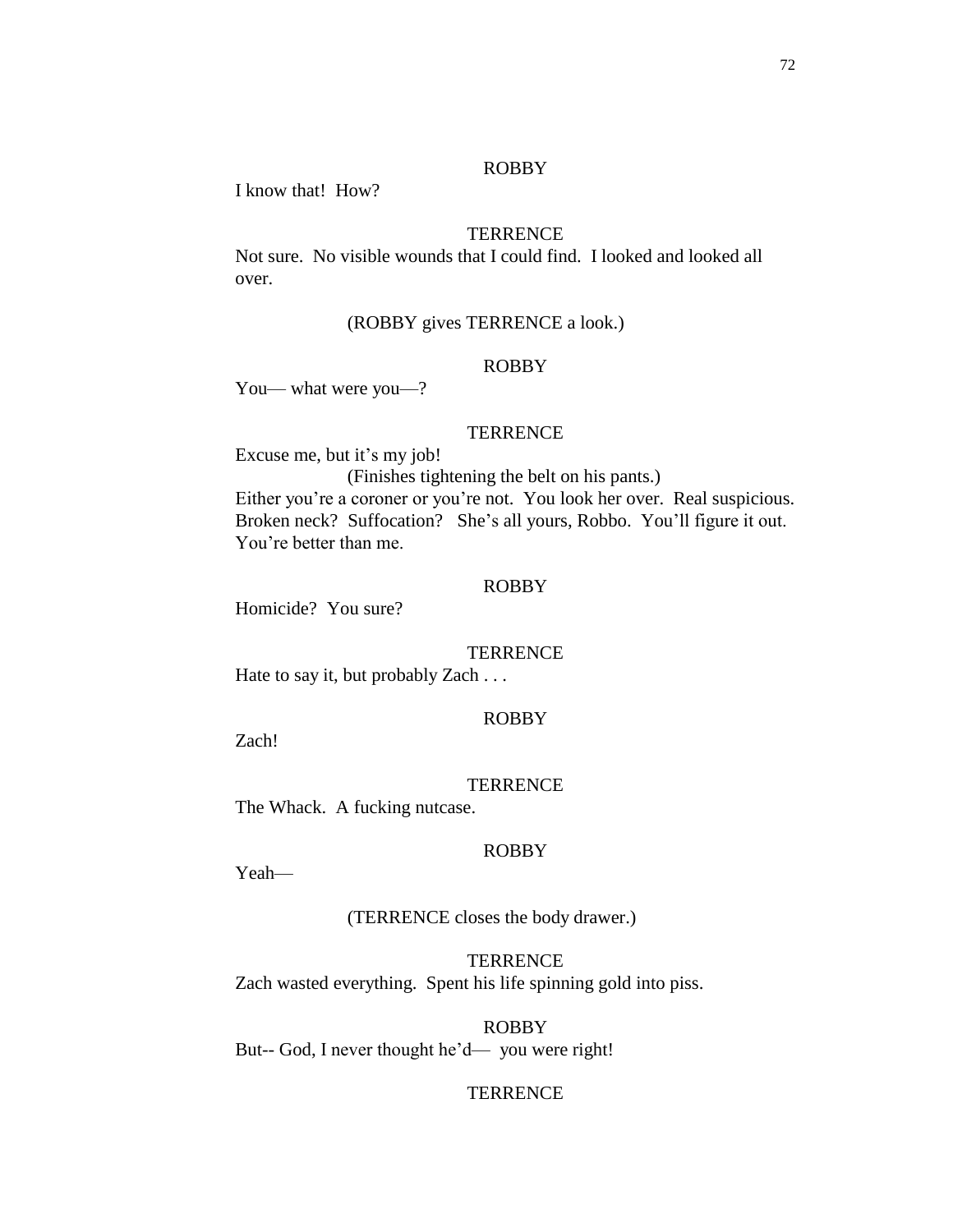It's time. Some people can't handle this place. They just silently break. I was just talking about this with Marcus. He's smart, you know. I'll give him that. And charismatic? I'll spit that one out too. Marcus . . . he's beautiful to look at . . . but I don't think he's seen enough death. Death is just a concept to him. He's heard of it. Read about it. But he's never confronted it. Wrestled it. Feared it! Living's been too . . . agreeable. Winnable. I hate him . . .

#### ROBBY

We'll be quick about it, right?

(MARCUS appears in half light.

TERRENCE stares at him.

ROBBY does not see MARCUS.)

#### **TERRENCE**

It's a hell of a lot worse when they suffer . . . when he suffers. On and on. Lingering. Not knowing what it looks like. When it's coming. Dying of worry. And dying of living too. Rolling over and over in pain, again and again and again, before he goes. A thousand mini-deaths, one at a time.

(Pause)

And then, that last overwhelmed look of acceptance. Those are the ones that stay with you.

(MARCUS is gone.)

Robbo, are you ready?

#### ROBBY

Yes.

### **TERRENCE**

You're not backing out on me?

# ROBBY

No!

#### **TERRENCE**

Tonight then.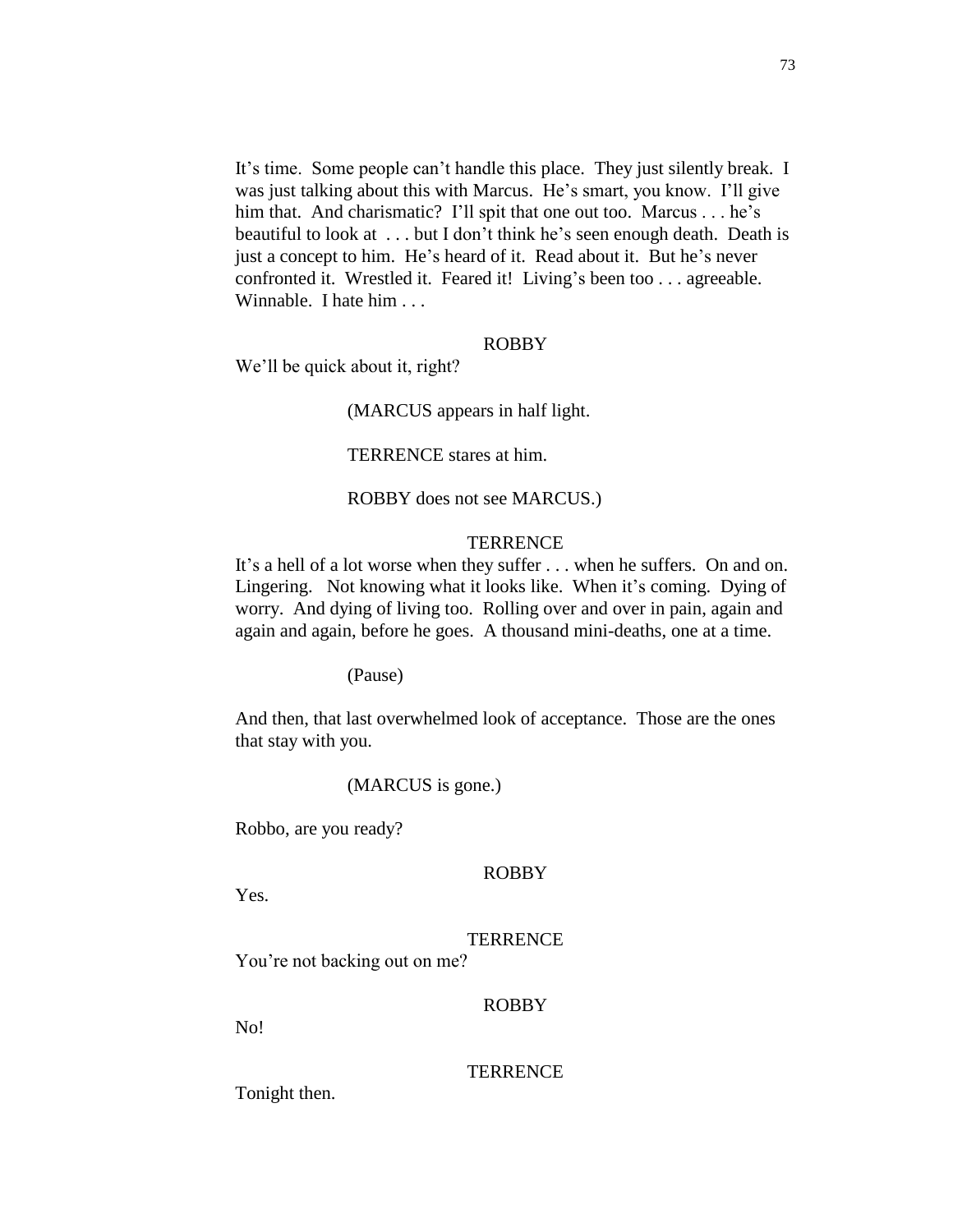Yeah. Tonight.

# **TERRENCE**

Good. You have any idea where Zach might be?

# ROBBY

No.

# **TERRENCE**

The police told me they want to question him but he's disappeared. I keep expecting Zach to contact Jessie.

# ROBBY

I think he might.

# **TERRENCE**

Especially with Marcus gone from their condo. He's been sleeping in his office. Trapped in his cage.

### ROBBY

Jessica wants me to talk to Marcus. For her.

### **TERRENCE**

You didn't, did you?

# ROBBY

No.

# **TERRENCE** We don't want to get them back together. Don't do it.

# ROBBY

I won't!

# **TERRENCE**

Good. Marcus is so pissed at her. Christ, he thinks Jessie's been screwing Zach.

# ROBBY

What? She wouldn't!

# **TERRENCE**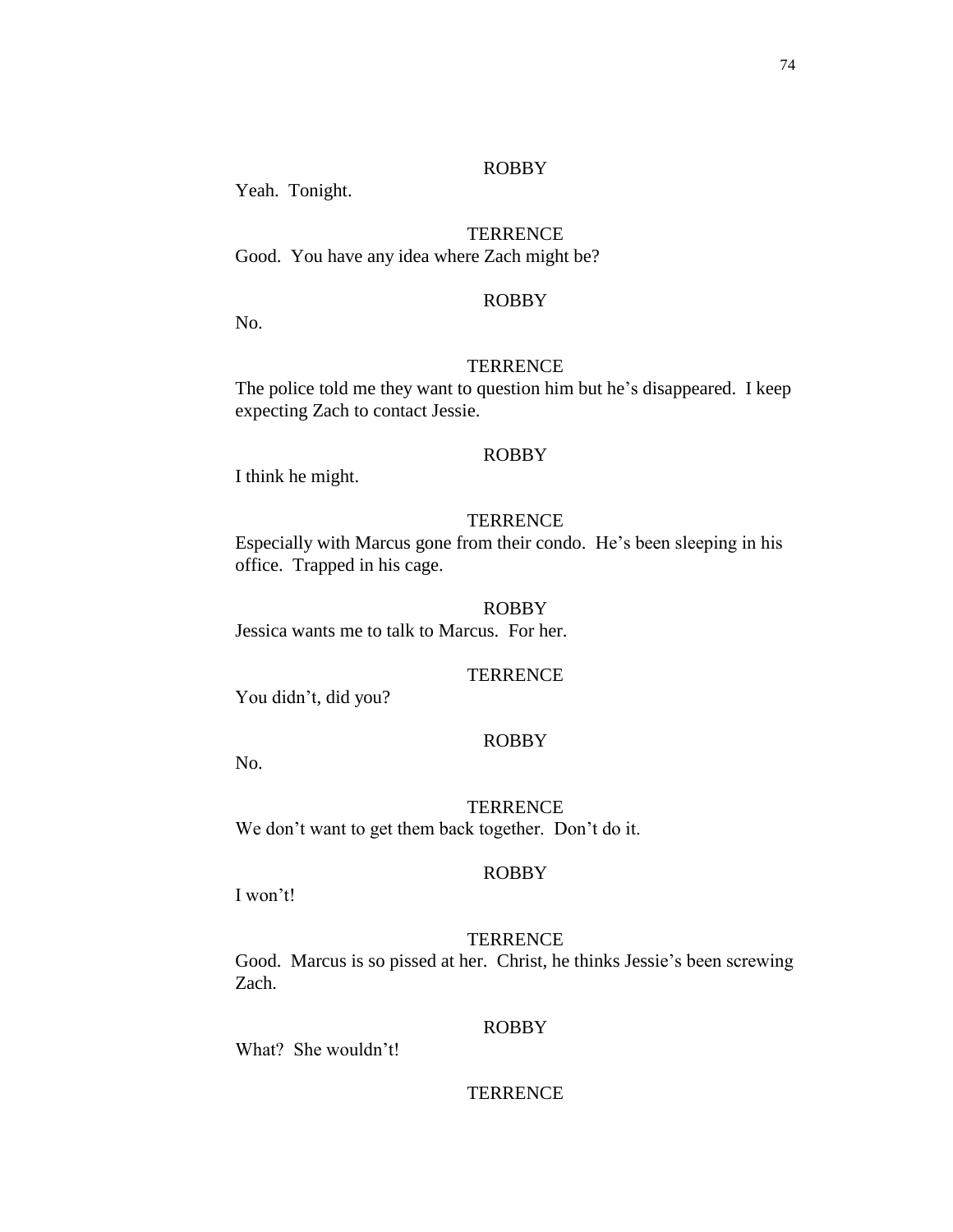Of course she wouldn't. But he sees her with a male friend— you can't reason with him. Let's keep them apart. Keep her safe.

# ROBBY

Yeah.

# **TERRENCE**

I'll stay on Marcus.

#### ROBBY

Just keep Marcus away from her.

**TERRENCE** Oh, I'll do much better than that. Marcus is mine.

### ROBBY

Right.

# **TERRENCE** And I'll think of a trap to lure Zach to you. Shouldn't be too hard.

#### ROBBY

 $Yeah \ldots OAK.$ 

(TERRENCE laughs.)

#### **TERRENCE**

God, is Zach ever pissed at you.

### ROBBY

Me?

### **TERRENCE**

Last time I saw him he was.

#### ROBBY

I was gonna help him!

# **TERRENCE**

But you didn't.

# ROBBY

No.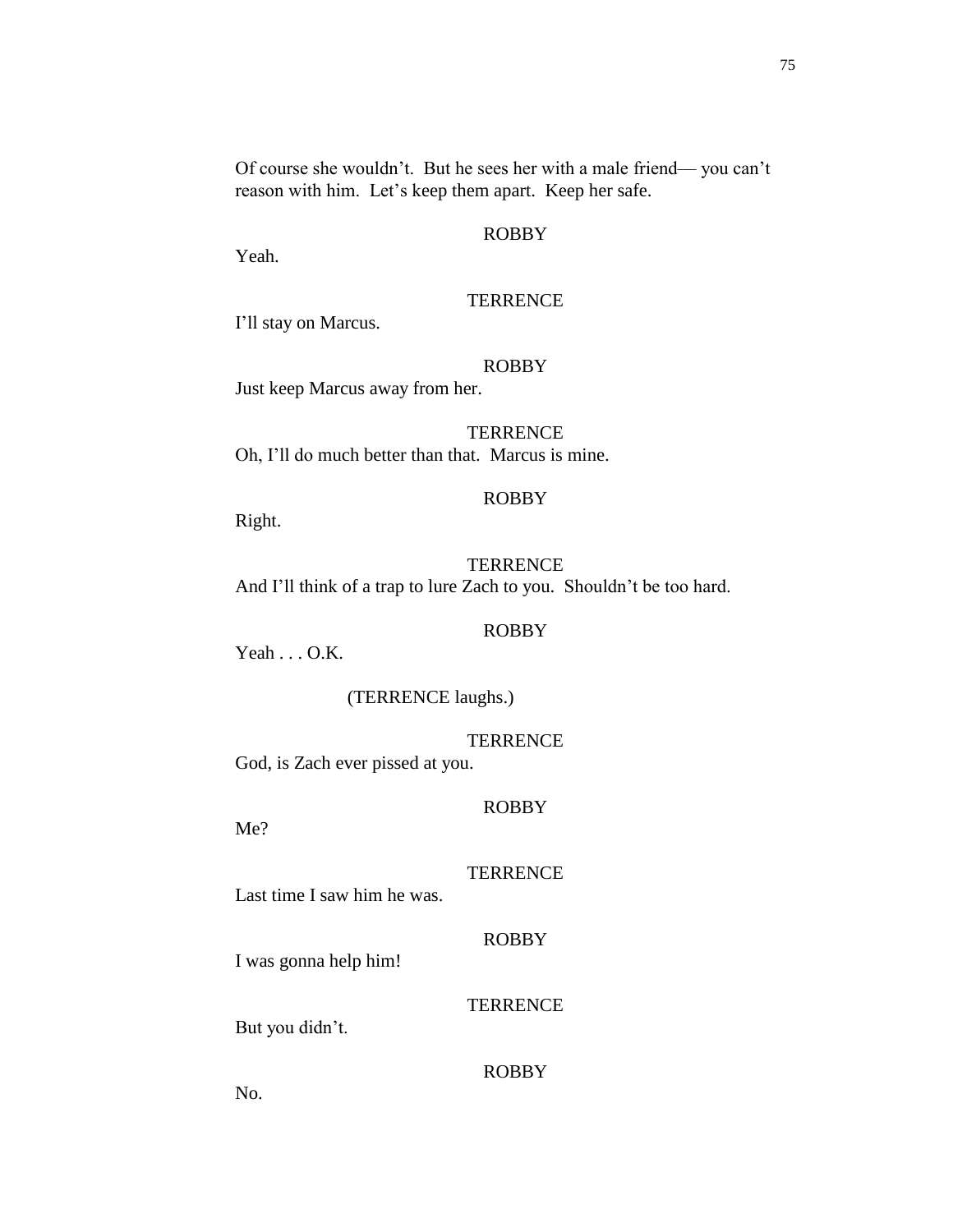Too bad. (Looks at Tanya.) Well, Zach's bringing the work in. If he wasn't a psychopath, we could put him on commission. Watch your back.

### ROBBY

Yeah . . .

(TERRENCE reaches into his pocket and pulls out a pistol. He hands it to ROBBY.)

**TERRENCE** 

Here. I brought this for you.

### ROBBY

Oh. O.K.

(ROBBY slowly takes the gun.)

#### **TERRENCE**

You know how to use it?

### ROBBY

Yeah.

**TERRENCE** Be careful. I loaded it for you. You're all set.

#### ROBBY

Right.

**TERRENCE** And as soon as you see Zach, shoot him. More than once.

#### ROBBY

I can shoot.

**TERRENCE** Not in the back though. Nice, clean entrance wounds in the front.

(TERRENCE taps his chest.)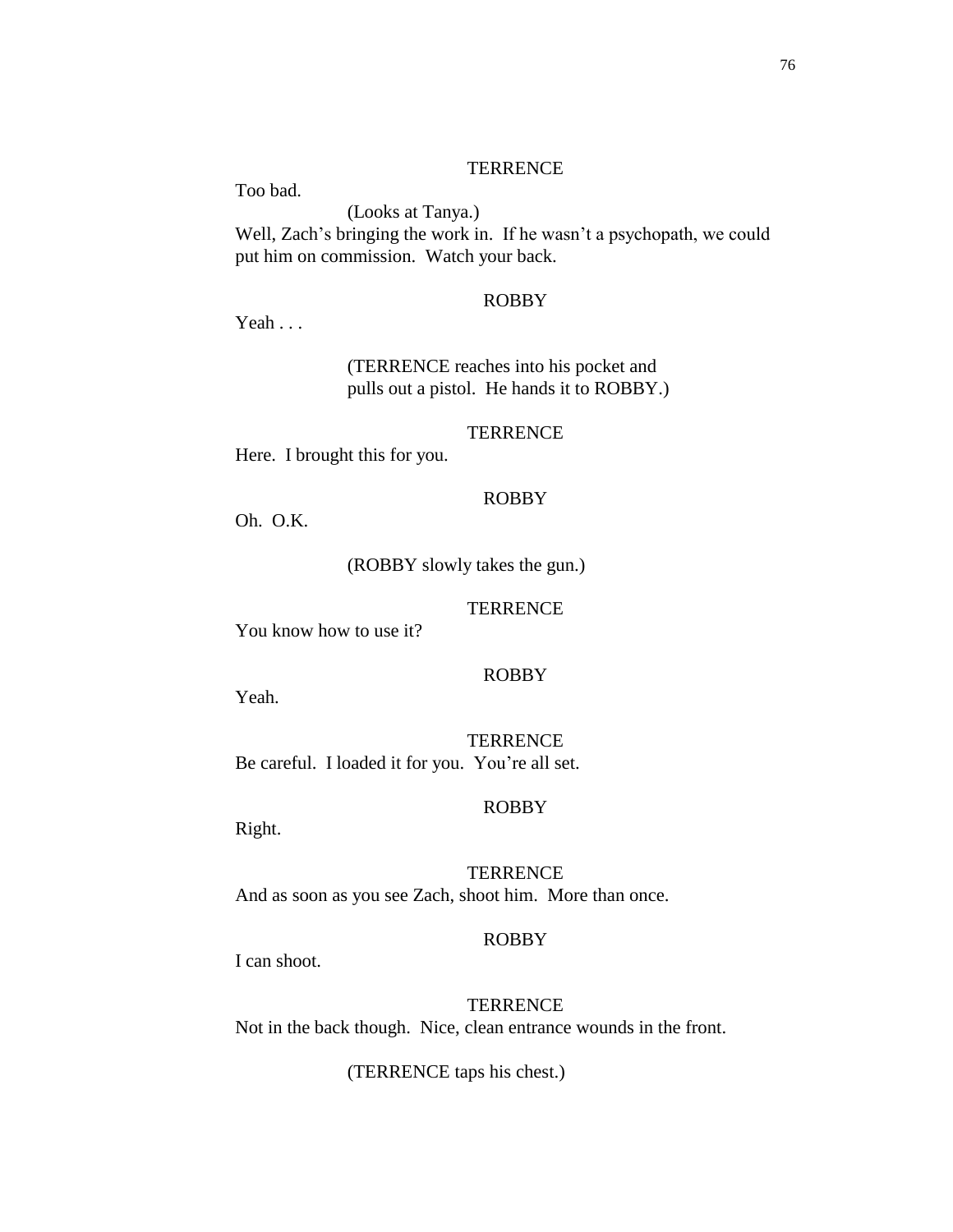Lovely . . .

### **TERRENCE**

You can claim self-defense.

#### ROBBY

What if—

### **TERRENCE**

The cops will buy it. The evidence is all over.

## ROBBY

You're right.

# **TERRENCE**

We're agreed then.

### ROBBY

Yeah. Yeah. Maybe I should watch Jessica's condo. I might catch Zach there.

### **TERRENCE**

Good . . . O.K.

### (ROBBY starts to go.)

No, hold on. Maybe I . . . I'll just send Jessie straight to you . . . yeah . . . it's easier that way . . . she'll be safer with you.

### ROBBY

Send her to me!

## **TERRENCE**

Then you'll find Zach through her . . .

# ROBBY

I'll protect her!

#### **TERRENCE** I'll work it out. Zach will follow her. It makes sense . . .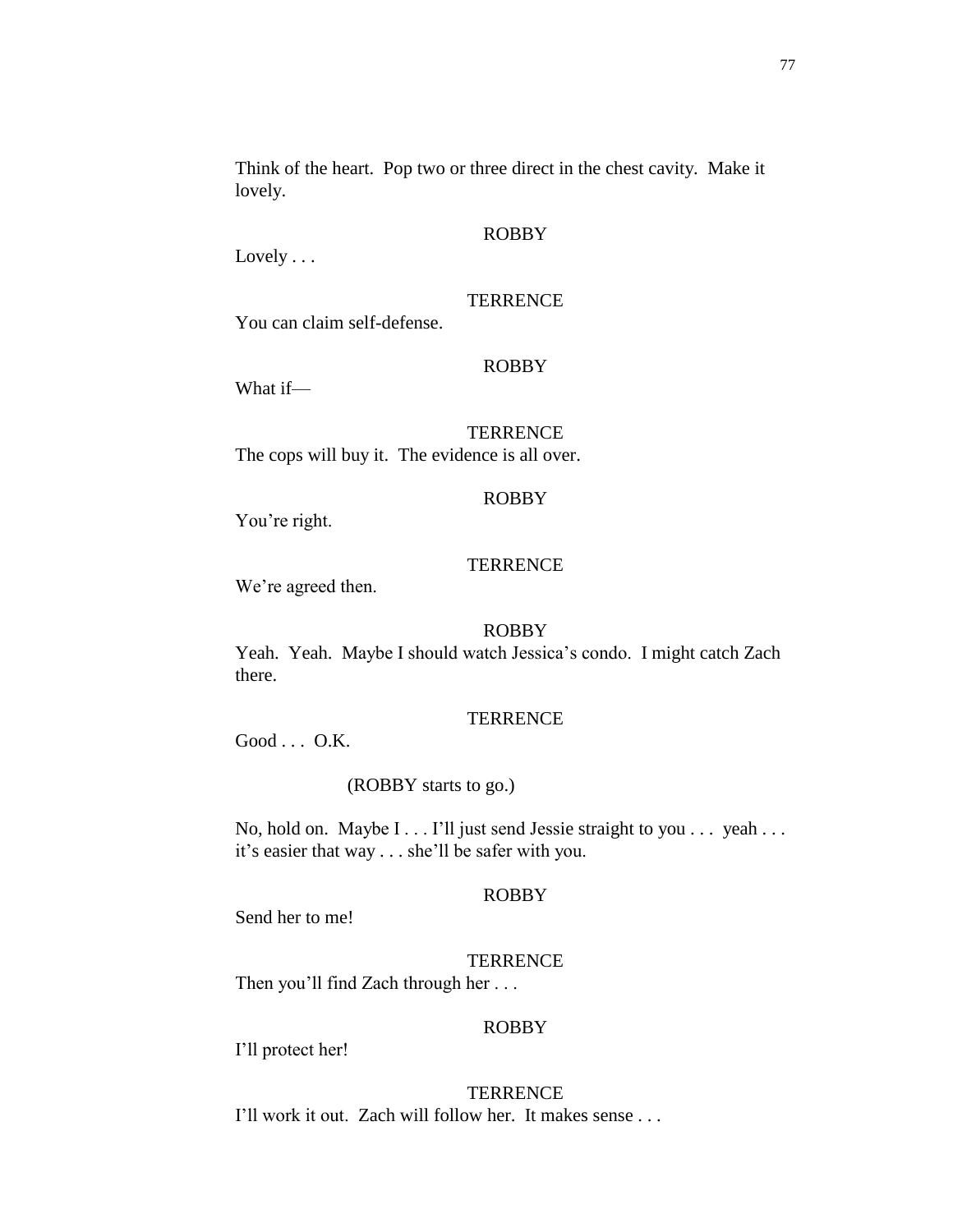Yeah. Do it!

# **TERRENCE**

We'll save her yet. Go on home now, Robbo.

### ROBBY

I will!

### (ROBBY runs off.)

### **TERRENCE**

Sweet Jessie . . . she has no idea . . . there's still a smattering of innocence in this world . . .

# (MARCUS and JESSICA appear in half light in near embrace.)

She sees all the good in people, even when it isn't there. There's something wrong with that. The tyranny of hope. Then the deep disappointment drips in . . . much more painful . . . double agony . . . his and hers . . .

### (ROBBY runs back on.)

# ROBBY

Terrence? Terrence?

#### (MARCUS and JESSICA are gone.)

What if Zach doesn't show up?

### **TERRENCE**

I think he will.

### ROBBY

What if he left town?

**TERRENCE** He didn't. Zach wants to kill Jessie too.

# ROBBY

He does?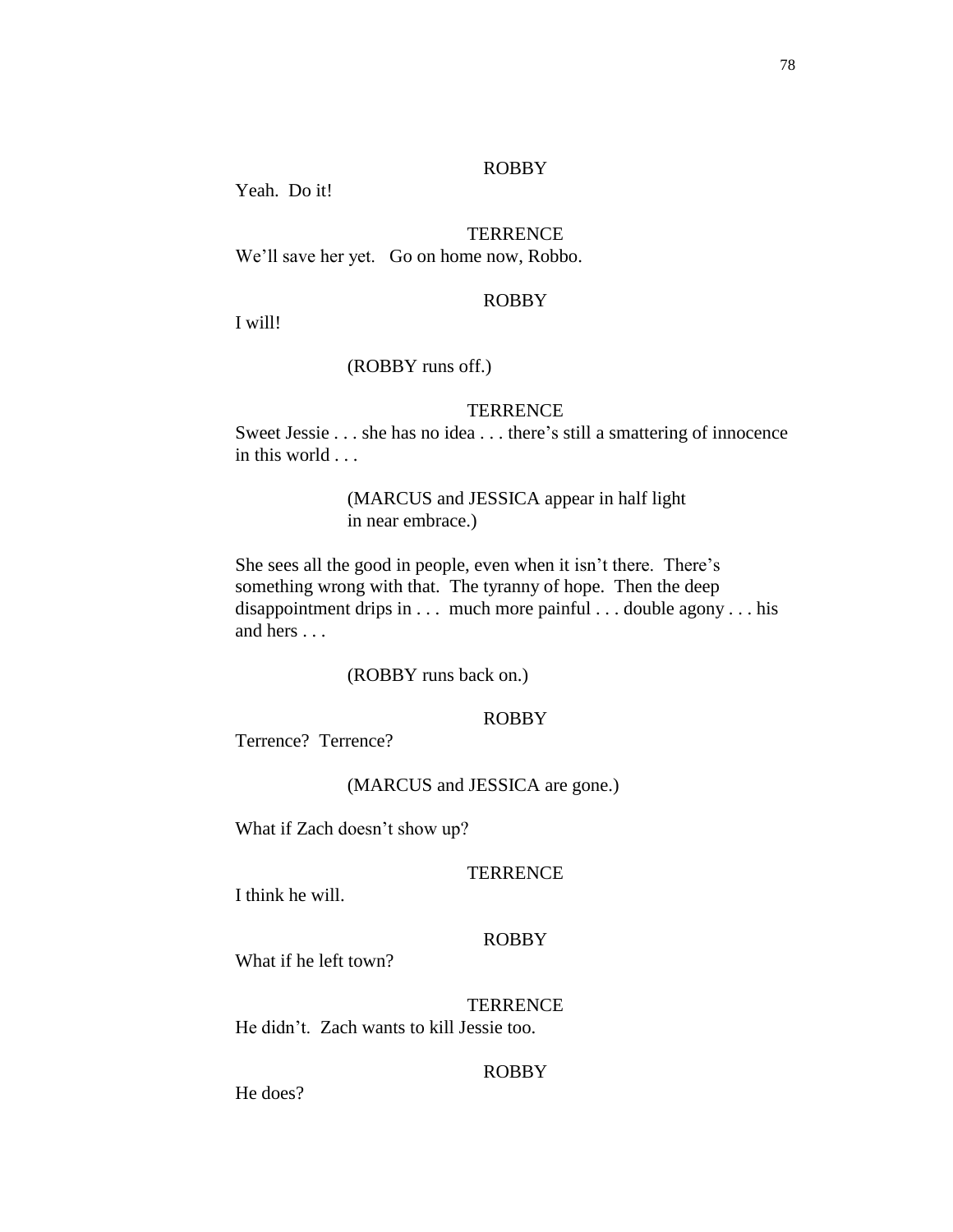#### **TERRENCE**

She let him down, Robbo.

### ROBBY

Oh, god—

### **TERRENCE**

Yeah, Jessie didn't get him his job back. Then Tanya here dumps him— It's all the same to guys like that. That's how violence works.

# ROBBY

Send her to me!

### **TERRENCE**

Go home now.

#### ROBBY

You kill Marcus. I'll kill Zach.

(ROBBY runs off.)

#### **TERRENCE**

#### (To us)

We do what we can, while we can. If you're not playing games, you're being played. So play . . .

(TERRENCE disappears.

The lights shift.

Steady drum beats are heard in the distance.

Then a saxophone wails.

ROBBY stands alone.

ROBBY pulls out the handgun. He checks to make sure it is loaded.

JESSICA appears. She is very tired and distraught.

She stares blankly ahead, softly singing snippets of musical gibberish to herself. She slowly turns toward ROBBY.)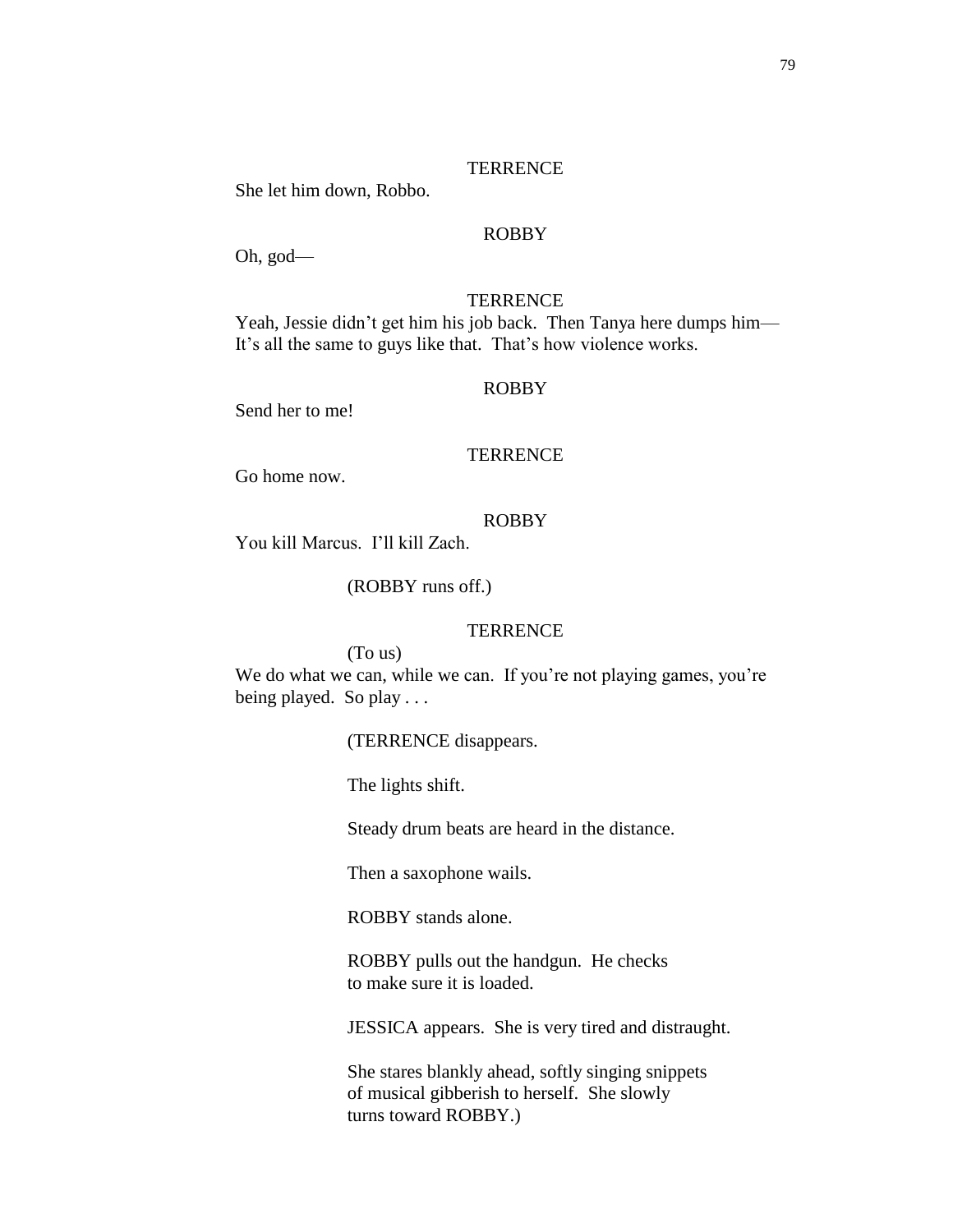#### **JESSICA**

Rob-- ?

# ROBBY

Jes—?

(ROBBY quickly stuffs the gun into his pocket. He turns and sees her.)

Hi!

# **JESSICA**

Are you busy, Rob?

### ROBBY

No. I was getting some fresh air—

### **JESSICA**

I was out . . . driving around . . . and around . . .

#### ROBBY

Come on in! Hurry!

(She stands still. ROBBY looks around but doesn't see anybody else.)

### **JESSICA**

. . . I was too alone at home today. No voices to fill the quiet . . . I couldn't sit still. I just started driving. And driving. Past my old schools. The little park where I played soccer. Past old houses of friends I used to have ... apartments of guys I used to know ... I was just driving around . . . driving . . . the radio singing along with me. We were mumbling the words to old songs we used to know. Just mumbling songs that hum and float in your head . . . you ever do that, Rob?

#### ROBBY

I mumble songs. All the time.

#### JESSICA

Oh . . . yeah, sorry—

#### ROBBY

 $No$ — $\overline{$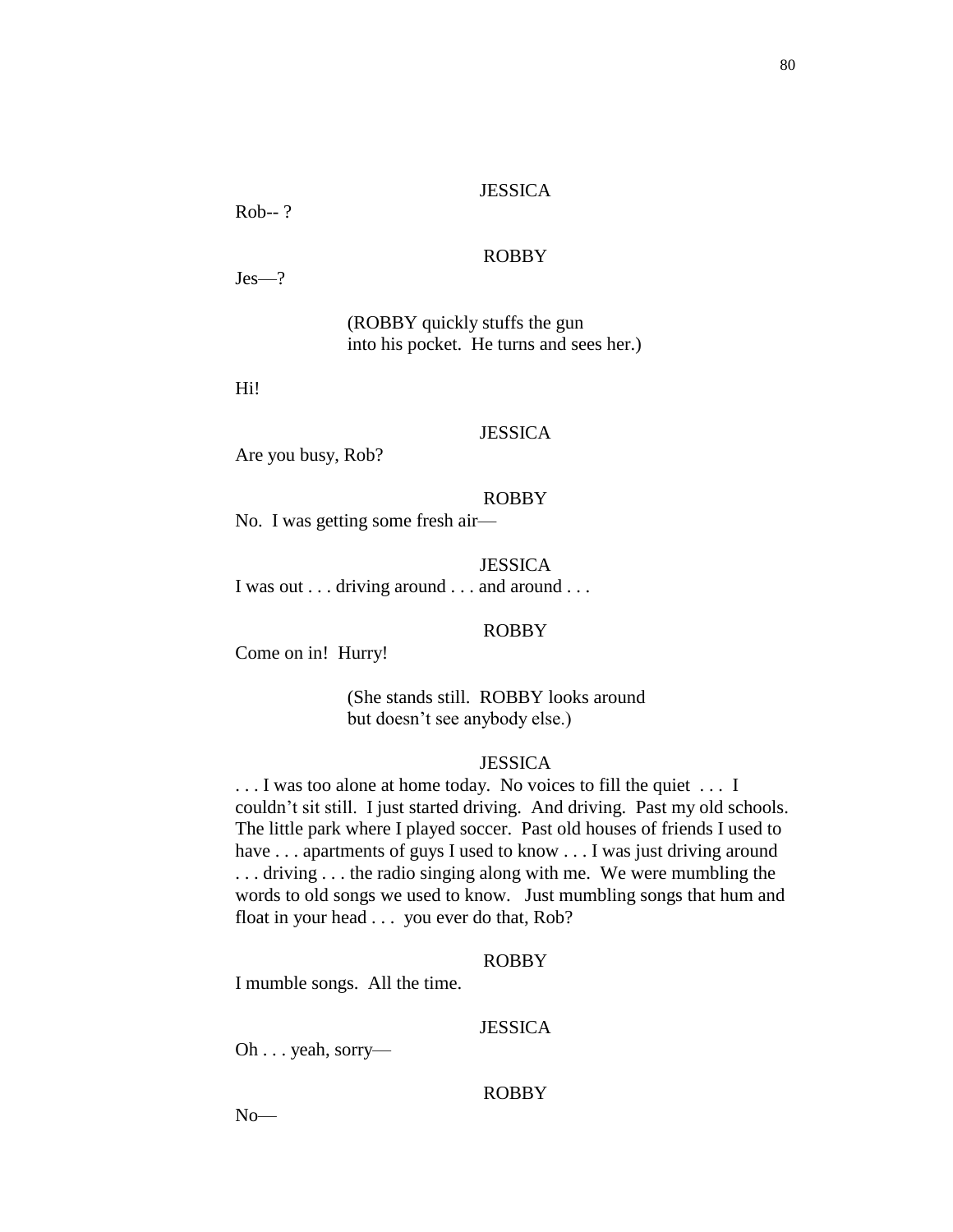### **JESSICA**

I didn't mean—

# ROBBY

No, no—

JESSICA I've been trying to figure out . . . how . . . what . . .

# ROBBY

Come on in— I insist—

(She doesn't move.)

**JESSICA** To figure out what I should . . . to save what I . . .

# ROBBY

I can help you—

#### JESSICA

I'm glad you were home today—

ROBBY

Me too—

### **JESSICA**

Sorry to intrude—

### ROBBY

Not a problem!

(ROBBY looks around as he lets her in.)

Nobody followed you?

It's so hot today.

# ROBBY

JESSICA

It's the humidity—

# **JESSICA**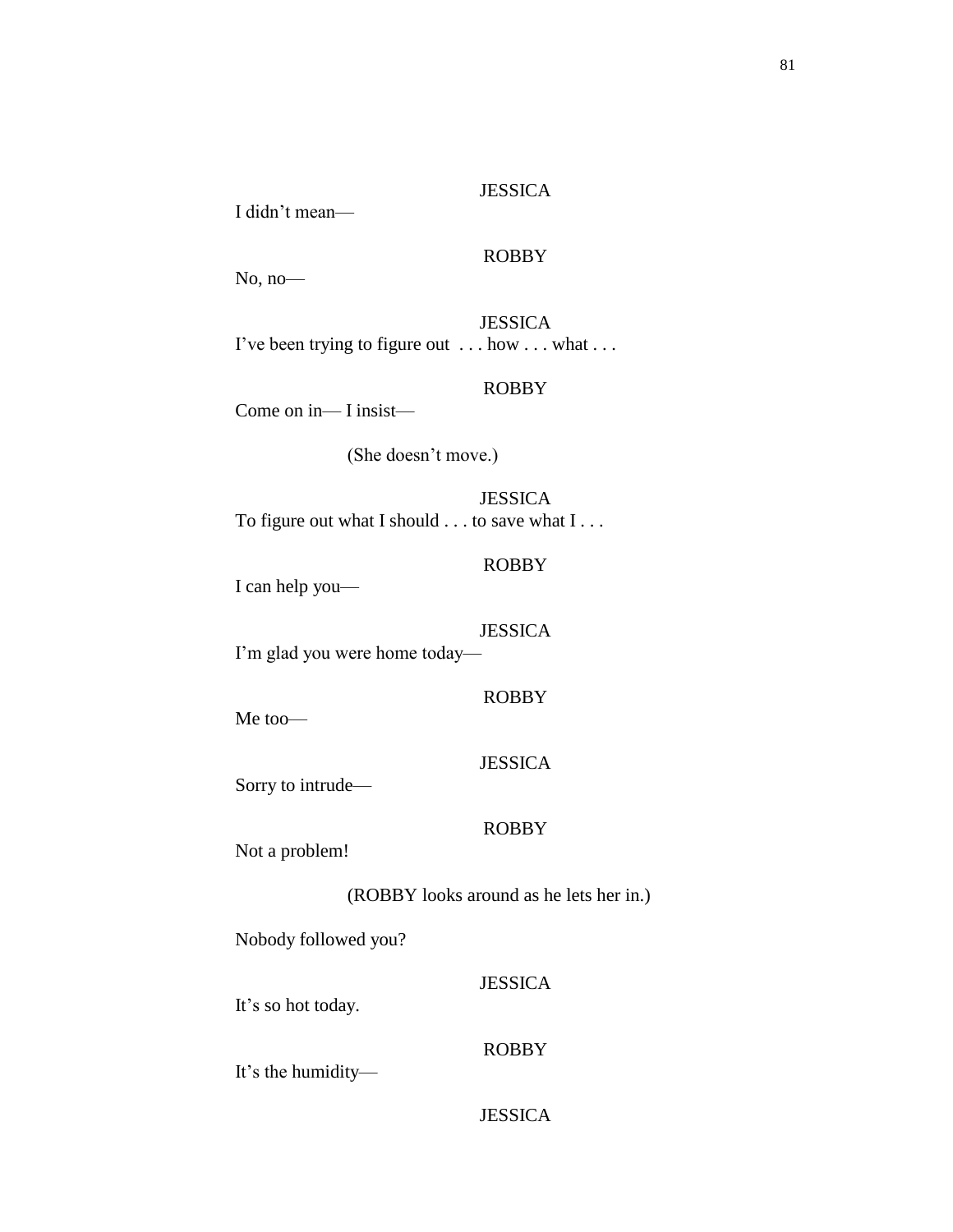Ahhh . . . air conditioning.

#### ROBBY

Yeah.

(Pause)

#### JESSICA

I shouldn't be bothering you—

ROBBY

No, no. I can help. I'm a good listener.

#### JESSICA

(Smiles) You are. I remember.

### ROBBY

(Smiles back) My conversations go pretty slow.

(Pause)

You want something to drink?

(Pause)

Have a seat—

### **JESSICA**

I can't believe Marcus hasn't come home. Not to get his clothes . . . days . . .

#### ROBBY

You're welcome here—

#### **JESSICA**

... so stubborn ... won't talk to me ... messages at work ... but I think he really wants to talk . . . middle of the night the phone rings. Caller I.D. says it's his cell. Marcus? But he just listens. Listens. And waits. Marcus? Say something to me! I want to hear your voice! Give me some words! He hangs up. Like he didn't know what to say. Or can't.

(Pause)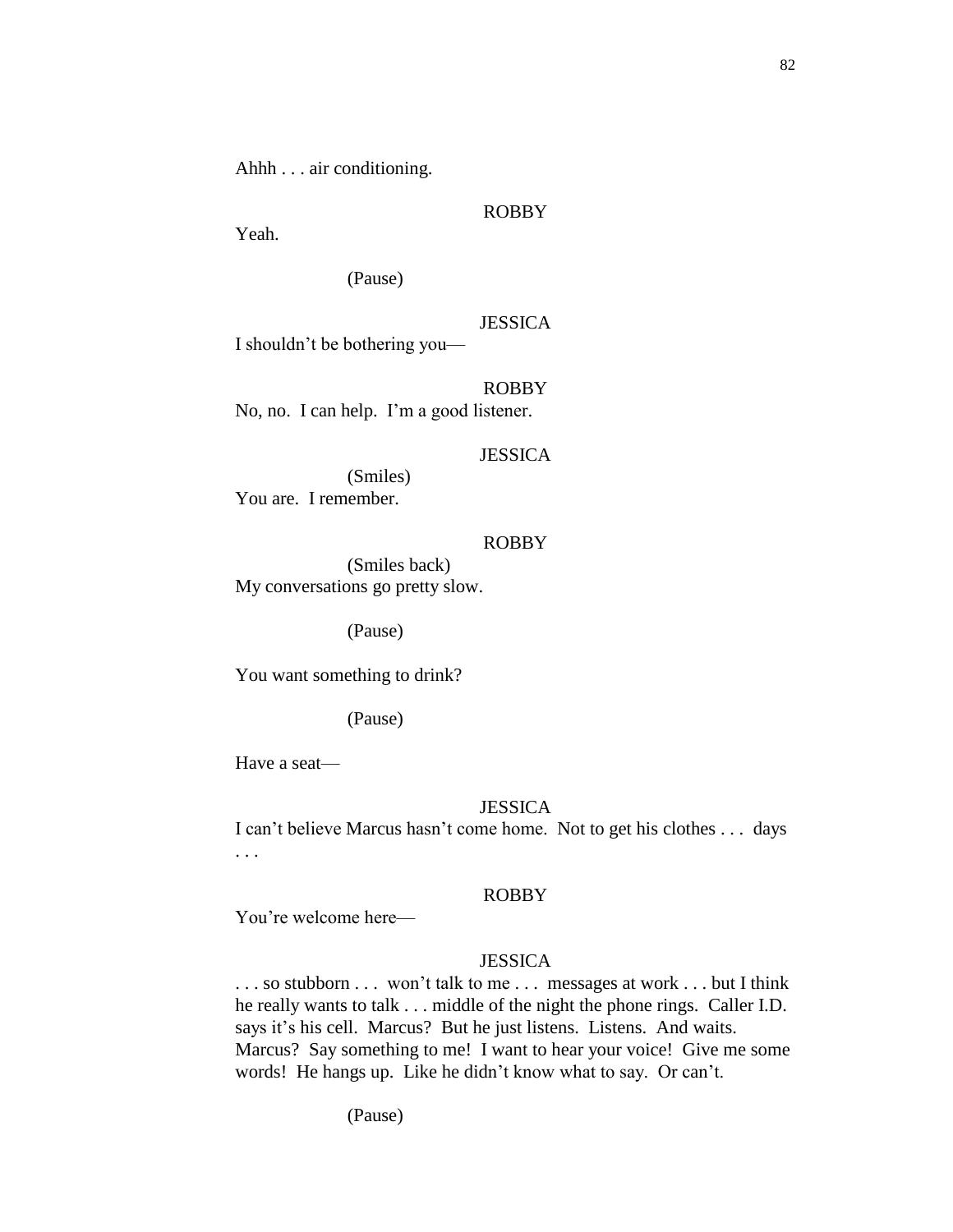And I'm scared again. It's so irrational. I'm normally ...

(Pause)

What can I do?

(Pause)

Did you talk to him for me?

(Pause)

Like you told me you would? I've been dying to know. Did you?

(Pause)

### ROBBY

Yes.

JESSICA Did Marcus say why he's mad at me?

(Pause)

ROBBY I probably shouldn't tell you this . . .

JESSICA

No, tell me—

#### ROBBY

It'll upset you . . .

### **JESSICA**

I need to know—

ROBBY Marcus told me . . . you're sleeping with Zach.

### JESSICA

What?

## ROBBY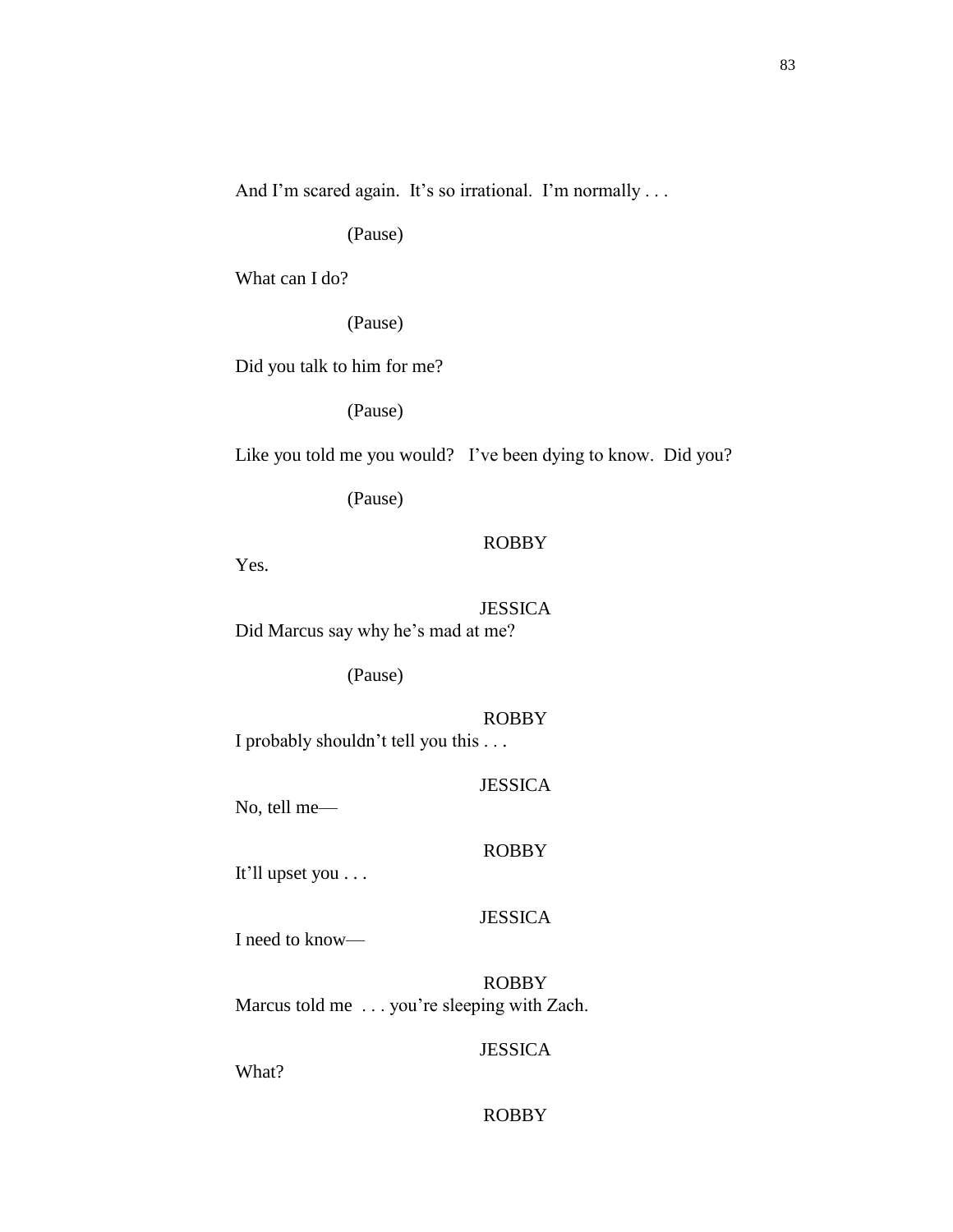(Slowly and carefully) He said you and Zach are lovers.

# **JESSICA**

How—

ROBBY He doesn't want to see you again. Marcus is finished with you.

### **JESSICA**

Finished with me.

#### ROBBY

Yes.

### **JESSICA**

But— he thinks I cheated on him? He thinks I'm some kind of . . .

## ROBBY

No, you couldn't be— he's crazy. He doesn't appreciate you . . .

### **JESSICA**

It's stupid! I haven't been sleeping with Zach! Or anybody . . . but Marcus.

### ROBBY

I'm worried, Jessica. You were right about him. Marcus might hurt you! Stay away! Stay here.

## **JESSICA**

(Not listening)

It's ridiculous.

#### ROBBY

He doesn't love you—like—

**JESSICA** Marcus is staying at the office, right?

### ROBBY

I--I don't know—

JESSICA Terrence suggested I go to see Marcus there.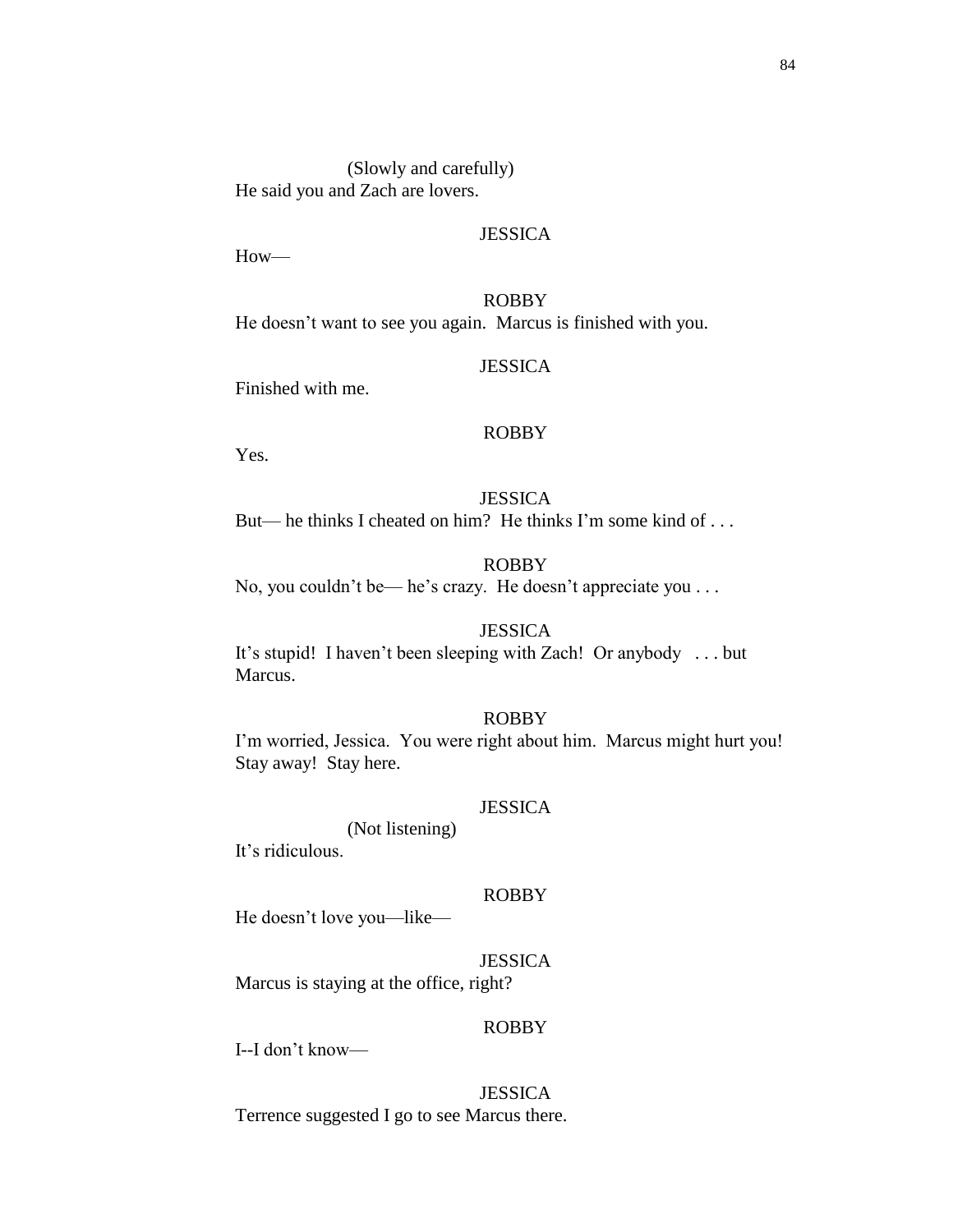85

He did?

# JESSICA

I need to tell Marcus he's wrong.

# ROBBY

But Terrence told me—

I'll go see Marcus!

### ROBBY

**JESSICA** 

No, that wouldn't be good—

JESSICA And Zach too . . . yeah . . . perfect.

### ROBBY

You shouldn't—

## JESSICA

But what if I got Zach to go too? Then Marcus would believe— right? He'd have to believe if he heard it from both of us . . . I'll call him . . .

(She starts to go.)

| No. Don't go outside—         | <b>ROBBY</b>   |
|-------------------------------|----------------|
| I can't wait anymore          | <b>JESSICA</b> |
| But Zach might kill you!      | <b>ROBBY</b>   |
| What?                         | <b>JESSICA</b> |
| Zach—he already killed Tanya. | <b>ROBBY</b>   |
|                               | <b>JESSICA</b> |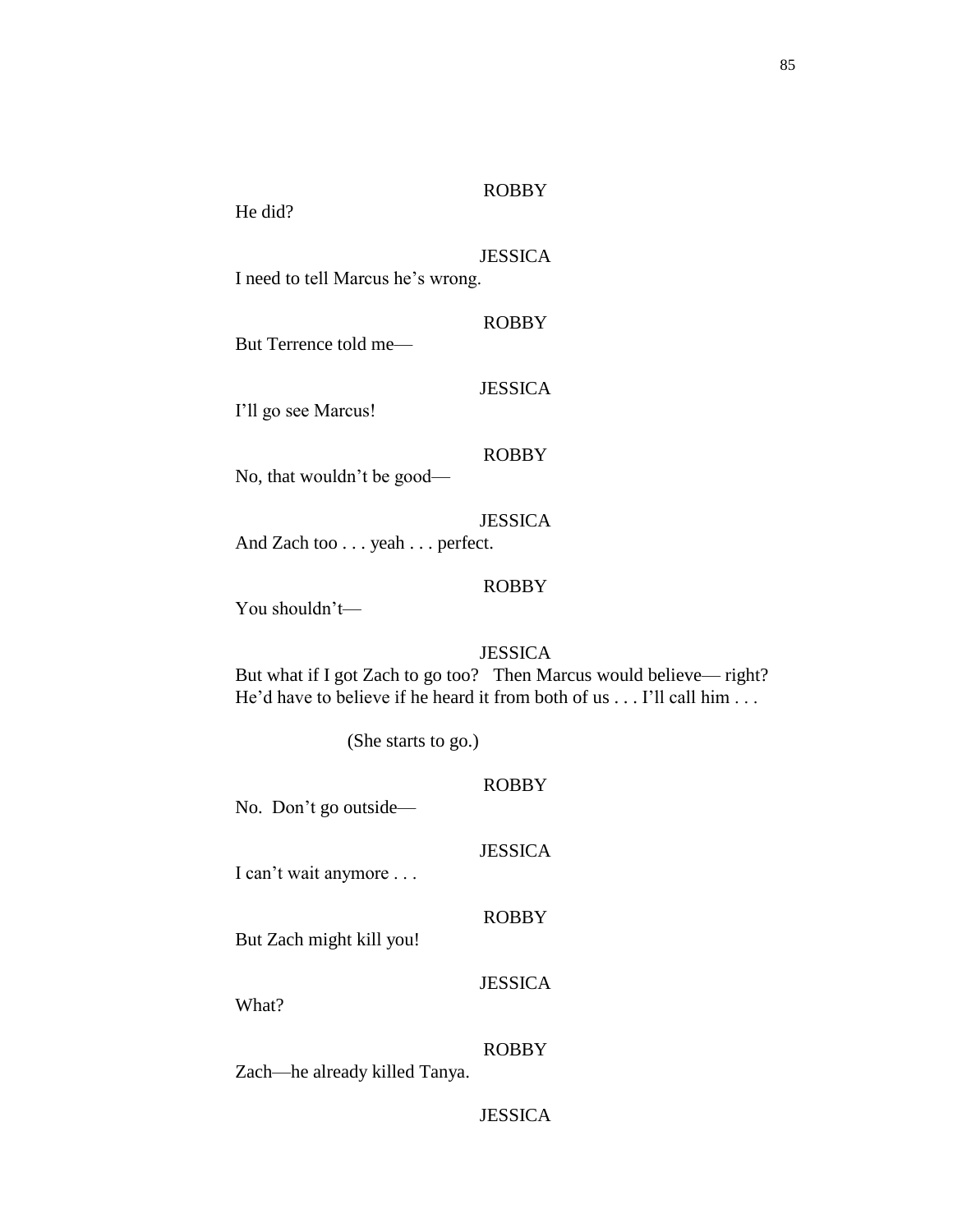Tanya?

| Yeah.                                       | <b>ROBBY</b>   |
|---------------------------------------------|----------------|
| What?                                       | <b>JESSICA</b> |
| It's true.                                  | <b>ROBBY</b>   |
| When?                                       | <b>JESSICA</b> |
| Just happened-                              | <b>ROBBY</b>   |
| She's dead?                                 | <b>JESSICA</b> |
| Yeah. Zach-                                 | <b>ROBBY</b>   |
| No. That's ridiculous.                      | <b>JESSICA</b> |
|                                             | <b>ROBBY</b>   |
| She's dead! The police think-               |                |
| They're wrong! He wouldn't hurt Tanya-      | <b>JESSICA</b> |
| I think he did! I heard—                    | <b>ROBBY</b>   |
| No, he's not like that! You don't know him. | <b>JESSICA</b> |
| $I-$                                        | <b>ROBBY</b>   |

JESSICA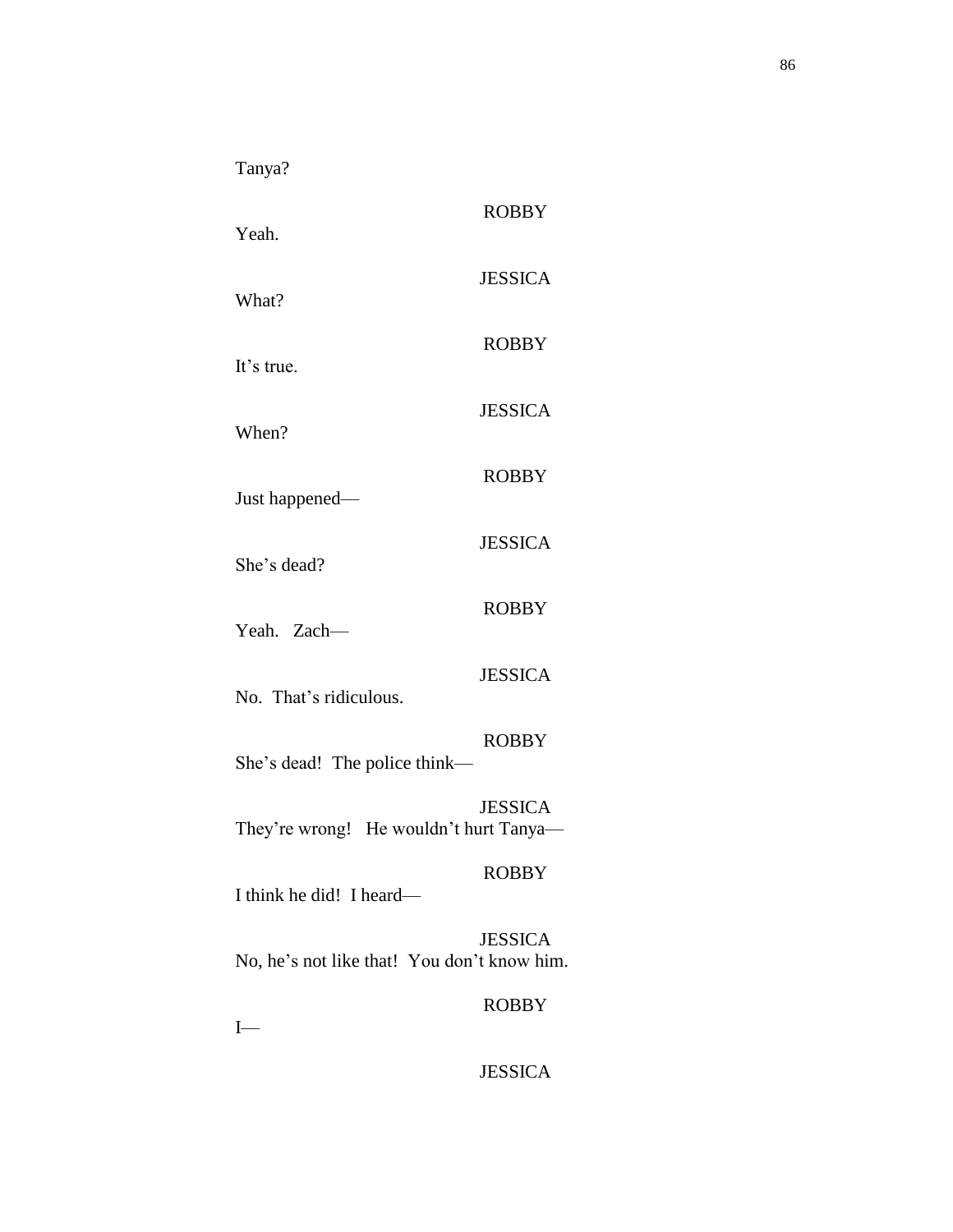87

No, no, no! You guys have this all messed up! You heard wrong! I need Zach to help me! I just need to get Zach to meet me there. Then we'll get this all straightened out . . .

## ROBBY

No!

#### JESSICA

. . . we'll force Marcus to listen! He'll understand and apologize. We'll be O.K.

#### ROBBY

Stay here—

### (She quickly hugs ROBBY.)

**JESSICA** Thanks for listening, Rob! I'm starting to feel better now!

> (ROBBY tries to hold on to her but she breaks away.

JESSICA starts to run off.)

# ROBBY

Jessica, wait! Wait!

(JESSICA is almost gone but stops and turns.)

#### **JESSICA**

What?

(Pause)

#### ROBBY

What time?

What time—

#### ROBBY

**JESSICA** 

What time will you meet?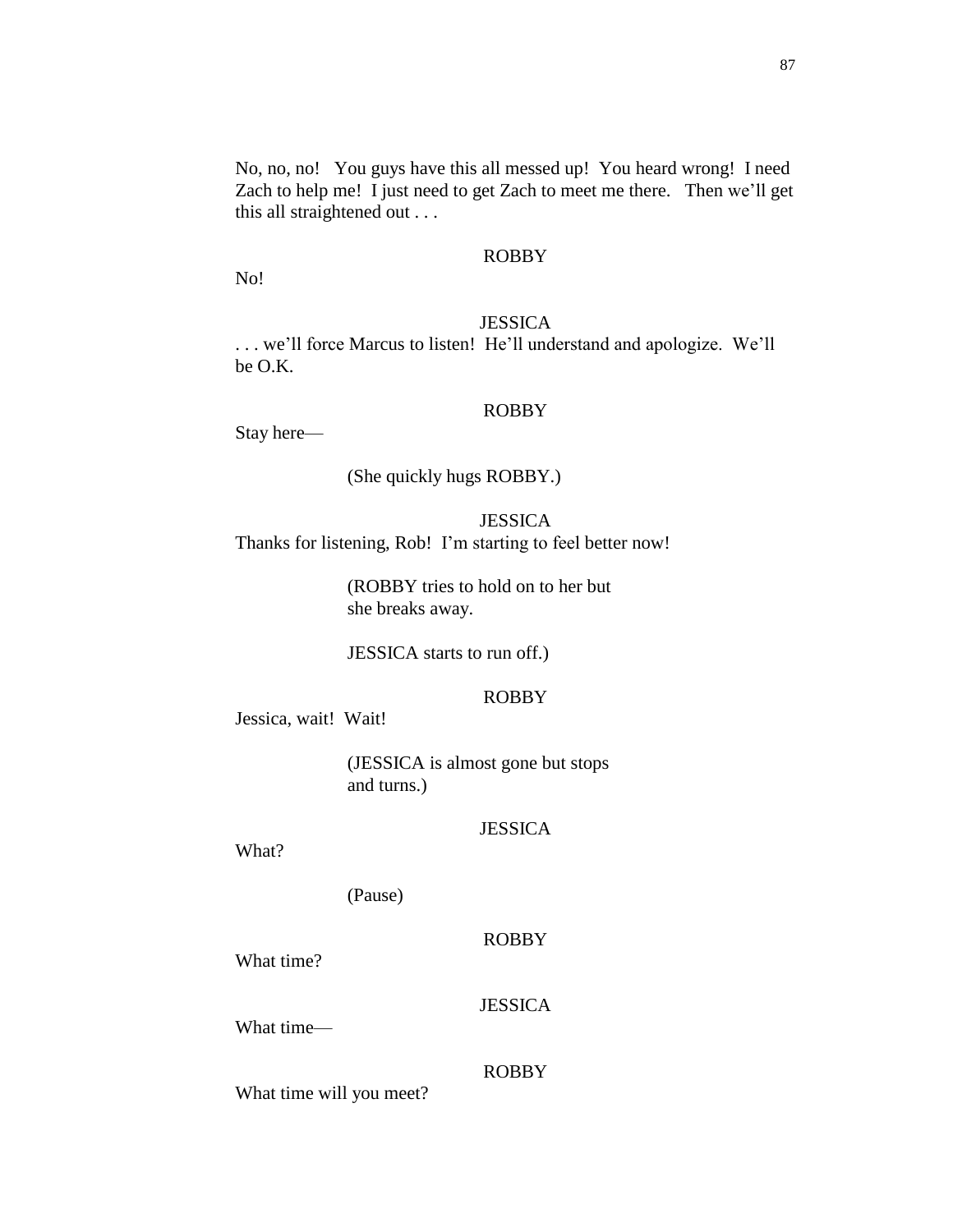### **JESSICA**

I was thinking 8:00?

# ROBBY

Tell Zach 7:30. If you're coming at 8. Zach is always late.

### JESSICA

Oh. O.K. Yeah. 7:30. Thanks.

#### ROBBY

 $Good \dots$ 

(JESSICA is gone.

A repetitive piano note is heard.

The lights shift.

ROBBY stands alone in the morgue.

He carefully pulls out his gun .

He cautiously looks around.)

#### ROBBY

Zach . . . Zach? I'd like to help you . . .

(A voice is heard from the darkness.)

MARCUS'S VOICE Zach is no longer employed at this establishment.

(Silence)

Are you here to shoot me, Robby?

# ROBBY

(Keeping his gun out)

No.

MARCUS'S VOICE

I might not mind. Too much.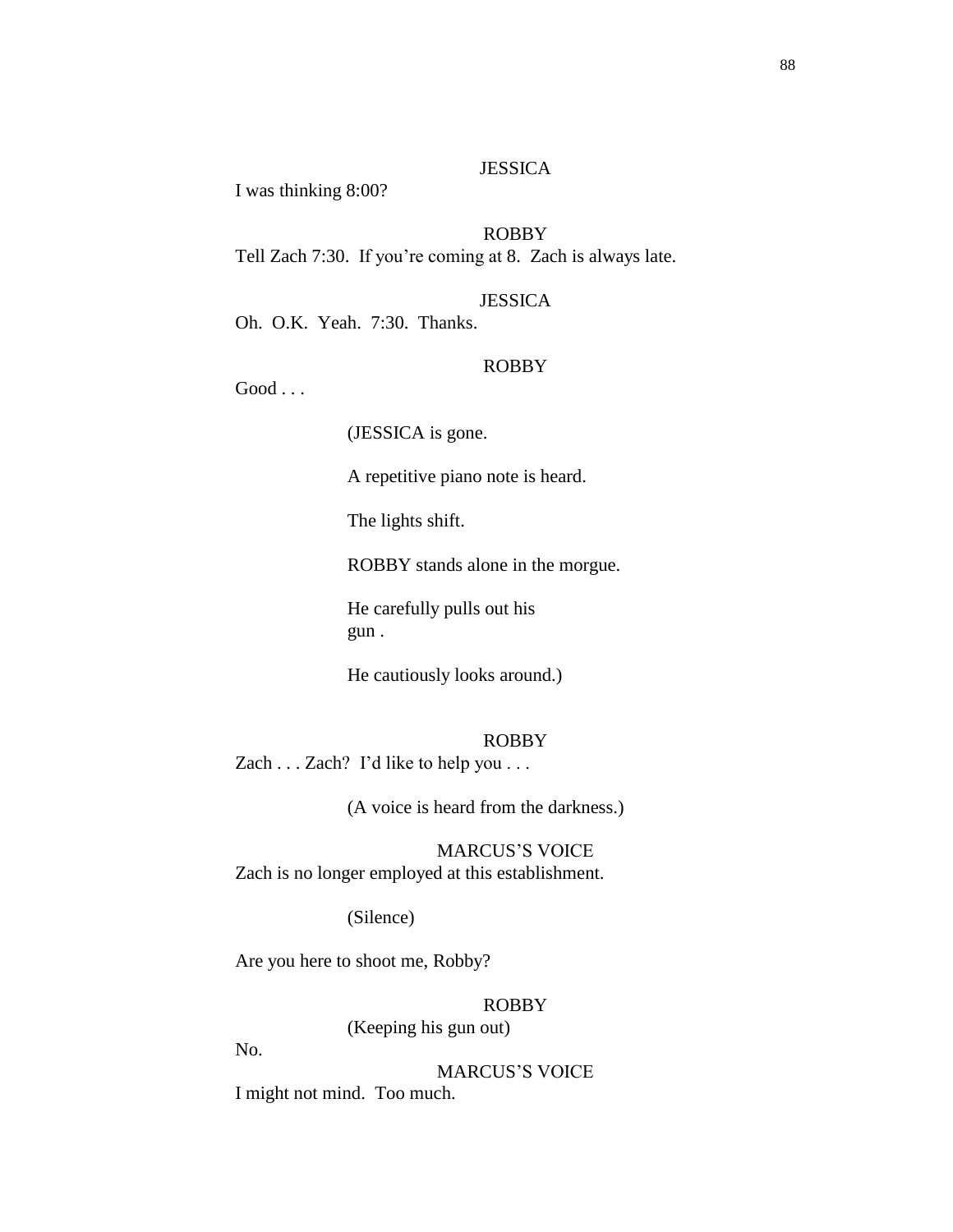Zach is supposed—

# MARCUS'S VOICE

I haven't seen him. I haven't seen anybody. In fact, there's a terrible lot I haven't seen. But I should have.

#### ROBBY

I'm just waiting . . .

### MARCUS'S VOICE

For what?

# ROBBY

Nothing.

### MARCUS

Me too.

(MARCUS enters the morgue.

He stares at ROBBY. He is calm but intense, defeated but purposeful.

ROBBY keeps the gun on him.)

Do I frighten you, Robby?

(Pause)

Well?

# ROBBY

A little.

**MARCUS** Is it because you're alone, in the dark, with a black man?

# ROBBY

No.

MARCUS Oh, I've seen that before. Many, many times. It's O.K.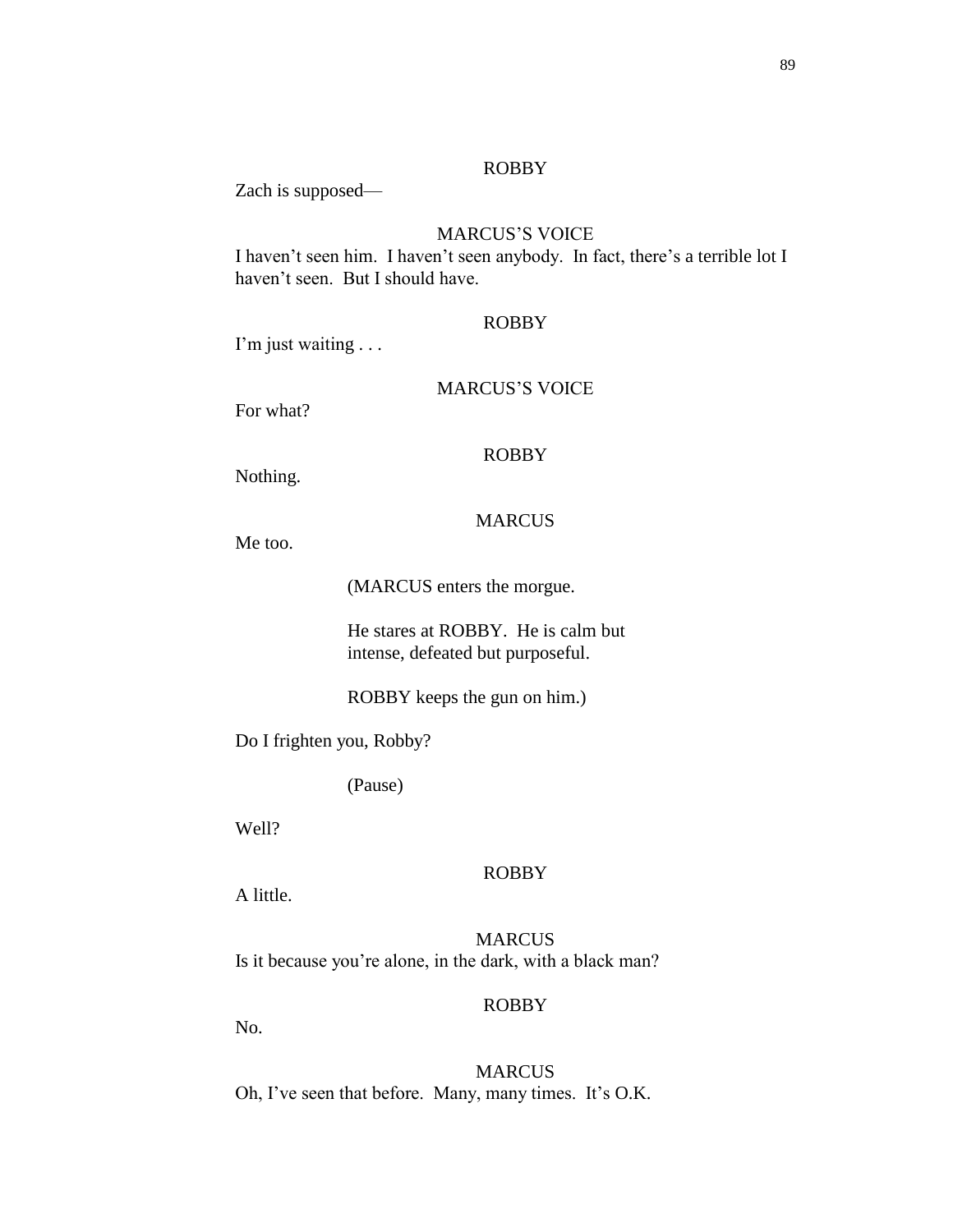That's not it.

**MARCUS** Is it because you're alone in the dark with a crazy man?

ROBBY

No.

**MARCUS** Alone, in the dark, with a crazy black man?

(ROBBY doesn't answer.)

Bingo!

(MARCUS laughs.)

ROBBY No! Really! I have nothing against African-Americans—

MARCUS

ROBBY

**MARCUS** 

ROBBY

MARCUS

ROBBY

I am so comforted.

As a group. Or individuals—

I can sleep easy now.

O.K.

But what about me?

Huh?

MARCUS

What do you think of me?

(ROBBY doesn't answer.)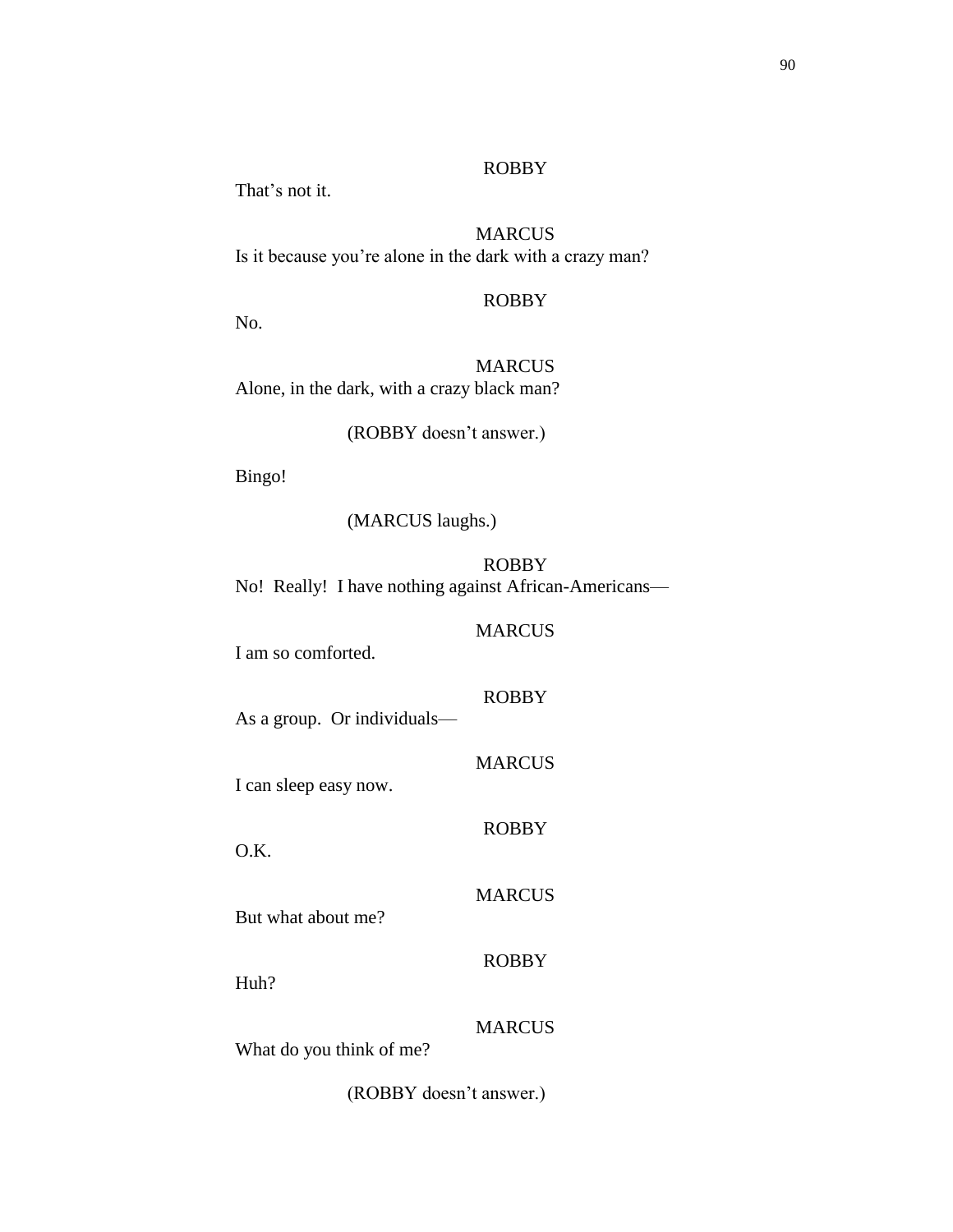Maybe you just don't know. Do you?

#### ROBBY

Maybe . . .

### MARCUS

Your ignorance . . . and my own . . . I do, lately, find all the stress . . . to be a bit unbearable. Don't you?

#### ROBBY

Yeah.

# MARCUS

No relief in sight. Is there?

(Pause)

Are we expecting Zach? Is that what you said? Is he going to leap out of the shadows there behind you? Pop out of a body drawer? Like an angry cadaver sprung to life! His homicidal blood rising, his fangs twitching, his eyes seething to kill again!

#### ROBBY

I don't know . . .

#### MARCUS

Watch out for him, Robby! Just ask his girlfriend. And Zach swings a mean, vicious knife. I've felt it in my back.

#### (Pause)

Well, let me tell you something while we wait for Zach. Can I tell you a story, Robby?

#### (Pause)

What if it's a good story? Well, a true one anyway. I'll let you judge if it's good. What if I told you my father was the most respected man in our neighborhood? Not loved, but respected. And what if I told you that he was a man of business! Honest, tough, but fair! If your car broke down and you needed a little loan before payday, you knocked on our door. If sales were slow and the corner grocery needed to pay their suppliers, my father would get the call. When the local undertaker fell behind in his taxes, my father became an investor. He was always working, thinking,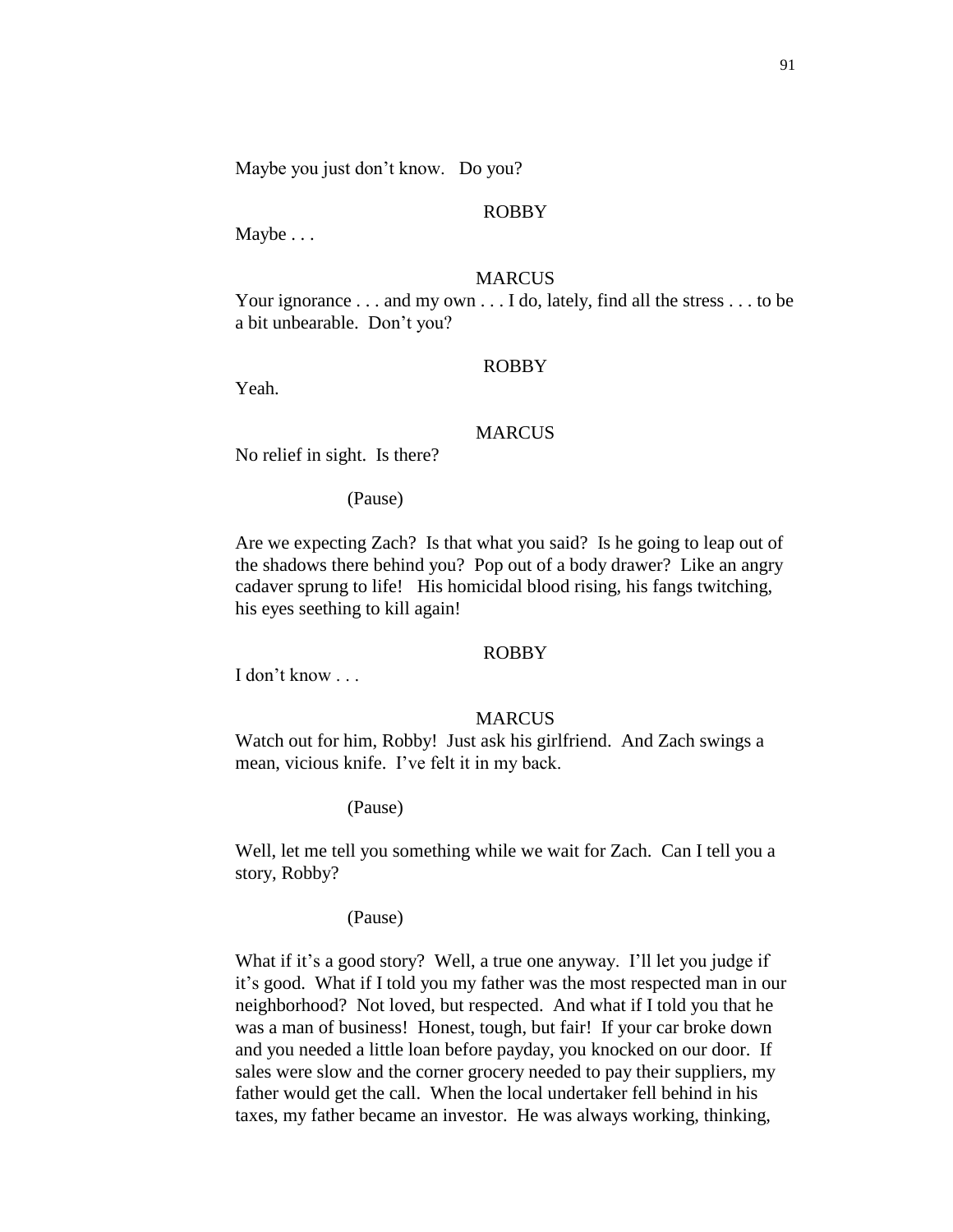talking . . . loving who he was. And I never saw him wear anything but a neatly pressed, three-piece suit. And this beautiful fedora gently tilted on his head. He'd stroll every day through the neighborhood, calm and confident, touching that noble hat to all the ladies, smiling hello to everyone. And trading in the currency of the latest gossip. Well, one day, Robby, I look out the window and I see my father— he's running. I'd never, ever, seen him run before. But he's running as fast as his stiff legs can carry the man. Faster than a man his age ever runs. Past our house and down the street. The back of his suit coat flapping behind him like a cape. I run after him. Was somebody chasing him? Some punk? The police? I catch up to him and grab his warm, wet coat. What's the matter, Dad? Why are you running? He looks down at me, his eyes ablaze with fear. He tells me very softly, "I saw it . . . staring at me in the mirror . . . I was satisfied . . . comfortable . . . safe . . . I've been lying to myself, son." Then the old man, he gives me a hug, and he walks away. And I see his fedora, blowing around and around in the street.

> (Pause. A saxophone begins to play, slowly, sadly.)

That night he shot himself. He was no longer a man. No longer in control, Robby. Yes, I understand now that it was his time . . . when the days looming ahead . . . just struggle, and pain . . . . and more of the same . . . you can't outrun that . . . no, it's time . . .

> (ROBBY doesn't move. MARCUS stares at him.)

Well then . . . why don't you shoot me? Please.

### ROBBY

Don't—

MARCUS Please! It's O.K. I won't think ill of you. Do it.

#### ROBBY

I really don't want to . . .

### MARCUS

It's time . . .

### ROBBY

Please . . .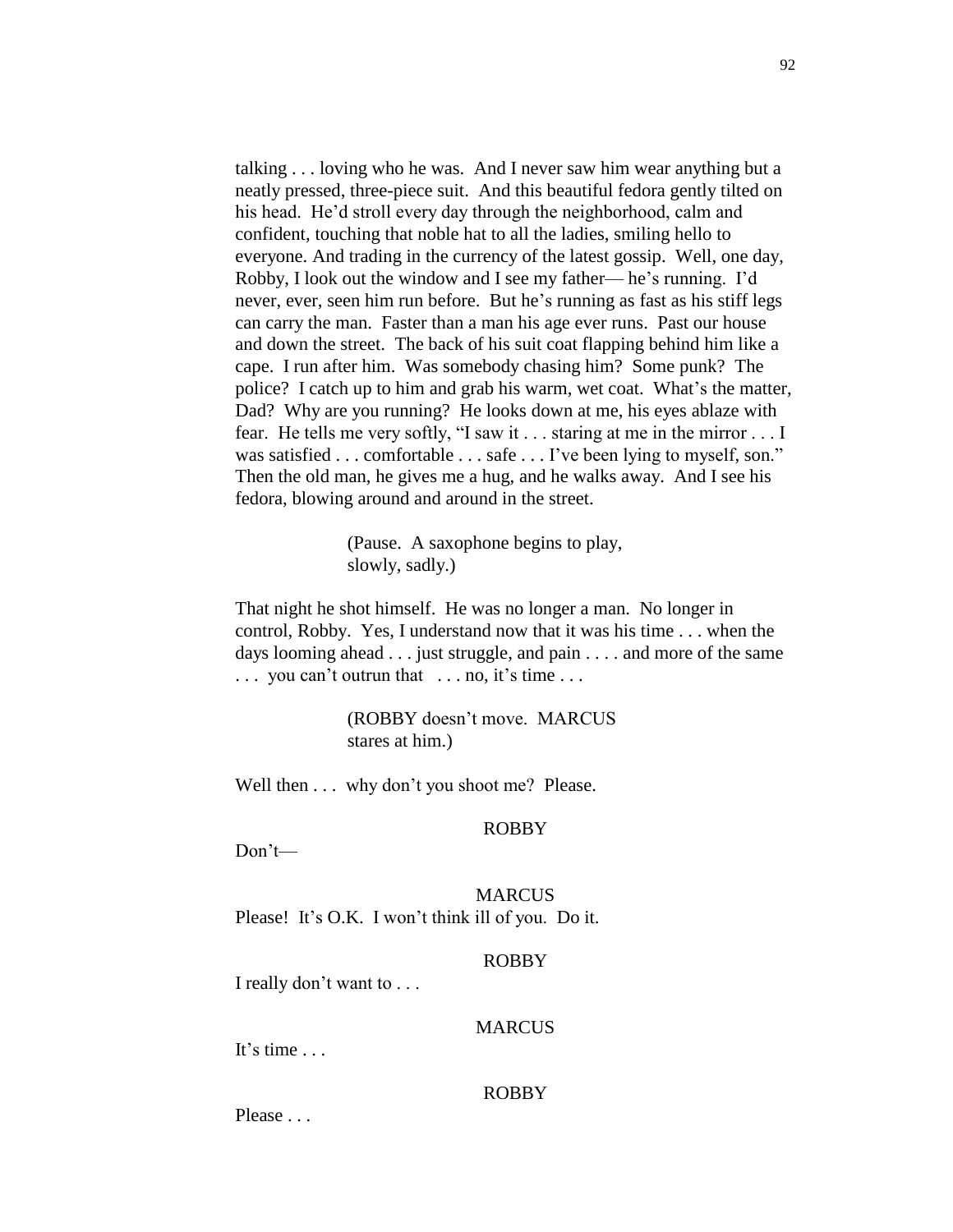#### **MARCUS**

But it's not your time, I suspect. Do I suspect correctly? You must have something to live for.

(Pause)

So, how is Jess?

(Pause)

Have you seen her?

## ROBBY

She's O.K.

# **MARCUS**

So you have seen her?

#### ROBBY

Yes.

### **MARCUS**

Hmm. She is beautiful. Isn't she? Those dark eyes . . . so soothing and warm . . .

#### ROBBY

She is.

#### MARCUS

Ah. I was correct.

#### ROBBY

What?

#### MARCUS

Seems like everybody's seen Jess. She's seeing everybody, isn't she? Everybody and anybody! Except me. And they all see through Marcus, but Marcus. And you chuckle. You all must have a good chuckle . . . so just tell me I'm right. Tell me I'm right, Robby! Tell me I'll never have her to myself.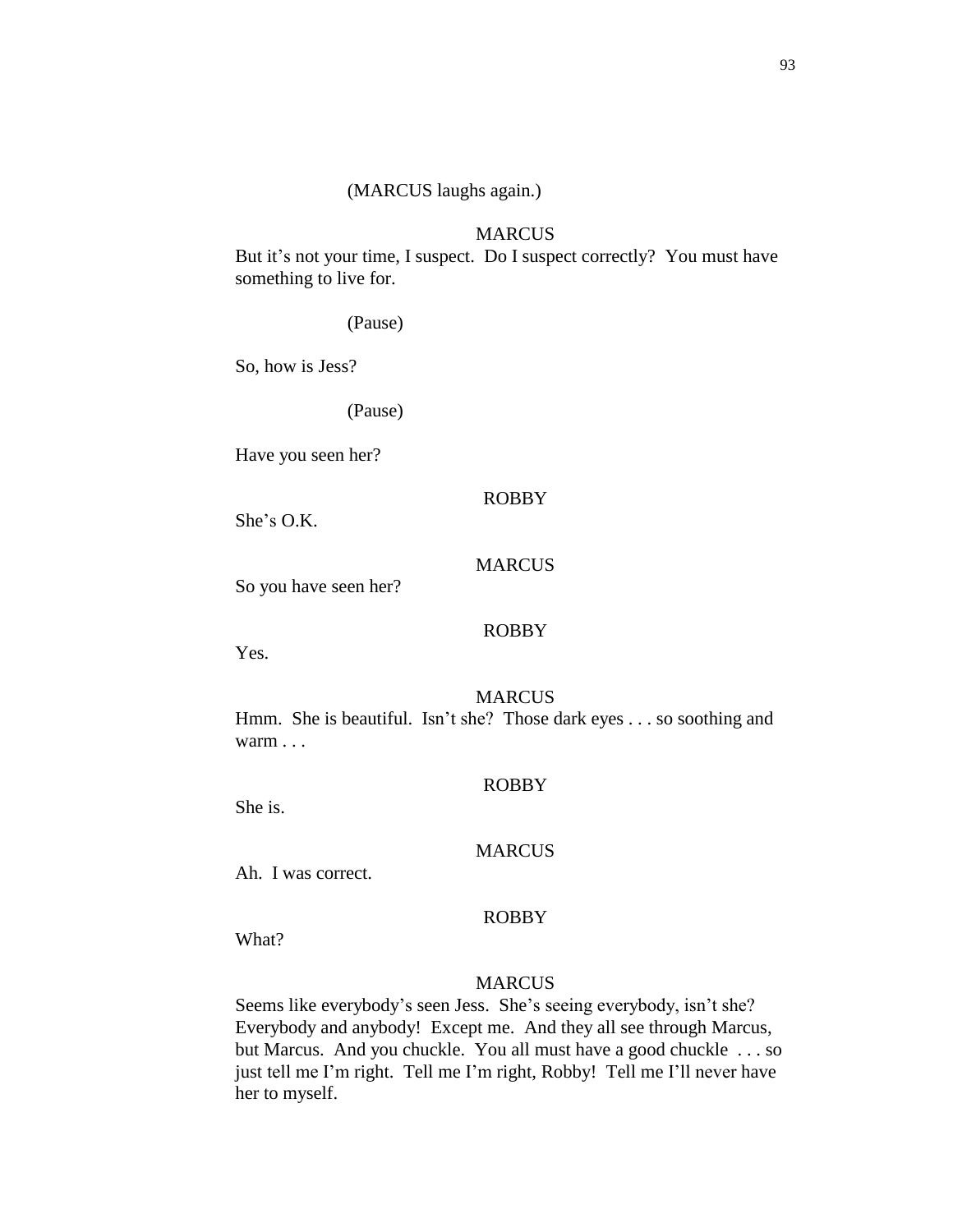# (Pause)

You're right. She told me. She said it -- she's finished with you.

(Pause)

#### MARCUS

ROBBY

Thank you.

#### ROBBY

She's afraid to tell you . . .

MARCUS Afraid . . . of me? I've seen that before. Yes. Can I be afraid too?

(Pause)

### ROBBY

Just forget her, Marcus.

### **MARCUS**

A man . . . if he's a man . . . he needs to see who he is! At least understand what he must have . . . and what he must do . . .

> (JESSICA appears from Marcus's office with light shining in from behind her.)

#### JESSICA

Marcus? Are you down here?

(MARCUS turns to her.)

### MARCUS

I've been waiting, Jess . . .

(She looks at him without speaking for several beats.)

### **JESSICA**

I've been waiting too . . .

#### MARCUS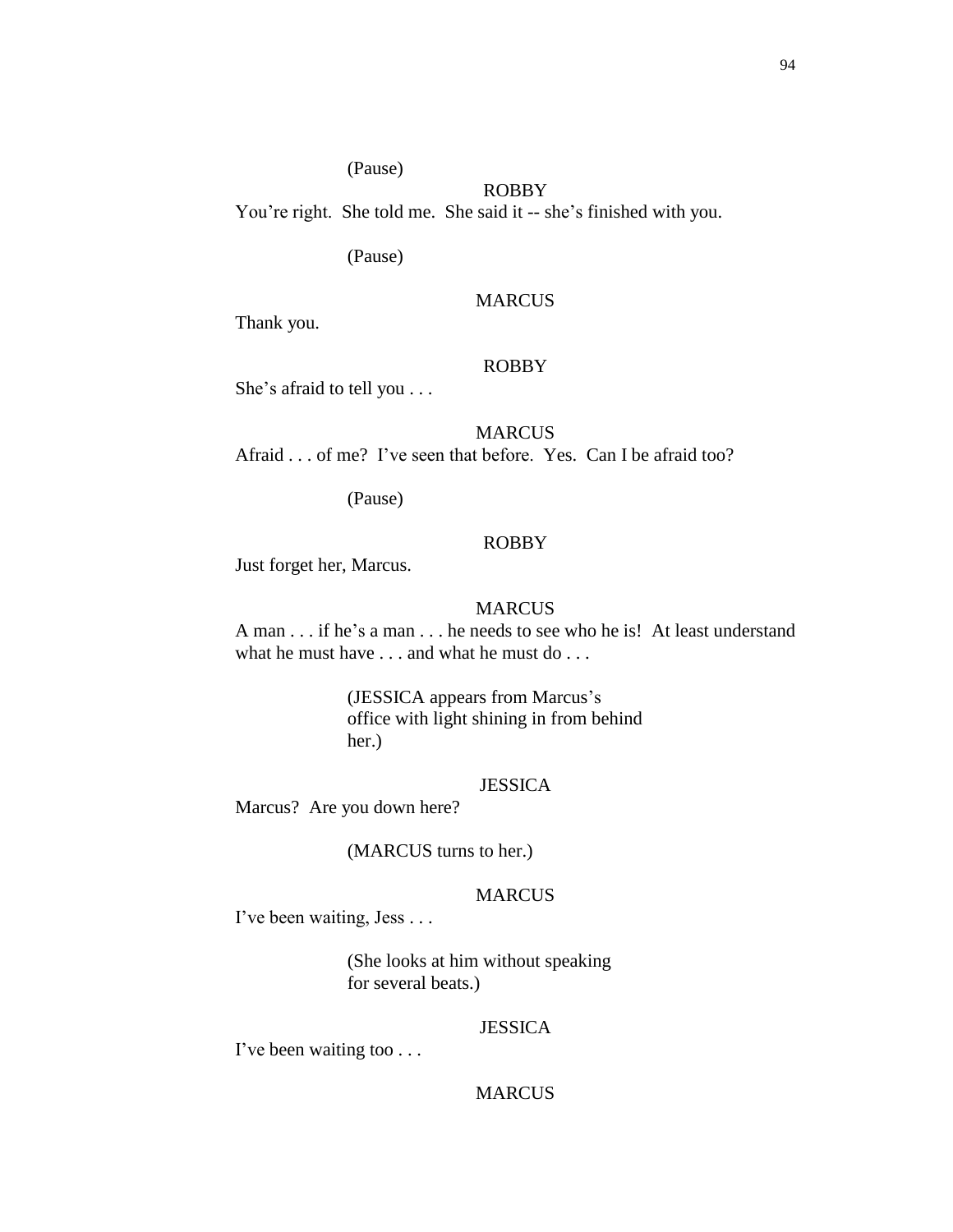I've been thinking and thinking so much . . . too much . . . you're heavenly, Jess . . . for me . . .

### **JESSICA**

Maybe I do know you, Marcus . . . I'd like to think we both know . . .

(MARCUS and JESSICA step toward each other and stare at each other with uncertainty, fear and passion.

A few piano notes, then the saxophone are heard growing louder and louder.

MARCUS and JESSICA embrace, then kiss.

MARCUS pulls away from the kiss, then they slowly move into Marcus's office.

They are gone.)

#### ROBBY

Jessica? Where are you going?

(ZACH jumps out from the darkness with a wild shout.)

# ZACH

#### AHHHHHHH!

(ZACH jumps on ROBBY and gets an arm around his neck.

ROBBY'S gun falls to the floor.)

Been looking for you!

#### ROBBY

Help!

(They struggle to the floor.)

#### ZACH

Not afraid of a sniveling mush-mouth!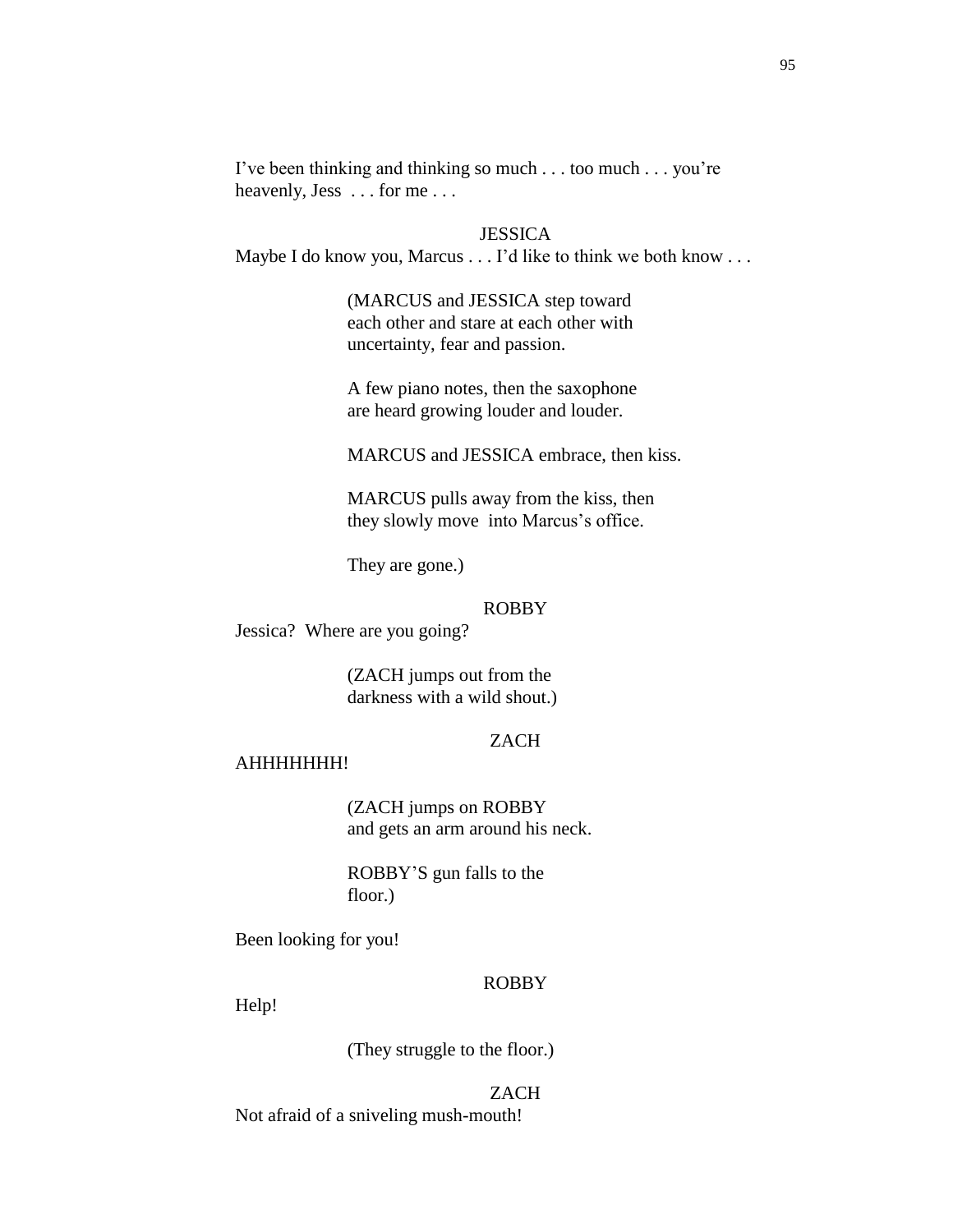| Stop! Zach!                |              |
|----------------------------|--------------|
| I'm useful for something!  | <b>ZACH</b>  |
| You're hurting me          | <b>ROBBY</b> |
| Stuttering goddamn coward! | <b>ZACH</b>  |
| Get off!                   | <b>ROBBY</b> |
|                            | ZACH         |

(Looks up) This is for you, babe!

### (ZACH chokes ROBBY.)

#### ROBBY

ROBBY

Please—

# ZACH

(Still looking up) I let you down, Tanya! I'm sorry . . . sorry! God, I miss you! I'll be stable now. Gonna stop drinking. Soon! I swear!

> (He keeps choking ROBBY violently.)

At least the hard stuff. Maybe a beer now and then . . . after work . . . when I'm lonely . . .

> (ROBBY manages to reach the gun and grab it.

ZACH sees the gun and grabs ROBBY'S arm.

They struggle for the gun.)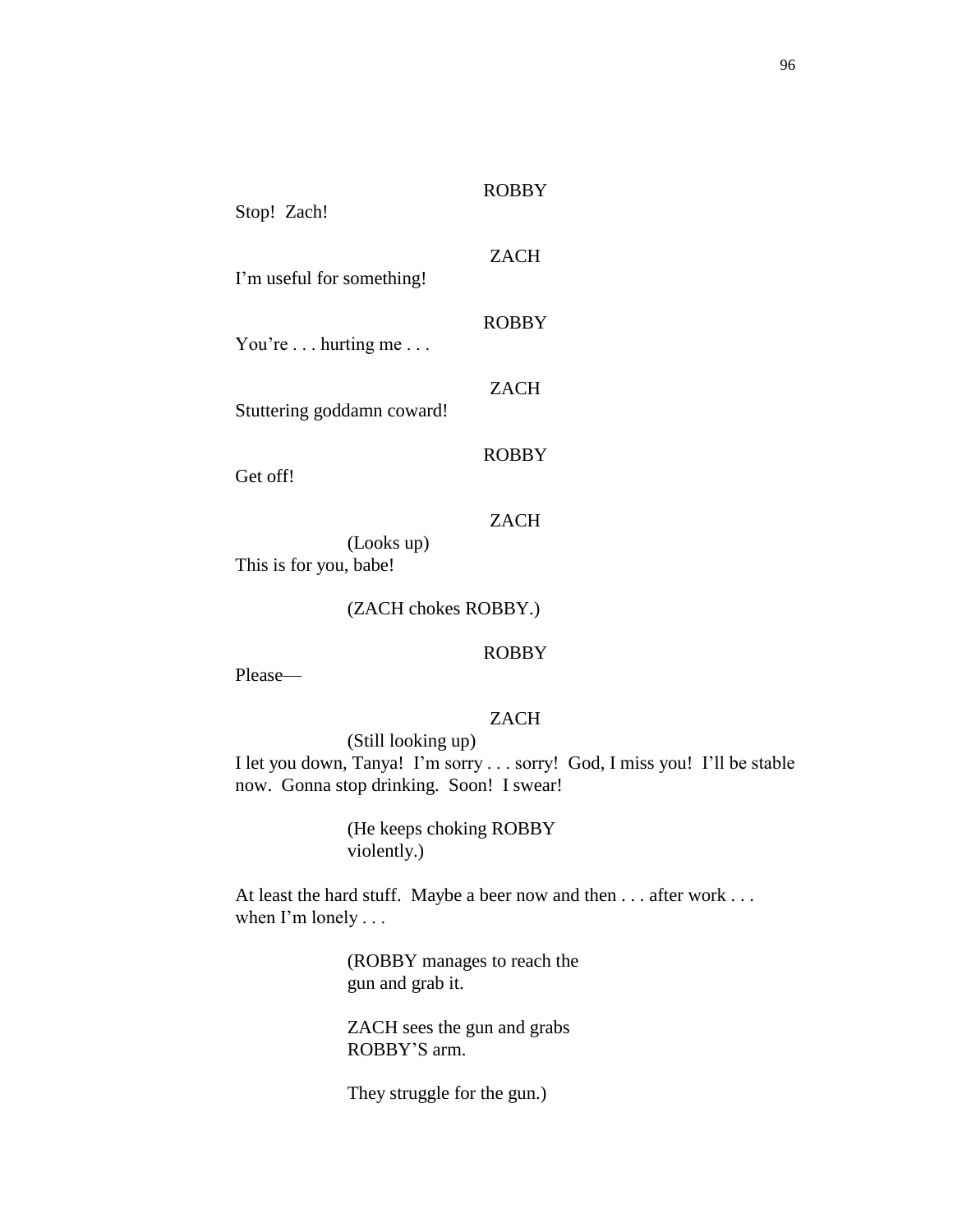| <b>ROBBY</b><br>Don't make me shoot you!                                                               |  |  |
|--------------------------------------------------------------------------------------------------------|--|--|
|                                                                                                        |  |  |
| <b>ZACH</b><br>No, I'll kill you!                                                                      |  |  |
| <b>ROBBY</b>                                                                                           |  |  |
| I'll kill you first!                                                                                   |  |  |
| <b>ZACH</b><br>I'll kill you second!                                                                   |  |  |
| <b>ROBBY</b>                                                                                           |  |  |
| Second?                                                                                                |  |  |
| <b>ZACH</b><br>You already killed Tanya, goddamn it!                                                   |  |  |
| <b>ROBBY</b>                                                                                           |  |  |
| What?                                                                                                  |  |  |
| <b>ZACH</b><br>Took her away from me!                                                                  |  |  |
| (ZACH starts to cry as they struggle.)                                                                 |  |  |
| <b>ROBBY</b><br>I did not!                                                                             |  |  |
| <b>ZACH</b><br>I should have been somebody different I should have I'll never get<br>it right $\ldots$ |  |  |
| <b>ROBBY</b><br>I didn't kill her!                                                                     |  |  |
| <b>ZACH</b><br>Stuttering psycho!                                                                      |  |  |
| <b>ROBBY</b><br>That's you!                                                                            |  |  |
| <b>ZACH</b>                                                                                            |  |  |

You're out to get me!

97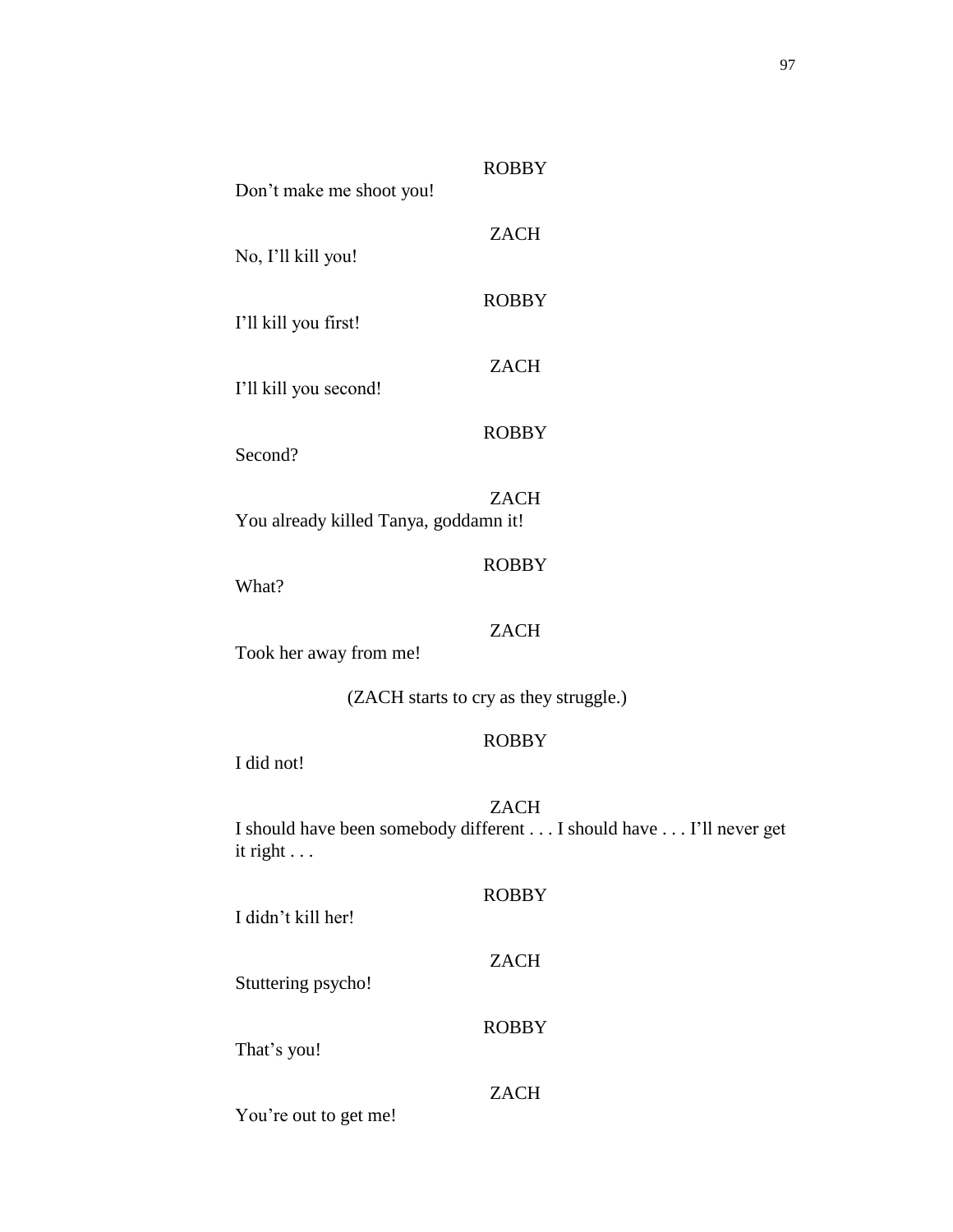What?

# ZACH

Terrence says I'm next!

(A loud gunshot is heard coming in from the darkness.)

# **TERRENCE**

You might be.

(TERRENCE appears holding a gun.)

# ZACH

Owww!

(ZACH is wounded and staggers back.)

Somebody help me! Police!

(ZACH staggers off.

ROBBY is still on the ground.

TERRENCE is silent.

TERRENCE picks up Robby's gun and holds them both.

ROBBY stares up at him.)

# ROBBY

Zach is crazy . . . but we got him . . . you're letting him get away . . .

(TERRENCE doesn't move.)

What the hell's the matter with you?

### **TERRENCE**

I can't help it.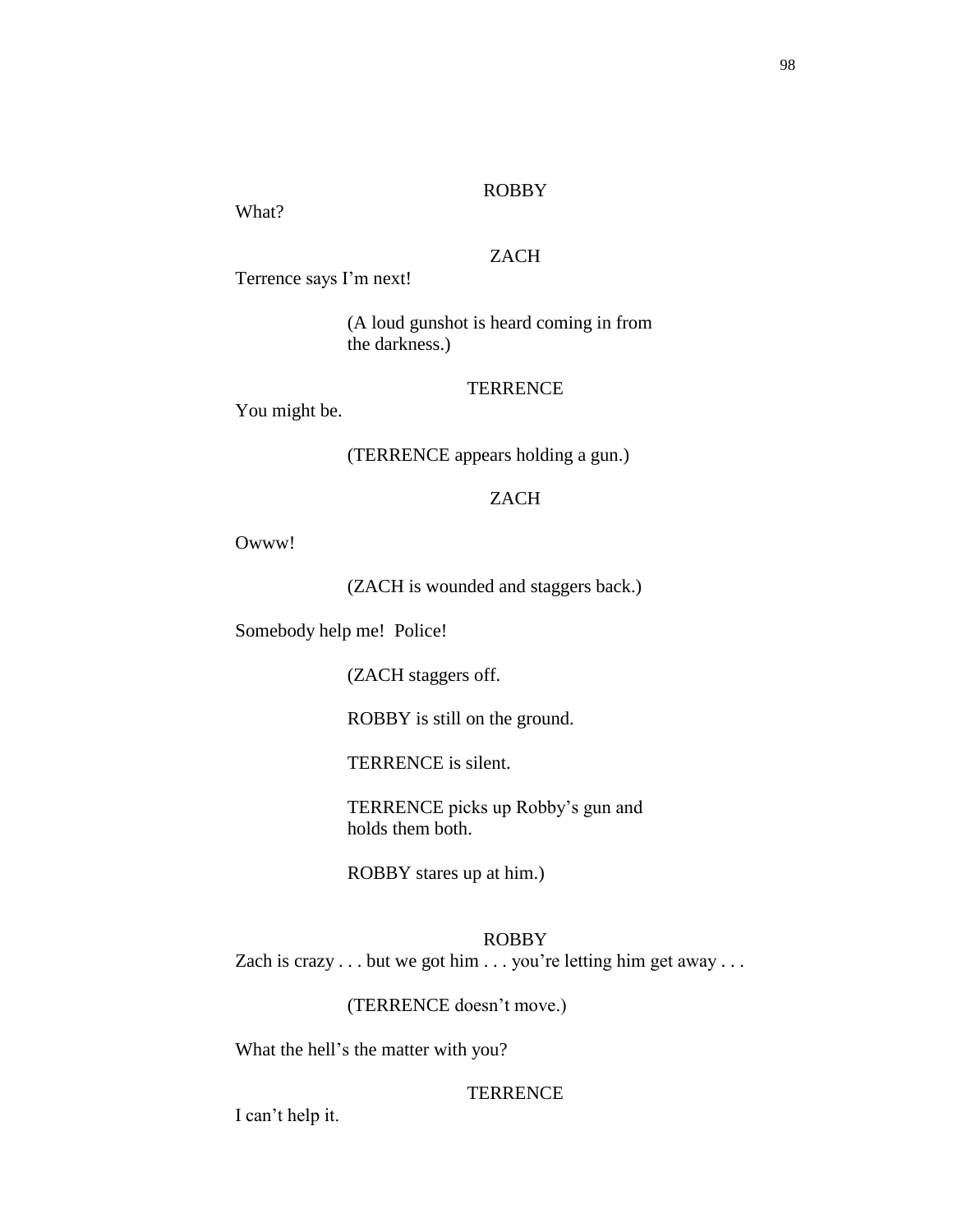Terrence—

### **TERRENCE**

Words live or die on their own now. They don't need me. My words thrive . . . because you see them. Because you breathe them. Because you bleed them. You deceived yourselves . . .

### ROBBY

### TERRENCE!

#### (TERRENCE shoots ROBBY.

ROBBY is wounded and stumbles to the ground.)

#### ROBBY

 $G- G- God...$ 

### **TERRENCE**

There's an ecstasy in leaping across boundaries . . .

#### ROBBY

God . . . damn . . . you . . . !

(A loud gunshot is heard from Marcus's office.

ROBBY looks in that direction in anguish and whispers to himself.)

Jessica . . .

#### **TERRENCE**

Shhh!

(TERRENCE listens.

Another loud gunshot is heard from Marcus's office.

ROBBY screams.

TERRENCE smiles.)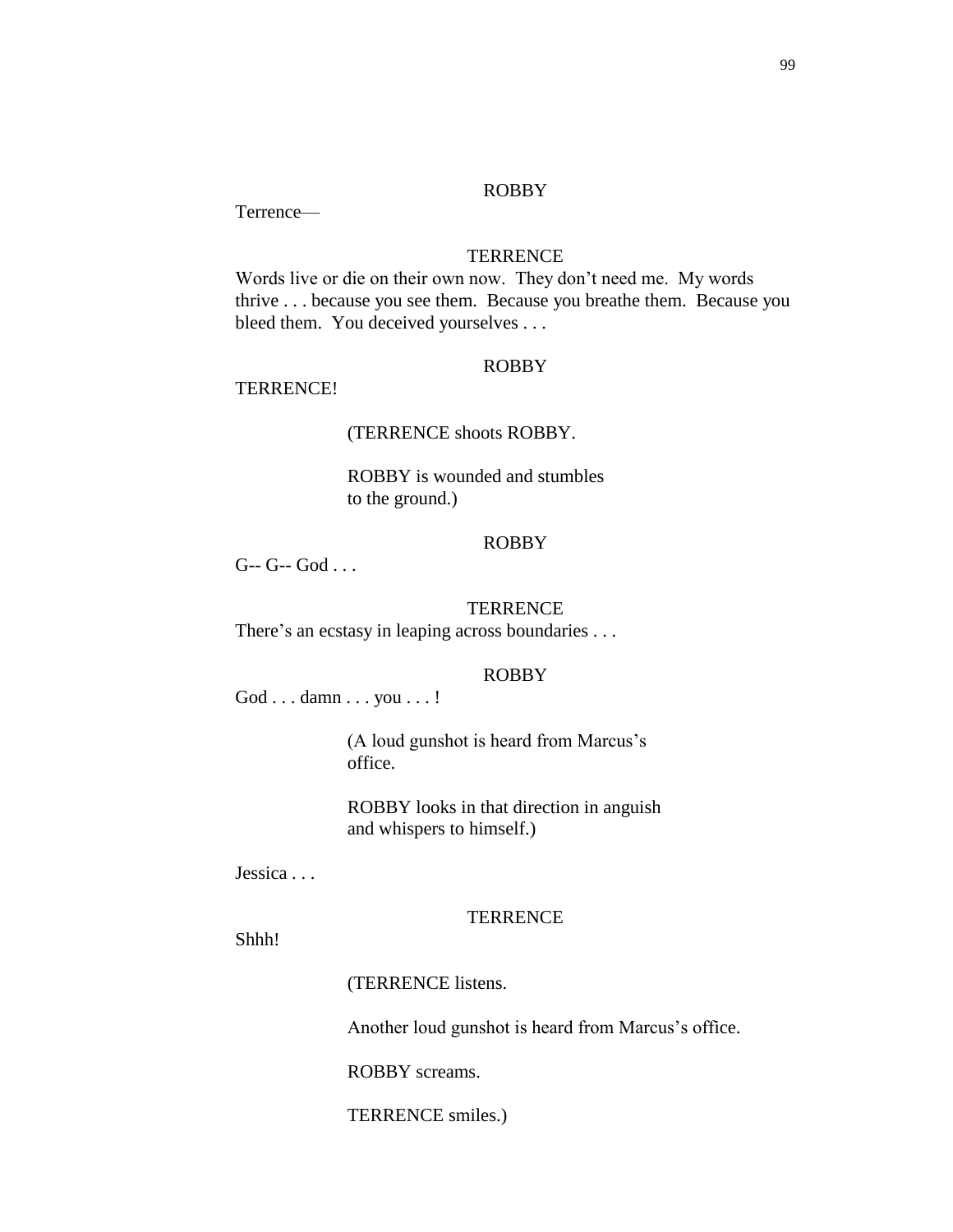#### **TERRENCE**

You believe in heaven? Well, it stopped believing in you. And me. No. No. The gifted are condemned now. And the diligent exalted. (Softly)

I've won . . . and I'll enjoy it . . . alone . . .

#### ROBBY

Why  $\ldots$  me  $\ldots$  ?

#### **TERRENCE**

(Squats down beside Robby) It's good you're not a crier. You're better off, Robbo. A thousand times better. You were nothing. Luckless. You couldn't thrive.

(ROBBY dies.

TERRENCE gets up and walks away.

He speaks to us.)

He was becoming more like me than he ever knew . . .

(Pause)

. . . and I'm more like you than you'll ever admit . . .

(With his finger, TERRENCE hits a shrill piano note as he exits.

TERRENCE is gone.

Lights shift on ROBBY.

After a beat, ROBBY slowly rises.

He looks out at us.)

#### ROBBY

(To us) Terrence never spoke again. Not a word.

# **[THIS PLAY IS NOT OVER. IN ORDER TO PROTECT AGAINST COPYRIGHT INFRINGEMENT, THE**